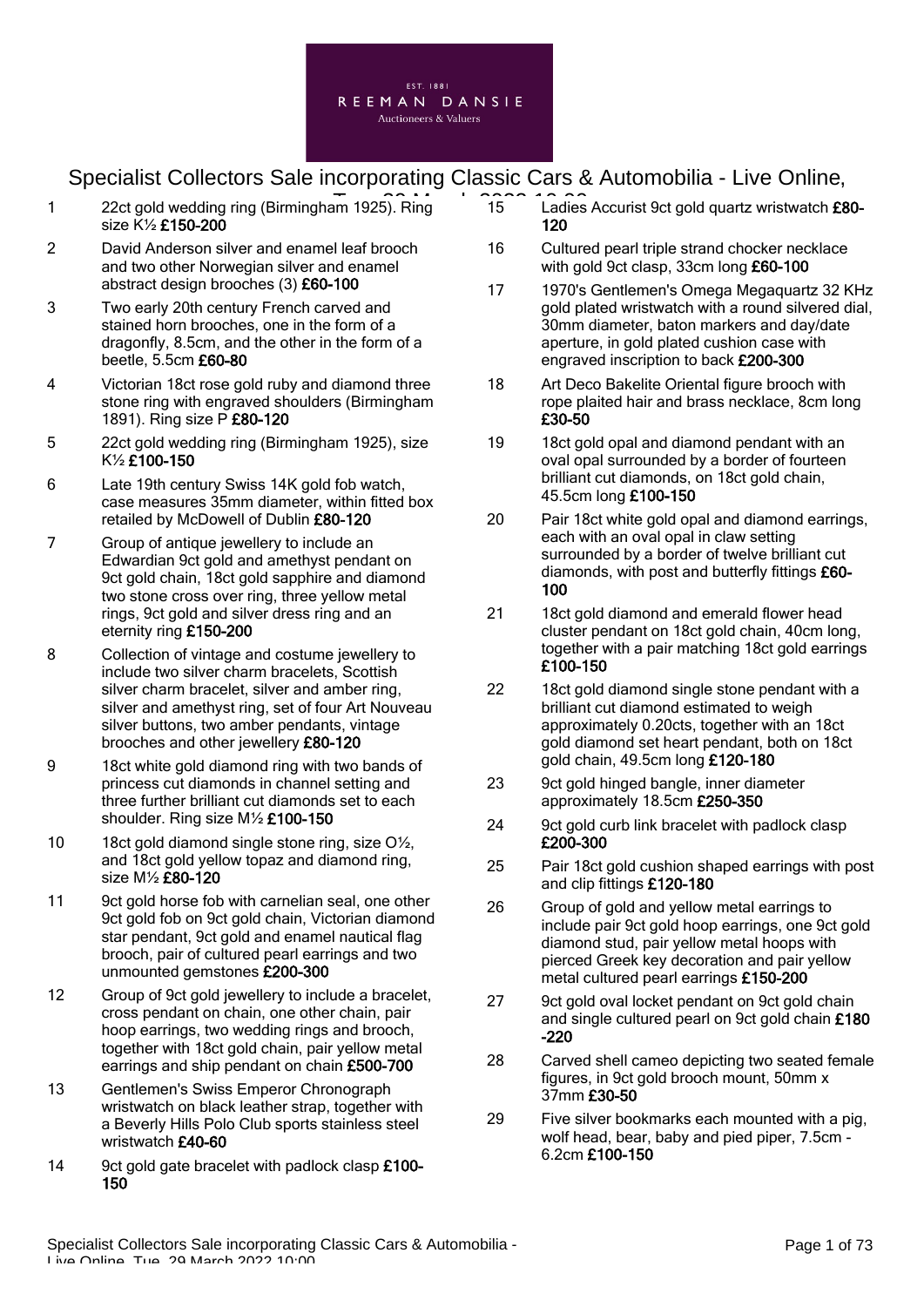

- 30 Six silver bookmarks to include three mounted 26 March 2022 10:00 with stones, enamelled shamrock, gem set heart and letter M. 9cm - 4.5cm £100-150
- 31 Six silver bookmarks in the form of knives including one with mother of pearl handle. 9.5cm- 8.2cm £100-150
- 32 Five silver bookmarks all in the from of swords/knives including one mounted with malachite and one with a mother of pearl handle. 11cm- 8.2cm £100-150
- 33 Six silver trowel bookmarks all with silver handles. 8.5cm- 6cm £100-150
- 34 Seven silver trowel bookmarks including four with mother of pearl handles, one green hard stone and two others. 9.7cm- 7.5cm £120-180
- 35 Mother of pearl bookmark with silver mounts and enamelled bird decoration, 12.6cm long, together with four other bookmarks (5) £40-60
- 36 Group of vintage silver brooches including cameo, Wedgwood Jasperware, enamelled etc and two necklaces £60-100
- 37 Heavy 9ct gold curb link bracelet, 20.5cm long £500-700
- 38 9ct white and yellow gold curb link bracelet, 21cm long £200-300
- 39 9ct gold cross pendant, 5cm, 9ct gold signet ring, size S and 9ct gold wedding ring, size Q½ £250-350
- 40 Two cultured pearl necklaces, pair of cultured pearl earrings and a cultured pearl silver dress ring £80-120
- 41 Large silver quaich with stylised dragon decoration to both handles and engraved name 'Susan' to the bowl. (London 1934). 18cm wide in total £100-150
- 42 Silver bonbon dish on four paw feet (Birmingham 1906) and silver two handled sugar bowl with embossed decoration (Birmingham 1908) £60-80
- 43 Cased set of six silver teaspoons and pair sugar tongs by Mappin & Webb £40-60
- 44 Silver cigarette case, two silver napkin rings, Chinese silver napkin ring and two silver twohandled cups £100-150
- 45 British military CWC Quartz Royal Navy divers wristwatch, the black dial with luminous baton markers and hour hands, day/date aperture and 60 minute rotating bezel in stainless steel case, 38mm diameter, issue markings and crows foot engraved to back of case- 0555/6645- 99. 7995443. £800-1,200
- 46 Timex Reef Gear Indiglo 200m stainless steel diver's wristwatch, the blue dial with baton markers, date aperture and rotating bezel, 38mm diameter, on stainless steel bracelet £20- 40
- 47 Two silver bangles, silver (900) enamelled pansy locket/compact pendant, Continental silver perfume bottle, raw amber bracelet, other costume jewellery and small selection of coins £60-80
- 48 German silver (800) christening mug with seated figure and tree decoration, 8.5cm high £40-60
- 49 Victorian silver trinket box with embossed classical figure decoration and gilt interior, (Chester 1896) makers mark for George Nathan & Ridley Hayes. 9cm x 4cm x 3cm £40-60
- 50 Silver cigarette case (Birmingham 1918), silver backed mirror and brush both with Cupid and scroll decoration, silver commemorative teaspoon, badges, salt spoons and silver cased pocket watch with gold plated watch chain £80- 120
- 51 9ct rose gold fancy link watch chain and fob, together with pair 9ct rose gold cufflinks £200- 300
- 52 22ct gold wedding ring, size G (Birmingham 1957) £100-150
- 53 Diamond single stone ring in platinum setting on 18ct yellow gold shank, size P1/2, together with a 9ct white gold diamond three stone ring, size O½and 9ct gold ruby and diamond cluster ring, size L½ (3) £100-150
- 54 18ct gold wedding ring, size K½, yellow metal (stamped 585) blue stone signet ring, size U and 9ct gold signet ring with Roman head decoration, size P (3) £120-180
- 55 Group of gold jewellery to include an 18ct gold diamond three stone ring, four 9ct gold gem set rings, two 9ct gold gate bracelets, 9ct gold diamond set pendant on chain, three other 9ct gold chains, 9ct gold cased wristwatch on plated expandable bracelet. 9ct gold mounted hard stone fob, three 9ct gold charms, one earring and Victorian turquoise set stick pin £500-700
- 56 Two vintage ladies Omega gold plated wristwatches, both with circular dials and baton markers on gold plated bracelets £80-120
- 57 Pair 9ct gold 'R' initial cufflinks £60-100
- 58 9ct gold identity bracelet together with a pair of gold plated silver cufflinks £40-60
- 59 22ct gold wedding ring, size N (Birmingham 1925) £200-300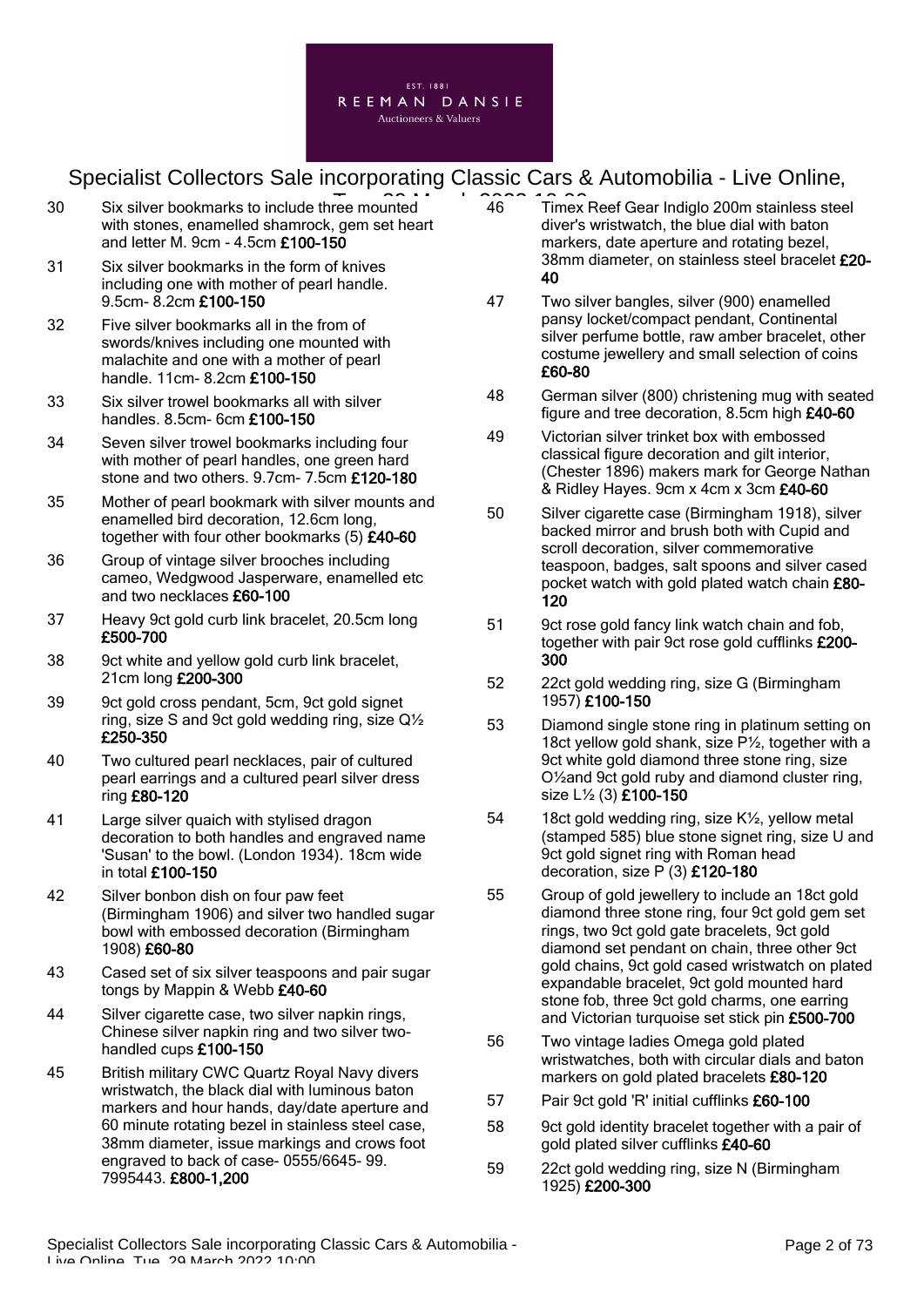

- 60 9ct gold Masonic signet ring with rotating panel **2022** 2023 36 depicting blue enamel decoration to one side and engraved monogram to the other. Ring size X½ £60-100
- 61 9ct gold smoky quartz bracelet with eight heart shaped smoky quartz, interspaced with long oval links £100-150
- 62 Antique yellow metal seal fob, scarab beetle stick pin, garnet and seed pearl yellow metal ring, size L½ and 9ct gold five stone dress ring, size P½ £60-100
- 63 Two 9ct white gold diamond set half eternity style rings, sizes N and N½ £60-100
- 64 18ct gold diamond and sapphire flower head cluster ring with a central round mixed cut blue sapphire surrounded by eight brilliant cut diamonds in claw setting. Ring size L £100-150
- 65 18ct gold diamond three stone ring with three brilliant cut diamonds estimated to weigh approximately 0.40cts in total, in claw setting. Ring size M½ £150-200
- 66 Gucci 18ct rose gold 'Diamantissima' ring, size O½, in original Gucci ring box and outer box £150-200
- 67 9ct yellow gold necklace Love & Life by Ernest Jones, with graduated spiga links, 45cm long, in orignal box £120-150
- 68 9ct gold rope twist bracelet with spiga links, 19.5cm long £60-100
- 69 9ct gold emerald and diamond cluster ring with three step cut emeralds surrounded by diamonds in illusion setting. Ring size N½ £80- 120
- 70 Platinum wedding ring, size P<sup>1</sup>/<sub>2</sub> £40-60
- 71 1960s/70s Omega Seamaster Genève wristwatch with a circular dial and baton markers in gold plated stainless steel case, 33mm diameter, on leather strap £200-300
- 72 18ct gold wedding ring, size U½ (London 1987) and pair 15ct gold oval panel cufflinks with engraved floral scroll decoration and S initial £80-120
- 73 1920s 9ct gold turquoise and seed pearl flower head ring, size M, togther with an antique gold amethyst and seed pearl ring, size  $J\frac{1}{2}$  (2)  $\hat{E}$ 40-60
- 74 Antique yellow metal garnet and seed pearl ring, two other 9ct gold garnet rings and yellow metal green hard stone ring (4) £80-120
- 75 George III yellow metal blue stone and seed pearl mourning pendant with engraved inscription to back, dated 1812, 30mm long £50- 70
- 76 Finely carved shell cameo depicting Greek Goddess Hera, within brooch mount, 52mm x 47mm £80-120
- 77 Yellow metal (stamped 18k) hinged bangle set with nine graduating orange stones, 17cm inner circumference £400-600
- 78 Art Nouveau 9ct gold bar brooch together with other Victorian and later brooches, porcelain pendant and Indian silver locket £60-80
- 79 Late 19th century Swiss silver fob watch with white and pink enamelled dial, Roman numeral markers and gilt decoration within an engraved floral scroll silver case, 35mm diameter, suspended on silver bow brooch £40-60
- 80 Group of various wristwatches, silver half hunter pocket watch, pair silver cufflinks, other cufflinks and bijouterie £50-70
- 81 Group of five silver photograph frames, together with two silver backed brushes and hand mirror £120-180
- 82 Pair of gold (585) earrings, each with a serpentine line of eleven synthetic white stones. 30mm long £30-50
- 83 Intaglio pendant in gold mount with an oval smoky glass intaglio depicting a profile of a female bust, 52mm £50-70
- 84 Chinese green jade/hard stone and carnelian polished bead necklace with silver gilt clasp, 70cm long £40-60
- 85 Collection of nine old Chinese silver/white metal pendant necklaces with embossed panels depicting flowers, leaves, and Chinese character marks, with bells suspended from chains (two without chains). Smallest panel measures 6.5cm x 4.5cm and largest 5.5cm x 7.5cm £100-150
- 86 Ten green jade/hard stone polished bangles. Measuring 7.5cm- 8.5cm diameter £60-100
- 87 Nine Chinese carnelian bead necklaces interspaced with enamelled beads and pink hard stones, all with silver wire work clasps, all approximately 66cm long £80-120
- 88 Longines Automatic Conquest Calendar wristwatch with circular dial, applied gilt arrow markers and date aperture in gold plated stainless steel case, 34mm diameter, on replacement brown leather strap £200-300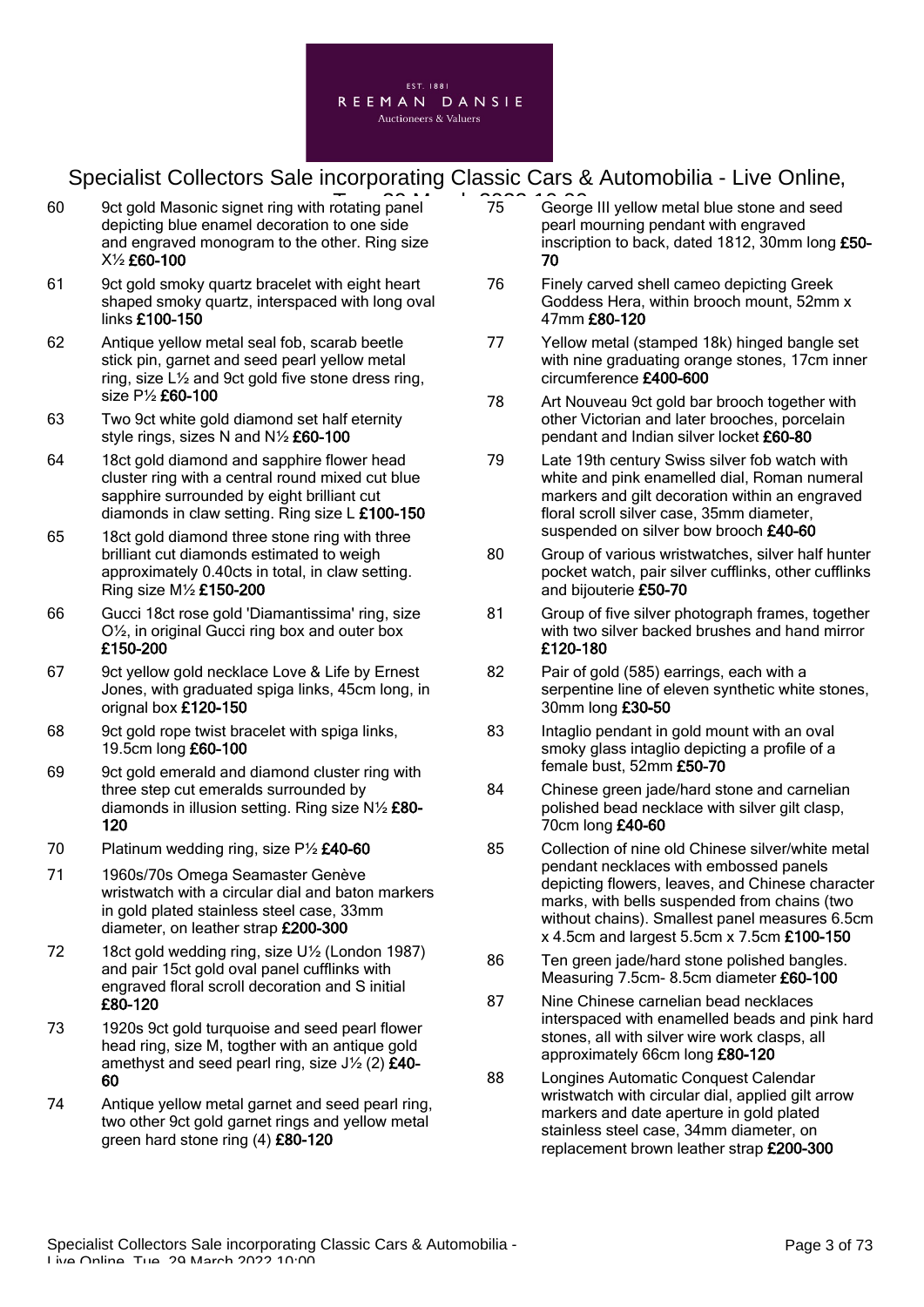

- 89 Smiths Everest wristwatch with circular dial, **2022 10:00:00**<br>
89 Smiths Everest wristwatch with circular dial, applied gilt Arabic and baton hour markers in a gold plated stainless steel case, 34mm diameter, on tan leather strap £200-300
- 90 Smiths Imperial gold plated wristwatch, Smiths Astral National 15 wristwatch, both on leather straps, together with a collection of six Smiths watch movements £60-100
- 91 Antique Chinese gilt metal buckle set with a pale blue stone, possibly aquamarine, Continental silver (900) pendant set with green stone on chain, two silver rings and costume jewellery £40-60
- 92 9ct gold gate bracelet with padlock clasp £300-400
- 93 Landstrom's Black Hills Gold Three colour gold (stamped 10k) ring with grape vine and leaf decoration, size M and matching stick pin (2) £60-80
- 94 Gold (stamped 585) ring set with two stags teeth within acorn and oak leaf setting, size P½ and one other gold (585) single cultured pearl ring, size Q **£200-300**
- 95 9ct gold signet ring with black onyx panel, size P½ £60-100
- 96 9ct gold amethyst cocktail ring in claw setting on pierced abstract design shank, size R½ £80-120
- 97 Group of 9ct gold jewellery to include three gem set dress rings, eternity ring, wedding ring and a brooch £200-300
- 98 Large collection of vintage scarf clips within four oak canteen cases £100-150
- 99 Collection of Scottish style vintage scarf clips and three brooches including one by Miracle, within a jewellery box £60-100
- 100 19th century carved shell cameo depicting side profile of a classical woman in yellow metal brooch mount, together with four silver brooches, other jewellery and collection of vintage cameo scarf clips, within a jewellery box £80-120
- 101 9ct rose gold charm bracelet with fifteen 9ct yellow gold novelty charms £400-600
- 102 Victorian 9ct gold watch chain, 45cm long, with Edward VII gold full sovereign fob, 1903 £400- 600
- 103 9ct gold curb link bracelet with padlock clasp £300-400
- 104 Victorian gold half sovereign, 1893, in 9ct gold pendant fob mount £150-200
- 105 18ct gold diamond three stone ring with three old cut diamonds in platinum claw setting, size P½ £150-250
- 106 Two 18ct gold diamond single stone rings, sizes P½ and R and an 18ct white gold wedding ring, size N½ £150-200
- 107 9ct gold buckle ring with engraved decoration to the band, size  $R\frac{1}{2}$  £100-150
- 108 9ct gold diamond three stone ring with three old cut diamonds in rub over setting interspaced by four rose cut diamonds. Ring size Q £60-100
- 109 Five gold rings to include 9ct gold snake ring, 12ct gold Mizpah ring and three 9ct gold gem set rings £150-200
- 110 9ct gold sovereign pendant mount, 9ct gold chain and 9ct gold locket £150-250
- 111 Group costume jewellery including silver gem set rings, chains etc, gold plated Prescot pocket watch, vintage Curtiss wristwatch and other bijouterie £40-60
- 112 Group semi precious gem stones and fossils, agate brooch and buckle, silver mounted amber tie clip, coin bracelet, other jewellery and sundries £40-60
- 113 Two 9ct gold diamond set rings and 9ct gold chain £100-150
- 114 Group various silver teaspoons and condiment spoons, one silver fork, two pairs silver sugar tongs and silver shaving brush holder £80-120
- 115 Three silver trophies, all with presentation inscriptions and a silver plated Taj Mahal engraved disc £100-150
- 116 Victorian yellow metal seed pearl bangle with floral decoration, 17cm circumference, boxed £60-100
- 117 Vintage green jewellery box containing costume jewellery including Chinese silver kingfisher feather moth brooch, silver and mother of pearl fruit knife, paste set jewellery, gold pocket watch and mesh purse £60-100
- 118 Diamond single stone ring with a round brilliant cut diamond, weighing approximately 0.25cts, in six claw setting on 18ct white gold shank, size K½ £80-120
- 119 Diamond crossover ring with channel set baguette cut diamonds in 9ct yellow gold setting, size O £60-100
- 120 Diamond eternity ring with eleven round brilliant cut diamonds, weighing 0.33cts in total, in 9ct white gold channel setting, size O £60-100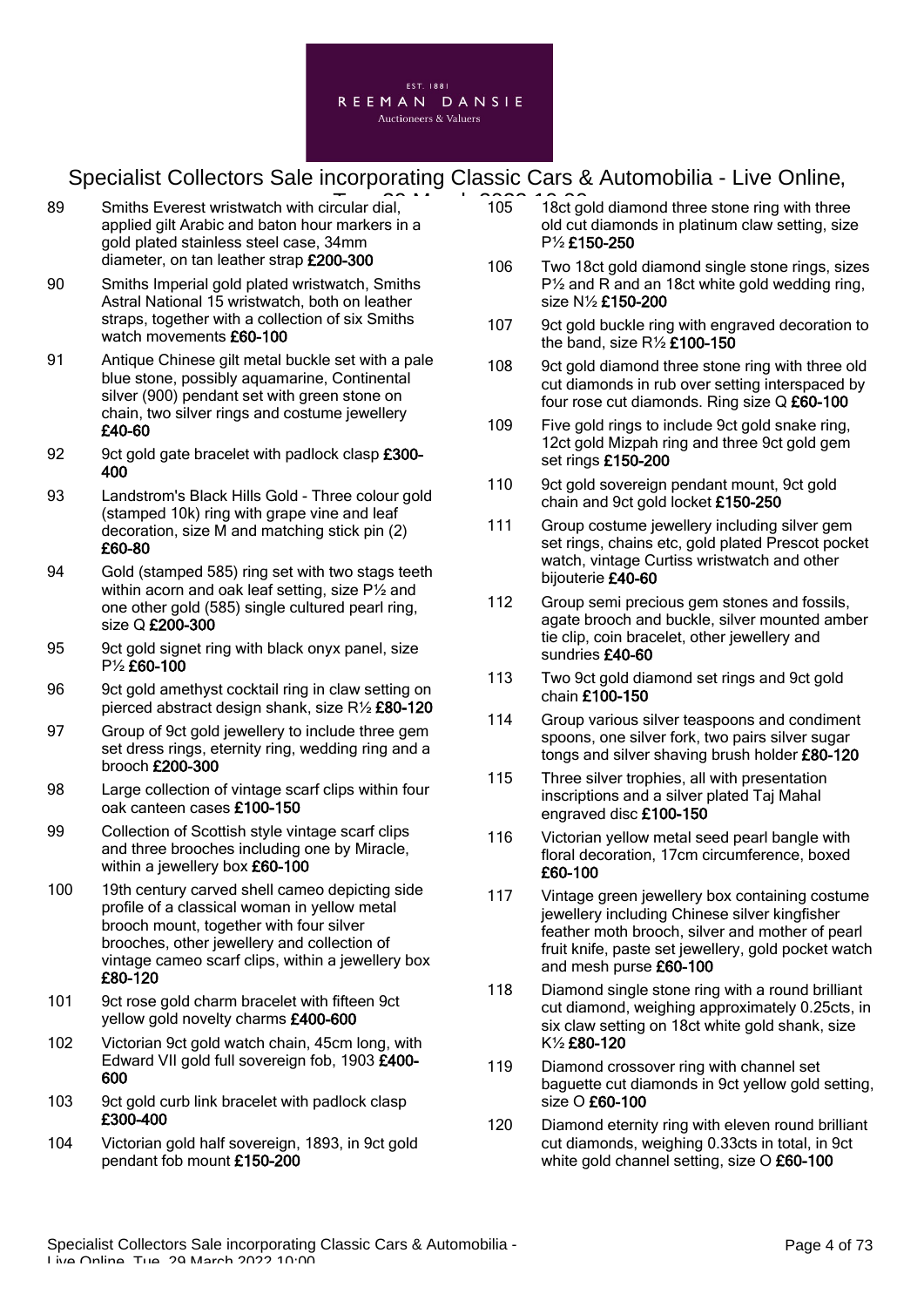

- 121 Aquamarine and white topaz ring in platinum<br>
131 Silver overlaid silver setting, size O½, together with an aquamarine cluster pendant in platinum overlaid silver setting on silver chain, 45.5cm long £30-50
- 122 Diamond tennis bracelet with clusters of diamonds in silver setting, 18.5cm long, together with a diamond snowflake pendant in silver setting, 3cm £30-50
- 123 Tanzanite bracelet with a continuous line of pear cut tanzanites in platinum overlaid silver setting, 20cm long, together with a pair similar stud earrings £20-40
- 124 Emerald and white topaz circular pendant in platinum overlaid silver setting, another similar pendant on chain and a pair of similar hoop earrings £20-40
- 125 Group of silver and gem set jewellery to include a black star diopside and white topaz ring, garnet ring with pendant, silver and diamond cluster butterfly ring, London Blue topaz pendant and earrings, Rose de France amethyst pendant necklace, various silver dress rings, silver necklaces and bracelets £50-70
- 126 Ladies Tag Heuer Professional bi-metal wristwatch with a circular white dial, applied luminous hour markers and hands, date aperture and gold plated bezel, 27mm diameter, case numbered WE 1422-2, on bi-metal bracelet £150-250
- 127 Gucci wristwatch with circular cream dial, Roman numeral markers and red, green and black enamelled banding to the sides with a burgundy enamelled back in gold plated case, 30mm diameter, on black leather Gucci strap £40-60
- 128 Swiss Hebdomas 8 day pocket watch with white enamel dial, Roman numeral markers and silver floral decoration, in plated case, 46mm diameter £40-60
- 129 Gold (stamped K.18) full hunter pocket watch with white enamel dial numbered 2852, Roman numeral markers and subsidiary seconds dial, 45mm diameter £400-600
- 130 Group of silver jewellery including German silver flat curb link chain, two silver (925) knotted chains interspaced with black onyx cuboid beads, three other silver (925) fancy link chain necklaces, Mexican silver (925) ball and link chain necklace, a silver bracelet and two silver (925) torque bangles, together with a gold plated Dupont lighter £150-200
- 131 Silver tiger's eye bracelet with four oval panels, 19cm long, and large oval malachite silver ring, size M £30-50
- 132 9ct white gold Greek key pierced design ring with borders of synthetic white stones, size N £30-50
- 133 Silver cigar box with engraved Clacton Golf Club presentation inscription (Birmingham, 1913), silver (925) miniature watering can, Sheffield plated wine funnel with engraved crest and plated matchbox holder £100-150
- 134 Gold (585) rope twist chain, 46.5cm long £150-200
- 135 22ct gold wedding ring, size L<sup>1</sup>/<sub>2</sub>, one other yellow metal wedding ring, size M½ and 18ct gold diamond set cross over ring, size M £200-300
- 136 Group gold and yellow metal jewellery to include 9ct gold gem set heart pendant, three other yellow metal mounted gem stone pendants, yellow metal gem set bug bar brooch, pair earrings and Continental gold ring £60-100
- 137 Indian yellow metal fringe necklace with faceted gold bead decoration, 43cm long £500-700
- 138 Indian vellow metal chain, 48cm long, and three pairs of stud earrings £350-450
- 139 Three Indian yellow metal bangles comprising of two with engraved geometric decoration and hinge fittings, 5.5cm diameter, the other with a double band beaded design, 6cm diameter £800 -1,200
- 140 Indian yellow metal necklace set with blue oval faceted stones, 68cm long £180-220
- 141 Two white gold (stamped 750) chains and white gold (750) bead work pendant set with a single synthetic white stone £350-450
- 142 18ct gold diamond five stone ring with five old cut diamonds in platinum rub over setting, size N½ £100-150
- 143 18ct gold diamond single stone ring with an old cut diamond, estimated to weigh approximately 0.28cts, in platinum claw setting, size I £100-150
- 144 18ct gold diamond single stone ring with an old cut diamond in claw setting with reeded shoulders (London, 1915), size R £80-120
- 145 Platinum single stone diamond ring (stone is loose from the ring mount) with a brilliant cut diamond estimated to weigh approximately 0.29cts and a platinum shank, size S £80-120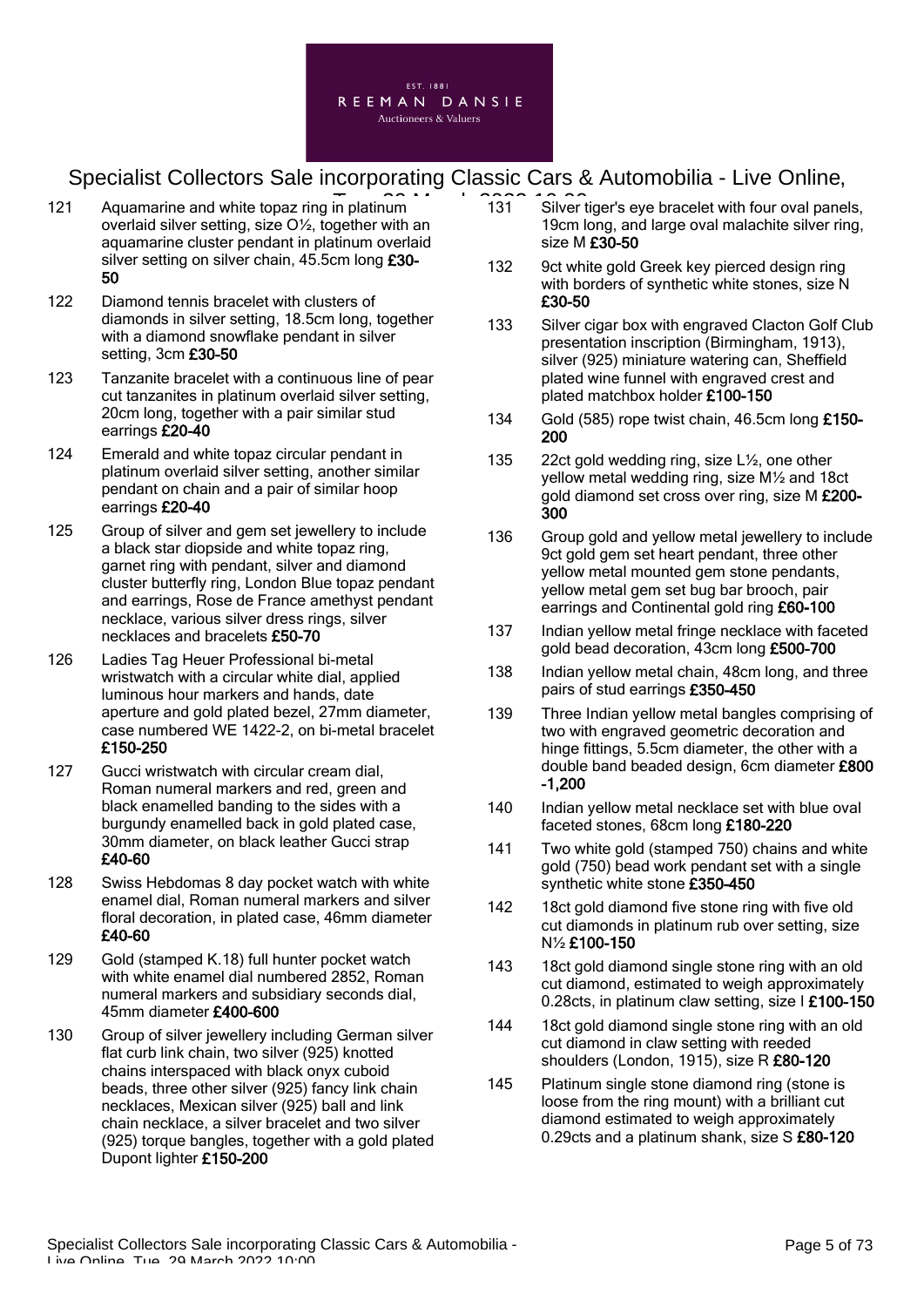

- 146 18ct gold sapphire and diamond flower head 158 16.00 cluster ring with a central round mixed cut blue sapphire surrounded by a border of twelve brilliant cut diamonds in claw setting, size L £60-100
- 147 Diamond single stone ring with a brilliant cut diamond, estimated to weigh approximately 0.20cts, with further diamond set shoulders on yellow metal shank, size M½ £100-150
- 148 Three 18ct gold diamond set rings within two antique ring boxes £150-200
- 149 1950s Omega De Ville 9ct gold cased wristwatch, with silvered dial and applied gold baton markers in 9ct gold cushion shaped case (Edinburgh 1955) and engraved initials R.J to back, 29mm diameter, on black leather strap £250-350
- 150 Sean Whelan black leather belt mounted with 18ct gold buckle and 18ct gold fittings by Douglas Magnus of Santa Fe (London 1990) £2,000-3,000
- 151 Georgian pair cased pocket watch with white enamel dial, Arabic numerals and movement signed Joseph Johnson, London, numbered 1499, 45mm diameter, in a silver case and outer case (both London, 1818) £100-150
- 152 Victorian silver pocket watch with white enamel dial, Roman numeral markers and subsidiary seconds dial, in silver case, 53mm diameter, signed Kendal and Dent's £80-120
- 153 Four Victorian and later silver cased pocket watches to include a full hunter (Chester 1889), silver (800) pocket watch engraved with a Victorian couple dancing, signed Holy Frs, one other silver (800) cased pocket watch and Victorian silver fob watch with decorated enamel dial and engraved case £100-150
- 154 Victorian Goliath travelling watch in silver mounted frame (Sheffield, 1912) £100-120
- 155 Seven silver Jewish Kiddush cups, 8.5cm- 10cm £100-150
- 156 Pair of contemporary silver candlesticks on stepped bases (Birmingham, 1954), 26cm high £100-150
- 157 Breitling Chronometer Superocean wristwatch with black circular dial, baton markers, luminous hands, date aperture, subsidiary seconds dial and black rotating bezel, in stainless steel case numbered A37320, 38mm diameter, on black diver pro rubber strap £600-800
- 158 Tudor Oysterdate stainless steel wristwatch with a circular silvered dial, applied dart markers and date aperture, in stainless steel case, 38mm diameter, on Rolex steelinox bracelet £500-700
- 159 Ladies Invicta bi-metal wristwatch in box together with four other wristwatches (5) £40-60
- 160 9ct gold torque bangle with heart terminals, Pandora silver bangle and leather bracelet both with Pandora and other charms, simulated pearl necklace and other costume jewellery £40-60
- 161 Gentleman's 18ct gold diamond single stone ring with an old cut diamond, estimated to weigh approximately 0.44cts, in claw setting with reeded shoulders, size P £600-800
- 162 Waltham gold plated pocket watch with leather watch chain and two other gold plated half hunter pocket watches (3) £60-80
- 163 Four silver Hoares bank anniversary dishes depicting the double-headed eagle crest and dated 1672- 1972, each 9.2cm diameter (Britannia, 1971) £80-120
- 164 Pair of contemporary silver three branch candelabrum, 24cm high (London 1971, A.Chick & Sons Ltd) £150-200
- 165 Group of silver souvenir teaspoons, other silver spoons, one plated spoon, pair silver sugar tongs, silver Christening knife and fork and a plated pickle fork with green agate handle £50-70
- 166 Silver cigarette case of rectangular form with engine turned decoration (Birmingham, 1965) £60-80
- 167 1950s/60s Omega 18ct gold pocket watch with silvered dial and applied gold baton markers in 18ct gold case, 45mm diameter £300-500
- 168 Swiss 18ct gold fob watch with circular white enamel dial and Roman numeral markers in 18ct gold case with engraved initials to back, 34mm diameter £200-300
- 169 18ct gold and platinum watch chain with alternating chain and bar links, 36cm long £300- 500
- 170 9ct gold vesta case with engine turned decoration (London, 1908, Deakin & Francis Ltd) £200-300
- 171 9ct gold fancy link belcher chain, 150cm long £300-500
- 172 1960s 9ct gold hexagonal cigar cutter (London, 1967) £150-200
- 173 9ct gold gentleman's signet ring with oval carnelian panel, size V £100-150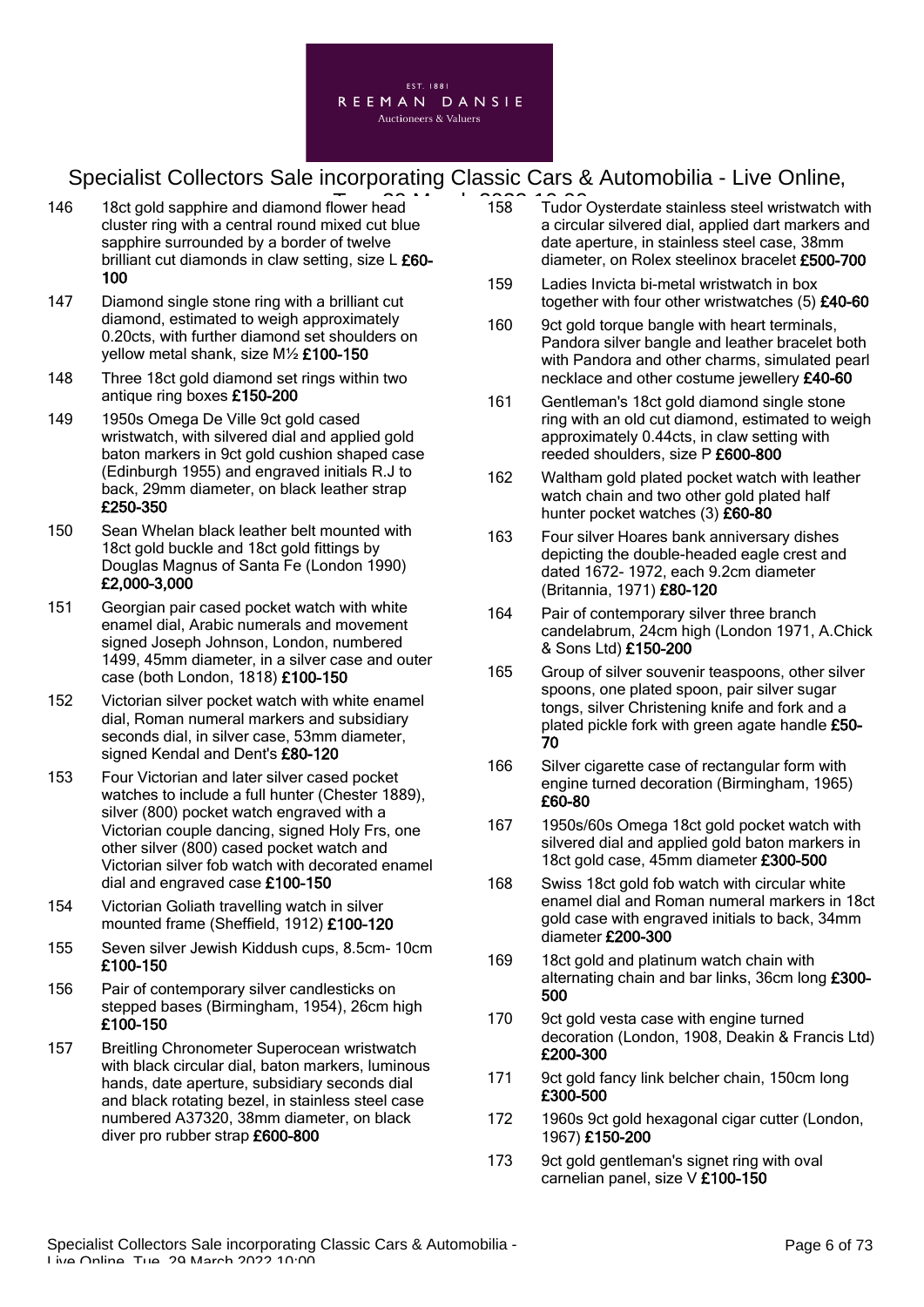

- 174 9ct rose gold vesta case (Chester, 1903)  $\widehat{E150}$  190 Group 200
- 175 Contemporary 9ct three colour gold fringe style necklace, 40cm long £400-600
- 176 Victorian 15ct gold watch chain, 38.5cm long £400-600
- 177 Group 9ct gold jewellery to include pair drop earrings, pair cufflinks, tie clip and chain, 55cm long £300-400
- 178 9ct gold mounted simulated amber lily of the valley brooch, 9ct gold purple cabochon stone ring, size N½ and an opal stick pin £60-100
- 179 Ladies vintage Bueche- Girod 9ct gold wristwatch with a diamond set bezel on bark effect strap £400-600
- 180 Vintage Cartier red leather jewellery box and group of costume jewellery including two silver rings, silver brooch, vintage clip on earrings, pair antique spectacles and bijouterie £40-60
- 181 Group vintage jewellery and bijouterie within various jewellery boxes £40-60
- 182 Group vintage wristwatches including ladies gold plated watches, Smiths, Ingersoll, Timex etc and four pocket watches £30-50
- 183 Small group of silver jewellery to include bangle, marcasite brooch, Home Watch Co enamelled spherical watch with brooch fitting, two other enamelled brooches, military bar brooch, two signet rings and gem set ring in silver mount on yellow metal shank £30-50
- 184 Accurist 9ct gold ladies vintage wristwatch on 9ct gold bracelet, together with three other 9ct gold cased watches on plated bracelets and 9ct gold chain (broken) £150-200
- 185 Victorian white metal propelling pencil, silver moonstone and turquoise cluster ring, glass bead necklace, other vintage jewellery and bijouterie £30-50
- 186 9ct rose gold gate bracelet with padlock clasp £200-300
- 187 Antique 18ct gold synthetic ruby and white stone ring (Chester 1913), size N, together with opal ring on yellow metal shank (London 1870), size P½ £80-120
- 188 Three silver nurse's buckles together with a Victorian silver brooch £80-120
- 189 19th century continental porcelain yellow metal mounted brooch together with three similar, all depicting portraits £50-80
- 190 Group vintage costume jewellery including paste set brooches, clip on earrings, gold plated bangle, wristwatches and bijouterie £40-60
- 191 Yellow metal (stamped 18) curb link bracelet £600-800
- 192 Gold (333) curb link bracelet (broken) £120-180
- 193 Late Victorian 9ct gold bangle with seed pearl decoration (Birmingham 1900), 9ct gold cameo ring, size O½ and 9ct gold green stone bar brooch (3) £120-180
- 194 9ct gold bracelet with articulated links and engraved floral scroll decoration, 18.5cm long £120-180
- 195 Edwardian 18ct gold ruby and diamond cluster ring (Birmingham 1904) and 18ct gold synthetic white stone cluster ring in square platinum setting, both size  $T\frac{1}{2}$  - U £100-150
- 196 Group silver and white metal jewellery including agate pendant on chain, brooches, pair amber earrings etc, silver hand mirror, silver toothpick and other silver items £50-70
- 197 Pair of silver sauce boats with engraved inscriptions (Birmingham, 1902), 14.5cm long, in fitted case £40-60
- 198 Two Chinese carved pink hard stone bead necklaces interspaced with carnelian and green hard stone beads, tassel style terminals and silver clasps, 88cm long £40-60
- 199 Two Chinese green jade/hard stone and carnelian bead necklaces with tassel like terminals and silver gilt clasps, 72cm long £60-100
- 200 Collection of ten old Chinese silver/white metal pendant necklaces with embossed panels depicting figures riding horses/dragons, with bells suspended from chains £100-150
- 201 Box of 19th century and later bijouterie to include antique coral bead necklace, rope twist chain, various studs and buttons, vintage wristwatches, pair lorgnettes, compact and glass seal in fitted case £60-80
- 202 Victorian 18ct gold and black enamel mourning ring with carved hardstone cameo depicting a forget-me-not surrounded by seed pearls (Birmingham 1869), size M½ £80-120
- 203 Ruby and diamond flower head cluster ring set with a central brilliant cut diamond surrounded by six round mixed cut rubies and further brilliant and single cut diamonds, on pierced gallery and yellow metal shank, size N½ £100-150
- 204 Three 22ct gold wedding rings, one with platinum interior, sizes M½, K and J £250-350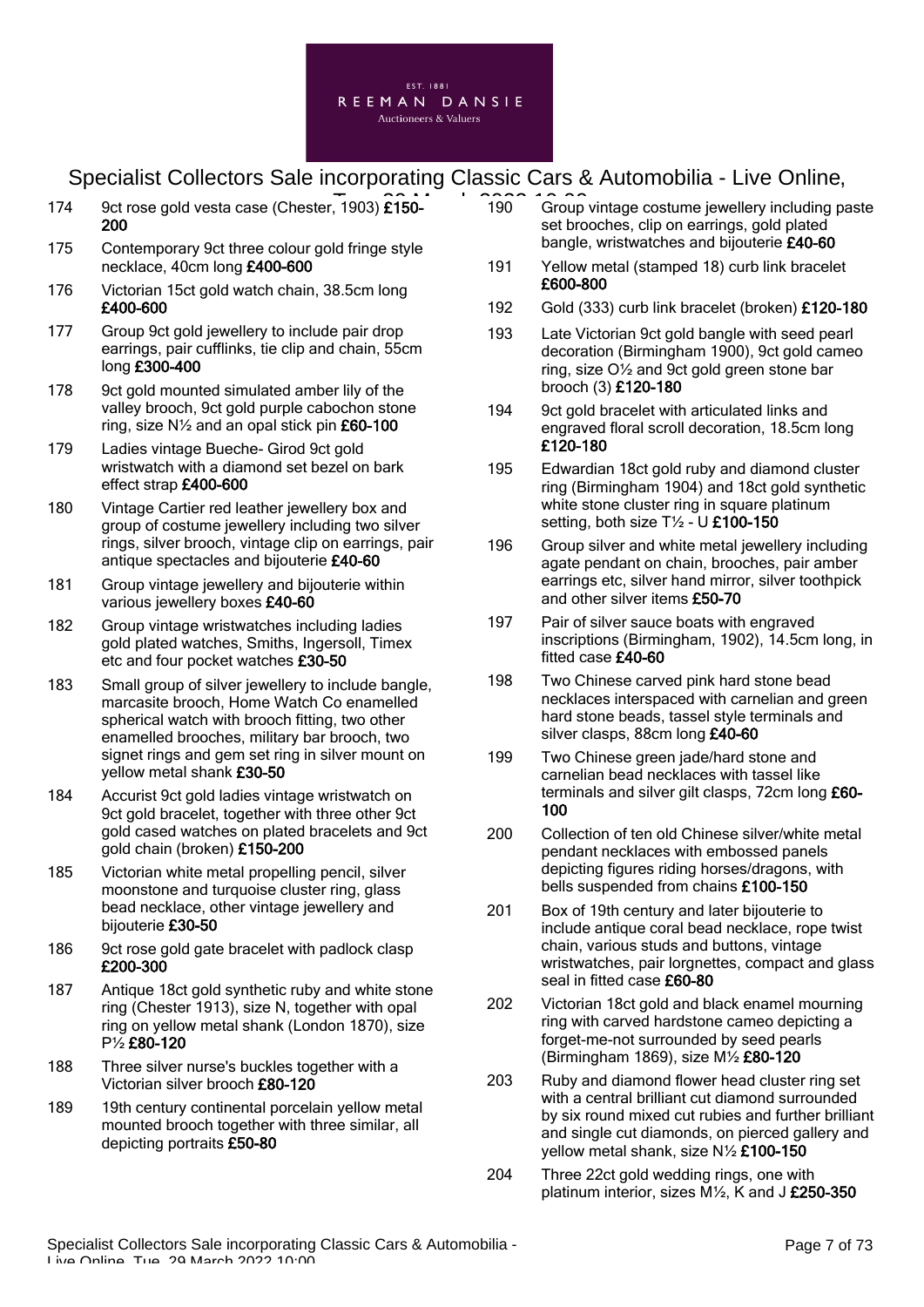

- 205 18ct gold diamond single stone ring, size N, Two 217 Two 9 Victorian 15ct gold gem set rings, sizes R and M½, Victorian 12ct gold gem set ring, size L, and 9ct gold Victorian style garnet and diamond ring, size N £150-200
- 206 Art Deco 9ct gold bangle with engine turned Greek key decoration, 8cm diameter, and Art Deco 9ct gold bracelet with articulated links and engine turned decoration, 18.5cm long (2) £300- 500
- 207 Chinese jade bracelet with six carved jade oval panels in yellow metal mounts, in fitted box retailed by Kwong Woo, Hong Kong £80-120
- 208 9ct white and yellow gold fancy link watch chain, 36.5cm long, with 9ct gold Masonic fob and a silver vesta case £100-150
- 209 Edwardian 9ct rose gold curb link watch chain with heart locket and a silver vesta case, together with a similar 9ct gold chain £200-300
- 210 Group of gold and yellow metal jewellery to include 18ct gold signet ring, 14ct gold ring, seven 9ct gold rings, pair 9ct gold cufflinks, 9ct gold amethyst pendant on gold chain, two other pendants on 9ct gold chains and an Edwardian 9ct gold bar brooch £500-800
- 211 1950s Tudor Oyster-Prince stainless steel wristwatch with Rotor Self-Winding movement, matte white dial with applied steel Arabic and dart hour markers with centre seconds in stainless steel Oyster case, 34mm diameter, on later bracelet £200-300
- 212 Group of vintage watches to include a Marine-Star divers' style wristwatch with 17 jewel selfwinding Incabloc movement and day/date function, another vintage diver's style wristwatch, vintage Girard-Perregaux Gyromatic wristwatch, Roamer Mustang wristwatch, three other watches and silver cased pocket watch £60-100
- 213 Vintage costume jewellery and bijouterie to include Victorian silver Mizpah brooch, paste and marcasite, wristwatches etc £30-50
- 214 1920s silver teapot and sugar bowl, 1950s silver cigarette box, silver cigarette case and six Chinese white metal napkin rings with engraved dragon decoration £300-400
- 215 9ct gold cased J.W.Benson pocket watch, 48mm diameter, on 9ct gold watch chain with 9ct gold seal fob £400-500
- 216 9ct gold vintage ladies Avia wristwatch on 9ct gold bracelet £100-150
- 217 Two 9ct gold signet rings to include rose gold, size S½ and other with engraved initials, size Q £60-80
- 218 Tegra Chronometer gold plated full hunter pocket watch, 50mm diameter £30-40
- 219 Victorian silver cased fob watch with winding key, silver gem set ring, plated tea infuser and group of Victorian and later glass beads £50-70
- 220 18ct gold diamond single stone ring with a brilliant cut diamond, estimate to weigh approximately 0.44cts, and two further diamonds set to each shoulder in platinum setting, size K £150-200
- 221 18ct gold diamond two stone cross over ring, estimated to weigh approximately 0.16cts in total, in platinum illusion setting, size L £60-100
- 222 Platinum diamond and sapphire three stone ring with a central round mixed cut blue sapphire flanked by two brilliant cut diamonds, estimated to weigh approximately 0.40cts in total, in claw setting, size O £200-300
- 223 Swedish 'Vicson' silver bangle set with a large synthetic white stone, similar style silver pendant on chain and similar pair silver screw back earrings £50-70
- 224 9ct gold cased vintage ladies wristwatch on black chord strap and a collection of contemporary wristwatches including Pulsar World Timer Chronograph, Timex, Ted Baker, two Ralph Klein watches etc, mostly boxed £50-70
- 225 Silver mounted pink murano glass heart pendant on silver chain,75.5cm long, and red enamelled heart pendant on silver ball chain, 75.5cm long (2) £30-40
- 226 Three colour fresh water pearl silver ring in flower and leaf setting, size N½ (adjustable shank), together with three colour fresh water pearl single strand necklace with silver magnetic clasp, 45cm long (with orignal receipt totalling £700 from 2019) £60-100
- 227 Pink and white alternating fresh water pearl necklace with silver clap, 65cm long, and matching bracelet (with original receipt totalling £109 from 2014) £30-50
- 228 Fresh water pearl necklace with 9ct gold clasp. 67cm long, similar style bracelet, 19.5cm long, and pair 9ct gold mounted cultured pearl clip on earrings £50-70
- 229 Two silver "Aldeburgh Pebbles" rings designed by Mark Riley, sizes Q½ and O½ (with orignal receipt totalling £300 from 2018) £30-40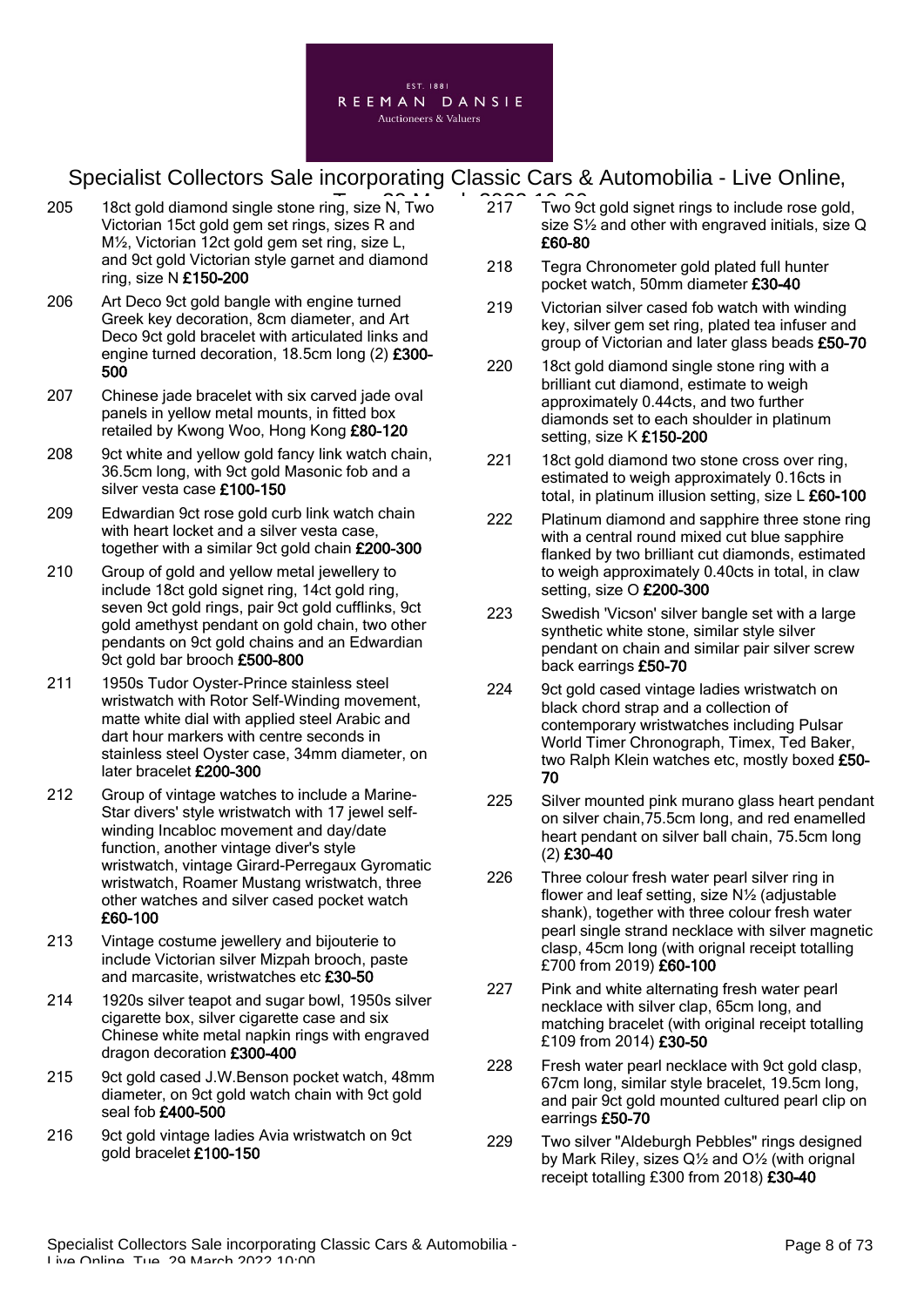

- 230 Two silver abstract design rings, one set with a  $\overline{243}$  18ct go rainbow moonstone cabochon and one with black star diopside cabochon (both adjustable sizes) together with two other silver large rainbow moonstone rings, both size O (with original receipts totalling £479 from 2019) £40- 60
- 231 Large oval silver locket on chain, large oval silver angel pendant on chain, silver gilt seahorse pendant, silver mounted nut pendant on chain, silver amber brooch and three rings £40-60
- 232 Fresh water pearl single strand long necklace and silver wirework ring set with a single cultured pearl, size N £30-50
- 233 Quartz and agate bead necklace, black agate bead necklace and two similar bracelets, amethyst and fresh water pearl bracelet and other beads £30-50
- 234 Group of fresh water pearl necklaces, various colours, and one bracelet £40-60
- 235 Yves Saint Laurent silver heart shaped gem set dress ring in orignal box, size N, together with five other silver rings (6) £50-70
- 236 Group silver rings set with semi precious gemstones including two blue john rings and similar pair clip on earrings, mother of pearl, moonstone and others (8 rings) £60-80
- 237 Silver gilt mesh necklace, 42.5cm long, and matching bracelet, 20cm long, both with magnetic paste set clasps £30-50
- 238 Silver gilt belcher link bracelet set with synthetic white stones, 20.5cm long (with receipt £370 from 2019) and two similar silver gilt necklaces. 71cm long (3) £30-50
- 239 Two silver gilt mesh necklaces, five silver and silver gilt bracelets and pair silver mesh drop clip on earrings £30-50
- 240 Murano red and gilt glass bead necklace and bracelet, one other murano glass bead silver gilt necklace, silver and silver gilt mesh magnetic bracelets, pink and purple pearl necklace and bracelet and a rock crystal pendant on silver chain, all boxed with orignal receipts £60-100
- 241 Silver two handled trophy with presentation inscription for Brightlinsea Crabchick Sailing Club, 1911, 21cm high (London 1907) £100-150
- 242 Pair silver photograph frames, 16.5cm x 12.5cm (Birmingham, 1901 by E. Mander & Son) and two others £80-120
- 243 18ct gold diamond single stone ring with an old cut diamond, estimated to weigh approximately 0.50cts, in claw setting with further diamond set shoulders, size N½ £250-350
- 244 22ct gold wedding ring (Birmingham, 1967), size N £50-70
- 245 Silver half hunter pocket watch and French chronometer pocket watch with enamelled dial (2) £30-50
- 246 Silver powder compact of square form with inlaid black onyx lid (London 1914) 5cm x 5cm £20-30
- 247 1980s ladies Omega Seamaster gold plated quartz wristwatch with circular gilt face, baton markers and date aperture in gold plated case, 23mm diameter, on gold plated expandable bracelet, in original box with outer box and booklets £100-150
- 248 1980s gentleman's Omega De Ville gold plated quartz wristwatch with circular gilt face, baton markers and date aperture in gold plated case. 35mm diameter, on gold plated expandable bracelet, in original box with outer box and booklets £100-150
- 249 22ct gold wedding ring with an old cut diamond in star shape gypsy setting, size M (London, 1965) £150-200
- 250 Small group of 9ct gold and yellow metal jewellery to include 9ct gold smoky quartz ring, size N and matching pendant in yellow metal mount, one other 9ct gold pendant set with synthetic pink stone, 9ct rose gold chain and a yellow metal foliate pendant £150-200
- 251 Collection of vintage costume jewellery and bijouterie to include a silver charm bracelet, various wristwatches, vintage bead necklaces, brooches etc £50-70
- 252 Early 20th century Swiss S. Smith & Son 18ct gold cased half hunter fob watch, with white enamel dial and Roman numeral markers in gold case with engraved floral scroll decoration, 34mm diameter £150-200
- 253 Victorian 9ct gold guard chain, approximately 138cm long £200-300
- 254 18ct gold mariner link bracelet, 19.5cm long £300-500
- 255 Five Victorian 15ct gold bar brooches, one 15ct gold screw back earring, 14ct gold cameo bar brooch and pair 14ct gold screw back dagger earrings £400-600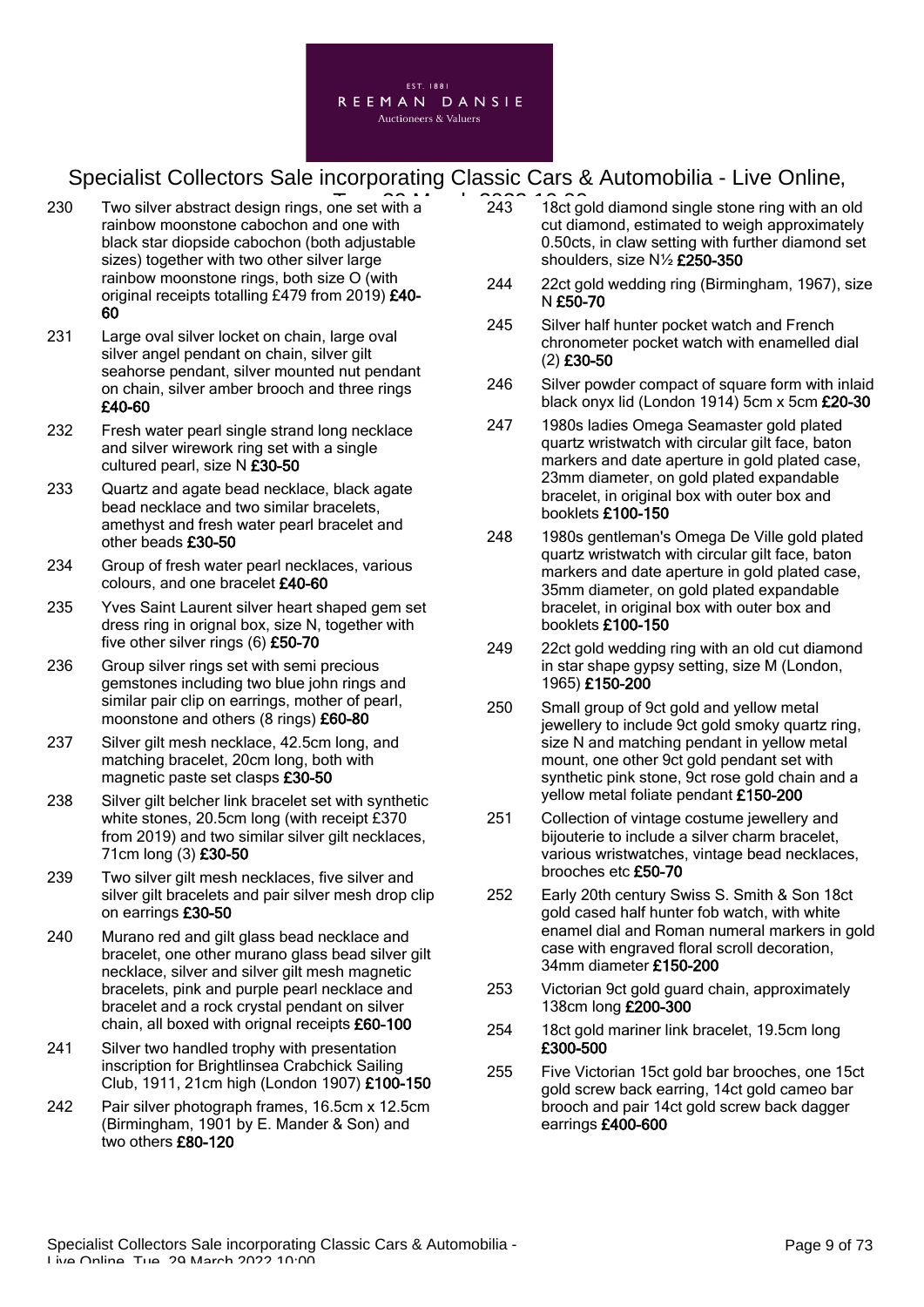

- 256 Group of Victorian gold bar brooches to include 269 Two 9 yellow metal curb link bar brooch set with an opal cabochon, three 9ct gold bar brooches and three other yellow metal brooches (7) £200-300
- 257 Three Edwardian gold pendants to include 9ct rose gold gem set pendant on chain, 9ct gold mounted glazed locket and one other yellow metal seed pearl pendant £80-120
- 258 Various gold jewellery to include 22ct gold wedding ring, two 9ct gold rings, two 9ct gold pendants on chains, 9ct gold bar brooch, 9ct gold watch bracelet and two yellow metal chains £400-600
- 259 Group of silver mounted amber jewellery including ring, pendants, chains and a simulated cherry amber bead necklace £50-80
- 260 14ct gold cased wristwatch on plated expandable bracelet, together with five other 9ct gold cased watches, one on 9ct gold bracelet (6) £150-200
- 261 Omega silver cased pocket watch, one other silver cased watch and WWI military compass in steel case marked with crows foot, Terrasse. W. Co, VI, 92785, 1918 £40-60
- 262 Collection of Victorian and later jet, similar style beads and jewellery, carnelian bead necklaces, antique coral necklace, agate slices etc £50-70
- 263 Group vintage costume jewellery including two cameo brooches, various silver brooches, miniature silver hand mirror, simulated pearls, wristwatches and bijouterie £80-120
- 264 Silver topped glass hair tidy, another similar, three silver topped glass vanity jars, salt cellar and group of silver spoons £40-60
- 265 Silver three piece cruet set, Mr Punch silver and mother of pearl child's rattle, white metal candle snuffer with engraved crest, silver propelling swizzle stick and silver napkin clip £50-70
- 266 Victorian silver pin dish with embossed dancing putti decoration, 17.5cm x 13cm £80-120
- 267 Omega Genève 9ct gold cased wristwatch with circular silvered dial, applied gold baton markers and date aperture in gold case with engraved inscription to back, 34mm diameter, on brown leather strap £200-300
- 268 Swiss stainless steel stopwatch with white enamel dial and Brevet movement numbered 905712, 55mm diameter, in fitted case and one other chrome plated stopwatch signed Tim Anti magnetic, 48mm diameter £30-50
- 269 Two 9ct gold rings, silver dress ring, Swiss silver cased fob watch, silver vesta case with painted floral enamel decoration, silver penknife, two coin buttons and an ivory carving £50-70
- 270 Indian gold emerald and pearl necklace with five pierced design panels and pendant drops on 9ct gold chain £200-300
- 271 Group vintage bead necklaces including faceted glass, ivory and a reconstituted amber necklace with graduated spherical beads, 42cm long £60-100
- 272 Group vintage costume jewellery including silver brooches, pendant necklaces, beads, wristwatches and bijouterie £60-80
- 273 Gentleman's Avalon 9ct gold cased wristwatch and ladies Accurist 9ct gold cased watch, both on gold plated expandable bracelets £100-150
- 274 Ladies 9ct gold Rotary wristwatch on 9ct gold Milanese bracelet, boxed £150-200
- 275 18ct gold cased chronograph pocket watch, the white enamel dial with Royal coat of arms, Roman numeral markers and outer Arabic numerals, signed Matheson & Co, Leith, in gold case, 53mm diameter, suspened on a Rapport gold plated watch stand, 13.5cm high £400-600
- 276 Gold plated half hunter pocket watch with white enamel dial signed Sir John Bennett, London, 50mm diameter, on plated watch chain £30-50
- 277 1950s silver cigarette box (Sheffield 1958), silver cigarette case with engraved foliate decoration and a silver plated vesta case (3) £60 -80
- 278 Silver sugar caster, two Eastern white metal bowls, silver three piece cruet set and child's silver jester rattle/teether £60-100
- 279 1960s silver four piece tea and coffee set comprising of coffee pot with fruitwood loop handle, hinged octagonal cover and turned wooden finial on circular base, 19.5cm high (Sheffield 1964 by Roberts & Belk Ltd), matching teapot, milk jug and two handled sugar bowl (Sheffield 1963 by C.J Vander Ltd) £600- 800
- 280 9ct gold mariner link necklace, 70.5cm long £300-400
- 281 9ct gold fern brooch set with cultured pearls, 9ct gold chain, 62cm long, 9ct gold gem set heart locket, green jade disc pendant and pair 9ct gold moonstone earrings £150-200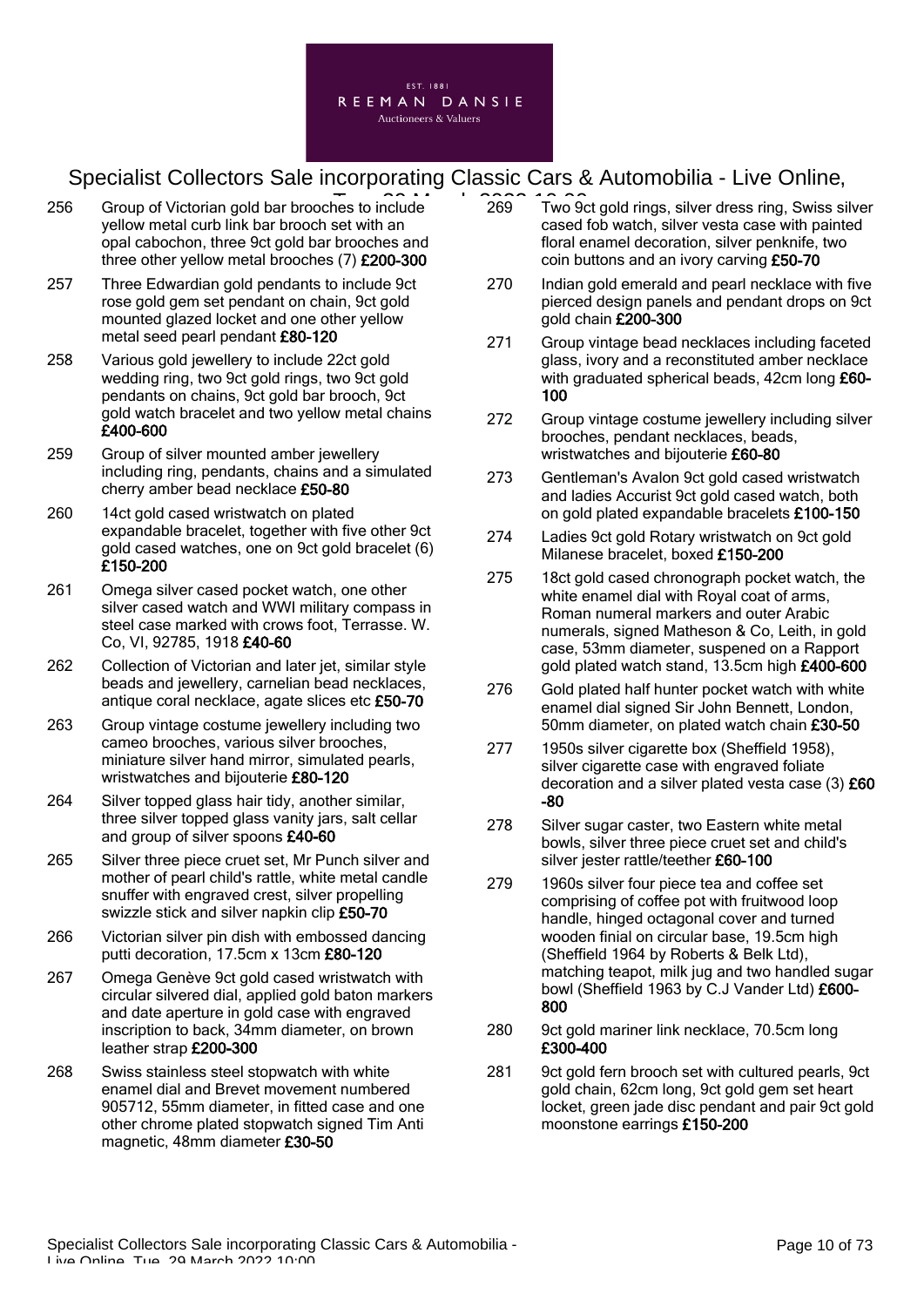

- 282 Three pearl necklaces to include cultured pearl 293 Collect single strand necklace with 9ct gold mounted synthetic blue stone clasp, 41cm long, cultured pearl double strand necklace with 9ct gold mounted synthetic purple stone clasp, 45.5cm long and freshwater twisted four strand necklace with 14ct gold clasp, 73cm long £60-80
- 283 Large collection of mainly pocket watch parts including movements, dials, springs, cases, glasses and other related items £100-150
- 284 Six gold plated pocket watches including two Waltham, A.W.W. Co Waltham Mass, Schierwater & Lloyd, Liverpool pocket watch with signed A.W.W. Co Waltham Mass movemet, Elkington and one other similar £40- 60
- 285 Victorian silver pocket watch with white enamel dial, Roman numeral markers and subsidiary seconds dials, in silver case (Chester 1888), 53mm diameter, movement signed and numbered Y. J. Rudelsheim, Wolverhampton, 42801, and a silver watch chain £60-80
- 286 Two J. G. Graves, Sheffield, silver cased pocket watches, both with white enamel dials, Roman numeral markers and subsidiary seconds dials in silver cases (Chester 1902 and 1905) £40-60
- 287 Five silver cased pocket watches to include three full hunters and two half hunters £100-150
- 288 Six silver cased pocket watches to include Sir John Bennett Ltd (London 1903), W Hinds Ltd (Chester 1929), Medana and three others £60- 100
- 289 Six silver and white metal pocket watches to include A. W. W. Co Waltham Mass (Birmingham 1897), Kendall & Dent, two other silver cased watches and two white metal £60-100
- 290 Group fob watches including six with silver cases (9) £60-100
- 291 Two Victorian silver cased pocket watches to include one with movement signed and numbered George Grant, London, 17443 (London 1855) and the other with movement signed and numbered J Bentley, Birmingham, 126102 (Chester 1883), together with a silver case (London 1877) and Georgian silver pair case (London 1806) £40-60
- 292 Large collection of various pocket watches including Smiths, Waltham, Tell, Liga, Expert, Tempex, Inventic, Elgin etc and a Goliath pocket watch (40 in total) £150-200
- 293 Collectors cabinet with seven draws containing unmounted semi precious gem stones, specimens and bijouterie £300-400
- 294 Collection of various hard stone seals with engraved monograms and crests, together with an agate carved seal handle and 9ct gold ring with engraved green gemstone depicting two figures, size N £100-150
- 295 18ct gold two stone diamond crossover ring in platinum setting, size O½ and 18ct gold diamond single stone ring with diamond set shoulders, size M½ £100-150
- 296 9ct gold rope twist necklace, 52cm long £300-400
- 297 Ladies Omega 9ct gold wristwatch with circular silvered dial and applied gold Arabic numerals in gold case, 19mm diameter, on 9ct gold bracelet, in original box £100-150
- 298 Amber necklace with a string of graduated polished oval amber beads, 49cm long and one other amber bead necklace £80-120
- 299 Five 9ct gold gem set rings, 9ct gold mounted cameo brooch, pair 9ct gold earrings, 9ct gold mounted cultured pearl pendant and Victorian nephrite bar brooch £100-150
- 300 Lacquered box containing cultured pearl necklace, Edwardian silver cheroot holder case, Iona silver ring, various silver chains, Victorian silver brooch, ladies Sekond wristwatch and other costume jewellery £30-50
- 301 Vintage ladies Juvenia 9ct gold cased wristwatch on 9ct gold ball link bracelet, boxed £100-150
- 302 Edwardian set of six silver and mother of pearl handled desert knives and forks (Sheffiled 1903) £100-150
- 303 Edwardian 9ct gold opal and diamond cluster bar brooch, 5cm long £80-120
- 304 9ct gold hinged bangle with engraved foliate scroll decoration and two 9ct gold rings £150-200
- 305 Ladies Tudor 18ct gold cased wristwatch on 14ct gold bracelet £200-300
- 306 1970s Omega gold plated wristwatch with rectangular dial, baton markers and Swiss 17 jewels movement numbered 22094915, on a gold plated strap, together with two other vintage wristwatches and Dupont travel clock £80-120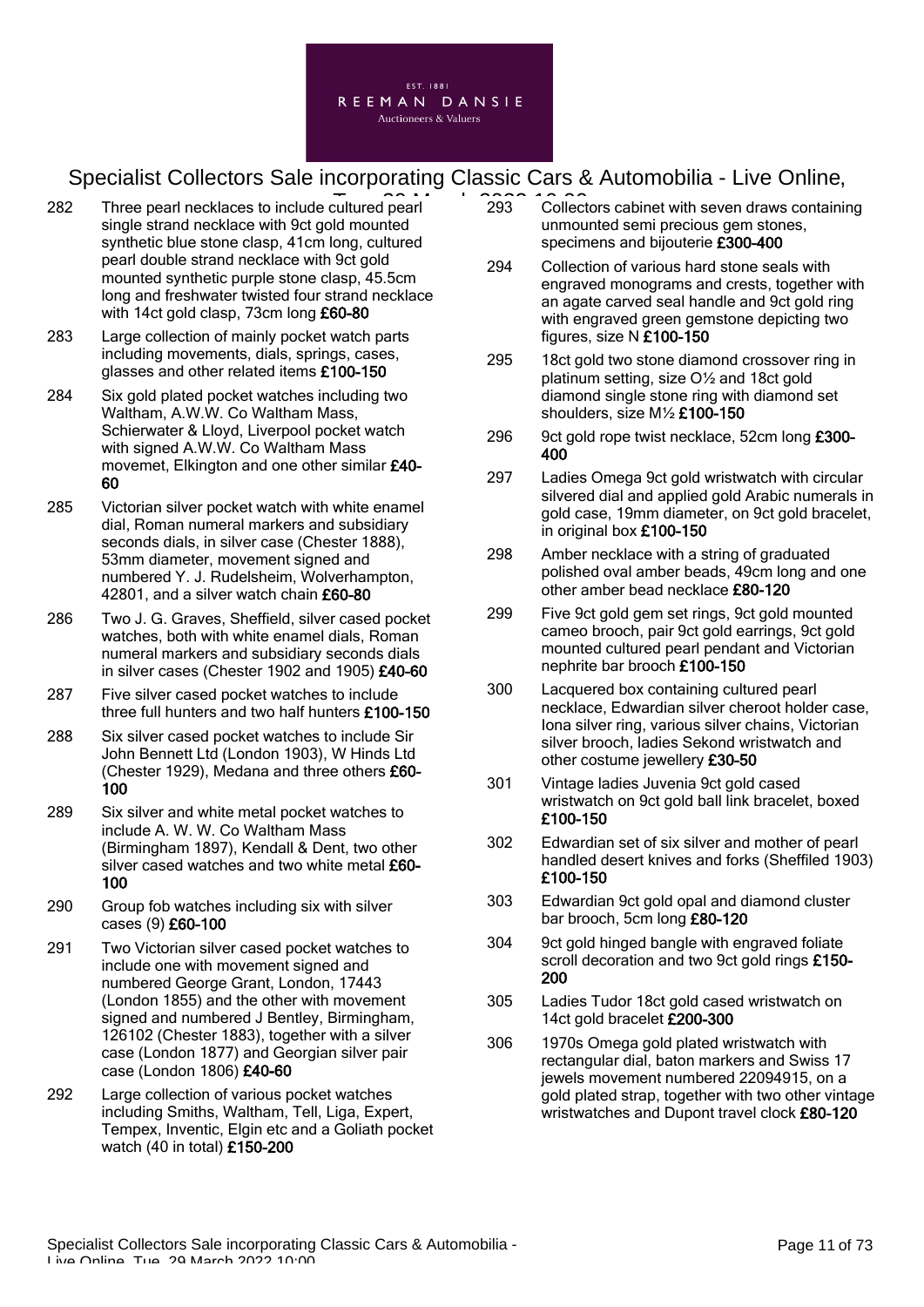

- 307 Old amber bead necklace with a string of  $\overline{320}$  Two vi graduating oval polished amber beads, approximately 84cm long. Largest bead measures approximately 25mm x 18mm and smallest 9mm x 8mm £200-300
- 308 17th/18th century style toadstone in yellow metal mount, the reverse engraved 'Tode Stone', 16mm diameter £100-150
- 309 Group of loose amber beads, two amber pendants, pair clip on earrings, oval agate panel etc £60-80
- 310 Victorian 18ct gold turquoise and diamond ring with three turquoise cabochons interspaced with four old cut diamonds in carved claw setting, size M £120-150
- 311 Three 19th century Scottish agate hardstone brooches £100-150
- 312 Three diamond set pendants, pair diamond studs earrings, two pairs of pearl earrings and pair gem set earrings £80-120
- 313 18ct white and yellow gold diamond bracelet with thirteen brilliant cut diamonds in white gold setting, estimated to weigh approximately 0.42cts in total, interspaced with yellow gold bar links, 21cm long £400-500
- 314 Group of antique jewellery to include brooch with glazed compartment containing a diamond heart and arrow with a garnet set mount, Victorian 15ct gold heart shaped pendant set with a turquoise cabochon, 1920s Austrian 14ct gold synthetic ruby bar brooch (hallmarked Vienna), 9ct gold mounted cameo brooch, Victorian enamelled cross locket, Georgian carnelian brooch, Continental gold carved mother of pearl and diamond set religious pendant (tests as approximately 18ct) and two glass/ hard stone bangles £150-250
- 315 Pair of Edwardian gold peridot and seed pearl pendant drop earrings, 40mm long £100-150
- 316 Victorian silver card case/aide memoir with engraved ivy decoartion, by Frederick Marson (Birmingham 1889) £80-120
- 317 Antique silver rattle with coral teether and four bells (Birmingham 1901 by C. Williams) and silver bell rattle with circular mother of pearl teether (Birmingham 1906 by Deakin & Francis) £60-80
- 318 Rare Victorian silver novelty propelling pencil in the front of a fan, by S.Mordan & Co. Registration mark for 18th November 1879, 5.5cm long £100-150
- 319 Bueche- Girod 9ct gold ladies wristwatch on bark effect bracelet, in original case £200-300
- 320 Two vintage ladies Dogma 18ct and 9ct gold cased wristwatches, both on expandable gold plated bracelets £40-60
- 321 18ct gold curb link identity bracelet 'Delia' and two spare links £600-800
- 322 9ct gold wedding ring, size M and two yellow metal wedding rings, sizes  $Q$  and  $T(3)$  £60-80
- 323 Three strand cultured pearl bracelet with gold gem set flower clasp, with Continental hallmark, possibly French. 18.5cm long £80-120
- 324 Group antique and later brooches to include two yellow metal monogram brooches, topaz three stone bar brooch with a further topaz suspended from a pendant drop, and 15ct gold enamelled flower brooch (4) £80-120
- 325 Cultured pearl ring in four claw setting, size L½ and pair matching pearl stud earrings, all with Continental gold hallmarks, possibly French £60 -80
- 326 Five yellow metal rings to include five band ring set with synthetic rubies, size L½, 9ct gold cultured pearl cluster ring, size K½, yellow oval stone ring, size O, malachite ring, size J½ and 'Delia' engraved ring, size N £200-300
- 327 14ct gold cultured pearl pendant on 14ct gold chain, together with five other various gold chains £200-300
- 328 Group of five gold Jewish pendants to include 14ct gold, 9ct gold and yellow metal Star of David pendants, Israel medallion and disc pendant in 18ct gold mount £100-150
- 329 Yellow metal wedding ring (cut), half eternity ring (cut), yellow metal bangle, other costume jewellery, vintage Certina wristwatch, pin dish and various coins £50-70
- 330 Eric Ravilious Zwemmer Exhibition Design 1933 brooch with abstract design etched into a navy blue lucite panel with contemporary brooch fitting, 8.5cm long, together with an exhibition card and printed drawing of the brooch £40-60
- 331 Unusual early 20th century Continental silver novelty miniature ornament of a figure, armed with a sword and axe, riding a Komodo dragon (Import marks for Chester 1900) Berthold Muller. 3.5cm overall length. £30-50
- 332 Group eight wristwatches to include Rotary, three Accurists, gold plated Avia and three other watches £30-50
- 333 Pair of novelty Continental silver articulated fish salt and pepper casters set with red and green cabochon eyes, 9.5cm long £80-120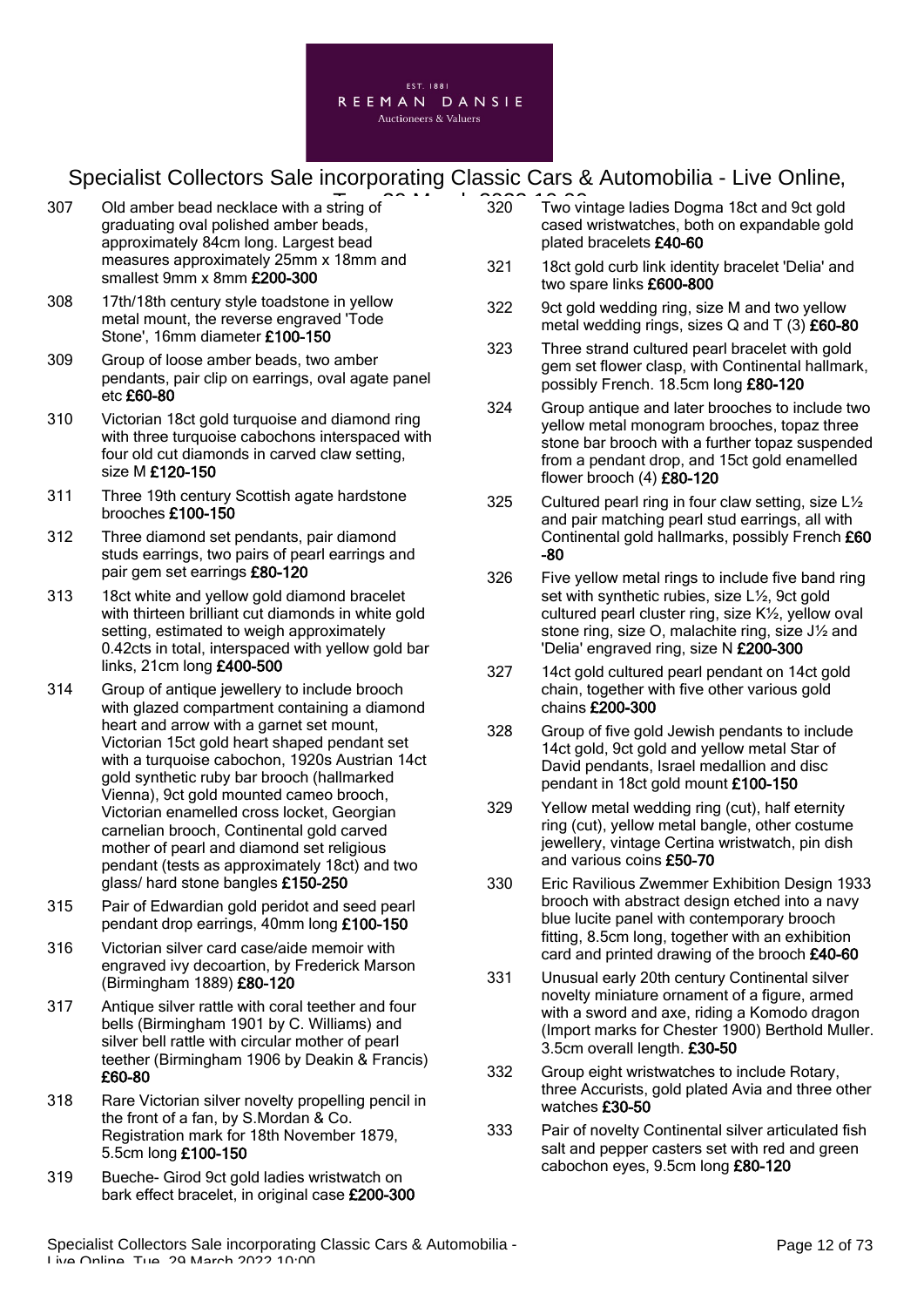

- 334 Pair late Victorian silver and ivory fish servers **2022 12:00 Pair late** 348 18ct go (Sheffiled, 1898) in velvet lined fitted case £80- 120
- 335 Good quality set of six Victorian silver teaspoons and matching pair of sugar tongs with leaf decoration (London, 1893) in fitted case £50-70
- 336 Georgian style silver cream jug of helmet form (London 1897), together with a silver spoon and pusher in fitted case £30-50
- 337 Pair of Asprey & Garrard 18ct gold and hematite square panel cufflinks, in original box £400-600
- 338 Pair Garrard 18ct gold stud earrings £50-70
- 339 Garrard silver (925) fountain pen with geometric decoartion and blue cabochon set to top of the lid £100-150
- 340 Cartier white metal fountain pen with ribbed design, yellow metal fittings, blue cabochon set to end of pen and 18ct gold nib £80-120
- 341 18ct gold diamond three stone ring with three brilliant cut diamonds, estimated to weigh approximately 0.45cts in total, in a white gold star shaped gypsy setting on yellow gold shank, size P½ £200-300
- 342 14ct gold diamond eight stone half eternity ring with eight brilliant cut diamonds, estimated to weigh approximately 0.48cts in total, in claw setting, size L½ £80-120
- 343 18ct gold aquamarine and diamond cluster ring with an oval mixed cut aquamarine surrounded by twelve single cut diamonds in claw setting on 18ct yellow gold shank, size O (London 1962) £100-150
- 344 18ct gold diamond single stone ring with a round brilliant cut diamond, estimated to weigh approximately 0.30cts, in platinum claw setting on yellow gold shank, size I £100-150
- 345 18ct gold diamond cluster ring with a flower head cluster of old cut and single cut diamonds in platinum setting on yellow gold shank, size N £100-150
- 346 19th century rotating cameo brooch depicting a side profile of a gentleman and a glazed compartment to the reverse, in yellow metal mount, 6cm x 5cm, together with pair of cameo pendant earrings in 9ct gold mount £60-80
- 347 Ladies 9ct gold Avia wristwatch on 9ct gold bracelet, pair 14ct gold cufflinks, 22ct gold wedding ring with platinum lining, size N½, 9ct gold gate bracelet, group 9ct gold and yellow metal hoop earring, pair 9ct gold pearl stud earrings, other costume jewellery and pocket watch £400-600
- 348 18ct gold mounted Chinese green hard stone carved monkey pendant on 18ct gold chain, one other green hard stone carved monkey pendant on silver chain and green hard stone carved rose pendant necklace (3) £100-150
- 349 Gold half sovereign, George V 1914, with pendant mount attached £120-140
- 350 George V silver cigarette case with engine turned decoration and engraved initials 'TAA', also engraved to interior June 1936, (Chester 1934) £40-60
- 400 G.B. Mixed pre 1947 silver coins in better than average condition (N.B. Estimated face value £3.02½) (qty) £70-100
- 401 G.B. Mixed pre 1947 silver coins (N.B. Estimated face value £9.80p) (qty) £200-250
- 402 G.B. Mixed silver coins to include James II Four Pence 1686 VG, George III Sixpence 1816 GVF - AEF, Victoria OH Shilling 1897 GVF, Edward VII Half Crown 1907 GF-AVF, silver Three Pences x 32 (N.B. Various grades) and a small quantity of pre 1920 silver coins (N.B. Estimated face value £0.65p) (qty) £50-70
- 403 World Mixed coinage to include silver Wuerttemberg - German State Five Marks 1901F GF/AVF, India Rupee 1919 EF-GEF, France silver 12 Sols 1778/7A GF, Venezuela 100 Bolivares 1986 A. UNC, copies of European Thalers, Germany 'Konrad Adenauer' silver commemorative medallion 1967 A. UNC and other issues (qty) £80-120
- 404 G.B. Mixed coins to include 17th century Trade Token Farthings - Norfolk, Norwich, Thomas Rayner 1655 F, Yarmouth, Joseph Cooper 1656 G-VG, Suffolk, Lowestoft, Robert Betts 1655 G-VG, Georgian copper, Roman and Greek ancient AE coins, Medieval hammered silver Henry VII Half Groat, Canterbury mint Mark Tun F, Victoria Penny 1855 VF and others (qty) £60- 100
- 405 World Mixed banknotes to include G.B. Peppiat blue One Pound AVF, Mauve Ten Shillings AVF and other world issues (qty) £40- 60
- 406 World Mixed silver proof Crown sized coins to include issues from the World at War Commemorative Coin Collection and others circa late 20th to early 21st century (N.B. Some scarcer coins noted) (24 coins) £300-400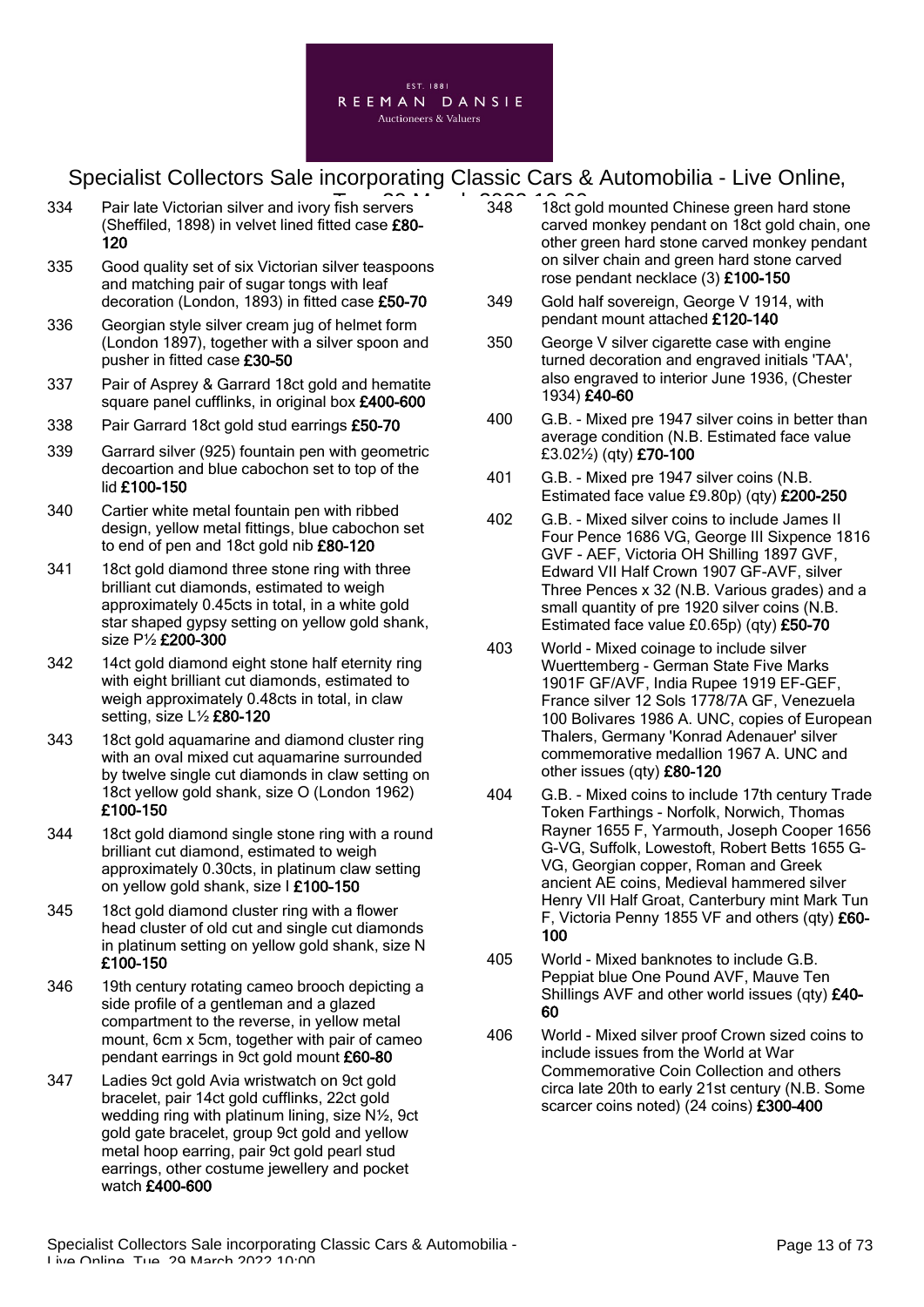

- 407 G.B. Mixed silver Victorian coins to include **19 Austral** Crowns YH 1844 (N.B. Obv: with small edge bruise and scratch) otherwise VG-AF, JH 1889 VG, OH 1900 LXIV AF, 1895 LIX AF, Double Florins 1887 VF, 1888 (N.B. Small edge nicks noted) otherwise EF and 1889 VF (7 coins) £120 -180
- 408 G.B. Mixed silver coinage to include Half Crowns Victoria 1887 GF- AVF, 1891 VG, 1893 EF, 1896 VG, Florins 1879 'Gothic' G-VG, 1887 AEF, 1900 F and four other issues (11 coins) £80-120
- 409 G.B. The Royal Mint Proof sets to include 1970, 1974, 1975, 1977, 1979, 1987, 1988 (N.B. Red case) 1993, 1996, 1998, 2000 x 2, 2003 executive set, 2005 (N.B. Red case) 2006 (N.B. Blue box) and 2006 executive set (all cased with Certificates of Authenticity) (16 coin sets) £200- 300
- 410 G.B. The Royal Mint Eleven Coin Proof Set 2009 to include 'Kew Gardens' 50 pence (cased with Certificates of Authenticity) (1 coin set) £100-150
- 411 G.B. The Royal Mint 'Millennium' Thirteen Coin Silver Proof Set 2000 (N.B. Includes Maundy coins) (cased with Certificates of Authenticity) (1 coin set) £200-300
- 412 G.B. The Royal Mint Five Coin Silver Proof 'Family Silver Collection' to include 'Entente Cordiale' £5, 2004 (cased with Certificates of Authenticity) (1 coin set) £80-120
- 413 G.B. The Royal Mint Six Coin Silver Proof Commemorative Coin Set 2014 (cased with Certificate of Authenticity) (1 coin set) £150-200
- 414 G.B. Royal Mint Silver Proof Seven Coin Anniversary Collection 1996 (cased with Certificate of Authenticity) (N.B. Some toning to 50 pence noted) (1 coin set) £50-70
- 415 G.B. Royal Mint Silver Proof Four Coins Britannia Collection 1997 (cased with Certificate of Authenticity) (1 coin set) £80-120
- 416 G.B. Royal Mint Gold Proof Two Coin set 'The Victoria Cross' Fifty Pence coins 2006 (cased with Certificates of Authenticity) (1 coin set) £1,000-1,250
- 417 G.B. C.M.L. fine silver one kilo Bullion Bar (1 bullion bar) £400-500
- 418 Australia Kookaburra fine silver one kilo coin 1997 (N.B. cased but without Certificate of Authenticity) (1 coin) £600-800
- 419 Australia A white metal proof medallion commemorating 'Parliament House' 1927 (N.B. Design and legends as with regular issue 1927 Florin but diameter 88mm and weight 187.1 grams.) In original case of issue but without Certificate of Authenticity (1 medallion) £150- 200
- 420 G.B. Royal Mint mixed Silver Proof Coins to include Five Pounds 2002, 2006, Two Pounds 1989 (N.B. Two coin set), 1998, Marconi 2001, Steam Locomotive 2004, World War II Anniversary 2005, Brunel 2006 x 2, Act of Union 2007, Fifty Pence Council of European Community Ministers 1992-1993, 25th Anniversary of the UK's Membership of E.E.C 1998, 50th Anniversary of the NHS 1998, Libraries 2008, The Victoria Cross 2006 (N.B. Toned two coin set) and WWF 50th Anniversary 2011 (N.B. All cased with Certificates of Authenticity) (18 coins) £250-350
- 421 World Mixed silver proof Crown sized coins to include Falkland Islands - Liberation 1982, Lady of the Century, The Queen Mother 1995, Jamaica Lady of the Century, The Queen Mother 1994, Gibraltar Queen Elizabeth II Commemorative Coin 1997 and Solomon Islands - Concorde Commemorative 2003 (All with Certificates of Authenticity) (5 coins) £80-120
- 422 Channel Islands Westminster issued silver proof three coin Five Pound proof set, 60th Anniversary of D-Day (with coloured poppy motif) to include Alderney, Guernsey and Jersey 2004 (N.B. Cased but without Certificates of Authenticity) (1 coin set) £60-80
- 423 World Westminster issued silver proof three coin Five Pound proof set with selective 24ct gold plating to include Jersey, Guernsey and Gibraltar 2013 (N.B. In case of issue with certificate of authenticity) (1 coin set) £60-80
- 424 G.B. Mixed silver coins to include George V 'Wreath Crown' 1928 EF, Royal Mint £100 UNC (N.B. Fine Silver) and proof Two Pounds 'Brunel' 2006 F.D.C (3 coins) £200-250
- 425 G.B. Silver four coin George VI Maundy set 1937 (uncased) GEF - AU (1 coin set) £70-100
- 426 G.B. Mixed silver coins to include Medieval Fractions x 10, Edward IV Durham Penny (N.B. Creased) otherwise VG, Elizabeth I Sixpence 1583 fair, Anne Shilling 1708 GF-AVF and George II Shilling 1758 (N.B. Obv: Small edge bruise at 11 o'clock) otherwise VF (14 coins) £80-120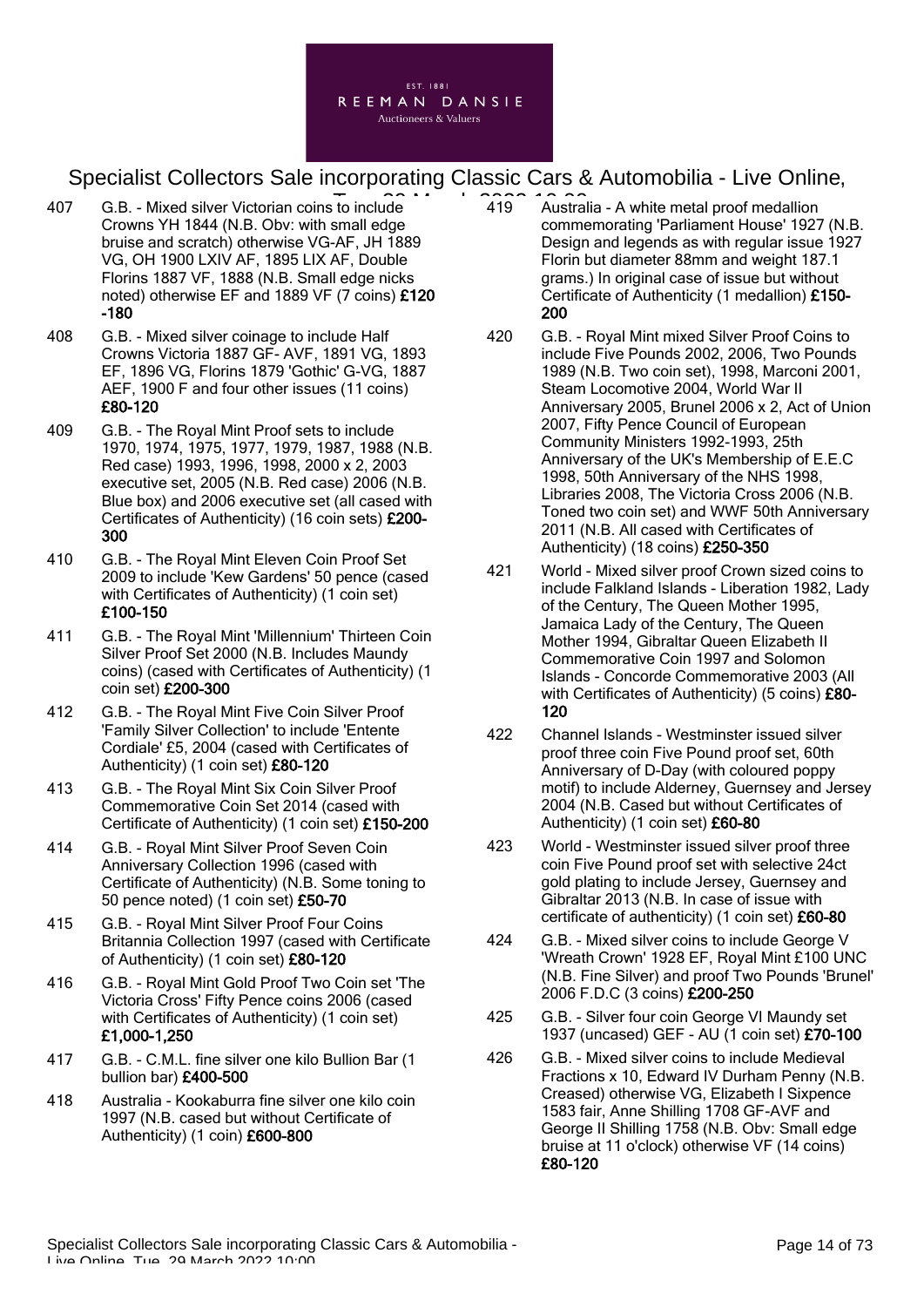

- 427 G.B. The Waterloo Mint, six medal set commemorating The 200 Year Anniversary of Waterloo to include the Duke of Wellington Gold proof 14ct (7gms) medal (1 medallion set) £120- 180
- 428 World Mixed coinage to include G.B. coin flatpacks x 7, G.B. coin sets x 10, Westminster issued Marshall Islands twenty four coin set, 'Aircraft of World War II' 1991, Four coin 'First Untethered Space Walk' 1984 (N.B. Includes silver \$50, Gibraltar 'D-Day' commemorative Ten Pounds 2004) silver coin stamp covers and others (Qty) £120-180
- 429 World Mixed coinage to include silver Crowns G.B. George V 1935 x 2 GEF-AU, Isle of Man 'Queen Mother Crown' 1980, T.D.C 'World War I' commemorative 2014 (N.B. Cased with Certificate of Authenticity) G.B. George III 'Cartwheel' Two Pence 1797 F-GF, Pennies 1797 x 16 Poor-VG, G.B. silver maundy oddments, Three Pences, copy coins x 2 and other World silver issues (Qty) £120-180
- 430 G.B. Gold Sovereign Elizabeth II 2001 UNC (1 coin) £250-300
- 431 G.B. Gold Half Sovereign Elizabeth II 2001 UNC (1 coin) £125-150
- 432 World Mixed coinage to include Austria M. Theresa Silver Thalers x 6 (N.B. Restrikes) cupro-nickel Crowns Ancient Roman AE's x 10 and other silver issues etc (Qty) £100-150
- 433 World Mixed silver proof coins to include G.B. Five Pence two coin set 1990, Rugby World Cup £2 1999 x 2 (N.B. To include 1 Piedfort), Millenium Crown 2000 and New Zealand Rugby World Cup Five Dollars 1991 (N.B. All cased with Certificates of Authenticity) (5 coins) £70-100
- 434 World Mixed silver coins to include Australia Crown 1937 EF, Florin 1927 EF, Mexico 5 Pesos 1948 AU, 20 Pesos 'Olympics' 1968 UNC, Sweden 2 Kronor 'Silver Jubilee' 1897 GEF, Russia copper-nickel Nicholas II 37 Roubles 50 Kopeks 1902 P UNC (N.B. 1991 restrike) and other silver coins (Total 20 coins) £80-120
- 435 World Mixed silver bullion 1oz coins to include G.B. £2 Britannia x 6, Australia One Dollars 'Kangaroo' x 2, Kookaburra and Canada 'Maple Leaf' Five Dollars x 3 (Total 12 coins) £180-240
- 436 G.B. Mixed silver coins to include Victoria Half Crowns 1887 GEF, 1900 VG, George V Crown 1935 AU, George VI 1937 AU and Trade Dollar 1901 B GVF (Total 5 coins) £80-120
- $\overline{a}$  at  $\overline{a}$   $\overline{a}$   $\overline{a}$   $\overline{a}$   $\overline{a}$   $\overline{a}$   $\overline{a}$   $\overline{a}$   $\overline{a}$   $\overline{a}$   $\overline{a}$   $\overline{a}$   $\overline{a}$   $\overline{a}$   $\overline{a}$   $\overline{a}$   $\overline{a}$   $\overline{a}$   $\overline{a}$   $\overline{a}$   $\overline{a}$   $\overline{a}$   $\overline{a}$   $\$ Dollars 1879 VG, 1922 F G.B. cupro-nickel, bronze and others (Qty) £100-150
	- 438 Ancients Mixed Roman coins to include silver Denarius of Hadrian GF-AVF, Vespasian VG-F, Septimus Severus AF-AVF, Caracalla F-GF and four base metal issues to include Probus VF (8 coins) £70-100
	- 439 Alderney The Hattons of London 'VE Day 75th Anniversary Gold Sovereign definitive seven coin proof set' 2020 to include Fifty Pounds (5oz), Twenty Pounds (2.5oz), Five Pounds (40gm), Double Sovereign (16gm), Sovereign (8gm), Half Sovereign (4gm) and Quarter Sovereign (2gm), all in 22 carat gold cased with Certificates of Authenticity (N.B. This is a rare limited issue set with a mintage of 99) (1 coin set) £9,000-12,000
	- 440 World Mixed silver coinage to include French Indo-China Piastre's 1896, 1900, 1913 in generally F-VF condition, Siam 'Bullet Money' BAHT GVF (N.B. 14.7 gm) and two other unidentified small silver coins (Total 6 coins) £60 -80
	- 441 G.B. Gold sovereign Elizabeth II 2013 UNC (1 coin) £250-300
	- 442 G.B. Royal Mint gold proof four coin Sovereign collection '500th Anniversary of the First Gold Sovereign 1489-1989' to include Five Pound, Double Sovereign, Sovereign and Half Sovereign (N.B. In case of issue with Certificates of Authenticity) (1 coin set) £3,000- 4,000
	- 443 G.B. Royal Mint brilliant uncirculated Gold Five Pound Coin 1988 (N.B. In case of issue with Certificate of Authenticity) (1 coin) £1,100-1,250
	- 444 G.B. Royal Mint brilliant uncirculated Gold Five Pound coin 1988 (N.B. In case of issue with Certificate of Authenticity) (1 coin) £1,100-1,250
	- 445 G.B. Royal Mint brilliant uncirculated Gold Five Pound coin 1995 (N.B. In case of issue with Certificate of Authenticity) (1 coin) £1,100-1,250
	- 446 G.B. Royal Mint brilliant uncirculated Gold Five Pound coin 1996 (N.B. In case of issue with Certificate of Authenticity) (1 coin) £1,100-1,250
	- 447 G.B. Royal Mint mixed proof set's to include 1970 x 3, 1971, 1972 x 3, 1977 x 3, 1978 x 3, 1979 x 3, 1980 x 3, 1981 x 3, 1982 x 3 and five uncirculated sets 1983 x 4 and 1984 (30 coin sets) £100-140
	- 448 G.B. Mixed coinage to include pre 1947 silver (N.B. Estimated face value £2.22  $\frac{1}{2}$  p) and other issues (Qty) £70-100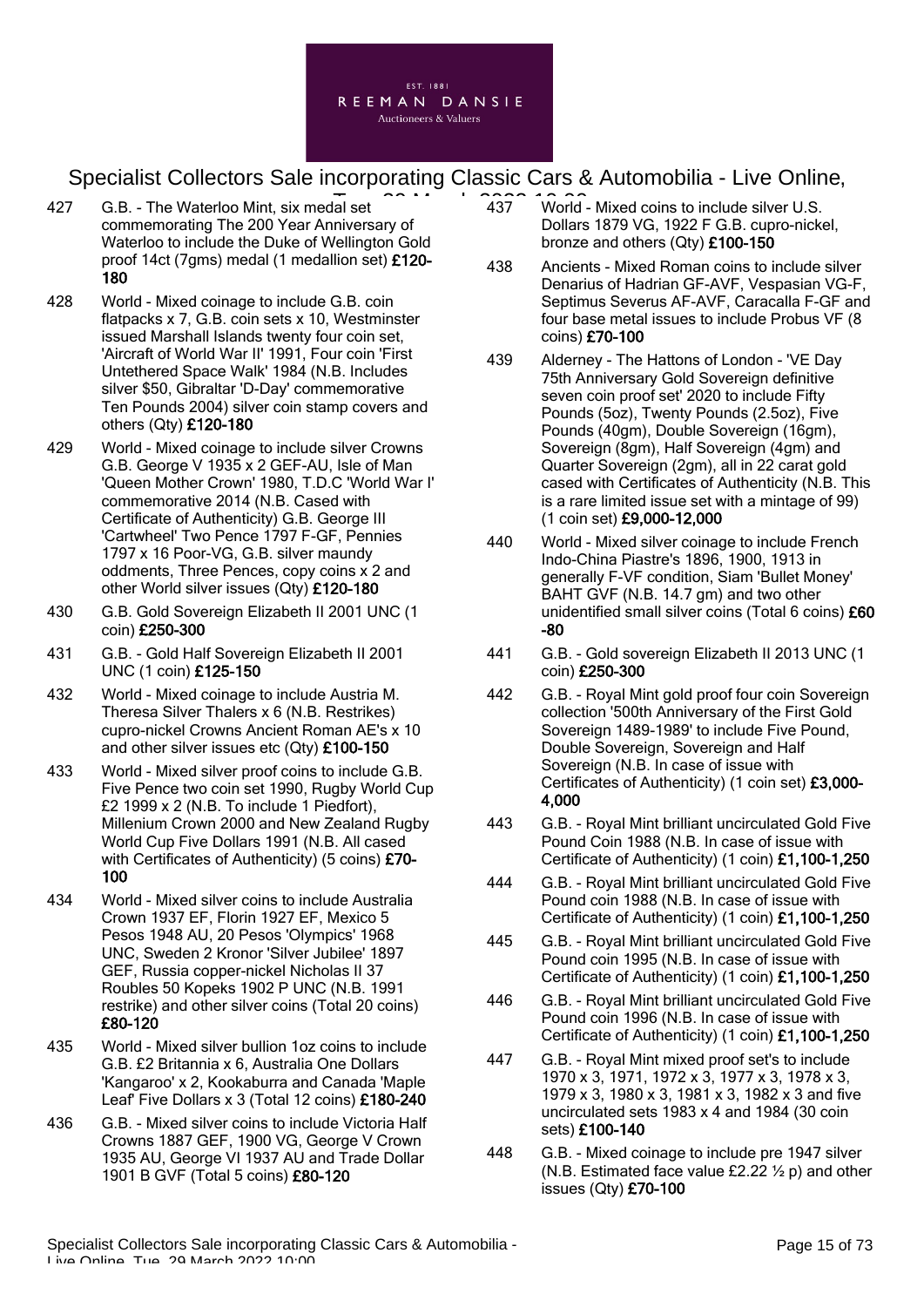

- 449 G.B. Mixed coinage to include pre 1947 silver **2022** 203 G.B. -(N.B. Estimated face value £8.72  $\frac{1}{2}$  p) and others (Qty) £160-200
- 450 G.B. Mixed silver coinage to include Victoria JH Crown 1980 VG, Double Florins 1888 F, 1889 x 2 F-AVF, George VI Crown 1937 AEF and others (Qty) £100-140
- 451 World Mixed silver coins 'The Official Coin Collection in Honour of the Queen Mother' 1994- 1995 x 13 (1 coin set) £150-200
- 452 World Mixed coinage to include Royal Mint 50p silver proof 'Girlguiding' 2010, £2 silver proof 'World War II 60th Anniversary' 2005 (N.B. Both boxed with Certificates of Authenticity) and other Crown sized silver issues etc. (Total 16 coins) £170-240
- 453 World Mixed coinage to include a small quantity of G.B. pre 1947 silver, Austria M. Theresa silver Thaler 1780 UNC (N.B. Restrike), Switz 5 Francs 1923B EF and others (Qty) £60- 80
- 454 World Mixed coinage to include G.B. pre 1947 silver (N.B. Estimated face value £4.02 ½) and others (Qty) £80-100
- 455 World Mixed coinage to include G.B. Victoria silver Florin 1849 GVF, Maundy oddments - Four Pences 1859 VG, 1871 GVF, 1892 GVF, George V Crown 1935 VF, World cupro-nickel Crowns and others (Qty) £150-200
- 456 G.B. Mixed silver Victorian Crowns to include JH 1889 x 3 VG-AF, 1890 x 2 AF-F, 1892 VG, OH 1893 LVI x 2 F-GF, 1895 LIX VG and double florin 1889 G-VG (N.B. Several with edge bruises) (10 coins) £150-200
- 457 G.B. Mixed cupro-nickel coins to include Crowns, Half Crowns, Florins, Shillings, Six Pences and brass Three Pences (Qty) £70-100
- 458 G.B. Coin accessories to include albums x 4, Whitman coin folders x 15 etc (Qty) £30-40
- 459 G.B. Mixed bronze coinage to include Pennies, Half Pennies and Farthings (Qty) £50-80
- 460 World Mixed coinage, total weight estimated to be 13.4 kilos (Qty) £50-80
- 461 World Mixed coinage to include United States 20th century silver Half Dollars x 6, Victoria Diamond Jubilee White Medal Medallion 1897 (diameter 68mm) and other issues (Qty) £50-70
- 462 G.B. Royal Mint issued brass coin weights to include 1821 George IV Sovereign, Half Sovereign and five other grain weights in fitted mahogany case (One set of coin weights) £60-100
- 463 G.B. Gold Sovereign Victoria JH 1892 VG (1 coin) £250-300
- 464 G.B. Gold Sovereign Victoria OH 1899 (N.B. Edge bruises) otherwise GF (1 coin) £250-300
- 465 G.B. Gold Sovereign Edward VIII 1910 (N.B. Small edge bruises) otherwise GVF (1 coin) £250-300
- 466 G.B. Gold Sovereign George V 1928 SA (N.B. Small edge bruises) otherwise VF (1 coin) £250-300
- 467 G.B. Gold Sovereign George V 1928 SA GVF (1 coin) £250-300
- 468 G.B. Gold Half Sovereigns George V 1914 x 2 AEF (2 coins) £250-300
- 469 World Mixed coinage to include G.B. Victoria Crowns YH 1847 GF, JH 1889 (N.B. Edge bruised) otherwise F, OH 1893 LVI VG, 1986 LX (N.B. Edge bruised) otherwise VF, U.S. 20th century silver Half Dollars x 4, Canada silver Dollar 1960 and others (Qty) £100-150
- 470 World Mixed coins and banknotes to include G.B. bronze, cupro-nickel, silver Three Pences x 8 and world bank notes (Qty) £40-60
- 471 World Mixed banknotes and coins to include Bank of England white £5 Chief Cashier Beale prefix U78 GVF-AEF, cupro-nickel Crowns, silver Three Pences  $x$  8 and others (Qty)  $£100-$ 150
- 472 World Mixed banknotes x 111, coins to include G.B. cupro-nickel, bronze, Italy 'Inter-coins' silver .925 Bullion Bar wt. 50.5gms and others (Qty) £60-80
- 473 World Mixed coinage to include G.B. silver Victoria Crown 1982 F, Canada silver Dollars 1949 GEF - AU, 1952 UNC, G.B. pre 1947 silver within Whitman coin folders estimated to be £2.87½p face value, silver Three Pences x 28 and others £120-150
- 474 El Salvador Pattern issue bronze gilt reeded edge 2½ Pesos 1892 GEF (N.B. Wt. 2.6gms) (1 coin) £200-300
- 475 El Salvador Pattern issue bronze gilt reeded edge 5 Pesos 1892 GEF (N.B. Wt. 4.3gms) (1 coin) £300-400
- 476 World Mixed silver Crowns x 14 UNC in collectors wood case (14 coins) £150-200
- 477 G.B. Change checker folders x 5, three of which contain coins, to include £5, £2, £1, 50p some taken from circulation but many in uncirculated condition (Qty) £150-200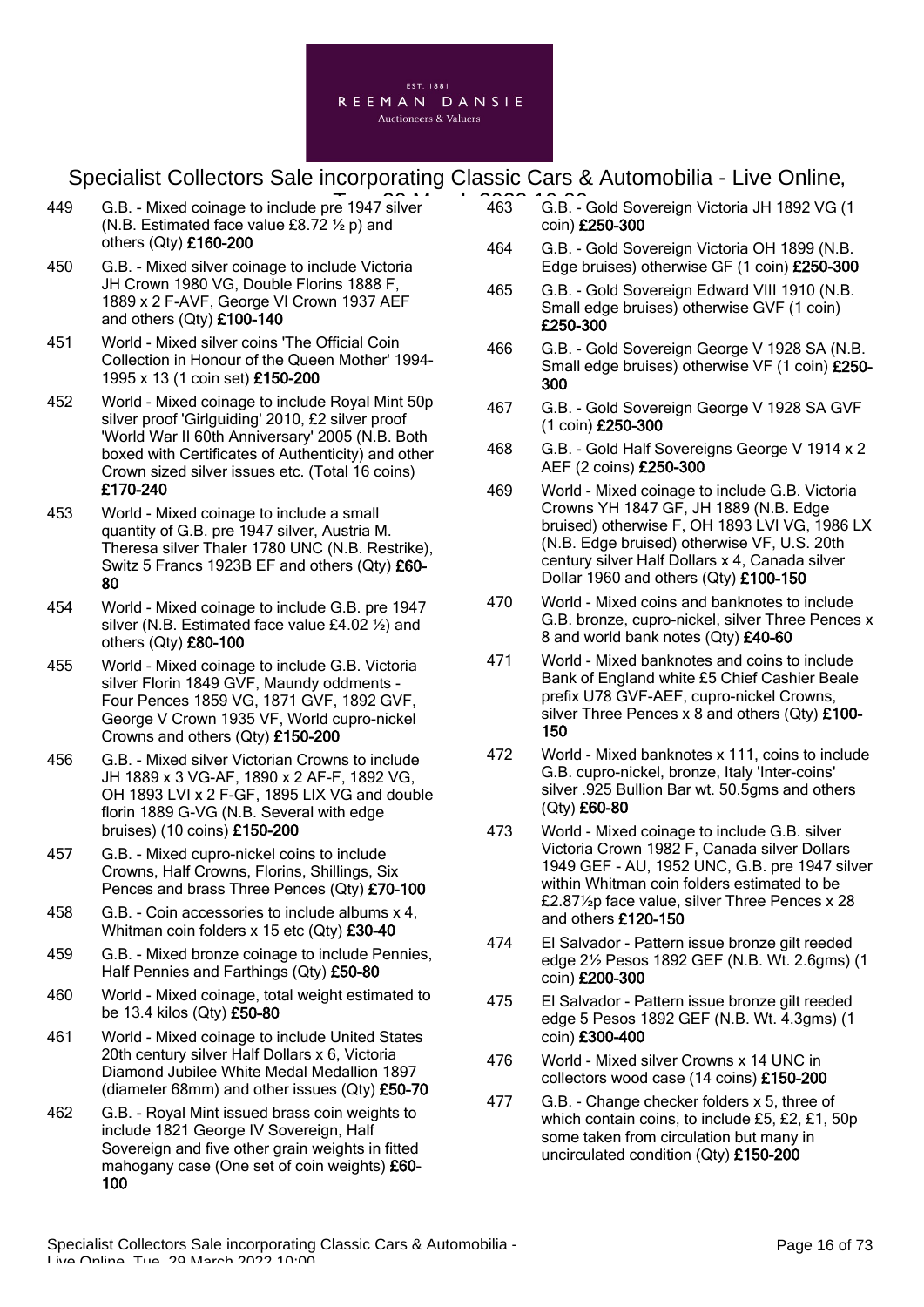

- 478 World Mixed coinage to include some silver, **2008** 2022 10:00 G.B. date stamp coins in boxes of issue, London Mint Office and Westminster coin folders x 13 containing part sets to include 'War Poppy Collection', 'The Battle of Hastings', 'The History of The Royal Air Force', coin stamp covers Ancient Roman AE Sesterius and others (Qty) £100-150
- 479 G.B. Mixed banknotes to include limited edition Jane Austen Ten Pounds 2017 x 2 series CA03, CA18 UNC and Winston Churchill Five Pounds 2017 series AH52 A. UNC (3 banknotes) £30-40
- 480 World Mixed coins to include G.B. Royal Mint silver Twenty Pounds 2015, 2016 x 2, uncirculated flatpack sets 2017 x 2, Beatrix Potter 'Peter Rabbit' 50 pence x 5, Westminster issued part Crown sets, 'The Treasures of Ancient Egypt', 'Royal Crowns Collection' and others (Qty) £150-200
- 481 G.B. Small gold (AU 999.9) bullion bar proof (wt. 1.2gm) (1 bullion bar) £40-60
- 482 G.B. Gold Sovereign Victoria OH 1894 GVF/AEF (1 coin) £250-350
- 483 G.B. -The Royal Air Force silver (N.B. .999 Sterling) Medallion set of 3 depicting V Class Bombers in case of issue with Certificate of Authenticity (1 set of medallions) £60-100
- 484 G.B. The Vulcan to the Sky Trust silver limited edition commemorative medallion to the 'Avro Vulcan XH558' containing an official piece of XH558, the very last Vulcan aircraft to fly (N.B. Total wt. 220.3gms) (1 medallion) £150-200
- 485 World Mixed Crowns to include silver Jersey Five Pounds 'King Canute' 2017, 'Battle of Britain 2017 (N.B. Both with selective 24ct gold plating), 'Duke of Edinburgh - 70 Years of Service' 2017 and British Indian Ocean Territory Two Pounds 2017 (N.B. Metal : 990/1000 blue titanium), cased with Certificates of Authenticity (4 coins) £80-120
- 486 G.B. The Royal Mint mixed silver proof coins to include £5's 'The Centenary of the House of Windsor' 2017 x 2, £2's 'Olympic Games Handover Ceremony' 2008, 'Charles Darwin' 2009, 'Florence Nightingale' 2010, 'The Queens Beasts - Unicorn of Scotland' 2017 x 2, £1's, 'London' 2010, 'Belfast' 2010, 50 pence's 'Girlguiding' 2010 and 'Sir Issac Newton' 2017 x 2 (N.B. All cased with Certificates of Authenticity) (12 coins) £180-240
- 487 G.B. Mixed Britannia silver 1oz coins to include bullion 2017 x 2 (N.B. Date stamp issued) and proof edition 2017 (N.B. All cased with certificates of Authenticity) (3 coins) £70-100
- 488 G.B. Error Five Pound banknote blue and multicoloured, Chief Cashier J.B. Page, prefix 18A (August 1973), folds with extra paper, partially printed and taken from circulation with minor creases otherwise graded VF and rare (1 banknote) £80-150
- 489 G.B. Royal Mint mixed proof sets to include 1970, 1971, 1972, 1973, 1974, 1975, 1976, 1977 x 2, 1978, 1979, 1980, 1981, 1982, blue cases - 1983, 1984, 1985, 1986, 1987, 1988, 1989, 1990, 1991, 1992, 1993, 1994, 1995, 1996, 1997, 1998 and 1999 (N.B. All cased) (31 Coin sets) £250-350
- 490 G.B. Royal Mint mixed proof sets to include 2000, 2001, 2002, 2003, 2004, 2005, 2006, 2007, 2008 and 2010 (N.B. Cased with Certificates of Authenticity) (10 coin sets) £150- 200
- 491 G.B. Royal Mint twelve coin proof set 2009 to include 'Kew Gardens' 50 pence (N.B. Cased with certificate of Authenticity) (1 coin set) £100-150
- 492 G.B. Royal Mint mixed uncirculated flatpack year sets to include 1987, 1992 x 2, 1993, 1994, 1995, 1996, 1997, 1998, 1999, 2000, 2001, 2002, 2003, 2004, 2005, 2006, 2007, 2008, 2009 and other flatpack issues (Qty) £200-300
- 493 G.B. Royal Mint gold brilliant uncirculated Five Pounds 1999 (N.B. In case of issue with Certificate of Authenticity) (1 coin) £1,300-1,500
- 494 G.B. Royal Mint silver proof seven coin collection 'Commemorating 25th Silver Anniversary' 1996 (N.B. Cased with Certificate of Authenticity) (1 coin set) £50-70
- 495 G.B. Royal Mint mixed silver proof £1's to include 1983, 1984, 1985, 1986, 1987, 1988, 1989, 1990, 1991, 1992, 1993, 1994, 1995, 1996, 1997, 1998, 1999, 2000, 2001, 2002, 2003, 2004, 2005, 2006, 2007, 2008 and 2009 (N.B. Cased with Certificates of Authenticity) (27 coins) £240-320
- 496 G.B. Royal Mint mixed silver proof £2's to include 'Bill of Right's' two coin set 1989, 'Tercentenary of the Bank of England' 1994, '50th Anniversary of the United Nations' 1995, 1996, 1997, two coin set 1997-1998, 'Wireless' 2001 and World War II '2005 (N.B. Cased with certificates of Authenticity) (Total 10 coins) £100 -150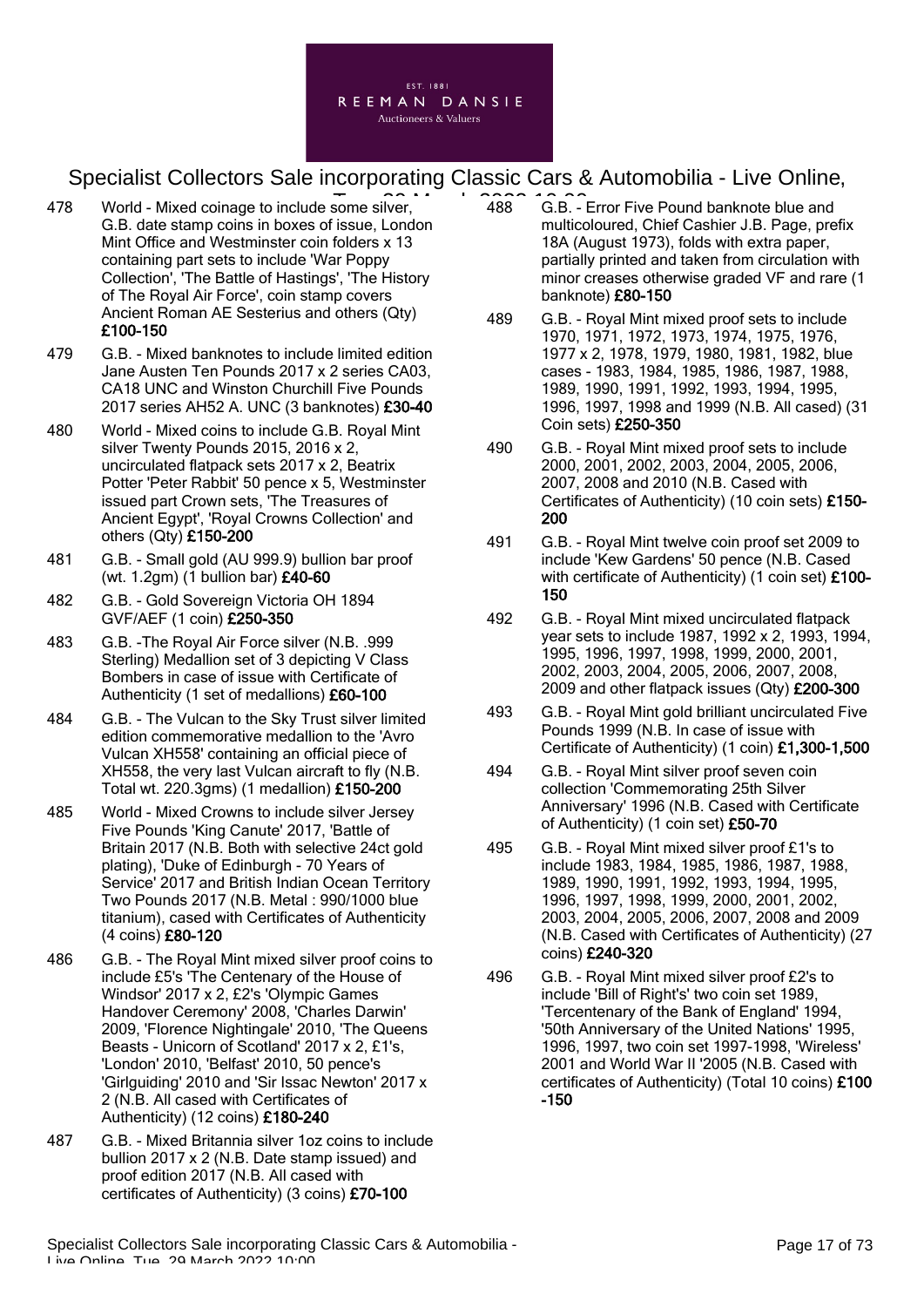

- 497 G.B. Royal Mint mixed silver proof Piedfort **10:000 G.B.** 2022 506 G.B. coins to include £1 1993, £2's 1987, '2nd World War' 1995, 1998, 'Rugby World Cup' 1999 (with coloured hologram) and crown 'Queen Mother Centenary' 2000 (N.B. All cased with certificates of Authenticity) (6 coins) £120-180
- 498 World Mixed silver coins to include Canada Dollars 1935 x 2 EF & UNC, G.B. Crowns 1935 x 2 EF-GEF, Southern Rhodesia Half Crown 1937 EF, Florin 1940 (N.B. Obv: Abrasions and minor scratches in fields) otherwise AEF, Shilling 1942 GVF - AEF Six Pence 1946 GEF and others (Qty) £120-180
- 499 Canada The Royal Canadian Mint six coin 1937 specimen set to include Dollar, 50 Cents, 25 Cents, 10 Cents, 5 Cents, 1 Cents, in red cardboard box of issue (N.B. Silver coins lightly colour-toned) set graded AFDC (1 coin set) £300-500
- 500 G.B. Royal Mint mixed silver proof coins to include Crowns 1977 x 2, 1980 x 2, 1981, 1990, 1993, 1996, 'Golden Wedding' 1997 '50th Birthday Prince Charles' 1998, 'Diana' 1999, 'Millenium' 2000, 'Victoria Anniversary' 2001, 'Golden Jubilee' 2002, 'Queen Mother Memorial' 2002 x 2, 'Coronation Commemorative' 2003, 'Diamond Wedding' 2007, '450th Anniversary of Elizabeth I' 2008, 'Restoration of Monarchy' 2010, Fifty Pence 'Presidency of EU' 1992-1993, '50th Anniversary D-Day' 1994 and 'Anniversary of EEC, Membership' 1998 (N.B. All cased with Certificates of Authenticity) (23 coins) £350-500
- 501 World Mixed coinage to include silver proof Five Pounds, Alderney 'Total Solar Eclipse' 1999, Guernsey 'Prince Edward and Sophie Rhys-Jones' 1999, a small quantity of G.B. pre 1947 silver coins and two coin albums with silver issues noted and others (Qty) £200-250
- 502 G.B. Gold Sovereign, Elizabeth II 1967 GVF set in 9ct gold pendant mount (N.B. Total wt. 9.6gms) (1 coin) £260-320
- 503 G.B. Gold ½ Sovereign, Victoria OH 1900 AF set in 9ct gold pendant mount (N.B. Total wt. 5.1gms) (1 coin) £130-160
- 504 World Mixed coinage to include 19th to 20th century copper and others £70-100
- 505 G.B. Mixed copper to include Farthings James II 1672 GF/VG, William and Mary 1694 GF, Pennies George III 1797 x 2 AF-GF and others (15 coins) £50-80
- 506 G.B. Mixed copper tokens 18th and 19th century to include Pennies, Suffolk Bury St Edmunds 'P Decks Post Office' 1794 EF, Somerset Bath 1811 AVF and others (12 coins) £60-80
- 507 Greece Copper coins to include Lepta 1831 (N.B. Obv: Verdigris spots) otherwise GVF and 10 Lepta 1831 G-VG (2 coins) £70-100
- 508 Ancients To include Greek Ptolymey AE, Roman silver Denarius and others (N.B. General condition poor but some better examples noted) (33 coins) £100-150
- 509 G.B. Charles I mixed silver hammered coinage to include Half Crown, Tower Mint 1641-1643 (N.B. Traces of gilding and some clipping noted) otherwise GF-AVF and Shillings x 9 (N.B. Various issues all discernable with some in better than average grade) (10 coins) £150-200
- 510 G.B. Mixed silver hammered coinage to include James I shilling circa 1604-1619 AVG, Elizabeth I Shilling m/m Woolpack 1594-1596 (N.B. Traces of gilding) otherwise GF-VG, Six Pences dated 1565, 1572, 1574, 1575, 1579 and 1602 (N.B. In generally poor condition) (8 coins) £80-120
- 511 G.B. Mixed silver hammered coinage to include examples from the reigns of Henry III, Edward I, Edward III, Henry VI, Elizabeth I, Charles I and Alexander III of Scotland (N.B. Various denominations, graded poor to AVF) (20 coins) £120-180
- 512 G.B. Mixed silver coinage to include James II Penny 1686 VF, William III Six Pence 1696 VG-AF, George I Shilling 1723 S.S.C. AF, George II Six Pences 1757 AF, 1758 x 2 F-AVF, Shillings 1745 Lima (N.B. Obv: Engraving) otherwise GF, 1758 AVF, George III Three Pences 1762 EF, 1772 F, Six Pence 1787 AEF and shillings 1787 x 2 (N.B. One with traces of gilding) otherwise AVF (13 coins) £150-200
- 513 G.B. Mixed 18th to 19th century copper coins in varying grades VG-AVF (91 coins) £120-180
- 514 G.B. Mixed 18th to 19th century copper trade tokens in varying grades VG-VF (51 coins) £100 -150
- 515 G.B. Mixed 18th to 19th century brass money weights to include G.B. Guinea and Portuguese Moidore examples with one very early issue noted (21 money weights) £60-100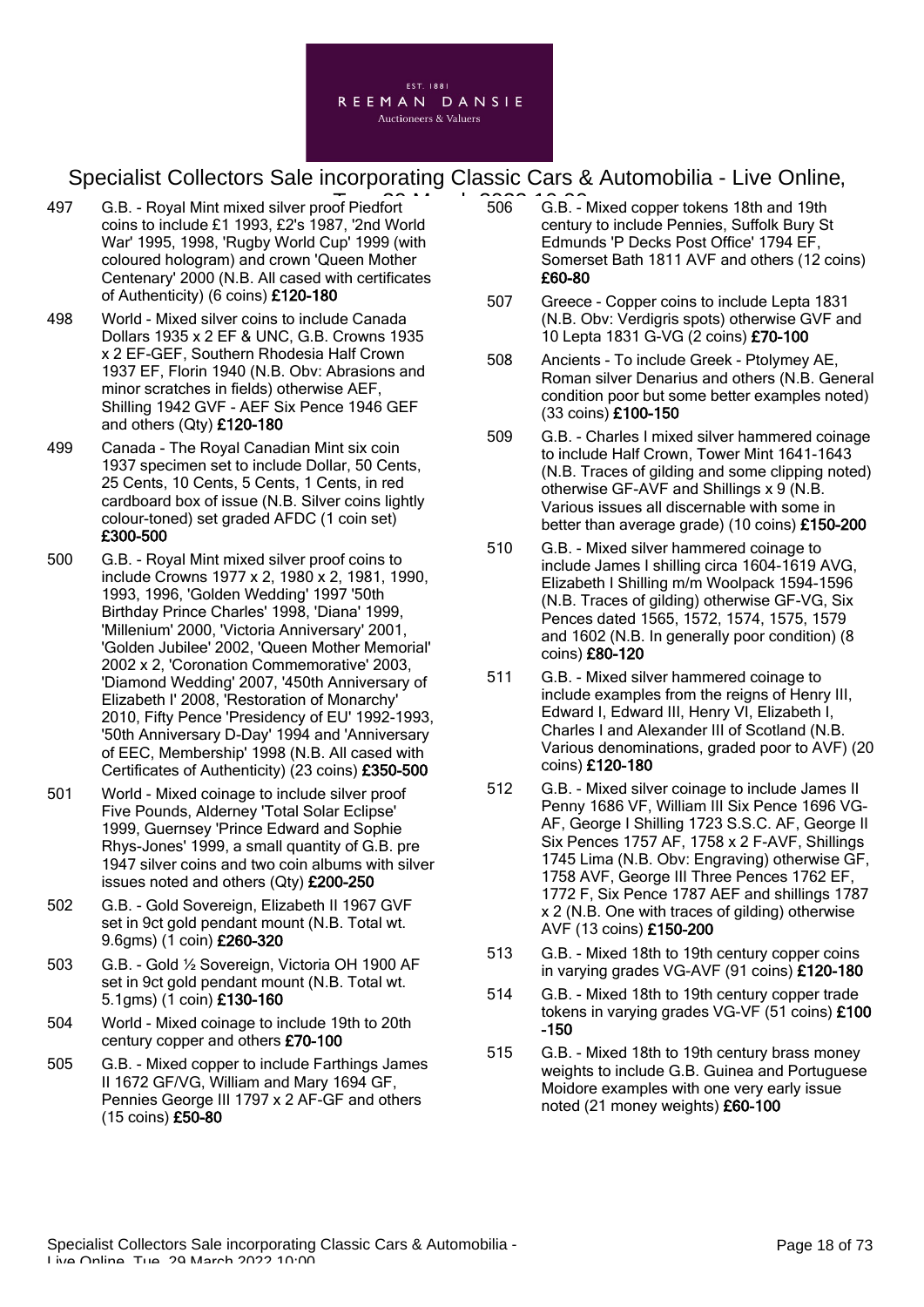

- 516 G.B. Mixed silver Crowns to include Victoria **Tue, 2022** 6.B. YH 1845 (N.B. Traces of gilding noted) otherwise AF-GF, George IV 1821 Secundo (N.B. Traces of gilding noted) otherwise F-GF, Victoria JH 1887 AF, 1890 (N.B. Edge bruised) otherwise VG and George V 1935 GEF (5 coins) £80-120
- 517 G.B. Mixed silver coins to include pre 1920 estimated face value £1.67½p to include damaged Anne Half Crown 1707 E and pre 1947 estimated face value £2.40 (Qty) £100-150
- 518 G.B. Mixed 18th century copper tokens to include Suffolk Penny, Seckford, Woodbridge 1796 GVF (Ref: D&H 15), Half Pennies - Bugay 'Bigodscastle' 1794 VF (Ref: D&H 22), Bungay Obv: 'Scroll' 1795 GVF (Ref: D&H 21a), Blything, Obv: 'Mounted Yeoman' 1794 x 2 coins AEF and GEF (Ref: D&H 19), Ipswich Obv: 'Town Arms' Edge: Robert Mannings VF (Ref: D&H 34), Norfolk - Norwich Obv: 'Bottle', edge: Richard Denmore & Son, not dated, EF (Ref: D&H 23), Lancashire, Manchester Obv: 'Porter Carrying Sack' edge: Engrailed 1793 GVF (Ref: D&H 135e), Middlesex Obv: 'Edward Duke of York', edge: At London and Dublin 1795 VF (Ref: D&H 985a) and Scotland, Forfarshire, Montrose, Obv: 'View of Town', edge: I Bisset & Son 1796 VF and scarce (Ref: D&H 28) (10 coins) £80-120
- 519 World Mixed coins to include G.B. silver Three Pences, Victoria Commemorative Medal 1897, bronze, copper, cupro-nickel, Mexico City silver 8 Reales 1772 VG-AF, France silver 5 Franc's 1825, 1833, Belgium silver Franc's 1873 and others (Qty) £200-300
- 520 Accessories wood-drawer coin cabinet (1 coin cabinet) £60-80
- 521 G.B. Mixed George VI coinage to include issues in silver, cupro-nickel and bronze (qty) £150-200
- 522 World Mixed coinage to include a quantity of G.B. pre 1947 silver (Estimated face value £6.62½), a silver medallion commemorating Apollo Mission 'Man's First Moon Landing' 20.7.1969 (N.B. Wt. 71.5gms) and other issues (Qty) £180-240
- 523 World Mixed coinage to include G.B. bronze and cupro-nickel with a small quantity of silver noted (Qty) £60-100
- 524 G.B. Bank of England silver George III Three Shillings 2nd Head 1812 GVF-AEF and Eighteen Pence First Bust 1812 (N.B. Obv: Scratch below bust) otherwise GVF (2 coins) £60-100
- 525 G.B. Silver Half Crowns William & Mary 1689 F/GF and Anne 1707 Roses & Plumes F/GF (2 coins) £150-200
- 526 G.B. -Silver proof George VI 1937 coins to include Crown, Half Crown and Three Pence (3 coins) £60-100
- 527 Mexico Silver Carolus IIII 8 Reales 1793 FM and 1796 FM (Graded AF/AVF) (2 coins) £100-150
- 528 World Mixed coins to include G.B. silver Victoria JH Double Florin 1887 AF, Edward VII Crown 1902 (N.B. Edge bruised) otherwise GF, Victoria copper Fractional Farthings and others (Qty) £120-180
- 529 U.S. The Franklin Mint 100 Silver Medallion Set 'The 100 Greatest Masterpieces' circa 1982 (N.B. In cabinet of issue with Certificate's of Authenticity) estimate: A.S.W. to be 200oz's (Set of medallions) £1,500-2,000
- 530 U.S. The Franklin Mint 50 Bronze plated in 24 carat gold medallion set 'The Art Treasures of Ancient Greece' circa 1981-1982 - First edition proof set (N.B. In folder of issue with Certificate's of Authenticity) (1 medallion set) £100-200
- 531 World Mixed coins to include G.B. James I hammered silver Shilling fair, silver Honours - Technological Examination Medallion issued by City and Guilds of London Institute inscribed edge - To James Barnshaw, Cotton Spinning 1st prize 1910 UNC (N.B. In John Pinches case of issue) and four other worn coins (5 coins and 1 medallion) £70-100
- 532 G.B. Mixed coins to include G.B. pre 1947 silver (N.B. Estimated face value £5.80, pre 1920 estimated face value .75p) and other issues (Qty) £150-180
- 533 G.B. John Pinches silver medallion set 'The 100 Greatest Cars Miniature Collection' (Estimated total silver wt. 165gms) in box of issue with Certificates of Authenticity (1 medallion set) £70-100
- 534 World Mixed coins to include silver Crown Victoria 1890 (N.B. With edge nicks) otherwise AF, Half Crown 1887 VF Elizabeth I hammered silver Shilling (N.B. Clipped and worn) otherwise poor, Ancient Roman AE's F-GF x 9, India Rupees 1901, 1904 GVF, Edward VIII silver Coronation medallion and other issues (Qty) £80 -120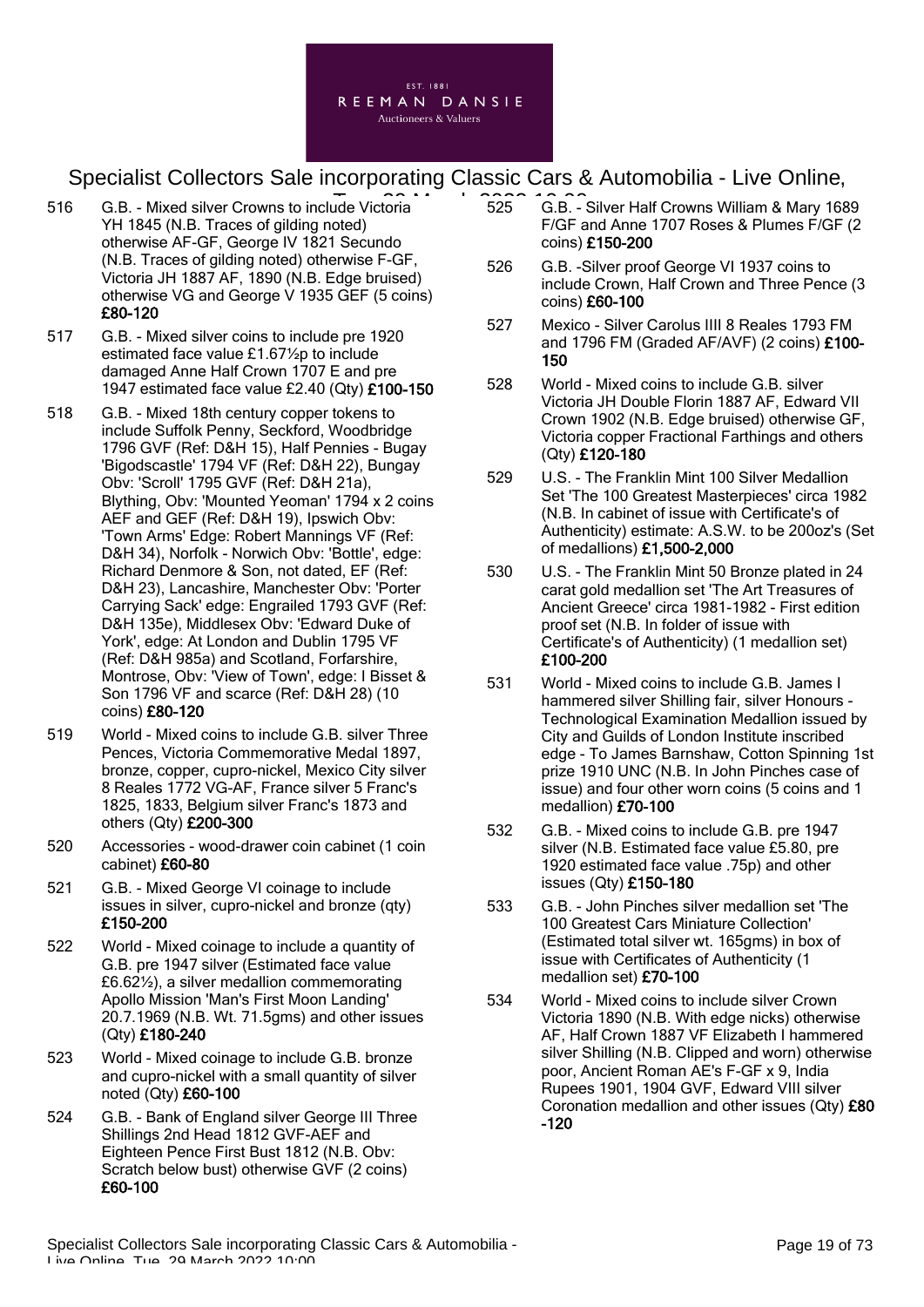

- 535 G.B. Mixed coins to include George V silver **1986** 6.B. 1986 G.B. 1996 proof Crown 1927 A.F.D.C, Elizabeth II silver Bullion pendant circa 1977 on chain and other issues (Qty) £100-150
- 536 G.B. Mixed coinage to include G.B. pre 1947 silver (Estimated face value £3.15), George VI Crown 1937 EF, cupro-nickel and bronze issues (Qty) £120-150
- 537 World Mixed coins to include G.B. Royal Mint silver proof £2's 'Commemorating The Tercentenary of The Bank of England' 1994, '50th Anniversary of The United Nations' 1995, silver pre 1947 coins (Estimated face value £1.22½p), France silver 5 Francs 1868 BB GVF, cupro-nickel and bronze issues and others (Qty) £80-120
- 538 World Mixed coinage to include G.B. pre 1947 silver (Estimated face value £1.02½p), India 20th century bronze 1/12 Anna's, Ancient Roman AE's and others (Qty) £80-120
- 539 World Mixed coins and banknotes to include G.B. Royal Mint issued silver proof Crowns 1977 x 2, 1980, 1981, £1 1983, a small quantity of pre 1947 silver (Estimated face value £2.02½p), banknotes to include Chard Bank Ten Pounds 1805 (N.B. Repaired and in poor condition) and others etc. (Qty) £180-240
- 540 G.B. Mixed coins and banknotes to include G.B. silver Three Pences x 38, Victoria OH Crown 1893 LVII (N.B. Edge bruises) otherwise VG-AF and others (Qty) £50-70
- 541 G.B. Gold Two Pound coin Victoria JH 1887 (N.B. With 9ct gold suspension mount at 12 o'clock - total wt. 17.1gms) otherwise AF and base metal chain (1 coin) £500-700
- 542 G.B. Gold Sovereign George III 1817 VF (1 coin) £500-700
- 543 G.B. Gold Sovereign Victoria YH (Rev: Shield Back) 1853 AVF (1 coin) £300-350
- 544 G.B. Gold Sovereign Victoria YH (Rev: Shield Back) 1869 AVF (1 coin) £300-350
- 545 G.B. Gold Sovereign Victoria YH (Rev: George & Dragon) 1872 AEF (1 coin) £270-320
- 546 G.B. Gold Sovereign Victoria YH (Rev: George & Dragon) 1875S VF (1 coin) £270-320
- 547 G.B. Gold Sovereign Victoria YH (Rev: George & Dragon) 1876 VF (1 coin) £270-320
- 548 G.B. Gold Sovereign Victoria YH (Rev: George & Dragon) 1878M VF (1 coin) £270-320
- 549 G.B. Gold Sovereign Victoria YH (Rev: George & Dragon) 1879M AEF (1 coin) £270-320
- 550 G.B. Gold Sovereign Victoria YH (Rev: George & Dragon) 1881M GVF (1 coin) £270-300
- 551 G.B. Gold Sovereign Victoria YH (Rev: George & Dragon) 1883S GVF (1 coin) £270-320
- 552 G.B. Gold Sovereign Victoria YH (Rev: George & Dragon) 1884 VF (1 coin) £270-320
- 553 G.B. Gold Sovereign Victoria YH (Rev: George & Dragon) 1885M VF (1 coin) £270-320
- 554 G.B. Gold Sovereign Victoria YH (Rev: George & Dragon) 1886M AVF (1 coin) £270-320
- 555 G.B. Gold Sovereign Victoria YH (Rev: George & Dragon) 1887M AVF (1 coin) £270-320
- 556 G.B. Gold Sovereign Victoria JH 1888 GF (1 coin) £270-320
- 557 G.B. Gold Sovereign Victoria JH 1889 EF (1 coin) £270-320
- 558 G.B. Gold Sovereign Victoria JH 1890M VF (1 coin) £270-320
- 559 G.B. Gold Sovereign Victoria JH 1891 VF/GVF (1 coin) £270-320
- 560 G.B. Gold Sovereign Victoria JH 1892M GVF/AEF (1 coin) £270-320
- 561 G.B. Gold Sovereign Victoria OH 1893 GVF/AEF (1 coin) £270-320
- 562 G.B. Gold Sovereign Victoria OH 1894 AVF (1 coin) £270-320
- 563 G.B. Gold Sovereign Victoria OH 1895 GF/AVF (1 coin) £270-320
- 564 G.B. Gold Sovereign Victoria OH 1896 AVF (1 coin) £270-320
- 565 G.B. Gold Sovereign Victoria OH 1897M AVF (1 coin) £270-320
- 566 G.B. Gold Sovereign Victoria OH 1898 GF/AVF (1 coin) £270-320
- 567 G.B. Gold Sovereign Victoria OH 1899 GVF/AEF (1 coin) £270-320
- 568 G.B. Gold Sovereign Victoria OH 1900 AEF (1 coin) £270-320
- 569 G.B. Gold Sovereign Victoria OH 1901 AVF (1 coin) £270-320
- 570 G.B. Gold Sovereign Edward VII 1902 EF (1 coin) £270-320
- 571 G.B. Gold Sovereign Edward VII 1903 VF (1 coin) £270-320
- 572 G.B. Gold Sovereign Edward VII 1904 EF (1 coin) £270-320
- 573 G.B. Gold Sovereign Edward VII 1905 (N.B. Edge nicks) otherwise EF (1 coin) £270-320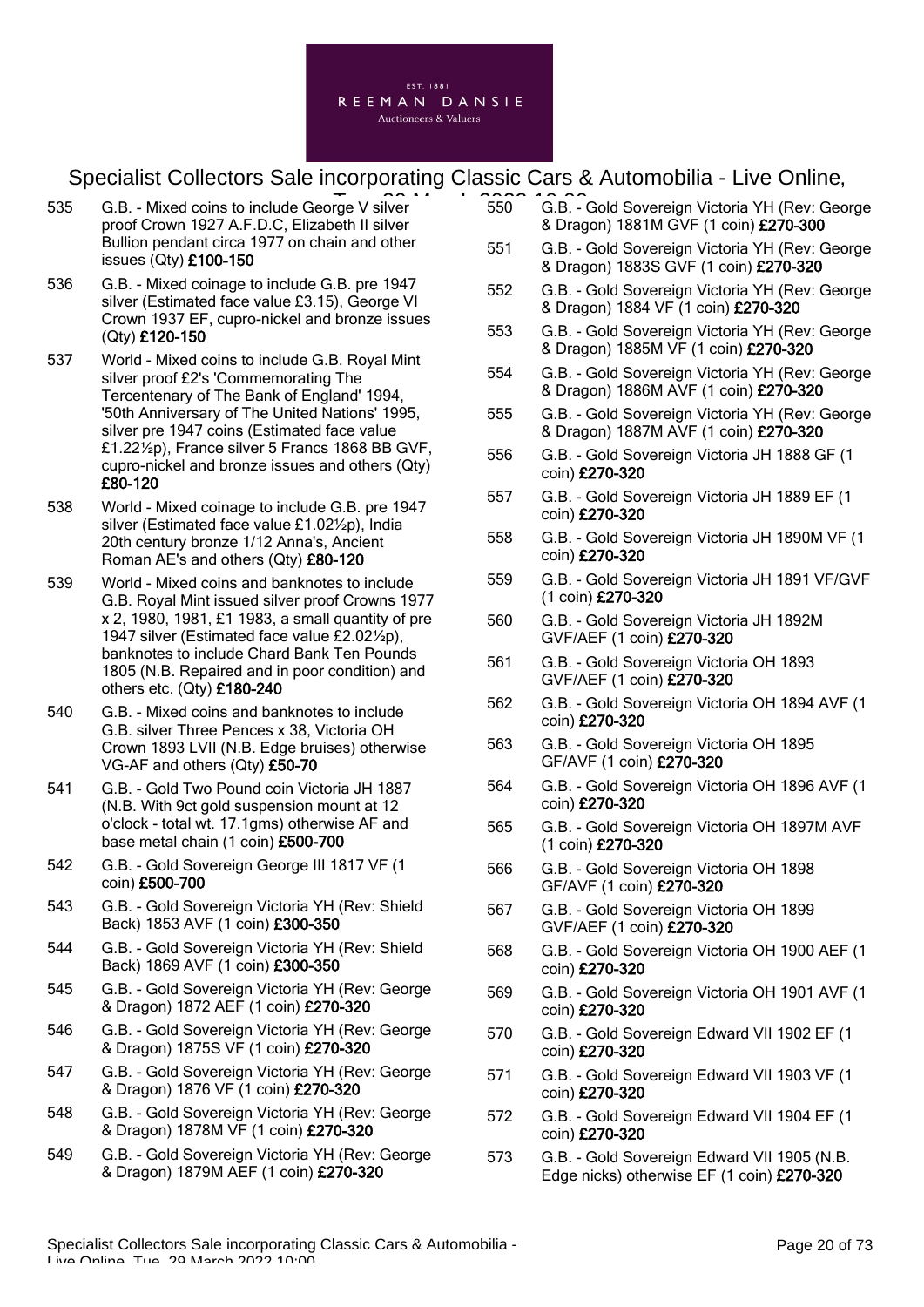|     | J<br>$\mathbf{L}$                                                                                       |
|-----|---------------------------------------------------------------------------------------------------------|
| 574 | G.B. - Gold Sovereign Edward VII 1906 EF (1<br>coin) £270-320                                           |
| 575 | G.B. - Gold Sovereign Edward VII 1907 EF (1<br>coin) £270-320                                           |
| 576 | G.B. - Gold Sovereign Edward VII 1908<br>GVF/AEF (1 coin) £270-320                                      |
| 577 | G.B. - Gold Sovereign Edward VII 1909M VF (1<br>coin) £270-320                                          |
| 578 | G.B. - Gold Sovereign Edward VII 1910P VF (1<br>coin) £270-320                                          |
| 579 | G.B. - Gold Sovereign George V 1911 EF (1<br>coin) £270-320                                             |
| 580 | G.B. - Gold Sovereign George V 1912 AEF (1<br>coin) £270-320                                            |
| 581 | G.B. - Gold Sovereign George V 1913 (N.B.<br>Edge nicks) otherwise A UNC (1 coin) £270-320              |
| 582 | G.B. - Gold Sovereign George V 1914 EF (1<br>coin) £270-320                                             |
| 583 | G.B. - Gold Sovereign George V 1915 EF/AU (1<br>coin) £270-320                                          |
| 584 | G.B. - Gold Sovereign George V 1916M AU (1<br>coin) £270-320                                            |
| 585 | G.B. - Gold Sovereign George V 1917P AU (1<br>coin) £270-320                                            |
| 586 | G.B. - Gold Sovereign George V 1918P AU (1<br>coin) £270-320                                            |
| 587 | G.B. - Gold Sovereign George V 1919P UNC (1<br>coin) £270-320                                           |
| 588 | G.B. - Gold Sovereign George V 1920P EF (1<br>coin) £270-320                                            |
| 589 | G.B. - Gold Sovereign George V 1921P EF (1<br>coin) £270-320                                            |
| 590 | G.B. - Gold Sovereign George V 1922P EF (1<br>coin) £270-320                                            |
| 591 | G.B. - Gold Sovereign George V 1923P GEF (1<br>coin) £270-320                                           |
| 592 | G.B. - Gold Sovereign George V 1924P (N.B.<br>Rev: Striations) otherwise AU/GEF (1 coin) £270<br>$-320$ |
| 593 | G.B. - Gold Sovereign George V 1925SA UNC<br>(1 coin) £270-320                                          |
| 594 | G.B. - Gold Sovereign George V 1926SA AU (1<br>coin) £270-320                                           |
| 595 | G.B. - Gold Sovereign George V 1927SA EF (1<br>coin) £270-320                                           |

- 596 G.B. Gold Sovereign George V 1928SA AU (1 coin) £270-320
- 597 G.B. Gold Sovereign George V 1929P GEF/AU (1 coin) £270-320
- To Barnes Canada Canada G.B. Gold Sovereign George V 1930SA GEF (1 coin) £270-320
	- 599 G.B. Gold Sovereign George V 1931SA GEF (1 coin) £270-320
	- 600 G.B. Gold Sovereign George V 1932SA AU/GEF (1 coin) £270-320
	- 601 G.B. Gold Sovereign Elizabeth II 1957 GEF/AU (1 coin) £270-320
	- 602 G.B. Gold Sovereign Elizabeth II 1958 GEF/AU (1 coin) £270-320
	- 603 G.B. Gold Sovereign Elizabeth II 1959 AU (1 coin) £270-320
	- 604 G.B. Gold Sovereign Elizabeth II 1962 AU (1 coin) £270-320
	- 605 G.B. Gold Sovereign Elizabeth II 1963 EF (1 coin) £270-320
	- 606 G.B. Gold Sovereign Elizabeth II 1964 AU (1 coin) £270-320
	- 607 G.B. Gold Sovereign Elizabeth II 1965 AU (1 coin) £270-320
	- 608 G.B. Gold Sovereign Elizabeth II 1966 GEF/AU (1 coin) £270-320
	- 609 G.B. Gold Sovereign Elizabeth II 1967 UNC (1 coin) £270-320
	- 610 G.B. Gold Sovereign Elizabeth II 1968 UNC (1 coin) £270-320
	- 611 G.B. Gold Sovereign Elizabeth II 1974 UNC (1 coin) £270-320
	- 612 G.B. Gold proof Sovereign Elizabeth II 1980 (N.B. Cased with Certificate of Authenticity) (1 coin) £275-325
	- 613 G.B. Gold proof Sovereigns Elizabeth II 1979 x 2 (N.B. Cased without Certificates of Authenticity) (2 coins) £550-650
	- 614 G.B. Gold proof Sovereigns Elizabeth II 1981 x 2 (N.B. Cased with Certificates of Authenticity) (2 coins) £550-650
	- 615 G.B. Gold proof Sovereigns Elizabeth II 1981 x 2 (N.B. Cased with Certificates of Authenticity) (2 coins) £550-650
	- 616 G.B. Gold proof Sovereign Elizabeth II 1982 x 2 (N.B. Cased with Certificates of Authenticity) (1 coin) £275-325
	- 617 G.B. Gold proof Half Sovereigns Elizabeth II 1980 x 3 (N.B. Cased with Certificates of Authenticity) (3 coins) £400-500
	- 618 G.B. Gold proof Half Sovereign Elizabeth II 1982 (N.B. Cased with Certificate of Authenticity) (1 coin) £140-180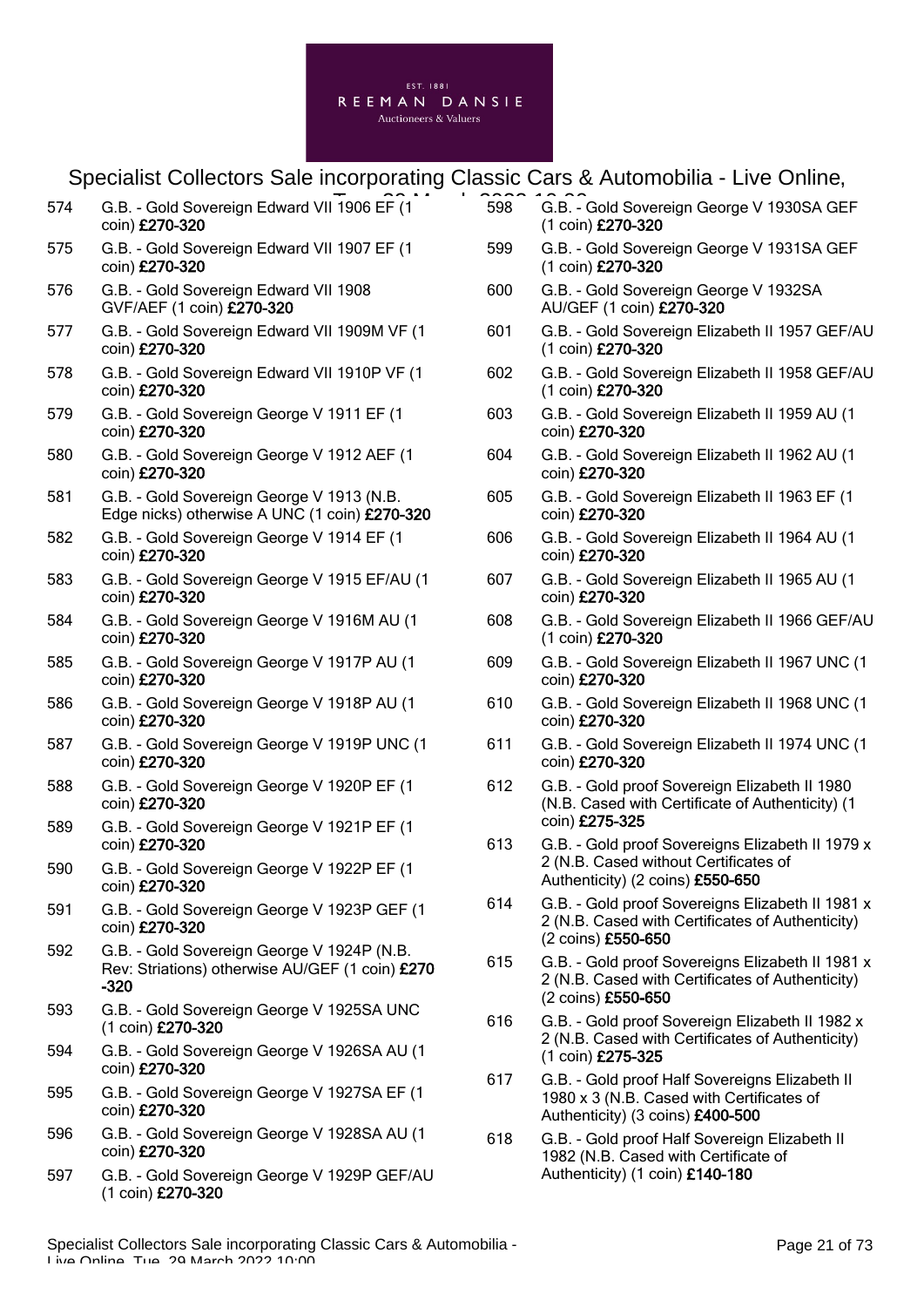

- $619$  Isle of Man Gold proof four coin set 1973 to  $634$   $6.8$ . include Half Sovereign, Sovereign, £2 piece and £5 piece (N.B. Cased without Certificate of Authenticity) (1 coin set) £2,000-2,500
- 620 Isle of Man Gold proof four coin set 1974 to include Half Sovereign, Sovereign, £2 piece and £5 piece (N.B. Cased with Certificate of Authenticity) (1 coin set) £2,000-2,500
- 621 G.B. Gold Half Sovereign Victoria YH 1885 AEF/GVF (1 coin) £150-180
- 622 G.B. Gold Half Sovereigns Victoria JH 1890 AEF and 1892 VF (2 coins) £280-340
- 623 G.B. Gold Half Sovereigns Victoria OH 1900 GF (1 coin) £130-160
- 624 G.B. Gold Half Sovereigns George V 1912 EF, 1914 EF and 1915 UNC (3 coins) £400-500
- 625 G.B. Silver six coin proof set George V 1927 (N.B. In red box of issue) A.F.D.C (1 coin set) £300-400
- 626 G.B. Proof fifteen coin set Crown to Farthing, including Maundy set (N.B. In case of issue) A.F.D.C (1 coin set) £200-250
- 627 G.B. Royal Mint proof year sets to include 1970, 1971, 1972, 1973, 1974, 1975, 1976, 1977, 1978, 1979, 1980, 1981 x 2, 1983, 1984, 1986, 1987, 1988, also silver proof crowns 1972, 1977 x 2, 1980, 1981, (N.B. In cases of issue with Certificates of Authenticity) and other issues (Qty) £150-200
- 628 G.B. Gold proof Half Sovereigns Elizabeth II 1980 x 3 (N.B. Cased with Certificates of Authenticity) (3 coins) £400-500
- 629 G.B. Mixed silver, copper, bronze coinage within albums and Whitman folders (Qty) £500-750
- 630 G.B. Mixed Victoria YH silver Crowns to include 1844 cinquefoil stops on edge (N.B. Minor edge bruises noted) otherwise AEF, 1844 star stops on edge GF/AVF and 1845 cinquefoil stops on edge (N.B. Rev: edge bruises) otherwise VF (3 coins) £400-600
- 631 G.B. Victoria YH Gothic silver Crown undecimo edge (N.B. Minor cleaning abrasions noted) otherwise AU (1 coin) £2,000-2,500
- 632 G.B. Victoria silver Crowns to include JH 1888 (N.B. Narrow date) EF and OH 1899 LXIII AU (2 coins) £300-400
- 633 G.B. Mixed Victoria silver Florins to include 1849 'Godless' GEF, 1885 'Gothic' GVF/AEF OH 1893 EF and JH 1887 GEF (4 coins) £250- 350
- 634 G.B. Mixed Edward VII 1902 silver coins to include Crown AU, Half Crown UNC and Florin UNC (3 coins) £400-500
- 635 G.B. Mixed George V 1927 silver proof coinage to include Crown, Half Crown, Shilling and Six Pence GEF-AU (4 coins) £200-300
- 636 G.B. Mixed coinage to include silver Victoria Double Florins 1887 GEF, 1889 VF, George V 'Wreath' Crown 1930 GVF/AEF and others (Qty) £150-200
- 637 G.B. Victoria YH four coin Maundy set 1885 AU and cased (1 coin set) £100-150
- 638 G.B. Mixed Maundy four coin sets to include Victoria OH 1898 EF, Edward VII 1902 GEF and George V 1935 EF (N.B. All uncased) (3 coin set) £200-300
- 639 G.B. Mixed Maundy four coin sets to include George VI 1950 AU and Elizabeth II 1964 AU (2 uncased coin sets) £150-200
- 640 World Mixed silver coinage to include Pobjoy Mint sterling silver Elizabeth II 'Jubliee' eight crown set, Turks and Caicos Islands 50 and 20 Crowns two coin set 1976, six Queens silver coin 1976, The Cayman Islands 25th Anniversary of the Coronation of Queen Elizabeth II six coin collection 1978, Isle of Man Crowns x 4 and others (Qty) £300-400
- 641 World Mixed coinage to include Cayman Islands sterling silver \$25 x 2, U.S. silver Dollars 1921 Liberty 1oz fine silver Bullion One Dollar 1987, G.B. Victoria Maundy Four Pence 1848 EF, Gothic Florin 1853 VF and other issues (Qty) £180-240
- 642 G.B. Mixed silver hammered coins to include Edward I London Pennies x 2 AF-GF, Edward III London Penny AVF, Elizabeth I Six Pences 1565, 1567 VG-AF and seven other coins in generally poor condition (12 coins) £100-150
- 643 World Mixed banknotes to include G.B., U.S., Ireland and others £150-200
- 644 U.S. Mixed Bullion Bars to include Johnson Matthey fine silver 10oz Troy and Titanium 1oz Troy (2 bullion bars) £160-240
- 645 World Mixed gold coins to include G.B. Royal Mint proof Quarter Sovereign 2009 (N.B. Cased with Certificate of Authenticity), Gibraltar proof One Pound 'Elizabeth II 80th Birthday' 2006 (N.B. 22ct gold, wt. 7.98gms, cased with Certificate of Authenticity) and China 'Panda' 2004 (N.B. A.G.W 1/20th oz .999 uncased) (3 coins) £420-500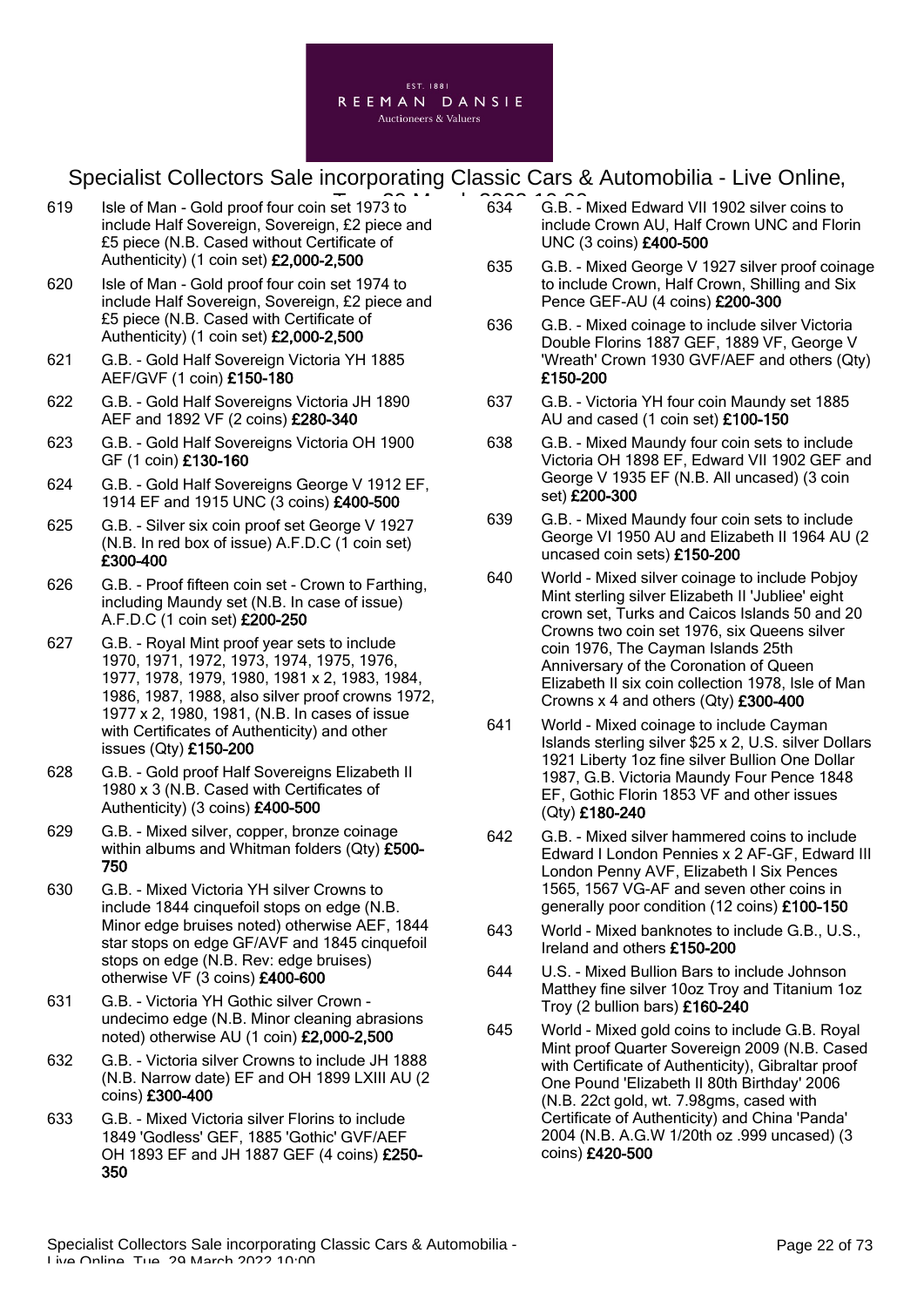

- 646 Guernsey Westminster issued three coin proof 658 G.B. set 'Her Majesty Queen Elizabeth 70th Birthday' 1996 to include gold 24ct £25 (wt. 7.81gms) and sterling silver £5 and £1 coins (Total silver wt. 37.78gms) (N.B. Cased with Certificates of Authenticity) (1 coin set) £300-350
- 647 G.B. Royal Mint three coin proof Sovereign set 2008 to include Half Sovereign, Sovereign and Double Sovereign (N.B. Cased with Certificate of Authenticity) (1 coin set) £1,100-1,250
- 648 G.B. Maundy four coin set Edward VII 1906 GEF (N.B. In red dated case of issue) (1 coin set) £80-120
- 649 G.B. Gold Half Sovereign set 'The Three Faces of Queen Victoria' to include YH shield back 1885 GVF-AEF, JH 1892 VF-GVF and OH 1893 GF-ANF (N.B. Cased with Certificate of Authenticity) £420-500
- 650 G.B. Royal Mint silver proof Britannia Collection four coin set 2003 (N.B. Cased with Certificates of Authenticity) (1 coin set) £80-120
- 651 G.B. Royal Mint silver proof Britannia Collection four coin set 2009 (N.B. Cased with Certificate of Authenticity) (1 coin set) £80-120
- 652 G.B. Royal Mint silver proof Britannia Collection four coin set 2011 (N.B. Cased with Certificate of Authenticity) (1 coin set) £100-150
- 653 G.B. Royal Mint silver proof coins 'Countdown to London 2012' three £5 coins 2009, 2010 and 2011 (N.B. Part of four coin set), The Official London 2012 Olympic £5 and three brilliant uncirculated cupro-nickel £5's 2009, 2010 and 2011 (N.B. All cased with Certificates of Authencity) (7 coins) £120-180
- 654 G.B. Mixed pre 1947 silver coins (N.B. Estimated face value £31.50) (Qty) £650-800
- 655 World Mixed coinage to include G.B. Farthings Victoria YH, OH dated 1860-1901 x 326 (N.B. Includes 1895 YH, scarce) and other issues (Qty) £70-100
- 656 World Mixed coinage to include G.B. silver Victoria OH Crown 1900 LXIII (N.B. Edge bruised) otherwise F/GF, silver threepences x 91, pre 1947 silver coins (N.B. Estimated face value £7.95) and other issues (Qty) £240-320
- 657 G.B. Mixed Ten Shilling banknotes to include Catterns - prefix S96 (N.B. Creased) otherwise F, O'Brien - prefix A14 x 23 GEF-AU and Fforde - prefix 78Z x 7 GEF-AU (N.B. Many consecutively numbered) (Total 31 banknotes) £100-150
- 658 G.B. Mixed coinage to include silver Crown George VI 1937 EF and other silver pre 1947 issues, many in better than average condition etc. (Qty) £80-120
- 659 G.B. Mixed coinage to include gold Half Sovereign George V 1911, Victoria J.H silver Halfcrown 1887 G.V.F - A.E.F, Elizabeth I hammered silver Sixpence 1561 poor, silver medallion in John Pinches case of issue commemorating 900th Anniversary of Battle of Hastings (N.B. Wt. 85gms) and others (Qty) £200-250
- 660 G.B. Mixed coinage to include a small quantity of pre 1947 silver and others (Qty) £35-50
- 661 G.B. Mixed cupro-nickel to include 50p's Peter Rabbit, Beatrix Potter, Sherlock Holmes etc. and other coinage £30-50
- 662 G.B. Gold Half Sovereigns to include Edward VII 1906 GF and George V 1912 GVF £270-320
- 663 G.B. Gold Sovereign George V 1912 GVF (1 coin) £270-320
- 664 World Mixed coinage to include silver issues and Victoria silver medallion commemorating Diamond Jubilee 1897 in case of issue AU (N.B. Diameter 56mm Ref: Eimer 1817a) (Qty) £80- 120
- 665 World Mixed coinage and banknotes to include G.B. silver Victoria Crown 1889 AVF, Portugal silver 1 Escudo 1915 GVF and others (Qty) £250-350
- 666 World A folder containing a quantity of Share Bond/Stock Certificates dated from the early 19th century to mid 20th century, predominately Egyptian railways, tramways and banks etc, also noted issues for Australia, U.S. and G.B. plus one issue framed (N.B. In generally very good condition) £200-300
- 667 G.B. Royal Mint mixed uncirculated flatpack coins and coin covers to include 'Celebration of Britain' Churchill £5's 2010 x 5, year set 2006, proof set 2000, 'HRH Prince George of Cambridge' Christening £5 2013, 'The Royal Birth' £5 2015 and others (Qty) £80-120
- 668 G.B. -Royal Mint mixed silver proof coins to include £5's ' The Christening of HRH Prince George' 2013, 'The Royal Birth' (Crown) 2013, 'The 300th Anniversary of the Death of Queen Anne' 2014, 'Prince George - 2nd Birthday' 2015, Jersey 'Winston Churchill Commemorative 2010 and £2 'Lunar Year of the Horse ' 2014 (N.B. 1oz fine silver), all cased with Certificates of Authenticity (Six coins) £180-240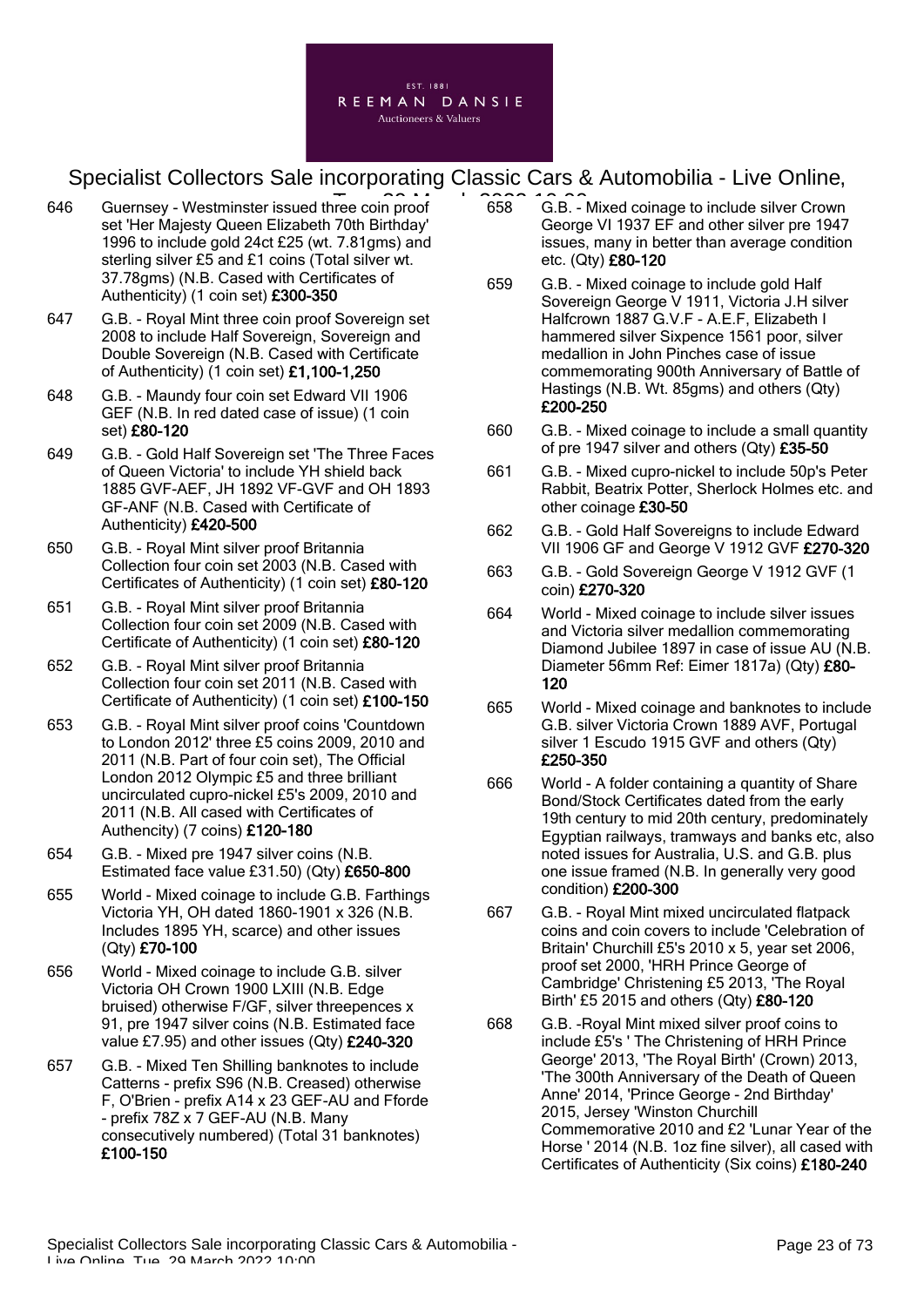

- 669 G.B. Royal Mint silver Crown 'Elizabeth II Tue, 29 March 2022 10:00Golden Jubilee Part Collection' of twelve coins with Obv: Enhanced gilding 2002, in wood case of issue and twelve other coins to include some silver (Qty) £200-300
- 670 G.B. Danbury Mint six coin base metal Elizabeth II '90th Birthday' commemorative set (with £1 banknote) and Royal Mint issued silver 'Big Ben' £100 coin 2015 in glass topped wood cabinet with Certificate of Authenticity (1 coin set) £60-80
- 671 G.B. Royal Horticultural silver medallions awarded to the Colchester and District Gardeners Association for Apples and Pears October 13, 1910 (N.B. Diameter 37mm Wt. 34gms) and October 10, 1911 (N.B. Diameter 43mm, Wt. 45.3gms) A.UNC-UNC. In John Pinches cases of issue (2 medallions) £100-150
- 672 G.B. Mixed coins and commemorative medallions to include Victoria JH Crown 1889 (N.B. With edge bruises) otherwise F. Elizabeth II Crowns 1953 x 3 UNC, 1960 x 2 UNC, AE Medallion 'Marriage of Alexandra and The Prince of Wales' 1863 UNC (N.B. Uncased diameter 63mm) Ref: EIMER 1562 and others (qty) £50-70
- 673 Iran Early issues of Sassanian silver Drachm x 4 (N.B. With some edge loss) otherwise VG-AF and three fractions (7 coins) £50-70
- 674 Alderney The Royal Mint Issued silver proof 'Great Britons' Twelve £5 coin set 2006 cased with Certificate of Authenticity (1 coin set) £120-180
- 675 G.B. The Royal Mint Issued silver proof £10 The Official London 2012 (Olympic Games) U.K. 5oz coin in case of issue with Certificate of Authenticity (1 coin) £100-150
- 676 World Mixed coins to include Bradford Exchange 'The Flying Scotsman Commemorative Collection' - fully layered in 24ct gold and colour accented, with authentic metal from the Flying Scotsman entered to the centre (N.B. Cased with Certificates of Authenticity). A bronze medallion commemorating The Centenary of the Great War 2018 (N.B. Diameter 81mm, cased with Certificate of Authenticity) and others (Qty) £50- 70
- 677 World Mixed coinage to include Papal States silver SCVDO 1853R G - VG, Israel 100 Mils 1927 G.V.F - A.E.F and other issues. £60-80
- 678 World Mixed yellow metal jewellers copy U.S. one dollar coins x 4 and France five francs x 8 (total 12 coins) £300-400
- 679 G.B. Elizabeth II gold full sovereign 1957 (1 coin) £250-350
- 680 G.B. George V gold full sovereign 1919 (1 coin) £250-350
- 681 G.B. Three gold half sovereigns, 1898, 2 x 1911, in gold pendant mounts (3 coins) £500-700
- 700 First World War memorial (death) plaque named to Richard Henry Taylor N.B. Private Taylor of 2nd Bn. The Essex Regiment, died on 23 October 1916, aged 19 years. £50-70
- 701 Interesting First World War War medal named to Eng. Lt. W. J. Lapper. Nigerian Marine., together with named box of issue and miniature medal pair comprising War medal and George V Sea Gallantry medal. N.B. W. J. Lapper, assistant engineer, Marine Department, Nigeria (Government steambarge
- 702 First World War War medal named to 2. Lieut. L. Holt in box of issue, together with a George V Special Constabulary Long Service medal with The Great War 1914 - 18 clasp, named to James. B. Holt. (2) £30-50

Gallwey). (9.12.16) £60-100

- 703 Second World War medals comprising 1939 1945 Star, Africa Star, France and Germany Star, Defence and War medal together with an Elizabeth II Coronation medal in box of issue. £50-70
- 704 First World War pair comprising War and Victory medals named to 5347 PTE. G. W. Wright. S. Staff. R. together with Second World War campaign medals comprising 1939 - 1945 Star, Italy Star, Atlantic Star, Burma Star, Africa Star, Defence medals x3 and War medals x2 (12 medals) £80-120
- 705 First World War On War Service 1914 badge, Artists Rifles cap badges, dog tag, military buttons, bullet cases, two Second World War A.R.P. Whistles and sundry militaria. £40-60
- 706 First World War Memorial (Death) plaque named to Charles William Boon, together with a First World War War medal named to 24629 PTE. C. W. Boon. Essex. R., First World War War and Victory medals named to 42075 PTE. T. Boon. R. IR. Rif. and a George VI General Service medal (naming erased and suspension bar missing) (5) £100-150
- 707 Collection of Second World War related ephemera to include Ration books, British ship identification cards and various other items including a reproduction First World War memorial scroll (1 box) £40-60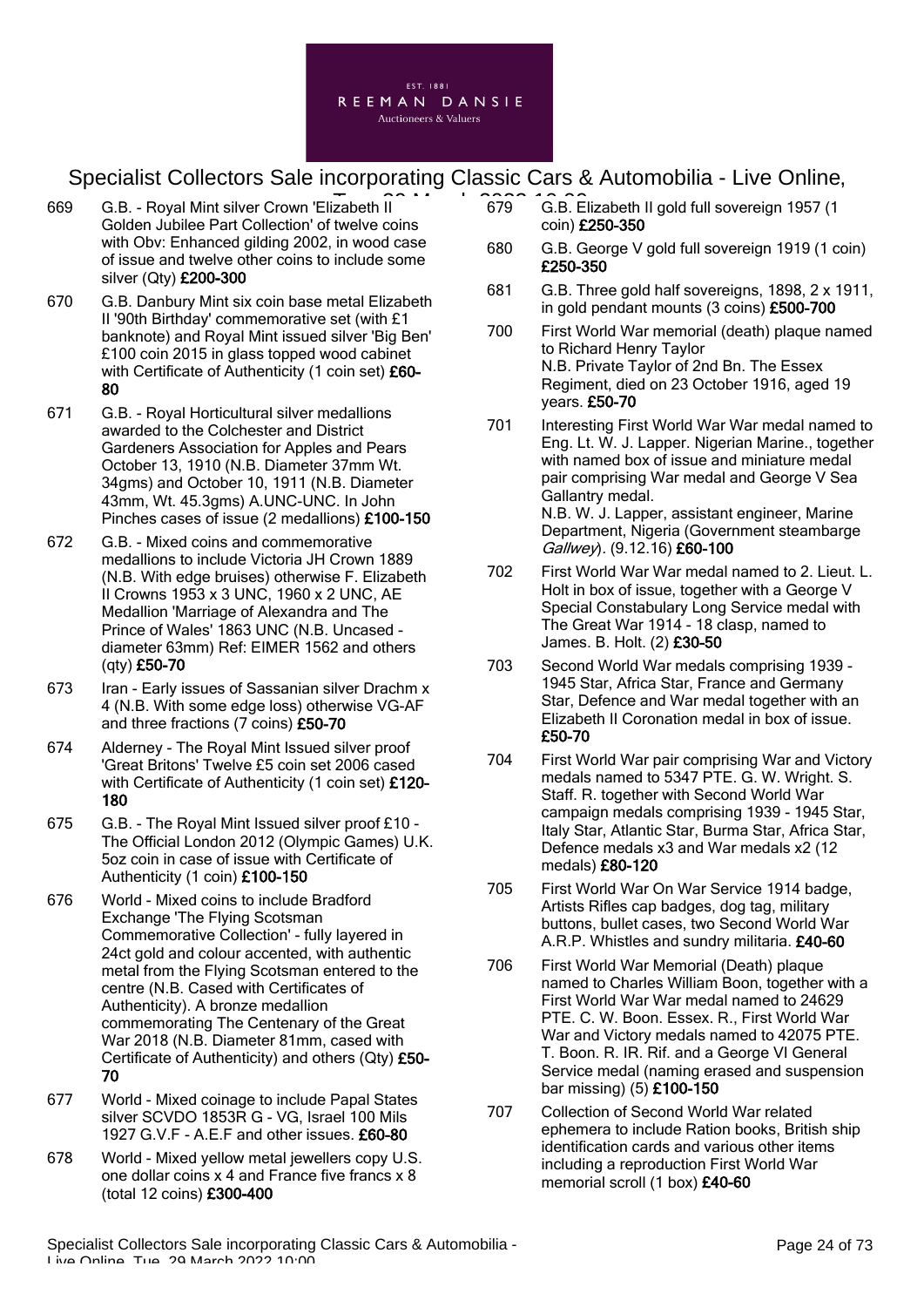

- 708 Victorian Crimea medal with one clasp-Sebastopol (unnamed) N.B. solder repair to suspension mount noted £60-100
- 709 First World War pair comprising War and Victory medals named to 60015. 2. A.M. S. Watson. R.A.F. £30-50
- 710 Collection of Royal Navy and other British military cloth badges including a Civil Defence Corps Warden's arm band (1 box) £30-50
- 711 First World War British military cloth covered field water bottle, with brown leather strap dated 1917, together with a collection of wooden barrels constructed from the timber of Warships and group of shell cases. (1 box) £50-70
- 712 First World War pair comprising War and Victory medals named to T4 - 247530 SJT. J. A. Ridgway. A.S.C. together with a First World War Mercantile Marine War medal named to John. M. Higgs., Second World War War medal and other medals and badges (qty) £40-60
- 713 First World War Victory medal named to 2. Lieut A. L. Kemp, First World War Lusitania medallion, Second World War medals comprising 1939 - 1945 Star, Atlantic Star, France and Germany Star and War medal, together with badges. £50-70
- 714 Second World War Nazi Iron Cross (Second Class) with ribbon £40-60
- 715 Victorian Silver and mother of pearl folding military campaign cutlery fork & spoon, (Sheffield 1846), maker William Hazlett, 19.5 & 18.5cm in overall length £100-150
- 716 First World War Memorial (Death) plaque named to George Dewey £50-70
- 717 First World War Memorial (Death) plaque named to Niven Dalziel, together with 1914 - 15 Star and Victory medal named to 12148. PTE. N. Dalziel. R. S. Fus. mounted in a glazed frame. £100-150
- 718 First World War pair comprising War and Victory medals named to 10535 PTE. D. J. Miller, Ches. R. Together with a Trench Art shell case and small group of military books. £40-60
- 719 Unusual Home Guard veterans car grill badge, 11 x 9.5cm £30-50
- 720 George VI General Service medal with one clasp- Malaya, named to 14081964 PTE. H. Jacobs. RAOC. together with miniature medal and box of issue. £50-70
- <sup>-</sup><br>- xlasp- 2001 10:000 721 First World War Victory medal named to 2398 PTE. C. Byrne. S. IR. H. together with a pair of brass shell cases, a Second World War tin helmet and small group of badges. (1 box) £40-60
	- 722 Group of British military brass buttons, together with Soviet military badges. £50-70
	- 723 Interesting Boer War / First World War Nursing medal group comprisng a Boer War Princess Christian's Army Nursing Service Reserve badge, numbered 6 to reverse, together with a First World War 1914 'Mons' Star Trio comprsing 1914 Star named to Miss E. L. Willoughby. (Ethel Lizzie Willoughby) Q.A.I.M.N.S.R. War and Victory medal (with mentioned in despatches oak leaf) named to Sister E. L. Wiloughby and a Queen Alexandra's Imperial Military Nursing Service Reserve Cape Badge. £400-600
	- 724 First World War Princess Mary gift tin with original tobacco and cigarette packets £80-120
	- 725 Collection of First World War ephemera to include Queen Alexandra's Field Force Fund letter, postcards and other items. £30-50
	- 726 First World War 1914 15 Star Trio comprising 1914- 15 Star, War and Victory medals named to 11104 PTE. G. F. Hawes. C. GDS. mounted in glazed frame. Together with related ephemera, photographs and a Second World War War medal in box of issue. £60-80
	- 727 Early 20th century Horse Hoof engraved 'C50 RHG' possibly for Royal Horse Guards. £20-40
	- 728 Scarce George III engraved glass bottle for the Loyal Colchester Volunteers with Town Arms C.A.C. initials dated 1797 and frosted and cut cartouche with L.C.V. monogram. N.B. this bottle was part of a table service made for Captain Charles Alexander Crickitt of the Loyal Colchester Volunteers (1797 - 1805) by John Absolom of Great Yarmouth. £20-40
	- 729 First World War period wooden propeller boss mounted with a clock mechanism, and various stamps- Type 504K, Y31 100 H.P, Gnome, G1546N17, Dia 2744, Pitch 2134, 38.5cm in overall length £50-70
	- 730 Essex Constabulary badge, napkin ring constructed from a Jutland ship, Edwardian treen cigarette box set with a 1909 Farthing and sundries. £40-60
	- 731 First World War period engraved brass triptych panels in folding mahogany frame of Royal Flying Corps aircraft, central panel marked C.J.B., 50.5cm (unfolded). £60-80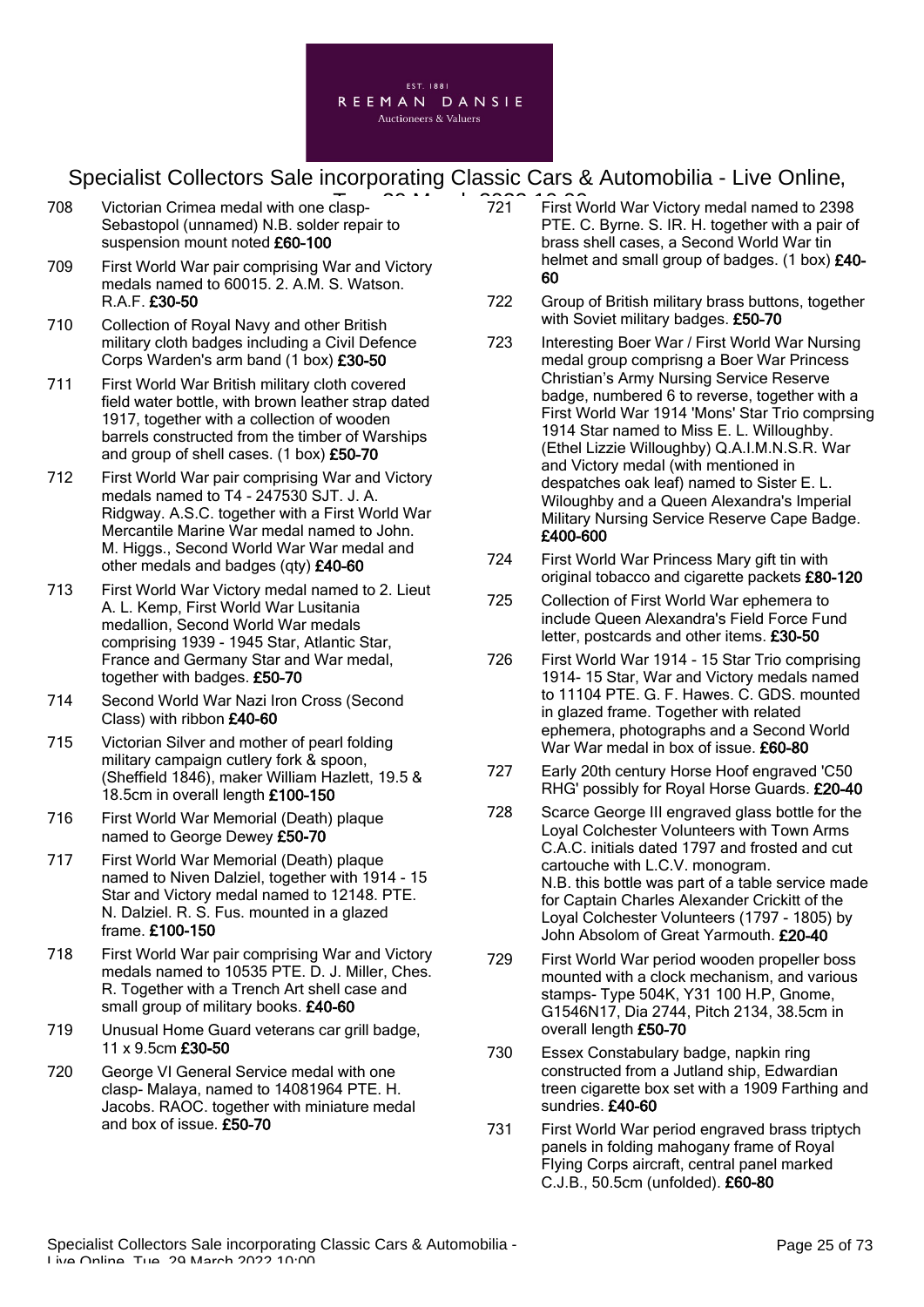

- 732 Scarce First World War tank crew face mask of 742 One both steel construction with leather covering, attached chain mail and cotton retaining tabs. N.B. This mask was formerly the property of John Henry Small, known as Jack. He was born in Neath, South Wales on 3rd January 1892. At the age of 14 he started work in the local coal mines, before joining up at the age of 23 in 1915. The now Private Small, went on to serve in the Tank Corps, until he was badly injured during battle. He was reported as missing, presumed dead, until quite remarkably he turned up many months later in a French hospital run by nuns. He had been badly wounded by shrapnel in the temple, which left him with a huge indent in his forehead. As a result of his injuries, he was medically discharged from the army on 10th August 1918 (War Badge No. 434254). After the war ended he returned to South Wales, recovering and returning to work as a miner, going on to serve in the Home Guard in the Second World War, before he passed away on 16th April 1951, aged 59. This mask has been consigned for sale by Private Small's Grand daughter. £300-500
- 733 Collection of First World War silk postcards together with Second World War booklets and pamphlets £30-50
- 734 One box containing a large quantity of various British and foreign military buttons. £40-60
- 735 Large collection of British and other military cap badges (1 box) £50-70
- 736 One case containing a large quantity of British military cap badges £50-70
- 737 Second World War medals comprising 1939 1945 Star, Africa Star with North Africa 1942 - 43 clasp, Atlantic Star, Burma Star and War medal, together with a First World War compass by S. Mordan & Co, dated 1918, cloth and other badges, military ephemera and related items (1 box) £150-200
- 738 Large glazed frame mounted with approximately 84 British military cap badges (originals and reproductions noted), 86 x 67cm overall. £40-60
- 739 One box of various military uniform items to include canvas webbing pouches, camoflauge hats etc (1 box) £30-50
- 740 1960's British military 1949 pattern battledress blouse, dated 1960, together with another battledress blouse, dated 1965, two pairs of trousers and a pair of overalls (5) £30-50
- 741 One box containing various pairs of modern NATO combat trousers and jackets (qty) £30-50
- 742 One box containing modern military camouflage field packs (qty) £30-40
- 743 One box of modern military camouflage battle dress and boots (qty) £30-50
- 744 One box containing military sleeping bags, together with camouflage uniform items and other militaria (2 boxes) £30-50
- 745 One box containing a quantity of white vinyl holsters and pouches, possibly Police dress items. £40-60
- 746 Second World War Royal Navy Brass and leather sword belt £30-40
- 747 Pair of First World War Imperial German binoculars by Carl Zeiss, in original brown leather case with paper label to interior, together with a pair of First World War British No. 3 Prismatic binoculars, dated 1916 in brown leather case. (2) £80-120
- 748 Pair of Second World War British Barr & Stroud 7x CF25 military binoculars, serial no. 35345 M and broad arrow markings, in maker's leather case £40-60
- 749 Second World War aircraft escape axe, with rubber covered shaft and steel head stamped 'E - Well 1944' and marked with broad arrow £30- 50
- 750 Collection of fourteen Second World War British Islands and Adjacent waters naval tide maps, mostly dated 1943 (14) £40-60
- 751 Victorian South Africa campaign medal named to John Tastow 6th Regt. N.B. medal is worn overall and has had suspension bar removed, inverted and converted to a pendant £80-120
- 752 Books- 2 volume set, J.H. Boraston, Sir Douglas Haig's Despatches, Pub. J.M. Dent & Sons Ltd, 1919 first editions, complete wth numerious maps (2 books) £100-150
- 753 First World War casualty 1914 -15 Star medal named to J.30811. F. E. Baker. Boy. I. R.N. N.B. Frederick Edward Baker was serving aboard the armoured cruiser HMS Warrior during the Battle of Jutland in 1916 when the ship was attacked and set alight. Sold with printed research. £30- 50
- 754 First World War casualty 1914 -15 Star medal named to S - 1065. SJT. W. E. South. R. W. Kent. R. N.B. William Edward South was serving in the Queen's Own (Royal West Kent Regiment) and was killed on 26th September 1915. Sold with printed research. £30-50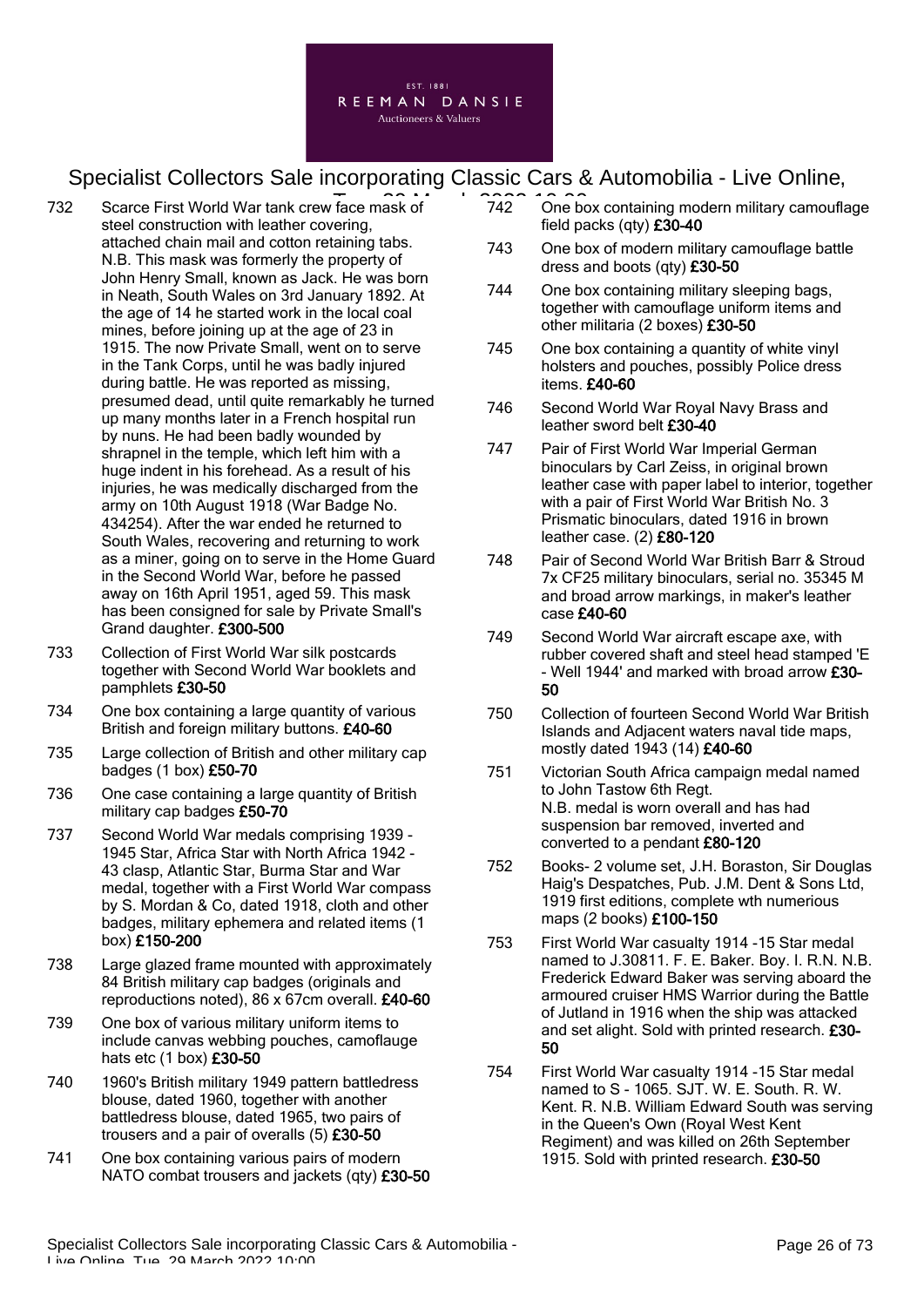

- 755 Interesting 1930's French Military double side 768 Americ silk and bullion work parade banner for the 3rd Foreign Infantry Regiment and the Army of the Levant embroided '3E Compagnie and 8E Bataillon Du Levant', approximately 60 x 44cm £60-100
- 756 First World War Officers' private purchase folding trench lantern by Christopher Collins, Birmingham, dated 1915. £50-70
- 757 First World War Officers' private purchase folding trench lantern in case by Jones & Foster Ltd, Birmingham, dated 1915. £60-100
- 758 Group of three Second World War cloth arm bands- Voluntary Worker, National Savings Campaign, SFP and Fire Guard (3) £40-60
- 759 Group of Second World War militaria to include Essex Regiment Wartime economy cap badge, another similar wound dressings and collection of shrapnel collected around the Colchester area (1 box) £30-50
- 760 Large Second World War period Union Jack flag, stamped- British Made, 177 x 115cm £30- 50
- 761 Scarce Second World War Royal Air Force (RAF), stamped on edge, with Air Ministry and RAF marks, dated London 1940, 3 x 5. £150- 200
- 762 First World War Imperial German Iron Cross (First Class) £40-60
- 763 Irish Free State Army German M27 style helmet, inter war period made by Vickers Ltd, London, with liner by T. Smith & Son, in white painted finish. £90-120
- 764 American M1 steel helmet with original finish, with liner, leather headband and chinstrap liner, named YANTOSIK on front, made by Mine Safety Applicance Company (MSA) circa. 1944 - 1945 £50-70
- 765 American Vietnam era M1 steel helmet, complete with camo cover, liner and chinstrap, the cover with graffiti 'Khe Sanh 68, Semper FI, Charlie 13 kills'. £50-70
- 766 American M1 steel helmet complete with liner, chinstrap and South Vietnamese camouflage cover, used by the Army of the Republic of Vietnam (ARVN) in support of US troops. £60-80
- 767 British military RBR S4 composite helmet made by RBR Armour Ltd, April 1997, in paratroop configuration, believed to be Italian Army specifications. £30-50
- 768 American M1 steel helmet, in original finish with Lieutenant Colonel's insignia to the front, the interior with insignia for National Guard New York 27th Empire Division. £80-120
- 769 Argentinian M1 steel helmet complete with camouflage painted finish, net, liner and chinstrap, believed to be a Falklands War trophy. £80-120
- 770 Spanish private purchase army officer's parade helmet, in green painted finish with royal badge on front and leather liner. £80-120
- 771 American M1 steel helmet with projectile damage possibly Vietnam War era with earlier shell and liner. £50-70
- 772 American M1 steel helmet manufactured circa. 1944 - 1945, as used in the Korean War, liner by Westinghouse, with netting and hessian strips to shell and liner and chinstraps. £150-200
- 773 Fine Victorian medal group comprising Crimea medal with Sebastopol clasp named to Capt. C. P. Rosser. 10th Hus. A.D.C. to Gen. Sir J. Y. Scarlett K.C.B., India Mutiny medal with Delhi clasp named to Capt. Chas. P. Rosser, 6th Dragn. Gds. (naming partially restruck), Turkish Order of the Medjidieh badge and Turkish Crimea medal, Sardinia issue, unnamed as issued .

Provenance by direct family descent. £1,500- 2,000

- 774 Second World War G.S.T.P open face pocket watch, by Recta with, luminous hands, Arabic numerals, subsidiary seconds and button wind movement, rear of case, stamped G.S.T.P, F069992, together with another Second World War G.S.T.P. pocket watch by Buren, the rear of the case stamped H10300, Bravingtons, London. (2). £50-70
- 775 First World War Royal Flying Corps Mark V, 30 hour pocket watch, the black dial with Arabic numeral hour markers and subsidiary seconds dial marked 30 hour non luminous, C.B. 189, case numbered 25310F £60-100
- 776 Second World War Helvetia G.S.T.P open face pocket watch, with luminous Arabic numerals, minute, subsidiary seconds and button wind movement, rear of case, stamped G.S.T.P P82446, together with a G.S.T.P. watch case and two other military pocket watches (4) £50-70
- 777 Second World War Nazi M42 pattern steel helmet with wire cage, wires wrapped with twisted hessian, shell painted in field grey and camo. complete with liner, stamped with size 57. £260-320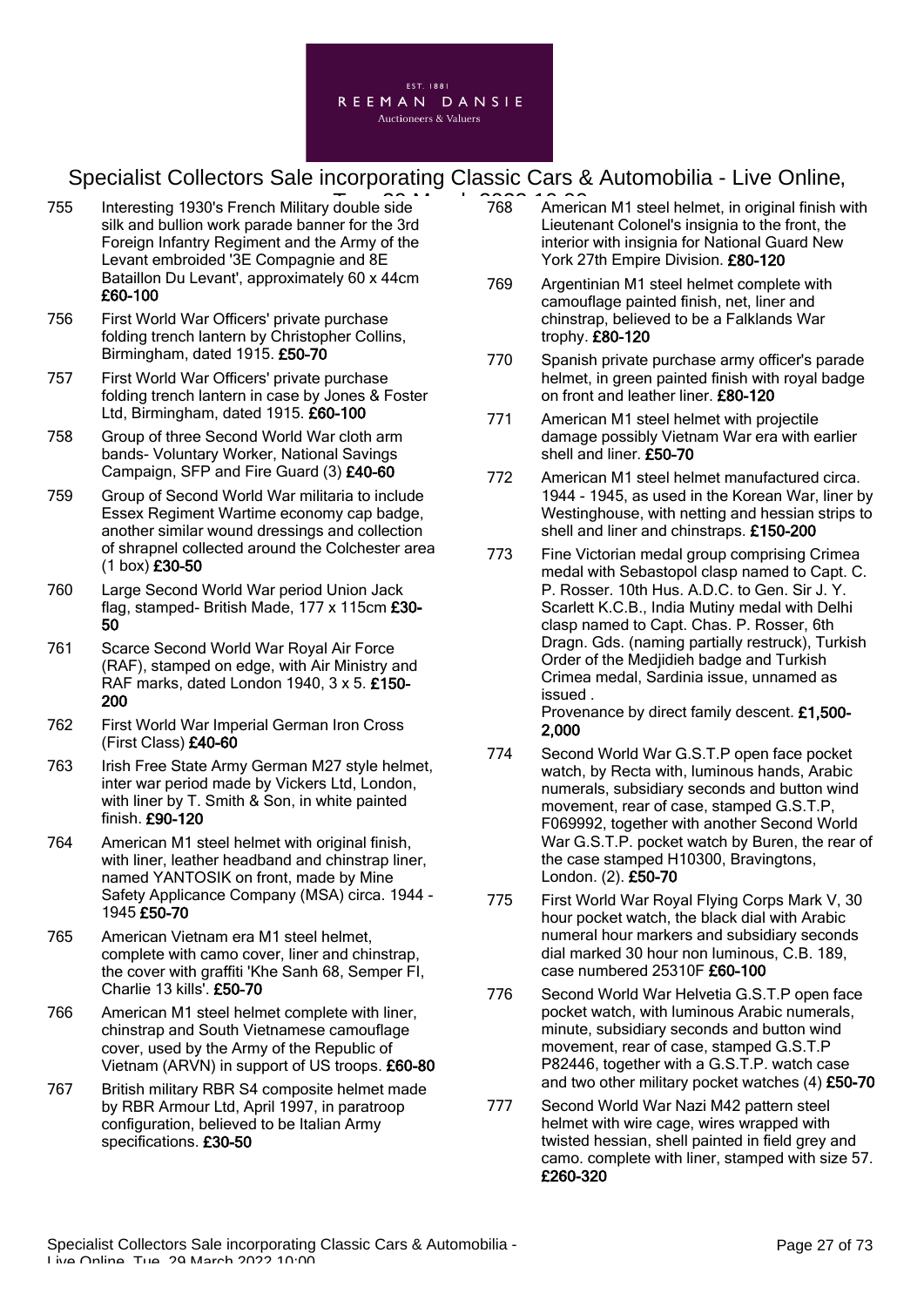

- 778 Victorian Officer's 1st York North Riding Regiment bi metal belt buckle £100-150
- 779 Second World War British military axe, with steel head by Cornelius Whitehouse, stamped with broad arrow and dated 1944, with wooden shaft. £40-60
- 780 French M26 steel helmet bearing the badge of the Defenc Passif (DP) Civil Defence organisation of Vichy France, with khaki paint finish, liner to interior and DP badge to front. £80 -120
- 781 1950's British Military Royal Signals Lieutenant's 1949 pattern battledress blouse, dated 1952, with rank insignia and badges, together with a Home Guard Lieutentant's battledress blouse (post war with wartime badges) (2). £30-50
- 782 1960's British Military Royal Army Service Corps Captain's service dress jacket and trousers, with rank insignia and badges, together with two 1980 pattern British Military No.2 pattern dress jacket's and trousers (3) £30-50
- 783 1950's British Military Royal Engineers 1949 pattern battledress blouse, dated 1954, with badges, together with another battledress blouse and trousers (3) £30-40
- 784 Post War British Military Royal Army Service Corps Captain's Great Coat, with rank insignia and regimental buttons, together with a 1940's British Army Great coat with Home Guard badges (Great coat probably post war) (2). £30- 40
- 785 1950's Royal Air Force Corporal's Great Coat dated 1952, together with a Royal Air Force service dress jacket and trousers and an Air Training Corps jacket (3) £30-50
- 786 1950's British Military 1949 pattern battledress blouse, dated 1955, with Home Guard rank insignia and badges, together with a Post War Great Coat and a 1949 pattern battledress blouse and trousers with Parachute Regiment badges and insignia (4) £50-70
- 787 British Military Sergeant's No. 2 dress jacket and trousers with rank insignia and badges, together with a Parachute Regiment No. 1 dress jacket with regimental buttons and badges together with other British Military uniform. £30-50
- 788 Post Second World War German military jacket, together with other military uniforms (1 box) £30-50
- 789 1950's British Military Jerkin, dated 1956, together with Second World War British Military Motorcyclists Pantaloons, dated 1943 (2) £30-50
- T<br>Riding 2022 1960 1960's Royal Navy Commander's Service Dress jacket with mounted medal ribbons, together with another similar, a Royal Navy Mess Dress jacket and other Naval uniform (6) £50-70
	- 791 Collection of 19th century and later British military uniform to include Royal Engineers Lieutenant's Mess Dress jacket, red cloth tunic with applied bullion thread embelishment (possibly a theatrical piece) and two others (4) £80-120
	- 792 Second World War British Military steel helmet stamped - 1940, 791, C.E.C. & Co Ltd, with painted RAF badge to front, together with helmet net and two other similar steel helmets (4) £50-70
	- 793 Second World War British Military steel helmet with painted lettering under brim D14. S.F.P. , together with three other similar steel helmets  $(4)$  £50-70
	- 794 Second World War British Military steel helmet with painted 17/21st Lancers badge and W.H.A.R. initials, together with three other similar steel helmets (4) £50-70
	- 795 Second World War British Military Steel Helmet with green painted finish and NFS (National Fire Service) badge to front together with a similar Second World War Police Steel Helmet (2) £50-70
	- 796 Second World War British Military steel helmet with painted RP (Repair Party) to front and dated 1940 under brim, together with another with painted W (Warden) to front and other with painted HR to front, dated 1941 to head band (3) £50-70
	- 797 Collection of four Second World War and later British Military MKIII and MKIV pattern steel helmets (4) £30-50
	- 798 Second World War British Military steel helmet with canvas webbing and netting covering, another steel helmet dated 1941, a MKIII steel helmet and two others (5) £40-60
	- 799 Large collection of civil aircraft and airship press photographs to include Concorde (1 box) £40-60
	- 800 Large collection of Second World War / Cold War press photographs to include Spitfire's, Vulcan's and Victor's (1 box) £40-60
	- 801 Second World War floodlight projector lamp on pivoting stand, by Tilley, Hendon, approximately 76cm in height. £60-100
	- 802 Large quantity of British Military mess tins, together with two canvas covered waterbottles (1 box) £50-70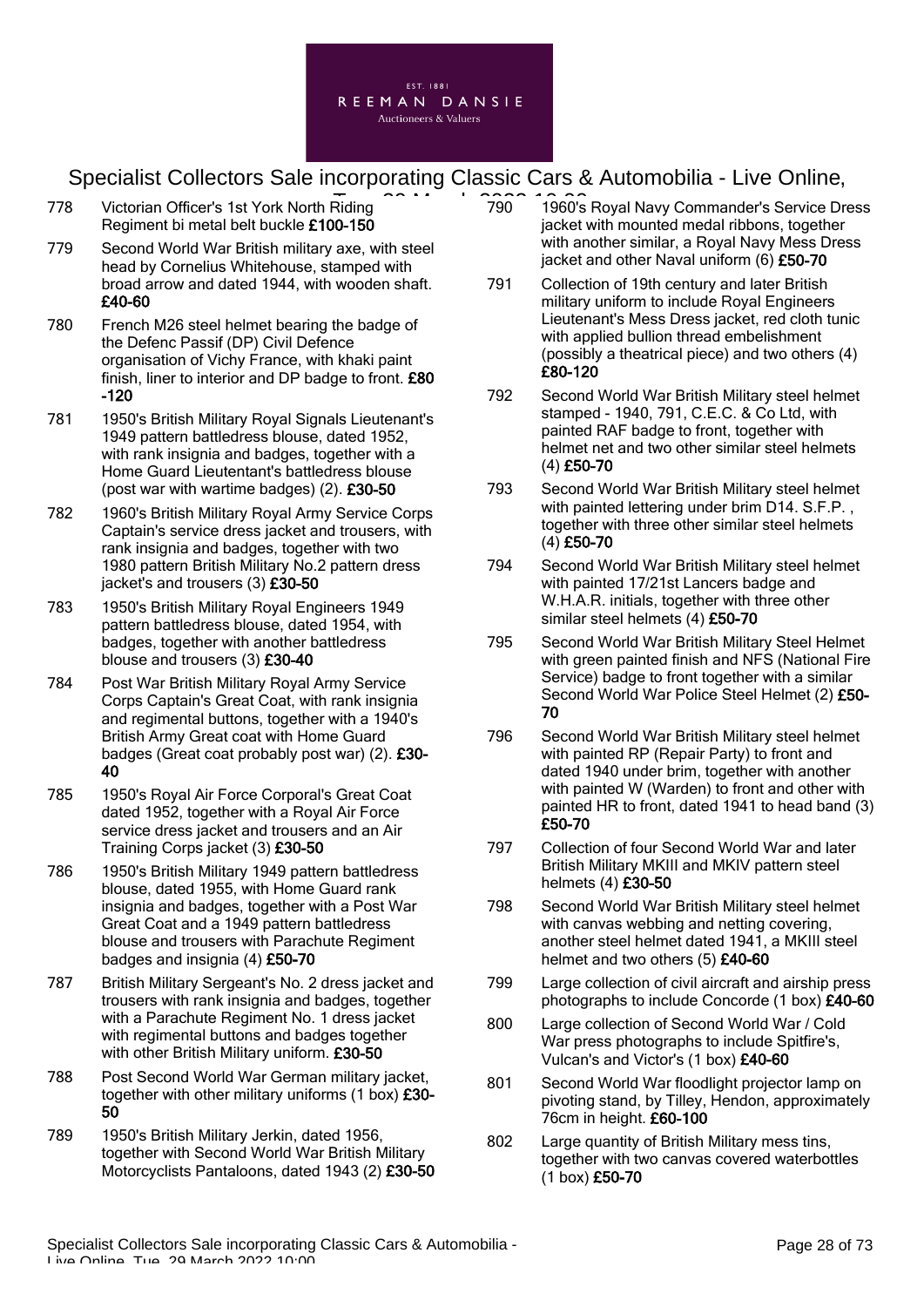

- 803 Collection of approximately 18 Post War Royal 2021 Male n Navy, RAF and Army side caps and hats (1 box) £50-70
- 804 Collection of various military clothing and other items to include an HMS King George pennant (1 box) £40-60
- 805 Five Second World War Civil Defence stirrup pumps with hoses (5) £30-50
- 806 Collection of seven military shell carriers, together with five shell cases (1 box) £30-50
- 807 Second World War British anti- aircraft identification telescope MKIII by Ross, London, No. 2496 £40-60
- 808 Three First World War period military campaign folding beds £40-60
- 809 Collection of Second World War and later Gas masks in bags and boxes (approximately 6) £40-60
- 810 Large collection of Second World War canvas webbing items to include pouches, holsters and belts (1 box) £60-100
- 811 Second World War British military mine detector kit £30-50
- 812 Second World War British military mine detector kit in original pine transit case £50-70
- 813 Post Second World War aircraft crash rescue dingy / boat £30-50
- 814 Four Second World War and later British military field telephones, together with two bakelite telephones (6) £50-70
- 815 Second World War ARP gas rattle, together with field telephone set, canvas webbing bags and pouches and other items (1 box) £40-60
- 816 Collection of Second World War and later British military field radio and telephone sets (1 box) £50-70
- 817 Large Post Second World War painted military drum, approx. 72.5cm in diameter £30-50
- 818 Group of assorted militaria to include two field radios / radio recievers, a collection of military pictures and prints, a wooden ammunition box, Torpedo work box and other items £40-60
- 819 Group of musket balls, other metal detecting finds, ships blocks, webbing and other militaria (qty) £30-50
- 820 Large Royal Army Service Corps Association Grays and District Branch parade flag and pole. £50-70
- 821 Male manneqin dressed in a Royal Navy uniform, together with a female manneqin in a Royal Navy WREN's uniform, male mannequin approx. 175cm in height. £60-80
- 822 Post War British military Horse back radio recievers and saddle on wooden stand £50-70
- 823 Victorian cord bound life preserver 26cm overall length £30-50
- 824 Dutch M34 pattern steel helmet with Dutch Royal coat of arms and Lion of Nassau badge, in original factory green paint with liner and chinstrap. £200-300
- 825 Swiss M48 62 parachutist / despatch rider helmet, in good order with leather liner and harness. £50-70
- 826 Pair of Victorian Welsh Lord Lieutenants epaulettes with silver bullion thread and silver plated mounts with Prince of Wales feather badges captioned 'Ich Dien', in original japanned tin case, with the remains of the original owners name, and plaque for C. Haeskell of New Bond Street, the original retailer. £100-150
- 827 Second World War Auxiliary Fire Service / National Fire Service (NFS) hand written war diary from a fireman based in Plaistow, entries begin on 1st September 1939 and continue into the start of the Blitz in September 1940. The final entry dated 7th September 1940 gives a moving account of air raids and bombings at Victoria docks. Sold together with photographs and related wartime and post war fire brigade ephemera. A highly interesting lot. £100-150
- 828 Interesting collection of items and ephemera relating to Captain William Thomson Dawson O.B.E., a former Trinity House Master from 1964 - 1977, included is an O.B.E. medal box (empty), collection of photographs of him from the start of his career at sea, Leith Nautical College pass,various other pass and membership books, two hats, jacket, an Orrefors presentation decanter and group of pictures and photographs. £100-150
- 829 First World War British MK1 steel helmet worn by 2nd Lieutenant Louis Anthony Loup (later General Loup CBE), special reserve Nottinghamshire and Derbyshire Regiment (Sherwood Forester) with which he served on the Western Front, thereafter serving with the 2nd Gurkha Rifles in 1917. The helmet complete with liner and chinstrap. Sold with documentation on the provenance. £250-300
- 830 Group of ten Second World War British green helmet netd for MKII steel helmets £30-50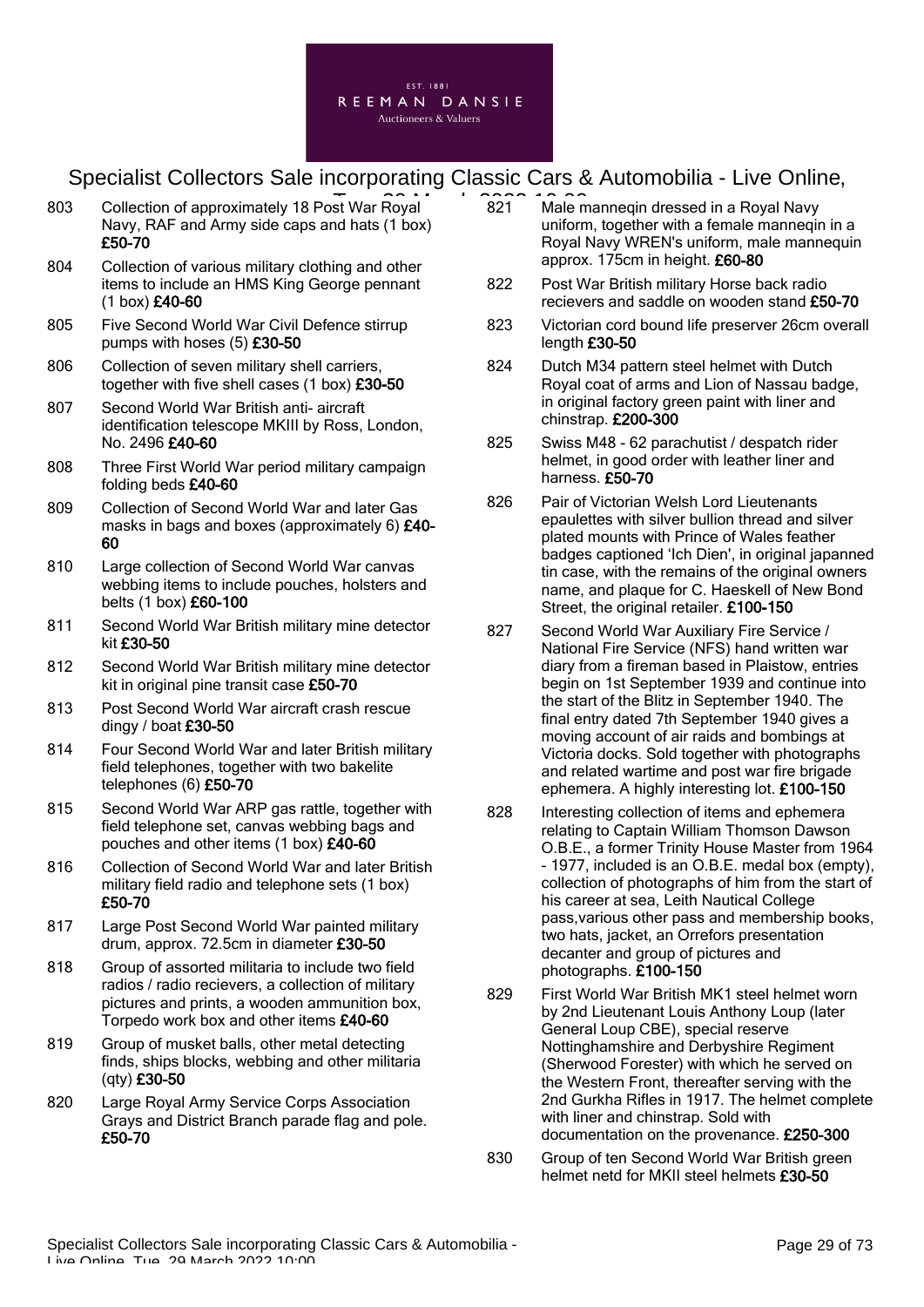

- 831 Collection of 27 large helmet nets, mainly British 243 Group and Austrian, NATO era, suitable for British MKIV, MKV, MK6 and US M1 style helmets. £15 -25
- 832 Second World War British MKIII steel helmet, liner FFL 1944, painted with the granular brown camouflage paint for D Day and Normandy. Underside of brim inscribed SF Bradley, small blue formation sign also pained underside brim for Royal Engineers. £100-150
- 833 Post Second World War Flight Sergeant's No 1 Home Dress Jacket with Air Gunner's badge and mounted medal ribbons. £50-70
- 834 Interesting First / Second World War German style turned wood dummy stick grenade, stamped '43', 36cm in overall length £50-70
- 835 Interesting 1950's / 60's musical leather photograph album 'My tour in Germany', formerly the property of 23090602 GNR. Green. 33. C. Troop. V. Battery. 6th Field Regiment. B.A.O.R. 30. The album contains various badges and photographs of gunner Green showing day to day life in post war Germany, as well as landmarks, other family scenes and related photographs of life in England. £40-60
- 836 19th century Royal Artillery / Royal Engineers gold bullion thread belt with red leather backing, together with a set of silver bullion busby / cap lines. £40-60
- 837 Second World War Nazi Operational Flying Clasp badge for Fighter Squadrons with broad pin backing.

N.B. possibly a Post War copy. £40-60

- 838 Second World War medal trio comprising 1939 1945 Star, Air Crew Europe Star (original) and War medal, together with George VI Special Constabulary Faithful Service medal named to Gordon McPherson Croix De Gurre with 1914 - 1918 reverse and an Italian War Merit Cross. £200-300
- 839 Unusual WVS Civil Defence veterans chrome car grill badge by Birmingham Medal Co, 11 x 6.5cm £30-50
- 840 Second World War British MKII steel helmet, painted green with National Fire Brigades Association badge to the front, with liner and chinstrap, inscribed 'Miller'. £100-150
- 841 Second World War British MKII steel helmet, painted white over kahki and labelled Transport, with liner, dated 1942 £70-100
- 842 19th century mahogany military campaign mirror, with pivoting action, 15.2cm in overall length. £30-50
- 843 Group of five British Airborne forces helmet nets for MKI and MKII British AT helmets £80-120
- 844 Second World War British MKII steel helmet, painted black and labelled SC Co. on front, complete with liner and chinstrap dated 1939. £80-120
- 845 Group of five Second World War Canadian bi tone helmet nets for the British and Canadian MKII steel helmet £80-120
- 846 Group of ten Second World War British Desert camoflage helmet nets for the British MKII, MKIII and MKIV steel helmets. £70-100
- 847 Group of ten British military Second World War black helmet nets for the British MKII steel helmets, late war period £60-80
- 848 A Group of three 1940's and later RAF flying log books relating to Flight Officer C. K. Williamson, beginning in 1948 with training in a Tiger Moth and going on to fly many different aircraft including Chipmunk's, Mosquito's, Meteor's, Vampires, Harvards, Varsity's, Valetta's, Devon's, Pembroke's, Oxford's, Venom's, Sea Furies, Provosts, Hurricanes, as well the three V Bombers- Vulcan, Victor and Valliant, finishing his RAF career in 1967. Also included are later entries as a commerical pilot in the 1960's - 80's. £300-500
- 849 First World War and later O.B.E. medal group comprising O.B.E (military type), 1914 -15 Star, War and Victory medals named to Surg. H. Williamson. R.N., George V General Service medal with one clasp- Iraq (naming erased), George V 1935 Silver Jubilee medal and George VI 1937 Coronation medal (mounted on bar), the medals of Colonel Harold Williamson O.B.E., M.D. M.R.C.P. F.R.C.S.ED. I.M.S. (Ret.), who after his Naval career had a distinguished career in the Indian Medical Service, ending up as the surgeon on the personal staff of the Viceroy of India. Sold with photographs and related ephemera. £500-700
- 850 Unusual pair of late 19th century Police steel horse shoe hand cuffs by Haitt, Birmingham, 13cm in overall length £30-50
- 851 Somalian dried leather gashan shield, with decoration in ink on reverse side, 34cm £80-120
- 852 Edwardian brass military compass by J.H. Steward, dated 1902, named to E.W. Chadwick on reverse, together with a First World War brass compass dated 1918, Second World War MKIII compass dated 1941 and another by Stanley (undated) (4). £50-70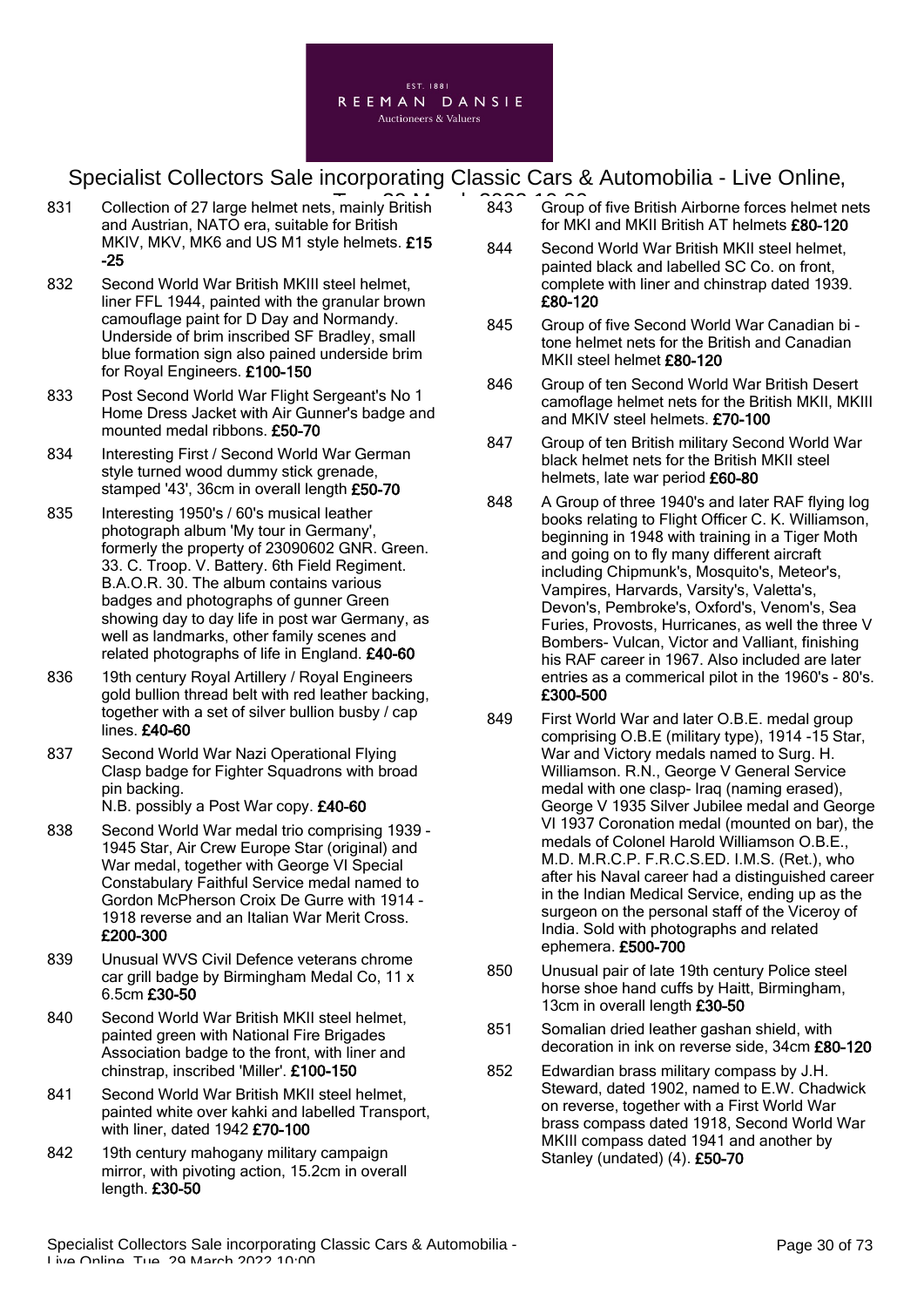

- 853 Second World War Magnetic Marching Compass MKI, together with an aircraft cockpit gauage and other compasses. £30-50
- 854 Pair of Second World War No. 68 A.R.P lamps, by Joseph Lucas Ltd, in unused condition, together with another lamp (3) £30-50
- 855 Collection of approximately 13 Victorian and Edwardian blue cloth helmet plates including Officers (1 box) £50-70
- 856 Victorian helmet plate of 4th Vol.Batt.Essex Regiment £40-60
- 857 Lot reproduction helmet plates and sundry militaria £40-60
- 858 Second World War British MKII steel helmet, with black painted finis and label for GPO (General Post Office) to front, with liner and chinstrap, dated 1939. £70-100
- 859 Book- British Jewry Book of Honour, 1914 to 1918, edited by Rev. Michael Adler D.S.O., S.C.F. B.A. first Selous reprint 1997. £30-50
- 860 19th century mahogany military campaign mirror, with pivoting action, 19cm in overall length. £40-60
- 861 Large collection of Militaria to include miniature medal group comprising 1939 - 1945 Star, Atlantic Star with France & Germany clasp, Africa Star, Italy Star, War, George VI Royal Navy Long Service Good Conduct medal and Civil Defence Long Service medal. Civil Defence jacket, compasses, whistles, photographs and sundry items.

N.B. Formerly the property of Norman Theodore 'Taffy' Davies, who served on HMS Hood and HMS Royal Oak. He survived the sinking of the Royal Oak, appearing in a 1989 television documentary shortly before he passed away. See also lot(s) 862, 863 and 864 £100-150

862 Group of three 1930's silver Presentation trophy oars from HMS Royal Oak, all engraved and named to N.T. Davies, each approximately 20cm in length. N.B. Formerly the property of Norman Theodore 'Taffy' Davies, who served on HMS Hood and

HMS Royal Oak. See also lot(s) 861, 863 and 864 £150-200

863 Second World War Nazi Kreigsmarine battle flag £150-200

- —<br>
Thing 2008 10:000 Second World War Nazi Kreigsmarine Dress Dagger etched, polished steel blade by Puma, Solingen, wire bound cream celluloid grip with portpee / dress knot, in scabbard. N.B. This dagger was formerly the property of Norman Theodore 'Taffy' Davies, who served on HMS Hood and HMS Royal Oak. The dagger was gifted to him by German veteran Herbert Herrmann with whom Taffy became good friends with in the 1960's. See also lot(s) 861, 862 and 863 £250-350
	- 865 Lot cloth patches,badges, buttons and sundry militaria £50-70
	- 866 Two British military signalling lamps in boxes and mobile canteen in box £50-70
	- 867 Royal Artillery Officers mess dress and sundry militaria- 2 boxes
	- 868 Lot Police helmets and caps £50-70
	- 869 Irvin-style sheepskin flying jacket -size 42- good overall condition £60-100
	- 870 American military -style flying jacket and other clothing £40-60
	- 871 Lot First World War and Second World War military binoculars and sundries £40-60
	- 872 Edwardian British military lacquered brass electrical instrument, stamped with broad arrow mark and named R.W. Paul, London, 1901, in original leather case £30-50
	- 873 Lot military berets, caps and sundry militaria £50 -70
	- 874 Quantity of old reproduction Second World War posters £30-50
	- 875 Lot military ammunition/ stab vests £40-60
	- 876 Books- one box Second World War Nazi reference books, and other military reference books. £30-50
	- 877 Second World War tin helmet, together with two gas masks in box and a metal ammunition case (1 box) £30-40
	- 900 George III Officers spadroon sword with steel stirrup guard, reeded ivory grip with gilt copper band engraved with crowned LC badge, diamond section blade engraved with trophies of arms and floral scrolls with traces of blued and gilt decoration, the blade 81 cm £200-300
	- 901 Imperial German Guard Uhlan Officers sword with nickel guard ( folding section missing), etched blade decorated with portrait of The Kaiser, Guard star, Uhlan and trophy of arms , two verses '2.Garde Ulanen Regt' The blade 78.5 cm £80-120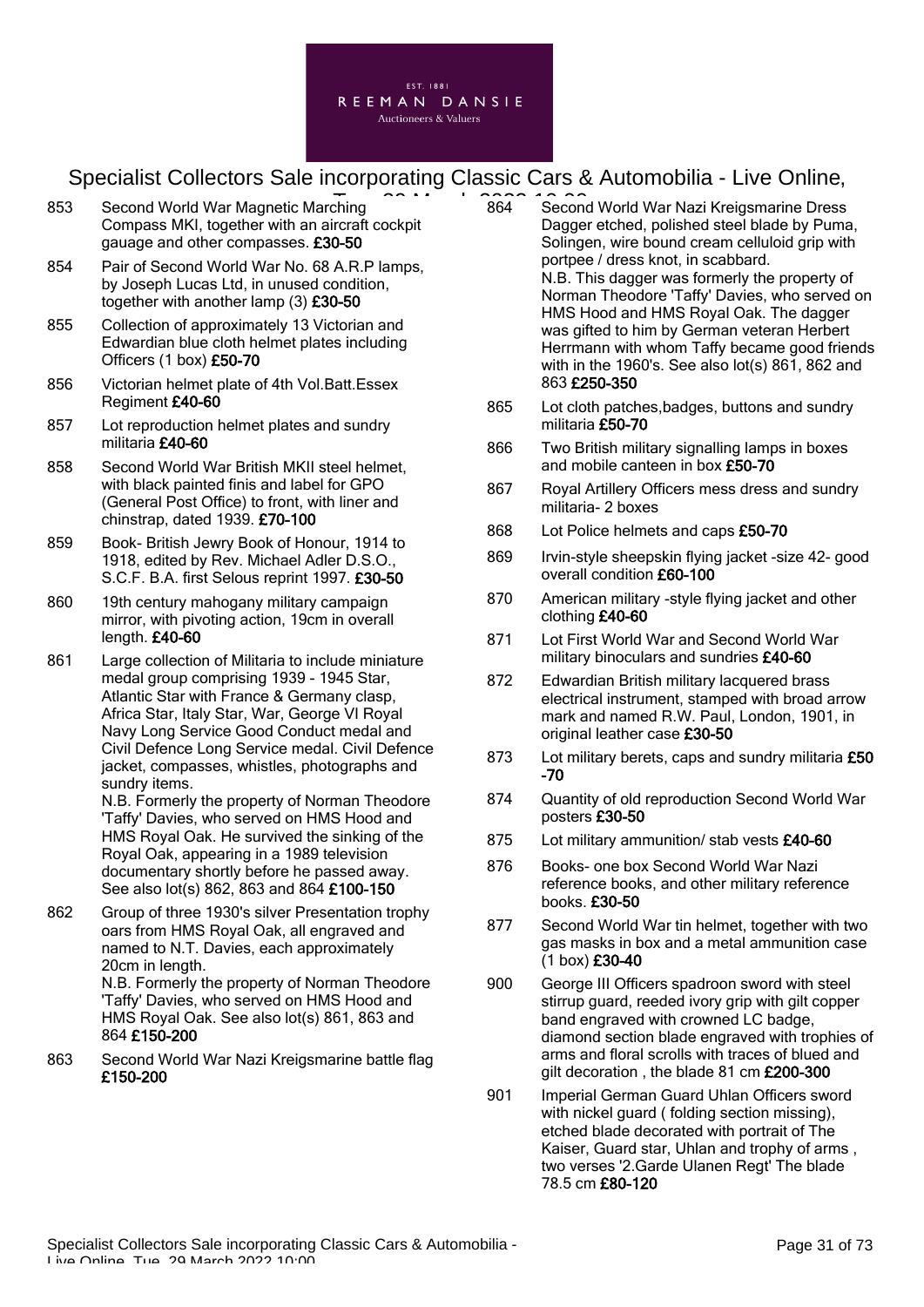

- 902 18th century Officers sidearm with fullered **Tuessean** 2022 18th century Officers sidearm with fullered blade, ebony grip and brass crossguard, 1853 Pattern cavalry troopers sword ( grips lacking) and two daggers (4) £60-80
- 903 Antique Japanese wakizachi sword with civilian mounts , curved blade - un signed tang in lacquer scabbard . The blade 55cm £150-250
- 904 Second World War Japanese officers wakizashi sword with military mounts apart from early tuba, original knot, leather covered scabbard and rare leather grip cover, curved blade retaining most of original polish - unsigned tang.The blade 51 cm long £300-400
- 905 Good quality Burmese Dha sword with silver mounts and niello decoration to hilt, silver damascened blade decorated with dancing figures in silver mounted wooden sheath, 83 cm overall £300-400
- 906 First World War French 1866 pattern chassepot bayonet stamped 363, the blade retaining much original finish, in scabbard. £30-50
- 907 First World War French 1866 pattern chassepot bayonet stamped 305, the blade retaining much original finish, in scabbard. £30-50
- 908 Second World War Nazi 1933 Model S.A. dress dagger, the blade etched 'alles für Deutschland', and marked RZM M7/13, Nazi insignia removed and scabbard not present. £80-120
- 909 19th century turned wood club / truncheon of tapered form, the head set with smoothed nails and engraved 'Belfast 1886', possibly used during the Belfast Riots of 1886, 42.5cm in overall length. £40-60
- 910 First World War French 1886 pattern Lebel bayonet, together with a French 1874 pattern Gras bayonet and a French 1866 pattern Chassepot bayonet, all lacking scabbards (3) £40-60
- 911 First World War British 1907 pattern bayonet in scabbard £30-50
- 912 First World War British 1907 pattern bayonet in scabbard £30-50
- 913 British military 1903 pattern bayonet, blade with crowned ER cipher and marked - Sanderson, Sheffield, with scabbard. £50-70
- 914 First World War Imperial German M1884/98 bayonet in steel scabbard £50-70
- 915 Victorian Enfield socket bayonet in brass mounted leather scabbard £30-50
- 916 Second World War British No.4 MK II spike bayonet in scabbard with canvas webbing frog, together with another spike bayonet and a knife bayonet (3) £40-60
- 917 British military No.7 Mk.I L knife bayonet in scabbrd with canvas webbing frog £50-70
- 918 First World War American 1913 pattern Remington pattern bayonet (no scabbard) together with three Grukha Kukri's and two fighting knives (6) £60-100
- 919 Second World War British military machete in brown leather sheath dated 1935, together with a Cold War era British military machete dated 1966 on blade (2) £40-60
- 920 Decorative model of a signalling type cannon on wooden carriage, together with an unusual scratch built model of a cannon (2) £50-70
- 921 Elizabeth II Scottish Regimental Piper's Dirk with studded ropework hilt and crown pommel, the etched steel blade with foliate & thistle decoration in black leather scabbard with white metal thistle mounts, 48cm in overall length. £80 -120
- 922 An early 19th Century original classical style Bowie Knife of large proportions with 131/2 inch blacksmith forged steel clipped-back blade with overlaid hardened sheet brass strip along the back edge. Characteristic hilt with recurved brass quillons, one pierced for a chain guard. Ribbed ivory grip. Circa 1830/35. 181/2 inches overall length. Circa 1830/35. £1,200-1,500
- 923 Rare Victorian knife and fork set in original fitted case, comprising an unusual triple bladed knife stamped V crown R, Joseph Rodgers & Sons, Cutlers To Her Majesty, with ivory scales and white metal collar stamped 9, together with a four pronged fork with ivory handle. Circa 1840. Knife 22.2cm overall length. £80-120
- 924 19th century multi bladed "Exhibition" knife with twenty four separate small blades and carved ivory scales, in its original red Morocco leather case. 8.5cm overall length. £200-300
- 925 Victorian dagger with spearpoint, diamond section blade, Ricasso stamped J Rodgers & Sons, 6 Marple Street, Sheffield, England \*+, and ivory handle with white metal mounts, in original white metal mounted sheath with belt stud. Dagger 24.5cm overall length. £80-120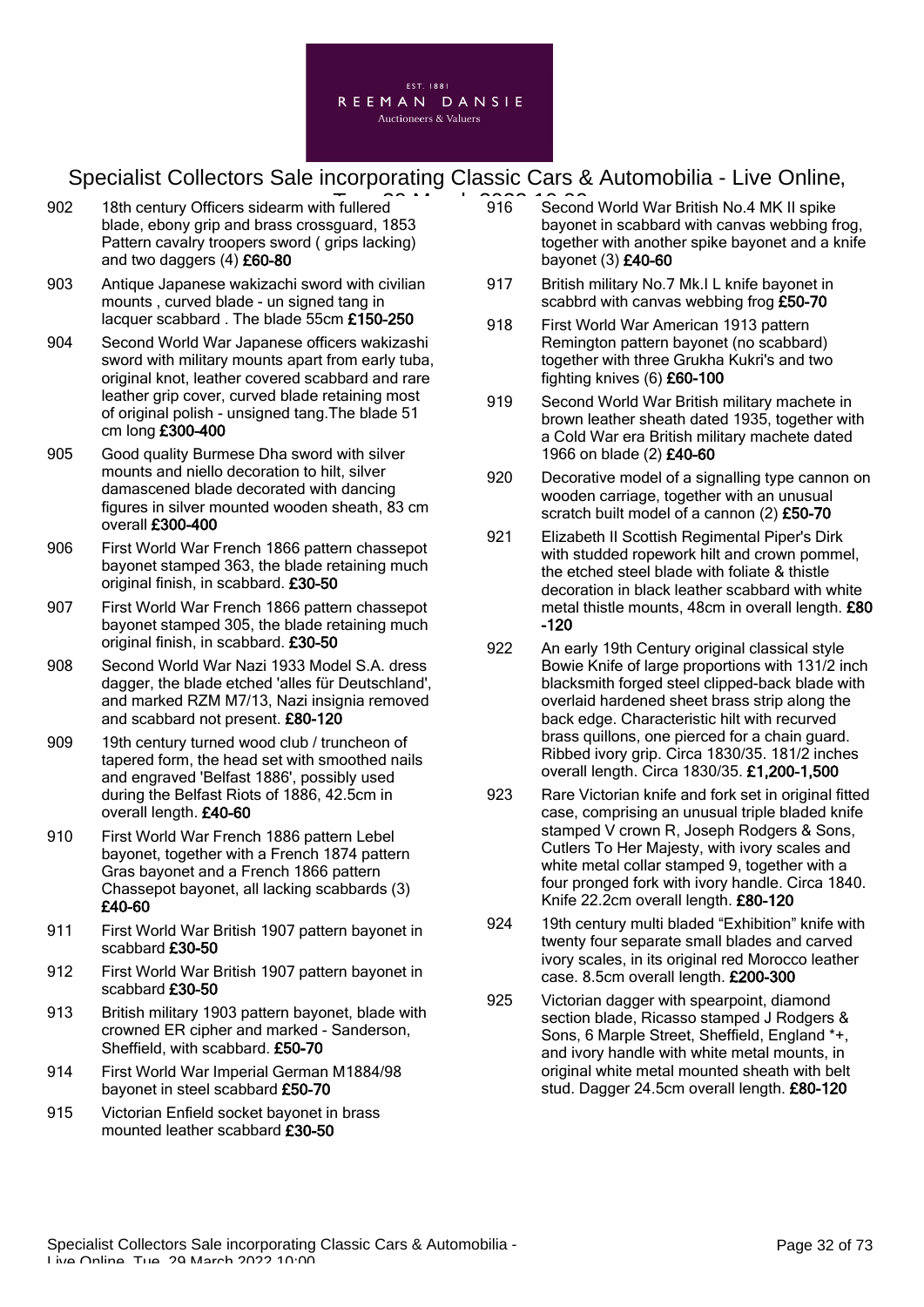

- 926 Mid Victorian multi blade Exhibition knife with **2006** 2033 First W nine folding blades, ivory scales inlaid with silver wire and Mother of Pearl and Abalone flowers, deep cut and worked springs, unmarked but of a style made by John Petty & Son Sheffield, with a Chamois leather case. (See page 92 The Heritage of English Knives). 11.7cm overall length closed. £500-700
- 927 Late 19th/Early 20th "Tam O'Shanter" Penknife Hone in a Mauchline Ware case, with Trade and 1885 Gold Medal Exhibition stamps, and hinged cover with illustrations of Alloway Old Kirk and Burns Cottage. 21.5cm overall length £80-120
- 928 Rare Georgian seaman's combination knife, fork and spoon set, with central brass liners that divide and ivory scales. Spatula blade stamped Wostenholm, the fork and spoon in close plate with stamped marks, one scale engraved "George King Ship Duchess of Athol". The set predates Wostenholm Trademark I.XL introduced in 1826. The Duchess of Athol was a British Merchant East Indiaman built in 1821. 13cm overall length closed. £80-120
- 929 Late 19th century Asprey, London multi-bladed pocket knife comprising two cutting blades, corkscrew, spike, tweezers and pricker, with ivory scales engraved with an Earl's coronet and letter E, blades marked Asprey, 166 Bond Street, in a maroon case, together with a small two bladed penknife with ivory scales by George Wostenholm Ltd, Sheffield, England, main blade stamped I\*XL. Asprey knife 13cm overall length closed. (2) £200-300
- 930 Edwardian two blade opposing penknife with ivory scales, blades marked I\*XL, George Wostenholm, Sheffield, England, together with original guarantee. A late 19th/early 20th century Gentleman's Budding /Grafting knife by Saynor, Cooke & Ridal, blade marked Saynor and "Obtain" Trademark and one other penknife. Saynor knife 11.3cm closed. (4) £40-60
- 931 Fine quality Victorian sportsman's knife with three cutting blades, corkscrew, spike, scissors, pricker and tweezers, chequered ivory scales, eared spring lock release and suspension ring, blades stamped Asprey, 166 Bond Street. 16cm overall length closed. £200-300
- 932 19th century French travelling knife, fork and spoon/cork screw set with ivory scales in its original Morocco leather covered case with embossed emblem for Medaille De 1re Classe Paris 18. . Jaq. Monch & Comp. Closed Case 13.5cm overall length. £80-120
- 933 First World War Imperial German S84/98 bayonet by Erfurt in steel scabbard with original leather frog £50-70
- 934 Second World War Nazi dress Bayonet with eagle head pommel, plated blade in black painted sheath £50-70
- 935 Nazi German dress bayonet with plated eagles head pommel, plated blade in black painted scabbard £30-50
- 936 Argentinian silver and yellow metal mounted knife in sheath with floral decoration 27 cm overall £40-60
- 937 19th century Indonesian kris with ivory handle, watered waved blade in wooden sheath 38 cm £100-150
- 938 19th century Indonesian kris with carved wooden handle, watered waved blade in wooden and metal mounted sheath 50 cm £80-120
- 939 Large Spanish Navaja folding lock knife with brass frame opening to 45 cm £30-50
- 940 George III painted wooden truncheon with crowned GR cipher 32 cm and William IV truncheon with painted Royal Arms and armorial shield in wreath 32 cm (2) £80-120
- 941 First World War German trench knive ( tip broken ) , Imperial German epaulette , Japanese bone dagger cmand other militaria £50-70
- 950 Large French-style oversized 8 bore percussion military-style pistol in case with powder flask, the gun 43 cm £100-150
- 951 Of Colchester interest- Victorian percussion 13 bore sporting gun by P.Hast Colchester with heavy two-stage barrel , platinum makers stamp and line, walnut half stocked with ramrod 123 cm overall £100-150
- 952 Scarce 19th century American Springfield military rifle with trapdoor conversion, lock marked with eagle, U.S. Springfield and dated 1864, the trapdoor breech conversion dated 1866, complete with cleaning rod 142 cm overall £400-600
- 953 Victorian three band Enfield military musket with chrome plated mounts, walnut stocked with ramrod 140 cm £100-150
- 954 Anschutz .177 air rifle with telescopic sight £40-60
- 955 A 'King Arms' M1A1 military Thompson SMG A.E.G. BB gun with twin magazines and instruction manual £150-200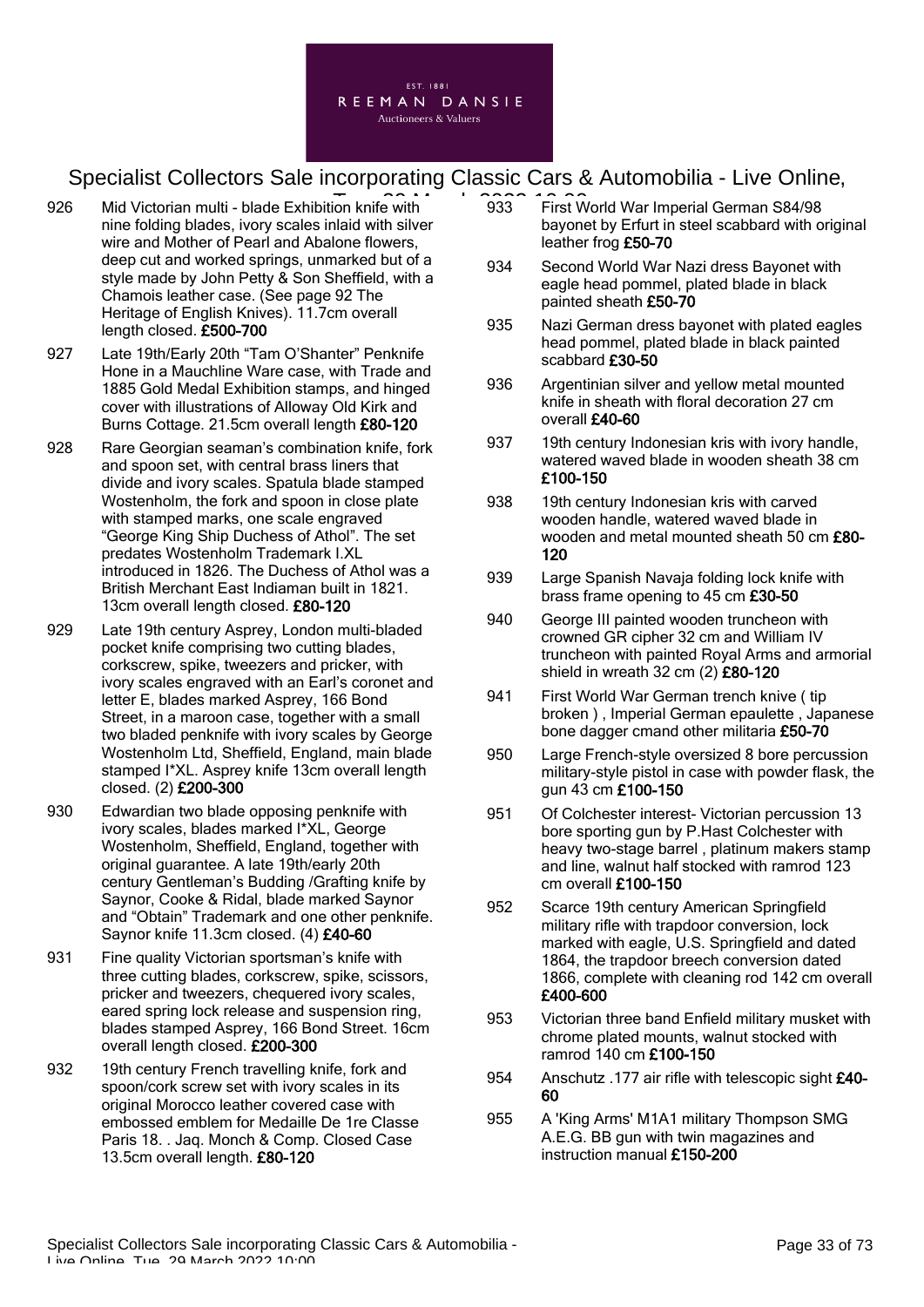

- 956 Replica German MP40 machine gun .177 BB<br>
956 Replica German MP40 machine gun .177 BB gun by Spirits of Legends in box with accesories £150-200
- 957 Diana Model 5 .22 air pistol £30-50
- 958 Modern Pistol grip crossbow with bolts- 85 lbs pull weight £30-50
- 959 Gamo Magnum 22 air rifle with scope sight £30-50
- 960 SMC CO2 powered .22 air rifle with scope £40-60
- 961 Soviet Air Rifle £40-60
- 962 Vintage Apollo Falcon metal Bow and arrow and group of bows £30-40
- 963 19th century bronze signalling cannon on wheeled gun carriage, 26cm in overall length £200-300
- 964 Group of brass shot measurers and powder drams (qty) £30-50
- 965 Crossbow and bolts £60-100
- 1100 Large good quality mottled blue art glass vase, possibly Monart, 24.5cm high £80-120
- 1101 Opalescent glass model of two lovebirds, possibly Murano, 23.5cm high £30-50
- 1102 Eric Ravilious for Wedgwood 1953 Queen Elizabeth II coronation mug, 10cm high £80-120
- 1103 Moorcroft table lamp decorated with Puffins, 26cm high excluding fitting £80-120
- 1104 Set of three modern Moorcroft lamps decorated in the Oberon pattern, 35cm high excluding fitting £200-300
- 1105 Two large Moorcroft dishes, both 35.5cm diameter, together with pin tray, 20cm x 8.5cm and small vase,10.5cm high (4) £100-150
- 1106 Set of eleven Moorcroft pin dishes, various patterns, all boxed £150-250
- 1107 Set of six Aynsley Orchard Gold teacups and saucers with gilt rim and hand painted decoration, signed N. Brunt and D. Jones £150- 250
- 1108 Set of five Aynsley Orchard Gold teacups and saucers, signed D.Jones, another similar unsigned cup and saucers, together with a porcelain two handled dish with floral decoration £80-120
- 1109 Set of six Aynsley bone china coffee cups and saucers with cobalt blue and gilt decoration with a set of six silver gilt and cobalt blue enamel coffee spoons (Birmingham 1967) £60-100
- 1110 Set of six Aynsley coffee cans and saucers with green and gilt decoration with a set of six silver gilt coffee spoons (Birmingham 1974) £60-100
- 1111 Five Wedgwood dishes designed by Eric Ravilious, decorated with designed from the Alphabet series, 18cm diameter £200-300
- 1112 Four Wade "Snippet" figures to include Hansel, Gretel x 2 and Gingi £80-120
- 1113 Wemyss ware bowl with hand painted pink wild rose and green border, 19cm diameter £40-60
- 1114 Two Royal Copenhagen porcelain models Fawns with rabbit number 439 and 498 £100- 150
- 1115 Two Royal Copenhagen porcelain models Fawn riding tortoise number 858 and Lady with goose number 527 £50-80
- 1116 Five Royal Copenhagen porcelain models Polar Bear no 729, Cat no 422, Deer no 2648, Rabbit no 1019 and rabbit group no 578, together with a Royal Crown Derby tortoise paperweigt, Shona bear paperweight and Wade Tom (8) £80-120
- 1117 Sallie Wakeley (born 1967) ceramic sculpture of a leopard, signed and dated 2001, 29cm wide, 18cm high £100-200
- 1118 Collection of Murano glass clowns, tallest is 56.5 cm (7) £50-70
- 1119 Set of 7 Wedgwood limited edition Crompton & Woodhouse models of Henry VIII and his six wives including Henry VIII no 1051 from a limited edition of 4500, Catherine of Aragon (580 of 7500), Catherine Parr (1059 of 7500), Catherine Howard (803 of 7500), Anne of Cleves, (1621 of 7500), Jane Seymour (841 of 7500) and Anne Boleyn (356 of 7500) all with certificates of authenticity and boxes (7) £200- 400
- 1120 Three Royal Copenhagen ducks model numbers 361, 362 and 363 £40-60
- 1121 Eleven Lladro and Nao porcelain figures including girl painting, ballerina, dancing couple, ducks etc £200-300
- 1122 Quantity of Wedgwood Gold Florentine pattern china, including twelve plates, seven side plates and six bowls £60-100
- 1123 Quantity of Wedgwood green and gilt Florentine pattern china, including a two-handled dish, nineteen plates, eighteen small plates, seven side plates, twelve cups, twelve saucers £100- 200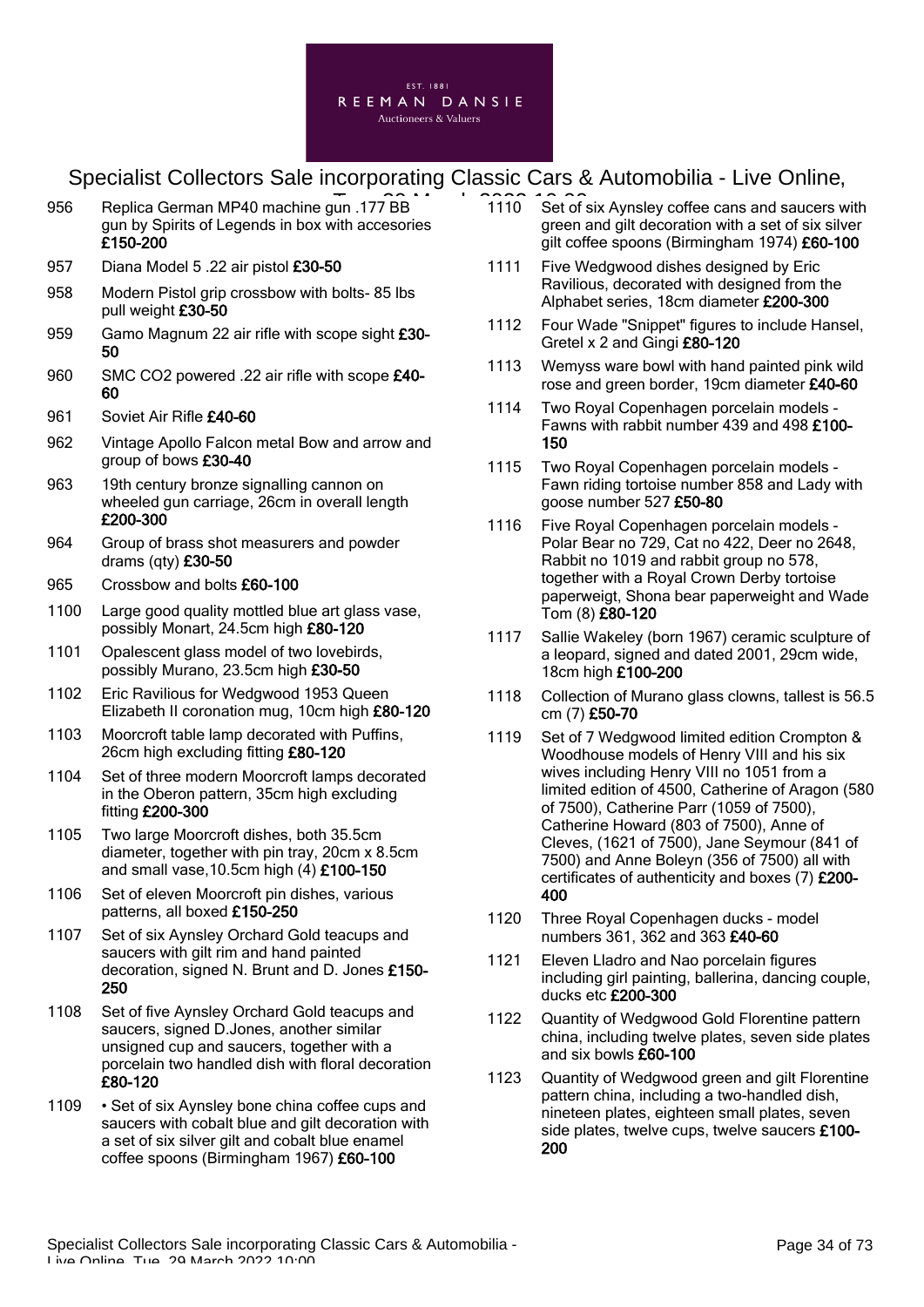

- 1124 Pair of Carlton Ware lustre vases decorated with 1139 Studio parrots on a blue lustre ground, 26cm high £80- 120
- 1125 Orrefors signed glass decanter in the form of a cat, signed and numbered to base, 34.5cm high £100-150
- 1126 Glass paperweight in the style of John Deacons, a mushroom head of concentric millefiori canes within clear glass with a blue over white encasement, polished to give five side windows and a larger one to the top, 75mm diameter £40-60
- 1127 A clear glass paperweight of lobed form, encasing a central purple cushion feature surrounded by minute bubbles, probably Scottish, 80mm diameter £40-60
- 1128 Two commemorative glass paperweights, including one Caithness prototype paperweight commemorating the engagement of Charles and Diana, and another Perthshire paperweight commemorating fifty years reign of Elizabeth II £50-70
- 1129 Four pieces of art glass, including a Holmegaard vase and dish, a Strombergshyttan vase, and a Caithness purple vase £40-60
- 1130 Four Italian glass paperweights, including one with 19 millefiori canes, another with lamp work flowers, another with latticino ribbons, and one more £40-60
- 1131 Large pale green glass doorstop / paperweight encasing a rising single lampwork flower and leaves, 120mm high £40-60
- 1132 Six Caithness paperweights £40-60
- 1133 Four Perthshire glass paperweights with cartwheel designs, approx 80mm diameter £40- 60
- 1134 Good collection of ten glass paperweights, including Whitefriars, Strathern, a large example with white ribbon overlay, millefiori examples, a one in the form of a globe, etc £100-150
- 1135 Good quality Lalique Druide opalescent glass lamp of globular form, signed R. Lalique. France, 24cm high including brass fitting, 24cm high £250-350
- 1136 Mintons Art Deco model of Mary by R. Bradbury £60-100
- 1137 Six Royal Copenhagen models including cow number 1072, woman carrying a flagon number 815, owls and dogs £60-100
- 1138 Fifteen various Lladro porcelain clown figures £200-300
- 1139 Studio pottery figure of a woman by Sophie MacCarthy, 29.5cm high £60-100
- 1140 Studio glass dish by John Chipperfield, polychrome decorated with an abstract fish pattern, 36cm diameter £50-70
- 1141 Four studio pottery bowls by Tessa Fuchs £60-100
- 1142 Emma Bridgewater Diamond Jubilee Limited Edition pottery mug in original box £20-30
- 1143 Seven studio pottery plates by Suzanne Katkhuda, 28cm diameter, all signed £30-50
- 1144 Ten Wade Betty Boop figures including Beach Belle, Liberty, Halloween Trick Or Treat, Graduate, Springtime, Rose, Jubilee 2002 etc, together with a Betty Boop plaque £80-120
- 1145 Set of five Wade Wind in the Willows figures Toad, Rattie, Mole, Weasel and Rattie and Mole in a boat, all boxed £40-60
- 1146 Selection of Wade figures including Peter Pan collection, Alice in Wonderland collection, Cinderella, Lady and the Tramp etc (24) £40-60
- 1147 Selection of Wade figures including Tom & Jerry, Yogi Bear, Rupert, Mr Jinks, Pixie, Dixie, Tetley items, Snowman figures, Andy Capp toast racks, Eddie Stowbart truck etc £40-60
- 1148 Selection of Wade figures and Whimsies, together with a selection of Wade money boxes including five Natwest pigs £50-70
- 1149 Extensive collection of Royal Albert Old Country Roses tea, coffee and dinnerware together with an Oriental plate - 99 pieces £150-250
- 1150 Royal Crown Derby imari teaset, pattern number 2451 - 37 pieces £200-250
- 1151 Collection of Toby jugs including Father Neptune, Scottie and Fisherman by Shorter £20- 30
- 1152 Seven Royal Crown Derby paperweights including Swimming Duckling, Schoolgirl Teddy, Ladybird etc (6 boxed) £100-150
- 1153 Two boxed Lladro Golden Memories figures child Doctor with Teddy and child with dog £30- 40
- 1154 Set of four Royal Crown Derby imari plates, pattern number 1128, 27cm diameter £80-120
- 1155 Royal Crown Derby imari ewer, 25.5cm high, matching jardinere, 14cm high, and a bell, 13.5cm high, all pattern number 1128 (3) £50-80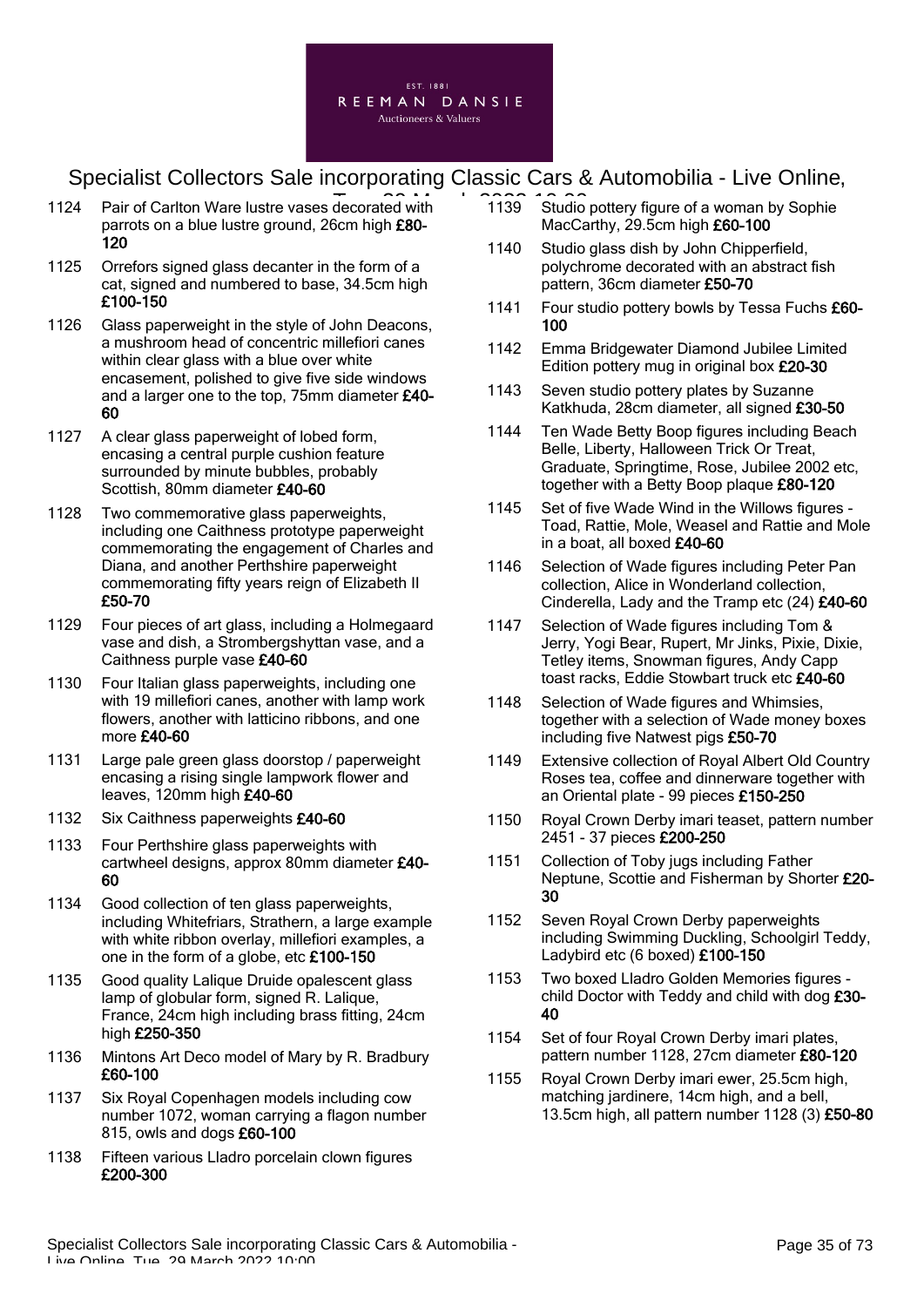

- 1156 Seven pieces of Royal Crown Derby imari bone 1174 Ten Ro china to include two coffee cans, two saucers, lobed dish, another similar and a tea plate, all pattern number 1128, together with 6 other pieces of Royal Crown Derby (13) £50-80
- 1157 Selection of Royal Crown Derby item including Exclusive Edition paperweight - White Pelican No 1604 of 5000, The Special Edition paperweight - China Shop, Piglet, miniature Wheelbarrow, miniature Kettle, and two Clown Dolls, all boxed (7) £80-120
- 1158 Of football interest: Royal Crown Derby mug, England versus Finland (amateur) Swindon, May 10th 1951 £50-70
- 1159 Four Lladro figures, boxed, two others and a Nao figure £100-150
- 1160 Impressive David Fryer Studio model of a Barn Owl, on wooden stand, 50cm high £50-70
- 1161 Impressive David Fryer Studio model of a Long eared Owl, on wooden stand, 45cm high £50-70
- 1162 Impressive Coalport model of a Barn Owl, on wooden stand, 25.5cm high £30-50
- 1163 Six models of song Birds under glass domes, together with eight various other ornaments of birds including David Fryer. £80-120
- 1164 Pair of early 20th century etched glass Royal Thames Yacht Club decanters with stoppers, 20cm high £30-50
- 1165 Royal Albert Lavender Rose pattern teaset 22 pieces £50-70
- 1166 Mintons dinner service with gilt rim and green wreath banded decoration - 48 pieces, plus one other ashet £60-80
- 1167 Richard Ginori Italy vintage twin handled lamp, 25.5cm high excluding fitting £60-100
- 1168 Beswick tree stump display stand and a similar one by Royal Doulton (2) £30-40
- 1169 Royal Doulton The Shipmates Collection comprising HMS Bunnykins, Captain, Captain's Wife, Pirate, Seaman, Boatswain, Cabin Boy and Ship's Cook £80-120
- 1170 Nine art glass vases and scent bottles including Murano £40-60
- 1171 Three Royal Doulton figures Patricia HN3365, Autumn Breezes HN1939 and Top O' The Hill HN1834 £40-60
- 1172 Wedgwood Hathaway Rose part dinner service 49 pieces £30-50
- 1173 Collection of 29 resin dragons including Enchantica and a Lilliput Lane model - Edinburgh Castle (30) £60-80
- 1174 Ten Royal Doulton Bunnykins figures Balloon Man, Irishman, Astro, Vicar, Eskimo, Cowboy, Bridesmaid, Judge, Knockout and Dollie £80- 120
- 1175 Eight Royal Doulton Winnie the Pooh figures Christopher Robin, Pooh and Piglet The Windy Day, Tigger Signs The Rissolution, Winnie The Pooh and the Honeypot, Christopher Robin and Pooh, Kanga and Roo, Winnie The Pooh in the Armchair and Piglet and the balloon £60-100
- 1176 Five Beswick Beatrix Potter figures Jemima Puddleduck and Foxy Whiskered Gentleman, Little Black Rabbit, Foxy Whiskered Gentleman, Hunca Munca and Jemima Puddleduck £40-60
- 1177 Seven Beswick Pig Band figures Michael, David, Matthew, Daniel, John, James and Richard £60-80
- 1178 Nine Beswick Cat and other figures includind Puurfect Pitch, Feline Flamenco, Calypso Kitten, Ratcatcher Bilk, Kitcat, Dribble, and Grandpa Hippo £80-120
- 1179 Beswick Cat, Beswick Dog, Royal Albert Old Country Roses teapot and other ceramics and ornaments £40-60
- 1180 Steve Harrison studio pottery salt glazed jug, dated 1997, 14cm high £100-150
- 1181 Steve Harrison studio pottery salt glazed mug/tankard, dated 1999, 10cm high £80-120
- 1182 Steve Harrison studio pottery salt glazed jug, dated 1999, 14cm high £100-150
- 1183 Steve Harrison studio pottery salt glazed jar with lid, dated 1995, 12cm high £80-120
- 1184 Steve Harrison studio pottery salt glazed jug, dated possibly 1998, 10.5cm high £80-120
- 1185 Pair of Steve Harrison studio pottery salt glazed beakers, dated 1996, 11cm high £150-250
- 1186 Steve Harrison studio pottery salt glazed jug dated 2000, 11.5cm high £100-150
- 1187 Steve Harrison studio pottery salt glazed jug dated 1999, 13cm high £100-150
- 1188 Steve Harrison studio pottery salt glazed jug dated 1998, 7.5cm high, together with another dated 1999, 16cm high, damaged spout (2) £80-120
- 1189 Walter Keeler studio pottery salt glazed two handled bowl, 38cm diameter, 16.5cm high £80- 120
- 1190 Two Walter Keeler studio pottery salt glazed jugs, 24cm high and 16cm high £60-100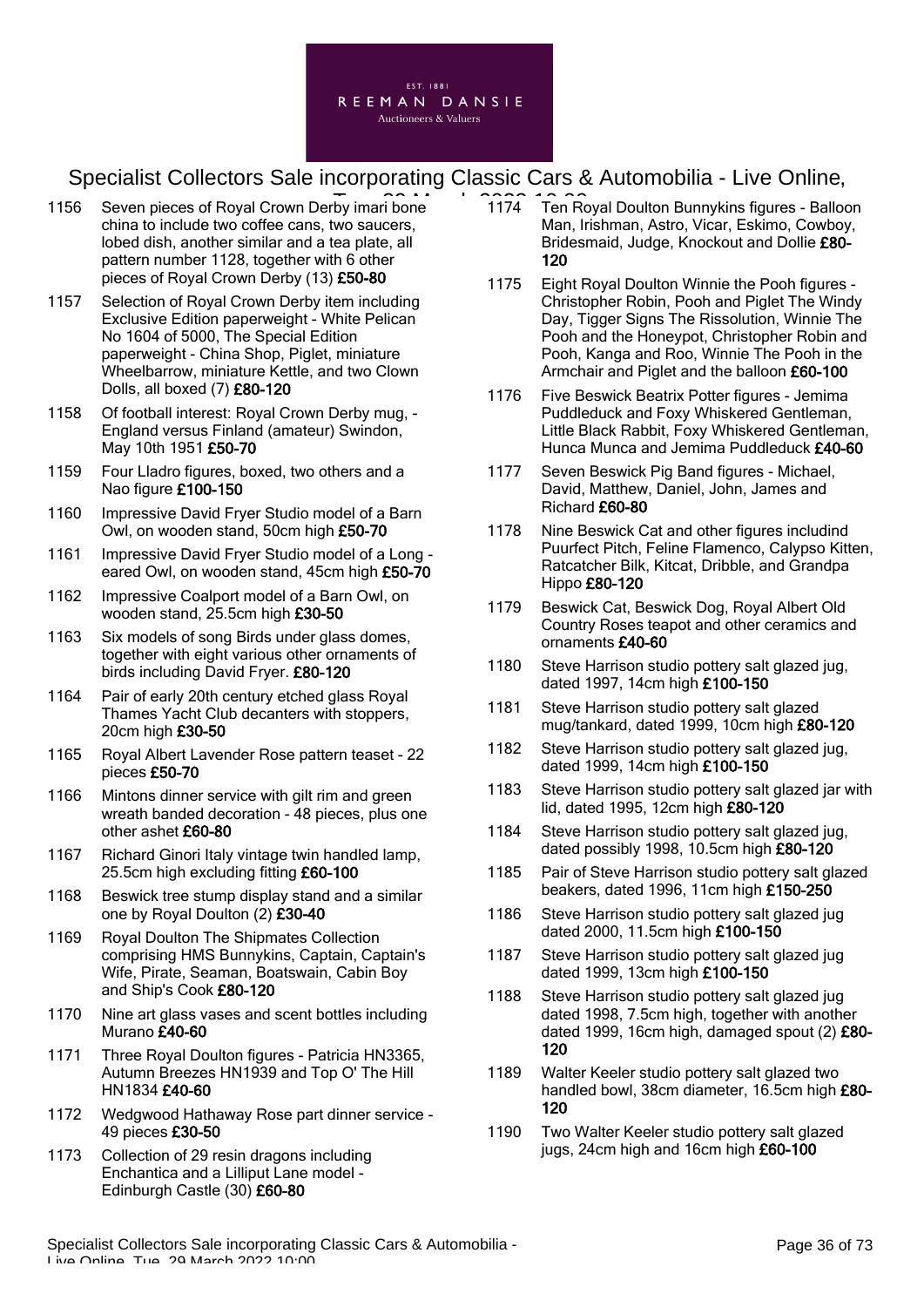

- 1191 Pair of Walter Keeler studio pottery salt glazed 1206 Moorci mugs, 8cm high, another similar, together with two vessels (5) £100-150
- 1192 Large Jane Hamlyn studio pottery salt glazed blue and green jar and cover, 27cm high £50-70
- 1193 Large Jane Hamlyn studio pottery salt glazed bowl of shaped form, 37cm x 35cm £50-70
- 1194 Two Jane Hamlyn studio pottery salt glazed mugs, 10cm high, together with a bowl, 11cm diameter (3) £40-60
- 1195 Two Lisa Hammond Maze Hill studio pottery Soda glaze vessels, 28cm high and 16cm high, together with two pieces by Daniel Smith - bowl, 16.5cm diameter and vessel 13cm high (4) £60- 80
- 1196 Two Michael Casson studio pottery vases, 14.5cm high and 13cm high, small teapot and a Shiela Casson studio vase, 14cm high, together with a Studio pottery salt glazed vase by Micki Schloessingk (5) £50-80
- 1197 Four Mark Smith studio pottery salt glazed items including three vessels and a small bowl, together with a Denby three handled bowl and a copper jelly mould (6) £50-80
- 1198 Five pieces of studio pottery including a salt glazed pot and cover by Phil Rogers, Margaret Firth jug, David Firth preserve pot, vessel and box with cover £50-80
- 1199 Contemporary pottery seated lion sculpture with gilt paintwork, 40cm high, 60cm long £80-120
- 1200 Collection of Royal Crown Derby paperweights including ram, pig, cat, frog, badger etc (6 with gold stoppers) together with an Oriental cat (12) £100-150
- 1201 Moorcroft pottery vase with fruit decoration on blue ground, impressed marks to base with blue painted signature and original paper label - Potter To H.M The Queen, 17cm high £150-250
- 1202 Moorcroft enamel trinket box with floral decoration on pink ground, 6cm wide, in original box £80-120
- 1203 Moorcroft enamel vase decorated in the Snowdrop pattern, 7cm high £80-120
- 1204 Moorcroft pottery vase decorated in the pomegranate and berries pattern on blue and green ground, impressed marks and green painted signature to base, 27cm high £150-200
- 1205 Moorcroft vase with floral decoration on blue ground, impressed marks and blue painted signature to base, 22cm high £150-200
- 1206 Moorcroft pottery candlestick with floral decoration on blue ground, impressed marks to base, 20.5cm high, together with Moorcroft vase decorated in the pomegranate pattern on blue ground, on pewter base (restored) 16.5cm high (2) £60-100
- 1207 Moorcroft pottery vase decorated in the pomegranate pattern on blue ground, impressed marks and painted signature to base, 18.5cm high £80-120
- 1208 Moorcroft pottery circular dish decorated in the pomegranate pattern, 11cm diameter, together with another small bowl, 7.5cn diameter (2) £50-70
- 1209 Moorcroft limited edition pottery vase decorated with white flowers on black ground, number 45 of 50, signed Paul Hilditch, 27.5cm high £150- 200
- 1210 Moorcroft pottery jug with floral decoration on cream and blue ground, 24cm high £100-150
- 1211 Moorcroft pottery Christmas vase decorated with four snowmen, signed Kerry Goodwin, dated 2008, 11cm high £60-100
- 1212 Moorcroft pottery vase decorated in the Blue Rhapsody pattern, signed Phillip Gibson, dated 2001, 25cm high, boxed £100-150
- 1213 Moorcroft pottery vase decorated in the Angels Trumpets pattern, signed Anji Davenport, dated 99, 18.5cm high, boxed £80-120
- 1214 Moorcroft pottery squat vase with floral decoration on red, blue, green and pink ground, 11cm high, boxed £50-70
- 1215 Moorcroft limited edition pottery vase with floral decoration, number 102 of 250, signed Rachel Bishop, dated 2005, 20.5cm high, boxed £80-120
- 1216 Moorcroft pottery vase with fruit/floral decoration on cream ground, 18cm high, boxed £40-60
- 1217 Moorcroft pottery ginger jar and cover decorated in the mistletoe pattern, dated 2001, 11.5cm high, boxed £50-70
- 1218 Moorcroft pottery vase decorated in the Kaffir Lily pattern, signed Shirley Hayes, dated 2001, 15.5cm high, boxed £50-70
- 1219 Moorcroft pottery Art Nouveau style twin handled vase, 15cm high, boxed £50-70
- 1220 Moorcroft vase decorated in the Persephone pattern, signed Nicola Slaney, dated 2007, 20.5cm high, boxed £50-70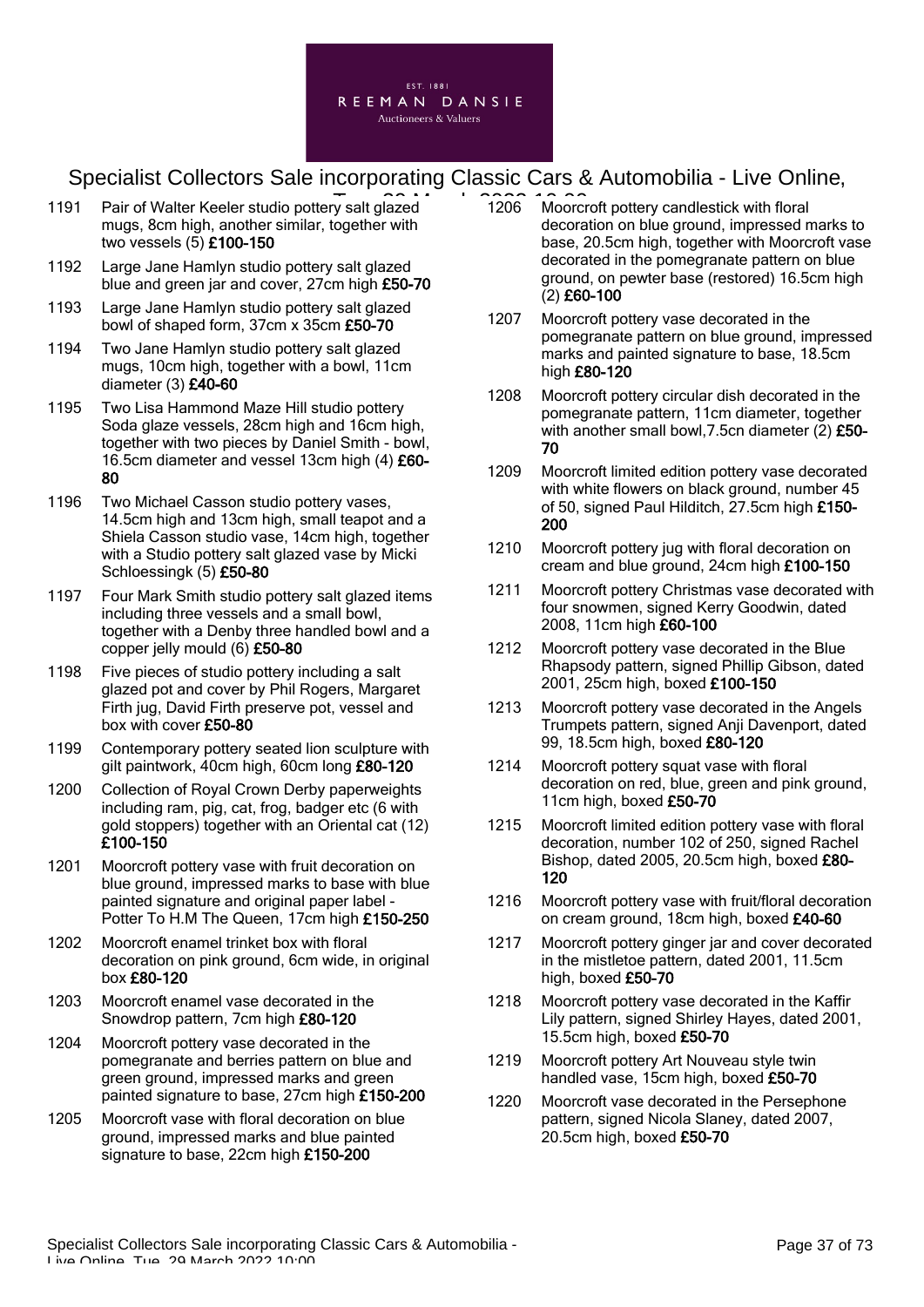

- 1221 Moorcroft pottery vase decorated with purple **1237** Selecti and yellow flowers on blue and cream ground, dated 99, 20.5cm high, boxed £80-120
- 1222 Moorcroft pottery vase decorated in the New Dawn pattern, signed Emma Bossons, dated 22.10.06, 20.5cm high, boxed £60-100
- 1223 Moorcroft pottery vase decorated in the Clematis pattern, signed and dated 28.5.93, 13.5cm high, boxed £50-70
- 1224 Moorcroft pottery vase decorated in the Peacock pattern, signed Rachel Bishop, dated 22.3.97, 21cm high, boxed £100-150
- 1225 Moorcroft pottery vase with floral decoration on cream ground, 13.5cm high, boxed £30-50
- 1226 Moorcroft pottery vase decorated in the Christmas Angel pattern, dated 2008, 13cm high, boxed £50-70
- 1227 Moorcroft pottery wall plaque in silvered frame Silent Night, dated 2010, 25cm x 14.5cm, boxed £40-60
- 1228 Moorcroft pottery vase decorated in the Hibiscus pattern on brown ground, 17.5cm high, together with a planter and an ashtray with original paper label - Potters To The Late Queen Mary (3) £50-70
- 1229 Moorcroft Macintosh collection pottery table lamp with shade, 23.5cm excluding fitting, 33.5cm including fitting and 45cm including shade £80-120
- 1230 Three Moorcroft pottery mugs to include Macintosh design, signed Rachel Bishop, dated 23.3.97, Bramble pattern and one decorated with bee and butterfly, dated 99, all boxed £60-100
- 1231 Moorcroft pottery teapot decorated in the Buttercup pattern, designed by Sally Tuffin, 12,5cm high £60-100
- 1232 Moorcroft pottery ginger jar and cover decorated in the Hibiscus pattern on blue ground, with green painted signature, 11cm high £50-70
- 1233 Moorcroft pottery cup decorated in the Anemone pattern, 8cm high £30-50
- 1234 Moorcroft MacIntyre chocolate pot decorated in the Forget Me Not pattern, 21cm high £40-60
- 1235 Three Moorcroft pottery pin dishes including Christmas Eve, by Sian Leeper, Panache, dated 2004, and Inca Sunflower, dated 94, all 12cm diameter, all boxed £60-100
- 1236 Miniature Moorcroft pottery vase decorated with purple flowers, dated 99, 9.5cm high £40-60
- 1237 Selection of Moorcroft pottery including powder blue coffee can, saucer and pepper pot, experimental turquoise vase 12.5cm high, yellow lustre footed bowl, green glazed lamp, and other small items (11) £60-100
- 1238 Large collection of Moorcroft Collectors Club newsletters, pamphlets etc together with two empty Moorcroft boxes £20-40
- 1239 Whitefriars pewter grey bark vase designed by Geoffrey Baxter, 23cm high, together with a clear glass (possibly Swedish) glass vase 25cm high (2) £80-120
- 1240 Lalique Mesanges glass bowl with bird decoration to rim, signed R Lalique, 24cm diameter £200-300
- 1241 Royal Worcester vase, hand decorated with a Peacock, signed A. Watkins (restored rim chip), 12cm high £80-120
- 1242 Royal Worcester vase, hand decorated with a Peacock, signed F. J. Dray, 9cm high £100-150
- 1243 George V Solid silver dish set with two Royal Worcester hand decorated plaques with fruit decoration, (Birmingham 1912), 12cm high, 18cm wide £80-120
- 1244 Royal Worcester cabinet cup and saucer, hand decorated with fruit, signed Rickell £150-200
- 1245 Royal Worcester cabinet cup and saucer, hand decorated with Teal, signed Jas Stinton £150- 200
- 1246 Royal Worcester cabinet cup and saucer, hand decorated with Pheasants, signed Jas Stinton £150-200
- 1247 Royal Worcester cabinet cup and saucer, hand decorated with a Pheasant, signed Jas Stinton £150-200
- 1248 Royal Worcester cabinet cup and saucer, hand decorated with a Pheasant, signed Jas Stinton £150-200
- 1249 Royal Worcester cabinet cup and saucer, hand decorated with a Pheasant, signed Jas Stinton £150-200
- 1250 Group of Wedgwood jasperware £30-50
- 1251 Collection of eighteen Beswick Beatrix Potter figures - Mr Jeremy Fisher, Lady Mouse, Tailor of Gloucester, Little Pig Robinson, Mrs Tittlemouse, Samuel Whiskers, Tabitha Twitchit and Miss Moppet, Benjamin Bunny, Poorly Peter Rabbit, Hunca Munca, Flopsy Mopsy and Cottontail, Mrs Tiggy Winkle, Mrs Puddleduck, Ribby, Peter Rabbit, Timmy Willie from Johnny Town Mouse, Tommy Brock and Hunca Munca £80-120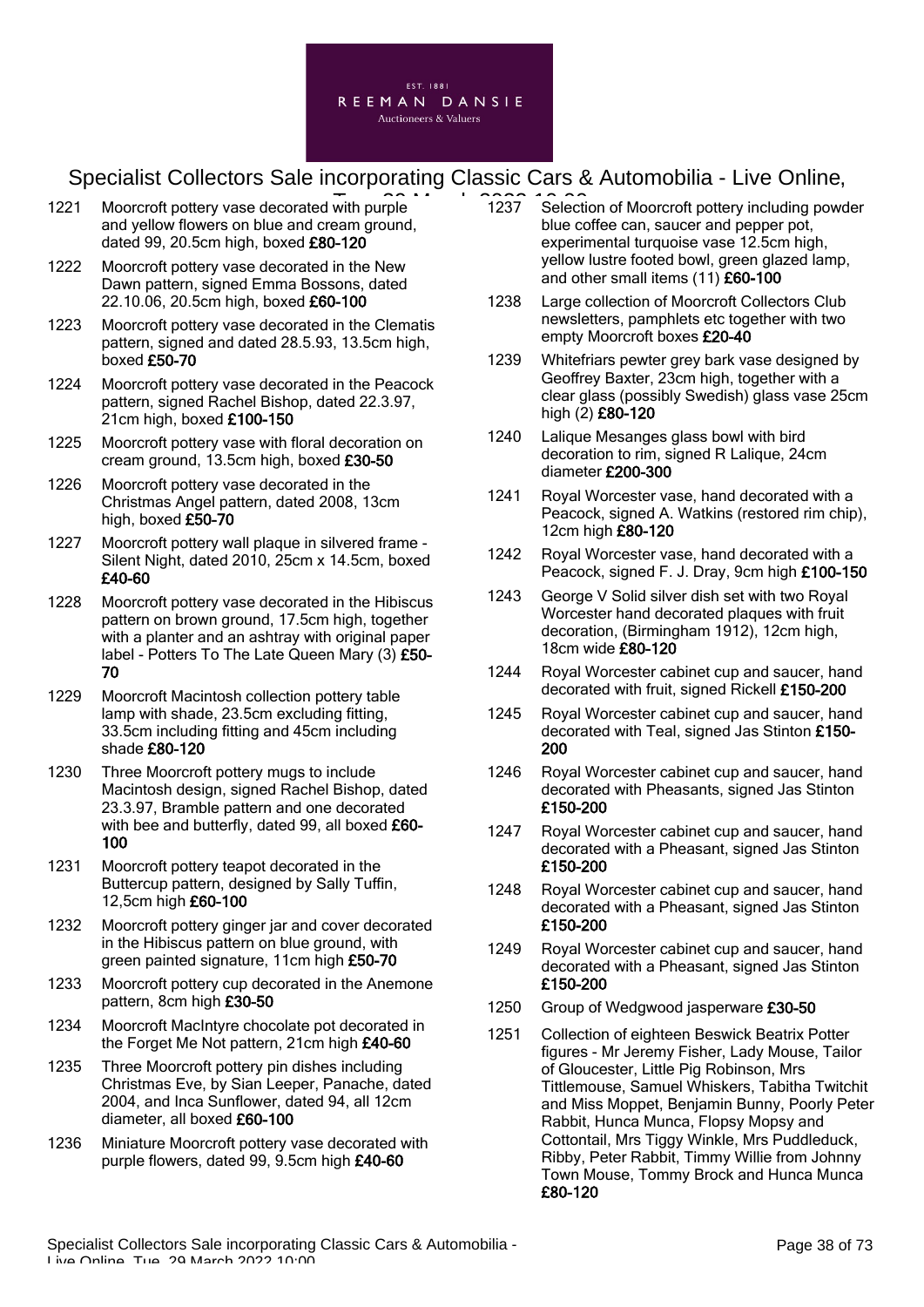

- 1252 Wedgwood Florentine W4312 dinner and coffee 1268 Coalpo service - 88 pieces £100-200
- 1253 Clarice Cliff 'Fantasque' Bizarre bowl and a Clarice Cliff ashtray (2) £100-150
- 1254 Three large Royal Dux models of Fish- a Shad, Perch and Grayling, all with pink triangle mark to base (3) £80-120
- 1255 Contemporary Moorcroft pottery vase decorated with bird in tree on cream ground, 18.5cm high £60-80
- 1256 1: Pair of cut glass decanters with German silver mounts, together with two other glasses £40-60
- 1257 Two Moorcroft pottery pieces, comprising Bramble vase, 10.5cm high and Inca Sunflower pin dish, together with Royal Copenhagen and other animals £40-60
- 1258 Eleven Royal Crown Derby paperweights including Puppy, Turtle Dove, Tawny Owl, Carolina Duck, Barn Owl, Robin, Cat, Waxwing, Kitten, Red Squirrel and Little Owl, all boxed £60 -100
- 1259 Beswick 10 piece Cat band comprising Purrfect Pitch, Calypso Kitten, One Cool Cat, Ratcatcher Bilk, Trad Jazz Tom, Catwalking Bass, Feline Flamenco, Bravura Brass, Fat Cat and Glam Guitar £50-70
- 1260 Selection of Wade figures including Tom and Jerry, Noddy, Big Ears, PC Plod, Mrs Fluffy Cat, Yogi Bear, Huckerberry Hound, Mr Jinx, Gingerbread Man, Lady and the Tramp and other Wade figures (24) £100-150
- 1261 Goebbel figure of a girl with watering can £50-70
- 1262 Group of 19th century and later English blue and white transfer printed ceramics to include Caughley, Meissen and other pieces £40-60
- 1263 Pair good quality Late 19th century German porcelain romantic figures, 35cm high £50-70
- 1264 Coalport limited edition Millennium Ball figure Rain, no. 973 of 2500, boxed with certificate £150-200
- 1265 Coalport limited edition Millennium Ball figure Time, no. 32 of 2500, boxed with certificate £150 -200
- 1266 Coalport limited edition Millennium Ball figure Sun, no. 1305 of 2500, boxed with certificate £150-200
- 1267 Coalport limited edition Millennium Ball figure Moon, no.700 of 2500, boxed with certificate £150-200
- 1268 Coalport limited edition Millennium Ball figure Star, no. 151 of 250, boxed with certificate £150-200
- 1269 Coalport limited edition Millennium Ball figure Four Seasons, no. 1307 of 2500, boxed with certificate £150-200
- 1270 Six Coalport Classic Elegance figures Summer Breeze, Angelina, Special Day, Many Happy Returns, Hilary and Birthday Celebration, all boxed £100-200
- 1271 Eight Coalport Ladies of Fashion figures Elizabeth, My Sweetheart, Southern Belle, Jayne, Marilyn, Vicky, Louise and Cafe Royal, all boxed £100-200
- 1272 Nine Coalport Ladies of Fashion figures Sue, Emma, Megan, Alison, Susan, Rhian, First Dance, Debbie and Jacqueline, all boxed £100-200
- 1273 Four Coalport limited edition Literary Heroines figures - Lorna, no. 816, Rebecca, no. 138, Scarlett, no. 662 and Moll, no. 612, all in an edition of 2500, together with another - Olivia, no. 2745, all boxed with certificates £100-150
- 1274 Three Coalport Ladies Merry Christmas 2007, Merry Christmas 2008 and Merry Christmas 2005, together with Coalport limited edition The Millennium Cottage, no. 32 of 250 with certificate, all boxed (4) £60-100
- 1275 Six Coalport Ladies Perfect Rose, The Willis Collection Collectors Choice 2002, The Collingwood Collection - Norma, Silver Anniversary, Gala Occasion and Tapestry, all boxed £60-100
- 1276 Nine Coalport figures including some limited edition - Dearest Rose, True Love, Shall We Dance, Dearest Rose, The Fairytale Begins, Lady Rose, Perfect Moment and The Dream Unfolds, all unboxed £150-200
- 1277 Ten Coalport Ladies including Park Lane Collection and Ladies of Fashion - Belle Of The Ball, Anniversary Waltz, An Enchanted Lady, With This Ring, Gabrielle, Rosie, Grace, Rhiannon, Liz and one unnamed £150-200
- 1278 Seven Royal Worcester limited edition Romance of the Victorian Era figures - Queen of Hearts, Sweetest Valentine, The Last Waltz, Belle of the Ball, Royal Debut, The Last Quadrille and The Masquerade Begins, all boxed with certificates and ptints of the figures £150-200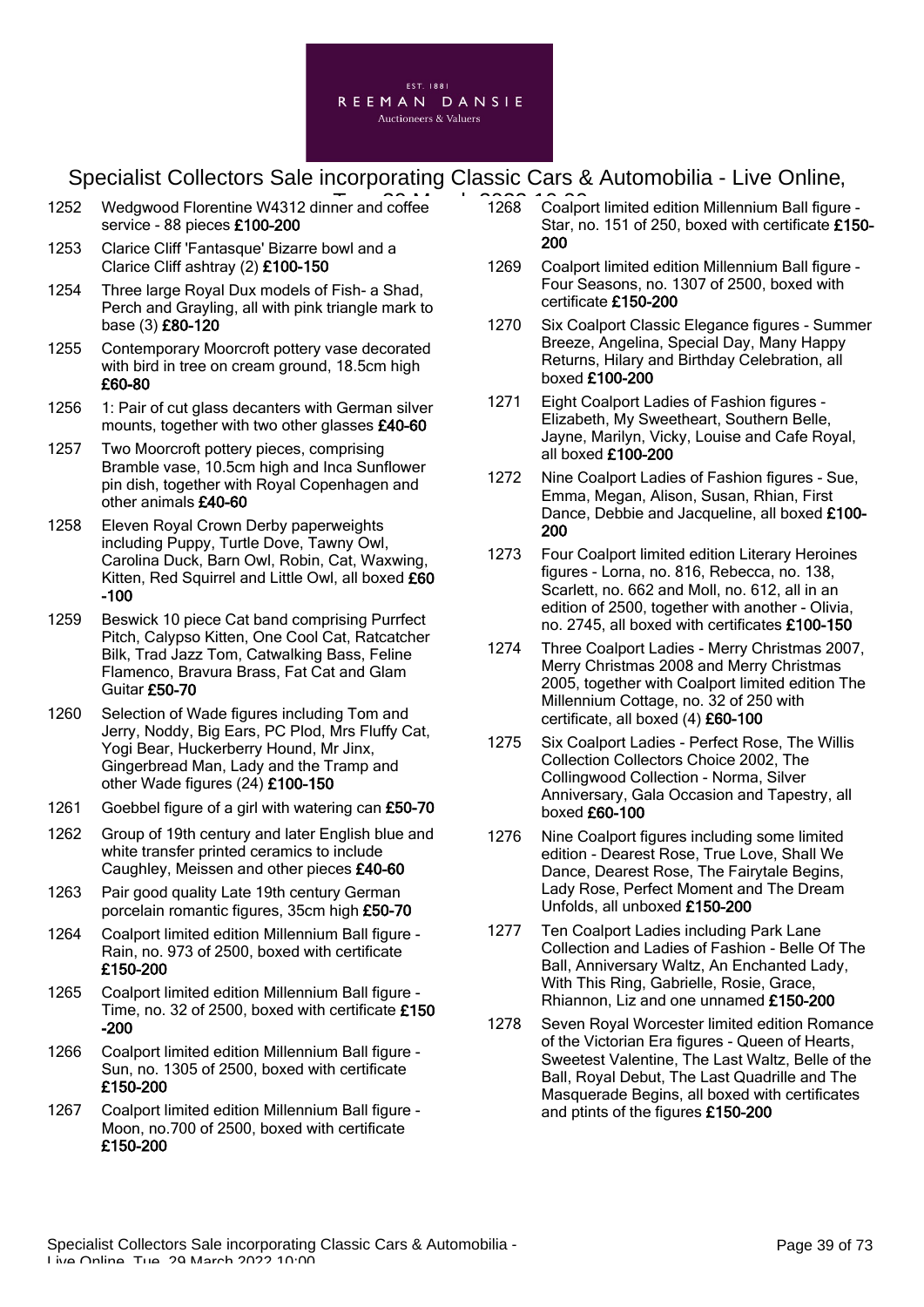

- 1279 Four Royal Worcester limited edition figures 1292 Two C The Jewel in the Crown, The Embassy Ball, First Dance and Spring, all boxed with certificates, together with another Royal Worcester limited edition figure - Melanie (unboxed) £50-80
- 1280 Nine Royal Worcester figures Charlotte, Reflection, May Ball, Glyndebourne, Royal Premiere, Jessica, Grace, Claire and Diana £100-150
- 1281 Royal Doulton limited edition The Gentle Arts figure - Painting HN3012, no. 601 of 750, boxed with certificate £60-100
- 1282 Royal Doulton limited edition The Gentle Arts figure - Flower Arranging HN3040, no. 632 of 750, boxed with certificate £60-100
- 1283 Royal Doulton limited edition The Gentle Arts figure - Adornment HN3015, no. 632 of 750, boxed with certificate £60-100
- 1284 Seven Royal Doulton figures Alice HN3368, Joy HN4053, Autumn Breezes HN1934, Susan HN3871, Country Rose HN3221, Suzanne HN4098 and Diana HN3266 £60-100
- 1285 Seven Royal Doulton figures Rebecca HN4041, Yours Forever HN3354, Andrea HN4584, Susan HN4532, Diana HN3266, Bunny's Bedtime HN3370 and Bedtime HN3418 £60-100
- 1286 Seven Royal Doulton figures Rachel HN3976, Rose HN3709, Alexandra HN3292, Rebecca HN2805, Patricia HN3365, Hope HN4097 and Camellias HN3701 £60-100
- 1287 Seven Royal Doulton figures Best Wishes HN3971, Mary HN3375, Melissa HN3977, Susan HN3050, Happy Birthday 2002 HN4393, Elizabeth HN4428 and Sheila HN2742 £60-100
- 1288 Four Royal Doulton figures Elaine HN3307, Angela HN3419, Katie HN3360 and Forget-Me-Nots HN3700 £40-60
- 1289 Four Royal Doulton limited edition figures Mary Countess Howe HN3007, Sophia Charlotte Lady Sheffield HN3008, Isabella Countess of Sefton HN3010 and The Hon. Frances Duncombe HN3009 £60-100
- 1290 Set of six Wedgwood limited edition The Dancing Hours Floral Collection figures together with another Wedgwood figure - Enchanted Evening (7) £60-100
- 1291 Four Royal Doulton limited edition Guinness figures - Big Chief Toucan, MCL 3, Miner Toucan MCL 10, Seaside Toucan MCL 7 and Christmas Toucan MCL 6, all boxed with certificates £150-200
- 1292 Two Coalport limited edition Guinness figures Sealion no. 182 and Ringmaster no. 744, both boxed with certificates £50-80
- 1293 Royal Doulton Bunnykins Tudor Collection comprising Henry VIII and his six wives, complete with stand, all boxed with certificates £80-120
- 1294 Royal Doulton Bunnykins Occasions Collection comprising- Christening Day Boy, Graduation Time, Wedding Day, Easter Treat, Easter Parade, Graduation Day, Love Heart, Christmas Morning, Birthday Girl and Congratulations, complete with stand, all boxed with certificates £80-120
- 1295 Royal Doulton Bunnykins Arthurian Legends Collection comprising Sir Lancelot, Sir Galahad, King Arthur, Merlin, Sir Gawain and Queen Guinevere, together with Bunnykins Shipmates Collection comprising Seaman, Captain, Ship's Cook, Cabin Boy, Captain's Wife, Boatswain and Pirate, all boxed, some with certificates £60-100
- 1296 Royal Doulton Bunnykins Robin Hood Collection comprising Little John, Robin Hood, Friar Tuck, Will Scarlett, Sheriff Of Nottingham, King Richard, Maid Marion and Prince John, all boxed, together with display stand £50-80
- 1297 Two large Royal Doulton limited edition Bunnykins figures - Father and Mother & Baby, together with three Roman Collection figures - Centurion, Emperor and Gladiator, plus Sister Mary Barbara, all boxed, most with certificates (6) £30-50
- 1298 Selection of Royal Doulton Bunnykins Figures of the Year, International Collectors Club Exclusives etc - Cowboy, Tourist, Indian, Mother, Sailor, Father, Cinderella, Sightseer, Seaside, Sands of Time, Randolph The Ringmaster, Hornpiper, Gladiator, Eskimo, Winter Lapland, Summer Lapland, Ankhesenamun and Tutankhamun, all boxed with certificates (18) £100-150
- 1299 Selection of Royal Doulton Bunnykins Year Figures and Club Exclusives - Juliet, Judge, Stopwatch, Vicar, Sundial, Choir Member, Clarence the Clown, Lawyer, Mermaid and Romeo, all boxed, some with certificates (10) £50-80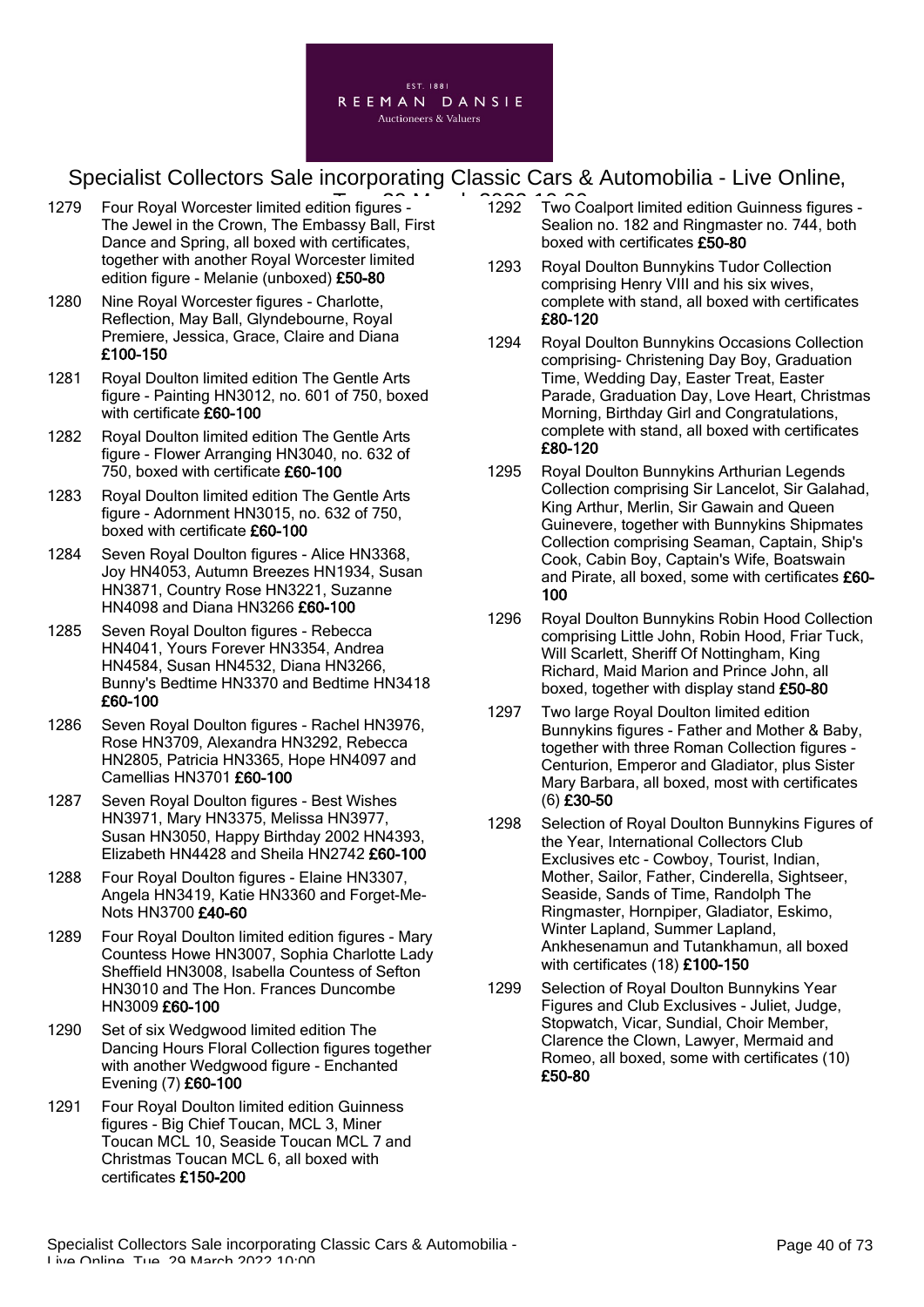

- 1300 Selection of Royal Doulton Bunnykins figures 1313 Swaro Jack & Jill, Tyrolean Dancer, Tennis & Strawberry, Little Bo Peep, Morris Dancer, Wee Willie Winki, Fisherman, Little Jack Horner, Fortune Teller, Fireman, Mary Mary Quite Contrary and Mystic, all boxed, some with certificates (12) £60-100
- 1301 Selection of Royal Doulton Bunnykins figures Goodnight, Angel, Mother's Day, Sweet Dreams, Mother & Baby, Bridesmaid, Shopper, Caddie, Ballerina and Golfer, all boxed, together with two unboxed Bunnykins figures - Little Boy Blue and Little Miss Muffet, plus Royal Doulton Lady Ratley figure and a Bunnykins plaque (14) £40- 60
- 1302 Selection of Royal Doulton Snow White and the Seven Dwarfs and Winnie the Pooh figures, all boxed (13) £40-60
- 1303 Three Royal Doulton dogs Chow Chow, Chihuahua and Corgi plus two Royal Doulton cats - Siamese and Maine Coon, all boxed £40- 60
- 1304 Four Royal Doulton limited edition 20th Century Advertising Classics - Player's Hero, Father William, Guinness Toucan and Golly, all boxed with certificates £60-100
- 1305 Four Royal Doulton limited edition 20th Century Advertising Classics - The Milkybar Kid, Sir Kreemy Knut, John Ginger and Fox's Polar Bear, all boxed with certificates £60-100
- 1306 Five Royal Doulton limited edition 20th Century Advertising Classics - Father William, Sir Kreemy Knut, Fox's Polar Bear, Player's Hero and John Ginger, all boxed with certificates £80- 120
- 1307 Two Royal Doulton limited edition Millennium Collectables - Penfold Golfer and Dunlop Caddie, both boxed with certificates £40-60
- 1308 Two Royal Doulton limited edition figures Bibendum (the Michelin Man) and Tony The Tiger, both boxed with certificates £40-60
- 1309 Two Royal Doulton limited edition figures The Bisto Kids and Pick Up A Penguin, both boxed with certificates £40-60
- 1310 Rare Royal Doulton limited edition Guinness Topiary Sealion, boxed with certificate £100-150
- 1311 Two Coalport limited edition figures Bertie Bassett and Robertsons Farewell, both boxed with certificates £50-80
- 1312 Three Royal Doulton limited edition figures PG Tips Chimp Ada, Quality Street Couple and Whiskas Cat Ginger, all boxed with certificates £50-80
- 1313 Swarovski crystal Eagle, boxed together with a Swarovski Memories trinket box and a fabric Swarovski jewellery bag (3) £60-100
- 1314 Set of three Swarovski crystal Magic Of Dance figures - Isadora 2002, Antonio 2003 and Anna 2004, each with stands and plaques, all boxed £100-150
- 1315 Two Swarovski crystal Masquerade figures Columbine 2000, and Harlequin 2001, with stands and plaques, both boxed £80-120
- 1316 Extensive Minton Haddon Hall tea, coffee and dinner and breakfast service comprising approximately 4 tureens and covers, 2 oval meat platters, coffee pot, teapot, milk jug, cream jug, sugar box and cover, 2 sugar bowls, pair of posy vases, tray, 16 dinner plates, 18 breakfast plates, 12 cereal bowls, 12 fruit bowls, 14 tea/side plates, pair sauce boats and stands, 12 tea cups and 12 saucers, 10 coffee cups and 12 saucers, 7 coffee cans and 8 saucers, 2 breakfast cups and 2 saucers, approximately 157 pieces. £200-300
- 1317 Seven Whitefriars Gerorge VI 1937 Coronation commemorative glasses £60-100
- 1318 Five Whitefriars Elizabeth II 1953 Coronation commemorative glasses £50-80
- 1319 Four Whitefriars commemorative glasses including 1935 Silver Jubilee Coin glass and another similar £40-60
- 1320 Lenci ceramic figural box in the form of a baby and cockerel, polychrome decorated, marked to base, 19cm high £400-600
- 1321 Two Victorian Royal Worcester blush ivory scent bottles commemorating Queen Victoria £50-70
- 1322 Twelve Beswick Birds including Stonechat, Grey Wagtail, Blue Tit etc £30-50
- 1323 Five pieces of Royal Copenhagen including Guinea Fowl, no. 1068, duck, dove, figure with geese and a dish with windmill decoration £40- 60
- 1324 Three Royal Doulton figures: The Wizard HN2877, The Mask Seller HN2103, and The Lobster Man HN2317 £60-100
- 1325 Royal Albert Lavender Rose 12 place setting tea and dinner service - 77 pieces £100-150
- 1326 Extensive Royal Doulton Carlyle pattern H5018 12 place setting dinner, tea and coffee service - 78 pieces £250-300
- 1327 Four Caithness Dianosaur paperweights, by Colin Terris, circa. 1998 (4) £50-70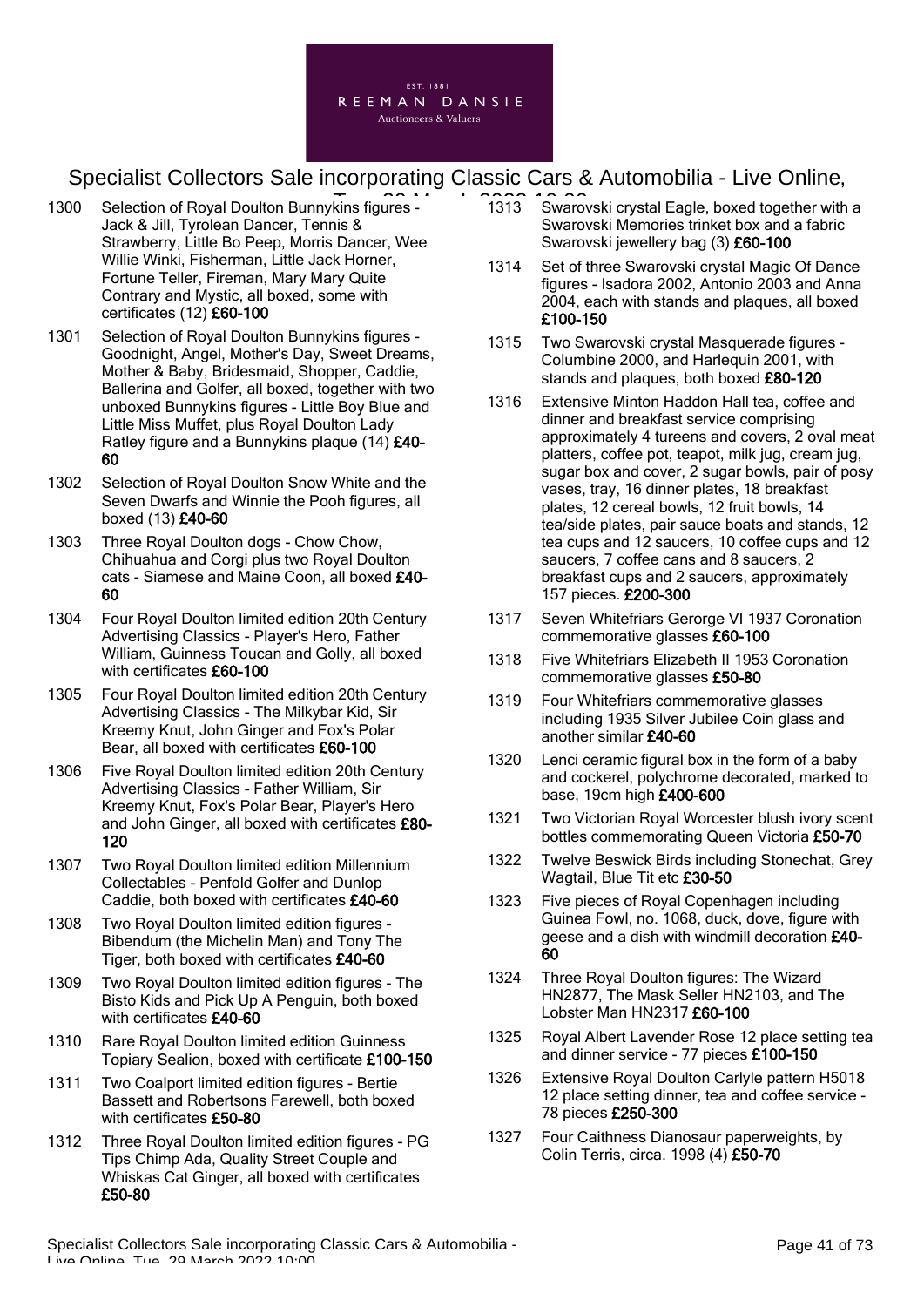

- 1328 Three large paperweights, comprising two **Tues 2022 10:000** Murano and one Heron Apple (3) £50-70
- 1329 Five Wedgwood paperweights, circa 1970's, four sea fern and one clear Galaxy (5) £60-80
- 1330 Seven Chinese Millefiori paperweights circa. 1930 in the Clichy style (7) £100-120
- 1331 Six Art glass Jellyfish paperweights (6) £60-80
- 1332 Four Strathearn end of day carpet paperweights circa. 1970's (4) £70-100
- 1333 Two Royal Worcester limited edition figures The Princess of Tara, no. 1775 of 7500 and Midnight Encounter, no. 339 of 950, both with certificates £80-120
- 1334 Two Royal Worcester limited edition figures Queen of Hearts, no. 3605 of 12500, and First Dance, no. 1802 of 7500, both with certificates £40-60
- 1335 Two Coalport limited edition figures The Pearl Princess, no. 200 of 7500, and The Queen, no. 2825 of 7500, the Queen has a certificate £60-100
- 1336 Three Coalport figures Lady Harriet, Karen and Sarah, together with a Royal Doulton figure - A Winter's Morn and a Franklin Mint figure - Arabella, some with certificates (5) £40-60
- 1337 Group of Royal Albert 'Old Country Roses' pattern ceramics including teaware £50-70
- 1338 Ruskin pottery jar and cover, model number 1924, decorated in an orange lustre glaze, 17cm high £40-60
- 1339 Ruskin pottery art nouveau style green-glazed candlestick, model number 1925, 16.5cm high £40-60
- 1340 Three pieces of Ruskin pottery, including two vases and a bowl £40-60
- 1341 Five 18th century and later English porcelain tea bowls, including Worcester £40-60
- 1342 Collection of Royal Doulton figures and others including Royal Worcester and collectors plates (14) £100-150
- 1343 Lladro figure, Russian figures and other animal ornaments £30-50
- 1344 Six Gucci Rock crystal high ball glasses £60-100
- 1345 Royal Doulton Art Deco tea set with floral decoration on pale green ground - 13 pieces £50 -80
- 1346 Collection of Lladro and NAO figures including Geisha girls (11) £60-80
- 1347 Pair Late 19th century Austrian porcelain Turkish figures, together with a quantity of teawares including Royal Albert Old Country Roses and Royal Doulton Tapestry (qty) £60- 100
- 1348 Beswick Lion family comprising Lion, Lioness and two Cubs (4) £50-70
- 1349 Good quality Gray-Stan (circa 1922-1936) green and white glass vase, signed, 24.5cm high £150 -200
- 1350 Impressive heavy Murano blue, green and clear art glass vase, signed Bruno Toso, Murano, 26.5cm high £200-300
- 1351 Isle of Wight glass paperweight, signed by Michael Harris, together with a purple glass vase, blue art glass bowl, signed, and another piece of art glass (4) £60-80
- 1352 Two Clarice Cliff for Liberty's 'Bizarre' bowls with polychrome painted horizontal stripes, signed 'Liberty's' and printed Bizarre mark. 19cm and 21cm diameter (2) £40-60
- 1353 Rare Swedish cream glazed double spouted teapot with wicker handle, by Gunnar Nylund, 16cm high £120-180
- 1354 Rare 1960s fur glaze teapot by Gunnar Nylund for Rostrand with wicker handle, 16cm high £120-180
- 1355 Unusual stylish Royal Copenhagen Fajance white glazed jug, numbered 143 to base, 20.5cm high £120-180
- 1356 Collection of Lladro porcelain figures and geese including nuns, girl with cat and dog etc, together with a Nao dog, Capodimote figures and a Spanish basket (20) £100-150
- 1357 Large collection of Lilliput Lane cottages including Marche House, Snowdon Lodge, Little Bee, Dream Catchers, Gypsy Cottage, Sugar Mouse, Nutkin Cottage etc, full listing available £80-120
- 1358 Selection of Swarovski crystal items mainly animals including cats, fox, frog, tortoise, kangaroo, pineapple etc (41) all boxed £150-200
- 1359 Six Lladro figures including two clowns and two girls with fruit £80-120
- 1360 Six Lladro porcelain figures including two ballerinas and two angels £80-120
- 1361 Nine Nao porcelain figures including boy with train, girl with bird, two angels playing instruments and three dogs, together with another Spanish figure (10) £60-100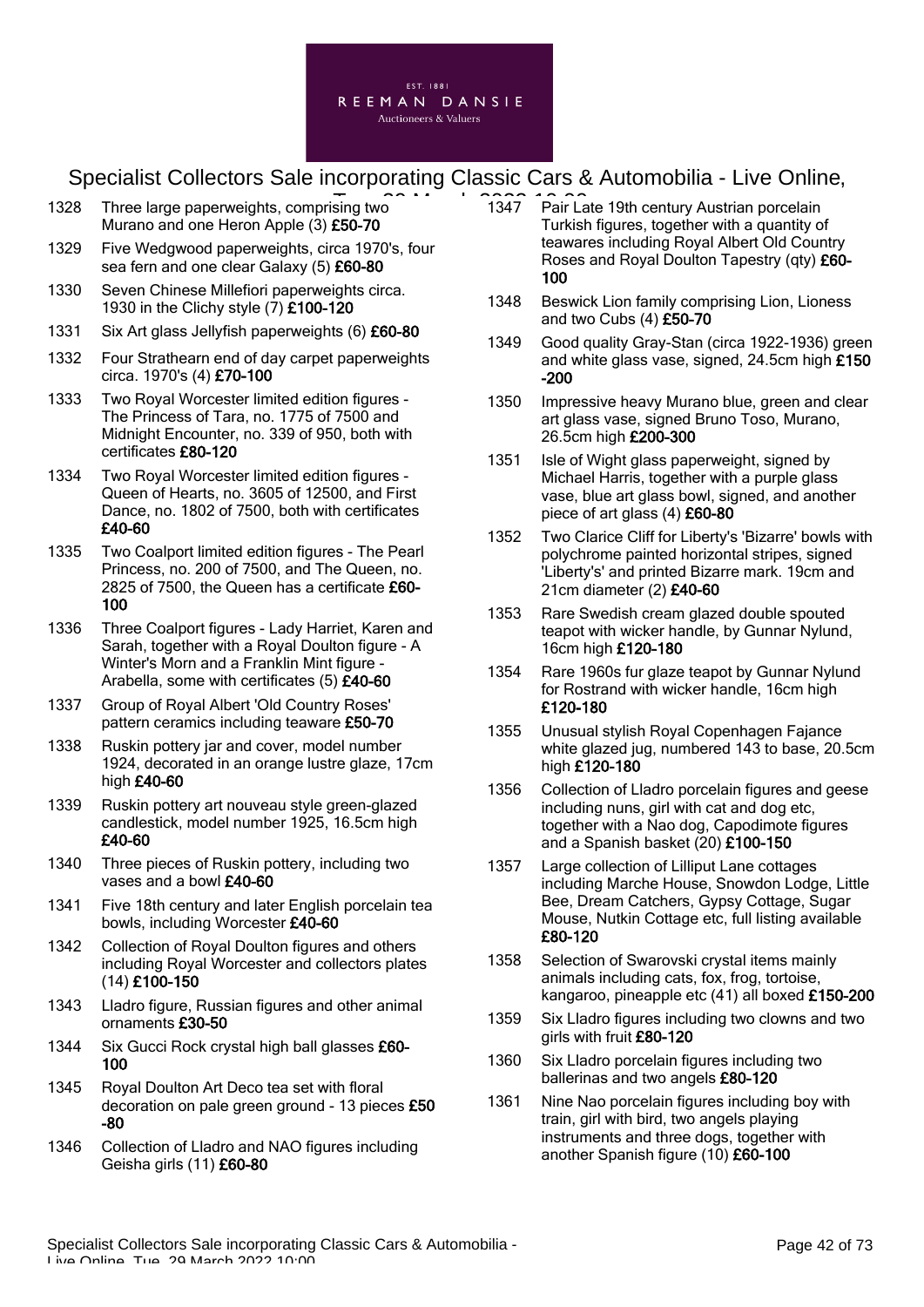

- 1362 Three Waterford Crystal Colleen pattern brandy, 1962 1996 wine and spirit decanters with stoppers £80-120
- 1363 Five Waterford Crystal Colleen pattern Hock glasses £80-120
- 1364 Six Waterford Crystal Colleen pattern Champagne glasses £80-120
- 1365 Waterford Crystal Colleen pattern Port, Sherry, Brandy, Champagne and other glasses - 28 pieces £150-200
- 1366 Four Hagen Renaker figures of horses £20-30
- 1400 Collection of postcards in album mainly GB Topographical. Mainly real photographic cards including animated street scenes and shop fronts. Lipton Tea wagon and horse, Post Office, Boys fishing on the Colne, Watford, Abbey Mill and Flood Tewesbury, Harbour Mousehole, Milk Cart with churns and people, 1906 Stocks and men outside Burton's Old Curosity Shop, Rye Life Boat, 1906 Steam Snow Plough in snow drift Highland Railway near Dingwall, 1905 Battle of the Flowers, Bexhill, 1911 Oxen pulling log cart, Sussex. 1917 Hastings Pier fire and other cards including Silk Lord Kitchener. £200- 300
- 1401 Postcards in album mainly topography of Barnet and North London area. Real photographic cards include Railway interiors, exteriors and trains. Animated High Street Barnet with open top tram, International Stores shop front with staff, night scene Barnet Fair with Helter Skelter, fire damaged houses and other fires, Leach's Bakery wagon and horse and other cards. £150- 200
- 1402 Postcards in album Barnet and North London. Real photographic cards include various scenes from Barnet Fair 1903, animated street scenes, 1908 House Fire, 1907 First Electric Tram to run in Barnet, Leon Carton Caterer wagon and horse, road accident wagon and barrels and other cards. £150-200
- 1403 Postcard in album, mixed themes including artist drawn Glamour, advertising, Harry Payne military, Real Photographic social history tradesmen, workmens, crowds, Blacksmiths, Shop fronts, Wreck of the Lebaudy Airship, Open-top tram with passengers 1911, Teighmouth Lifeboay Day 1905, Torpedoes from HMS Montagu on Great Western Railway wagon with people, Minster Sanitary Laundry Wagon stuck on beach with policeman and children and other cards. £200-300
- 1404 Postcards in two albums including Comic, Military, Father Christmas, Hold to Light Christmas, Sport, Kinsella, Phil May 'Write Away' early undivided backs set of six in original wrapping, Glamour by Frank Haviland, Art Nouveau card etc. Also GB topography. £150- 200
- 1405 Stamps Malta one country collection mint and used to include Queen Victoria 1886 5/- mint 1899 set to 10/-, Edward1903-1904 set to 1/ mint, 1904-1914 mint to 5/-, George V 1922- 1926 to £1 mint, 1925 postage dues to 6d mint, 1926 overprint postage to 10/-, George VI mint to 10/-, 49 silver wedding set mint, Queen Elizabeth 1956 definitive set to £1 mint, good range of unminted commemorative sets, postage dues etc. plus a good selection of early G.B. line engraved and surface printed issues with Malta used abroad A25 cancel, very high catalogue value £300-500
- 1406 Stamps G.B. Queen Elizabeth collection housed in Stanley Gibbons hingeless albums to include early commemorative and definitive issues, watermark varieties, phosphor issues various presentation packs, prestige booklets, various folded booklets, booklet panes good degree of completeness on early issues plus a range of world mint and used including George VI issues with high values, Gibraltar one country collection, Indian States selection early Queen Victoria issues etc. £400-600
- 1407 Postcards in album including Children's carcs Fairies, Mickey Mouse, Bonzo (x 7), Snow White set, Comic, Zoo animals, real photographic topography and others. £60-100
- 1408 Postcards in album , mixed themes including GB Topography, Children's cards, Artist drawn, Comic, Mabel Lucie Attwell, Disney, shiping, Aviation and other cards. £60-80
- 1409 Postcards in two albums including Real Photographic Street Scenes, Windmills, Seven Kings 1913 shops and street, Seven Kings Hotel 1913 exterior with three open top buses, 1907 Wrabness shore, North Strret Dunmow and others. Plus printed cards, artist drawn, early cards etc. £60-100
- 1410 Collection of postcards and greeting cards loose and in album. Greeting cards include WW1, comic, paper lace etc. £20-30
- 1411 Stamps large selection of G.B. presentation packs plus some year packs (approx. 300) and two framed and glazed GV and GVI sets £100- 150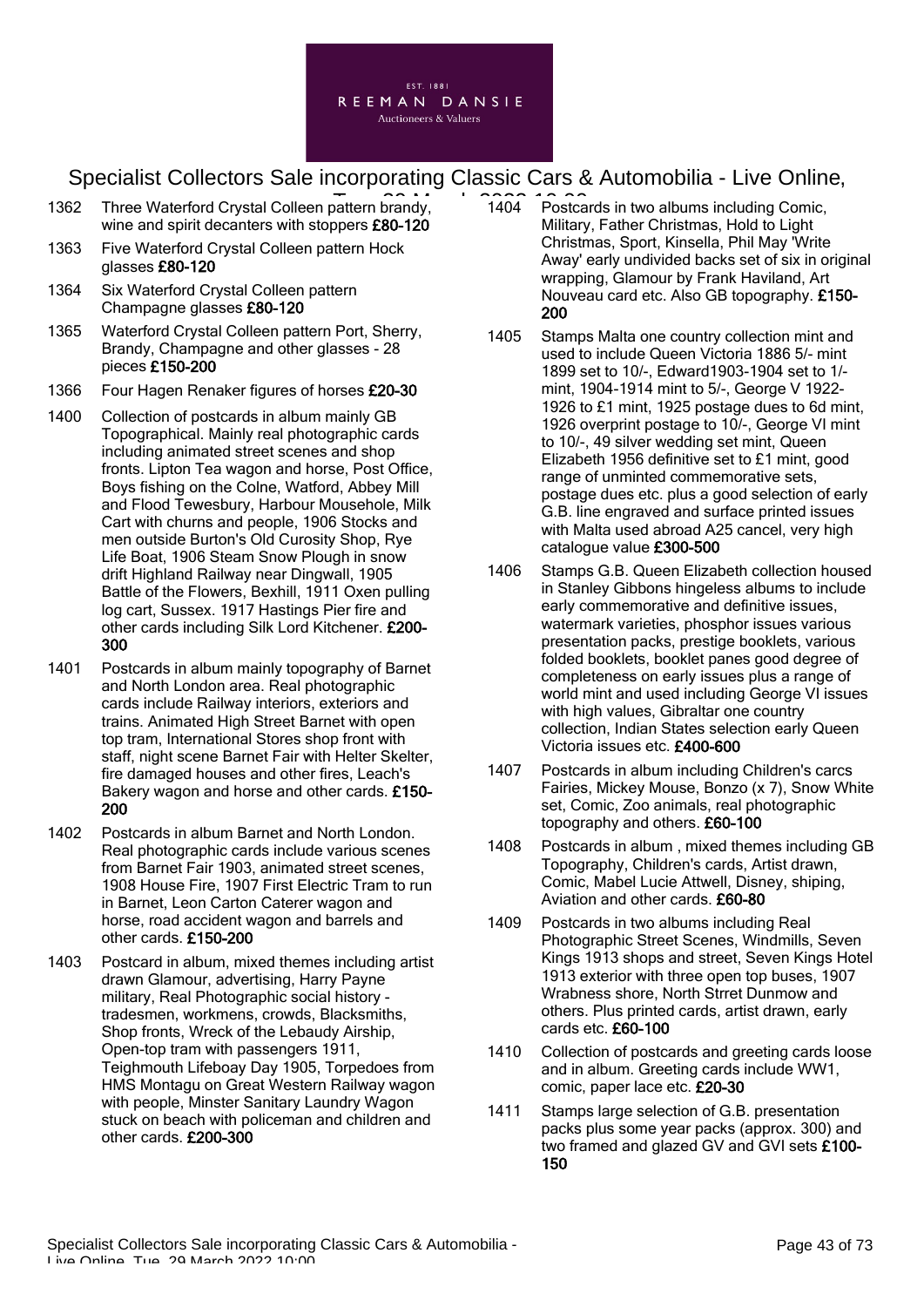

- 1412 Stamps an extensive and extremely well presented and notated bird collection, the majority appear unminted, to include miniature sheets, booklet panes, se-tenant panes etc, all housed in twenty nine senator albums (29) £250 -350
- 1413 Stamps selection of stock books of World Thematus strength in Bird Thematus, plus loose on stock booked, pockets etc and a quantity of Hawid, Prinz, Showguard and other mounts £40 -60
- 1414 Stamps G.B. and World selection in albums and stock books, G.B. includes modern illustrated first day covers, unminted commemorative issues. Prestige booklets, coin covers, 1935 Silver Jubilee Booklet (incomplete). World includes Singapore mint issues, GVI Bahamas 5/- m/m copy and others plus a range of beer and spirit labels £150-200
- 1415 Comics Tell Me Why including issue No.1, Beano, Warlord, etc mostly 1970s issues (Qty) £20-40
- 1416 Stamps G.B. including two albums of presentation packs, first day covers, special cancellations etc. £25-35
- 1417 Postcards World selection in carry case, including real photographic, windmills, light houses, topographical etc (100's) £60-100
- 1418 Theatre memorabilia comprising of an archive of sets designs (50+) by Audrey J Bellwood 1961- 65. Theatres include Chesterfield Civic, Clacton, Kidderminster, Ayr and Folkestone. A quantity of mounted photographs annotated with theatre, play and playrite. A selection of original water colour set designs and indexed newpaper cuttings of play reviews etc. £60-100
- 1419 Four boxes of comics mostly 1970's issues including Action comic No. 1 with free gift, Bullet comic, No 1 with a sequential run . Whoopee , Hornet, Victor , Tiger, good range of Marvel etc. Plus football and Rugby programmes. £60-100
- 1420 Stamps Four albums of First Day covers £25-35
- 1421 Colchester Oyster Feast 1889 programme together with Jarrolds' Colchester Pageant postcards and other ephemera (1 box) £60-100
- 1422 Collection of Victorian and later greeting cards in Victorian work box. Including novelty, pull out, paper lace, celluloid, Military, artist drawn. Plus some postcards and mourning stationary.  $£40-$ 60
- 1423 Silk Souvenir Greetings from The Franco British Exhibiton London 1908 by W. H. Grant Coventry. £30-50
- $\frac{1}{2}$  well  $\frac{1}{2}$   $\frac{1}{2}$   $\frac{1}{4}$   $\frac{1}{4}$  Group of ephemera including letters postcards, auction deeds, postcards including Bainsfather, autograph albums, postal stationary etc. £60-100
	- 1425 .Selection of 1960's Speedway Magazines. £20-30
	- 1426 Stamps GB and World selection in two albums including good range of Chinese. £25-35
	- 1427 Cigarette Cards- Selection of various manufacturers Player's, Will's, Churchman's etc. £40-60
	- 1428 Stamps- GB and World selection in albums, stock cards etc, ideal for thematic collectors. £60-100
	- 1429 Shipping Memorabilia including Collection of cigarette cards and Hand Coloured cards etc. £40-60
	- 1430 Cricket Famed and Glazed Photograph. Catford CC v ASC. Match played in aid of the Funds of the Lewisham Division of the British Red Cross Society on Whit Monday 1915. W.G. Grace in the center , Jack Hobbs and other identified players. Overall 65 x 75 cms. £60-100
	- 1431 Autographs The Beatles signed record sleeve with record The Beatles Hits EP signed on front in blue biro £300-400
	- 1432 Michael Jackson Twelve 1980's Black and White Press Release photographs. Michael Jackson with various stars including Liz Taylor, Diana Ross 1981, Whitney Houston, Brooke Shields, Kim Wilde, Star light Express cast etc. £30-50
	- 1433 Postcards in three albums. All periods, real photographic including Railway Station interior , topographic, artist drawn, etc. £40-60
	- 1434 One shoe box of modern postcards and cigarette cards including silk issues. £20-30
	- 1435 Stamps- Two boxes of presentation packs, GB First Day Covers, mint commemorative issues, gutter pairs, stamp albums and other stamps. £80-120
	- 1436 1978 FA Charity Shield unused ticket stubs together with a programme and other Ipswich Town football programs £30-50
	- 1437 Two albums of postcards including Real Photographic Thomas Saunders, Harwich Baker with trade bicycle, Fire Damaged shop with policemen, Silks, harvest workers in fields, Father Christmas, Marshall & Son Second Hand Furniture horse and cart, First World War, Indian scenes, local cards etc. £60-100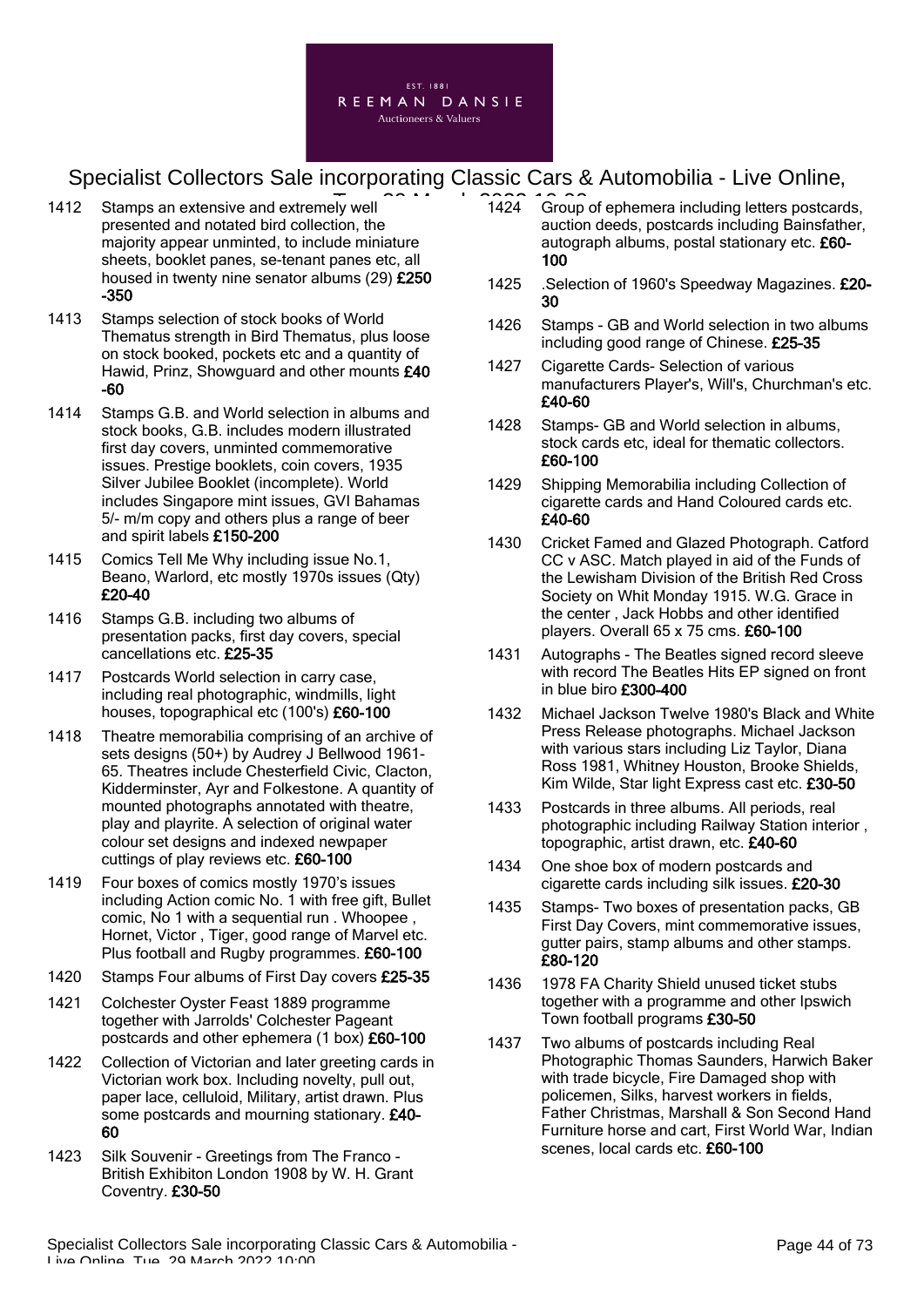

- 1438 Autograph Elizabeth Taylor Actress 1940's **The Contract Contract 2022** Portrait Photograph hand signed ' To Peter Best Wishes Always Elizabeth Taylor'. Plus unsigned film stills Eliabeth Taylor in The Conspirator 1949 (x4), Ivanhoe 1952 and two others. With provenance. (Qty: Eight) £200-300
- 1439 Autograph Grace Kelly Actress 1950's Portrait Photograph hand signed 'To Sheila With Best Wishes Grace Kelly' With provenance. £100-150
- 1440 Autograph Clark Gable Actor c1950's Portrait Photograph handsigned 'To Dennis from Clark Gable'. Plus four other Clark Gable unsigned photographs. With provenance. (Qty: Five) £100 -200
- 1441 Autographs 1950's Actors and Actresses hand signed portrait Photographs and Film Stills, Ava Gardner 'Best Wishes Ava Gardner, Robert Taylor 'To Sheila My Best Wishes Robert Taylor, Greer Carson 'Best Wishes Greer Carson 1950 plus three other unsigned Greer Garson. With provenance. £60-100
- 1442 Autographs Actor and Actresses 195's photographs handsigned John Holiak, Cathy O'Connell,Sheila Sim (x2), Anna Valentina. Plus a quantity of portraits, groups, film still, MGM photographs of well know film stars including Anna Neagle, Michael Wilding in Spring in Mayfair, Deborah Kerr, Lana Turner, Victor Mature, Stewart Granger, Alfred Hitchcock, crew and actors in Under the Capricorn 1949. With provenance (Qty: Thirty +) £100-200
- 1443 Colchester Postcards including Real Photographic Social History Charles Brown Hardware, Horse and Cart with Tradesmen (three cards). Charles Brown & Sons Horse and Cart drawn oil tank ( two cards), C. Brown East Hill, Colchester parade of shop fronts with staff, horse and carts and people. Three sign-written oil tanks with carts and lorries. Also street scenes, Langenhoe earth quake, greetings etc. £100-200
- 1444 Postcards loose in two shoe boxes including Real Photographic 1917 King George V and Queen Mary outside the Liverpool & London Globe Insurnce Co. HRH Duke of York unveiling War Memoraial, Cambridge 1922 (three cards), Military groups, Street scenes. Other cards include greetings, artist drawn, topography, Silks, early cards, comic etc. £60-100
- 1445 Postcards in two albums including greetings, early cards, Father Christmas in blue coat, artist drawn, Pickford's advert, social history, topography etc. £60-80
- 1446 Box of 1930's and later advertising items, company sales catalogues for beds, chairs, cots, brass fittings, domestic ware, price lists etc. £30- 50
- 1447 Victorian Wild Flower Illustrated Photograph Album Carte de Visites and Cabinet cards plus a box of mixed ephemera including Quen Victorian1887-8 Jubilee Year Souvenir, 1911 Empire Booklet, 1911 Swamp-Root Almanac by Dr Kilmer & Co, 1904 Cyclist Almanac, stamps, mourning stationary etc. £60-80
- 1448 Autographs Ballet A group of Royal Opera House 1953 programmes hand signed by various dancers including Margot Fonteyn (x8), Michael Soames, Beryl Grey, Alfred Rodrigues, Peter Clegg, Nadia Nerina and many others. Also some signed and unsigned photographs and other Ballet programmes and souvenir publications. £60-100
- 1449 A box of photographs including Carte De Visites, Military and other postcards, Victorian Tennis group Cabinet Card etc. £30-40
- 1450 Ballet Dame Margot Fonteyn Extensive Collection of autographs and ephemera including books, programmes, photographs and other items. Plus Rudolph Nureyev signed programmes. A quantity of Fonteyn with Nureyev items, photographs including on the beach, press releases, informal photographs poster etc. Small Royal Opera House curtain fragment framed and glazed. £200-300
- 1451 Postcards in album including Christmas Hold To Light, early coloured vignettes and undivided backs, street scenes, artist drawn, topography etc. Plus a selection of cigarette cards. £40-60
- 1452 Run of Eagle comics including issue no. 1 to no. 51 £40-60
- 1453 Collection of mixed ephemera including Frank Sinatra tickets and programmes, theatre programmes, autographs, trade cards, playing cards etc. £30-40
- 1454 Stamps GB & Channel Island, IOM Collection housed in albums plus tea cards. £150-200
- 1455 Stamps, GB and World selection including France, Germany, USA and GB, including early issues £60-100
- 1456 One album of late 19th / early 20th Century Employments References from Colchester and other employers, car tax discs, Colchester Ordinance Survey map 1921. Also some atuomobilia items and an album of greeting cards, postcards and scraps. £30-50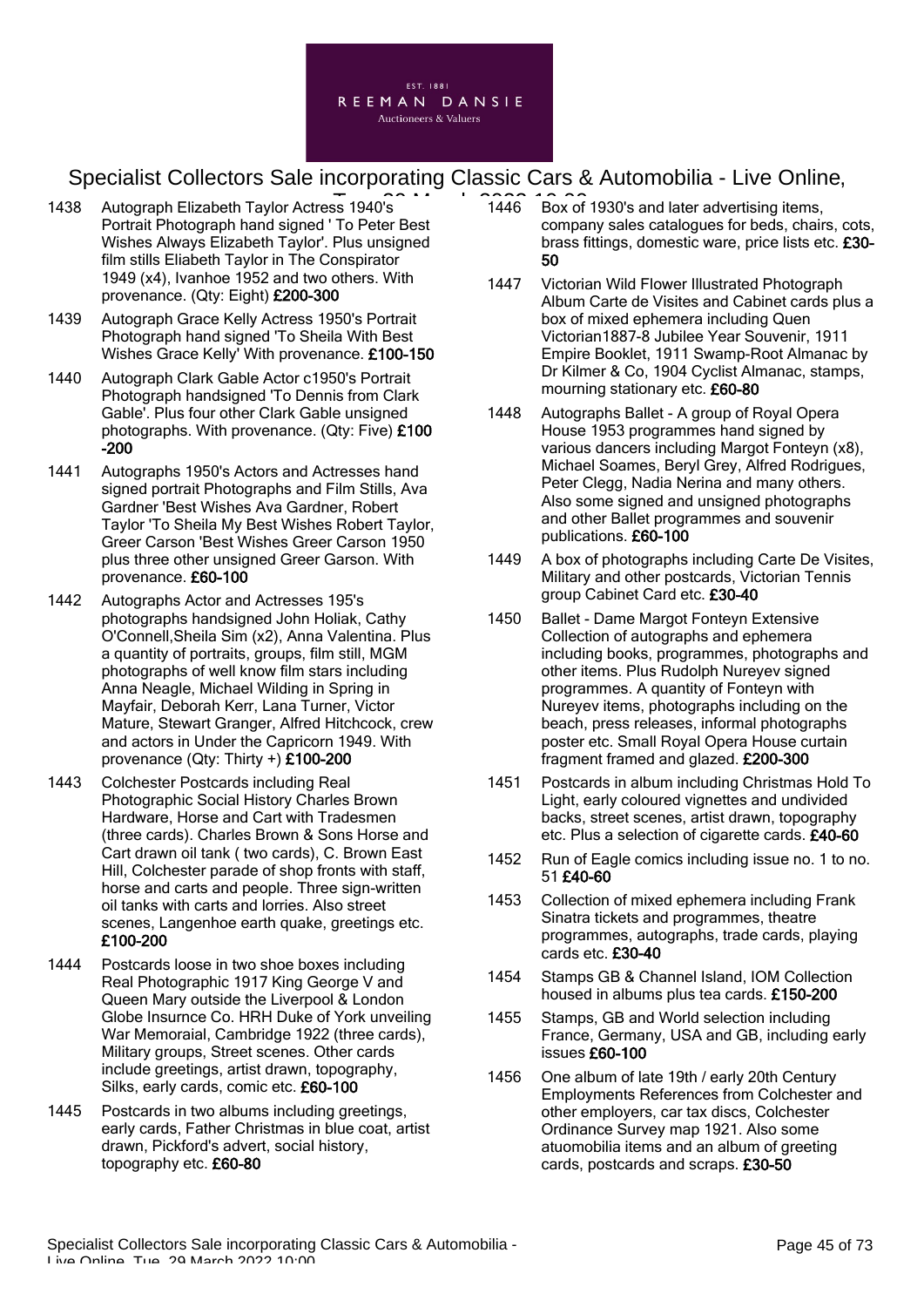

- 1457 Postcards loose selection including real photographic Children's home Aldeburgh, Spring Flowers Leison 1910, Japanese street scenes and views, Salvation Army gatherings with crowds, other cards include Kirchner, Bonzo, 1904 Dickins & Jones shop front, printed card, Iken School, topography, quantity of Azuza reproduction postcards Native Americans £40- 60
- 1458 Stamps Thematic collections in albums including aircraft, cars, birds, butterflies, flowers, locomotives etc £100-150
- 1459 Stamps Canada one country collection on three hingeless albums mint and used including early issues, plus other stock books of Canadian issues, covers etc (Qty) £80-120
- 1460 Stamps G.B first day covers and presentation packs in albums and loose £100-150
- 1461 Stamps World accumulation in albums and stock books all periods mint and used, including Channel Islands, one country collections Australia, New Zealand etc (Qty) £80-120
- 1462 Stamps G.B. collection in albums and stock books including 1840 1d black x 7 various plates, 1841 1d imperfs, plate No's, surface printed, 1939 and 1951 high values, range of Queen Elizabeth II commemorative and definitive issues (high catalogue value) £400- 600
- 1463 An early hand written recipe book dated 1848, together with another similar and a scrap book (3) £80-120
- 1464 Three early 20th century photograph albums of India including camp sites, pilgrims prostrate on the way to shine, crowds, oxen, elephants, railway, locals etc. £20-30
- 1465 Victorian purchase ledger for the London and Blackwall Railway Widening 1885 £50-80
- 1466 Set of three rare 1920's guides to Brazil £80-120
- 1467 Grand Tour photograph album including China, local people, activities and views etc. £50-80
- 1468 Free Nelson Mandela Wembley 1988 Concert poster with provenance £100-150
- 1469 Victorian Photograph North Norway Indigenous People outside a sod house with group of uniformed men. Photographer J H Wennberg, Tromso, Norway. £30-50
- 1470 Box of mixed ephemera including a group of Suffolk Sale Catalogues and Identures, Photographs, Crests in two albums, Engravings, Maps etc. £40-60
- $\frac{1}{10}$  real  $\frac{2}{10}$  and  $\frac{2}{10}$  and  $\frac{2}{10}$  Postcards in two albums and some loose including Felixstowe, Ipswich and surrounding district, real photographic cards and social history. A selection of stamp albums. Some photographs including interior of Imperial Airways Empire Flying Boat. £40-60
	- 1472 Set of four interesting 19th century journals / scrap books containing extensive writing, watercolours, prints and photographs of an Ostrich farm in South Africa. £100-200
	- 1473 Stamps collection of over 300 G.B. First Day Covers, Australia stamps in stock book including early booklet, G.B. mint, used and others £40-60
	- 1474 Football programmes selection of Ipswich Town, mostly later period £30-50
	- 1475 Stamps G.B. selection of year books (16) first day cover selection, PHQ cards, Royalty coin covers etc. (3 boxes) £100-150
	- 1476 Cigarette cards selection loose and in album including Players, Wills etc £30-50
	- 1477 Selection of 1960's/70's Charles Buchan Football Monthly. £30-50
	- 1478 Stamps GB 1840 Penny Black, Victorian penny red £30-50
	- 1479 Collection of First Day covers, Presentation Covers and stamps. Plus a lot of facsimile film star postcard. £20-40
	- 1480 Kensitas silks flags and Flowers £30-50
	- 1481 Collection of 17 sets of cigarette cards £40-60
	- 1482 Stamps box with stock cards and packets with a British Commonwealth range, mint and used £30-40
	- 1483 Stamps Box with a collection of GB first day covers and PHQ cards - 10 albums plus many loose £60-70
	- 1484 Stamps G.B. and Channel Islands first day covers loose and in a blue binder - wide range from the 1960s onwards £30-40
	- 1485 Stamps Red plastic crate of G.B., Channel Islands, Commonwealth first day covers in albums and loose £30-40
	- 1486 Stamps G.B. first day covers in a 6 pioneer albums and loose £20-30
	- 1487 Stamps large accumulation of GB first day covers in plastic folders - 1960s onwards £30-40
	- 1488 Stamps Box with a range of G.B. first day covers from 1966 onwards. Special postmarks noted £20-30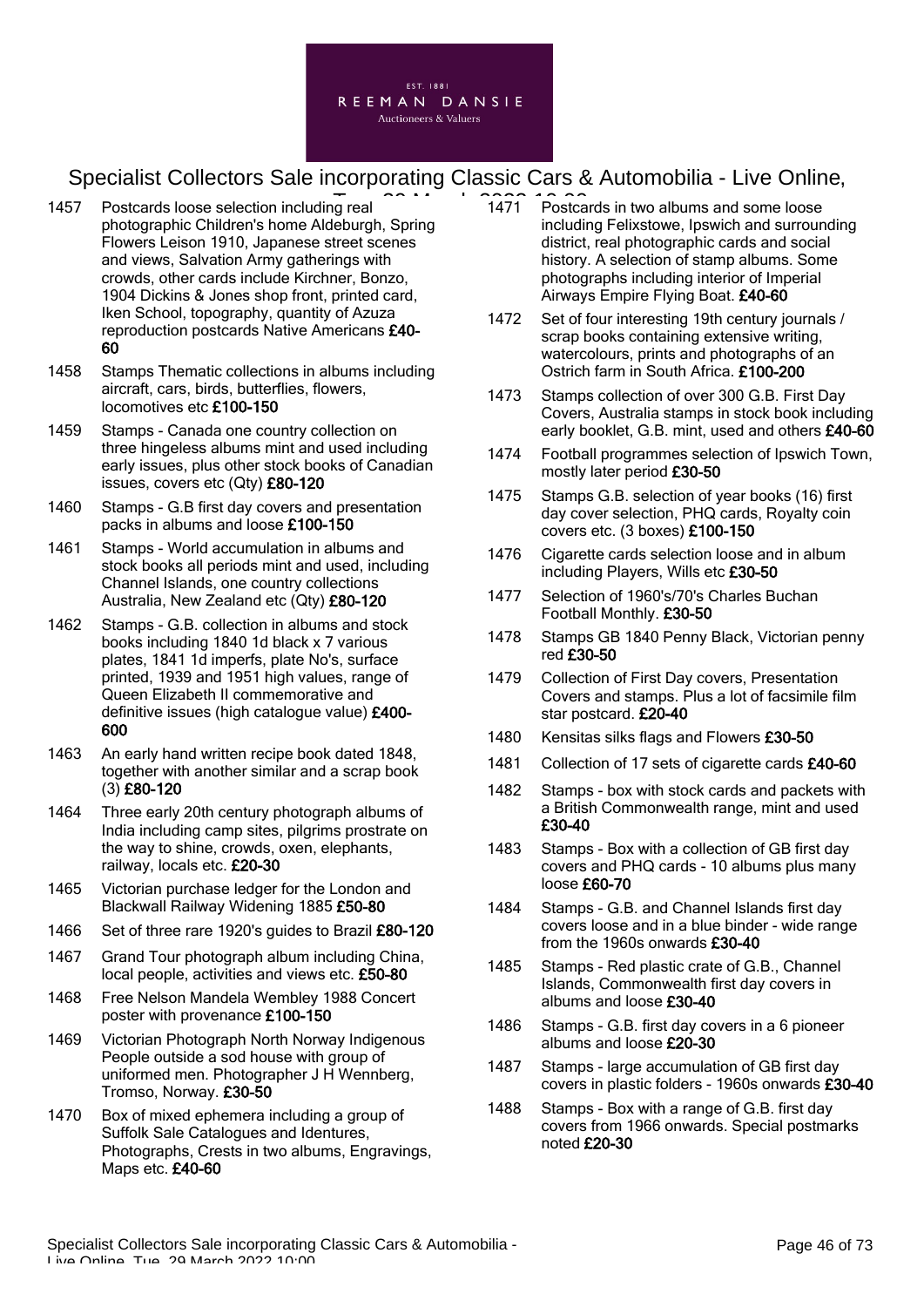

- 1489 Suitcase of photographs and letters relating to **Tue, 2022** 1507 Stamp the Alfieri family including a photograph album of a ship laying cables, 1930's photographs of Singapore and Malaya. £20-30
- 1490 Scarce Beatles ticket for De Montfort Hall 1964 the show was attended by the vendor's motherin-law £80-120
- 1491 Scarce Beatles ticket for De Montfort Hall 1964 the show was attended by the vendor's motherin-law £80-120
- 1492 Stamps World selection in stock books including Germany, USA etc (Qty) £40-60
- 1493 Stamps Chinese mint and used collection in two albums and folder 1890 onwards including coiled dragons, Shanghai, Mao 1950s £150-200
- 1494 Stamps World selection in albums and stockbooks including Omnibus issues and Penny Reds £40-60
- 1495 Stamps New Ideal album, various albums and stockbooks mint and used all periods £40-60
- 1496 Stamps Commonwealth selection in New Ideal and Ideal albums (5) £60-80
- 1497 Stamps Commonwealth and World selection including stockbook of Persia £40-60
- 1498 Stamps Commonwealth and World selection in albums and stockbooks plus some loose postcards £40-60
- 1499 Victorian scrap album including verses, drawings, engravings etc. £40-60
- 1500 Film Posters- Return of the Jedi Special Edition, Empire Strikes Back Special Edition, Star Wars Special Edition, Avatar and Hitchhikers Guide to the Galaxy (5) £40-60
- 1501 Film Posters- Tigger the Movie, 101 Dalmations (remake), Finding Nemo, Herbie Fully Loaded, Monsters Inc and Bugs Life (6) £30-40
- 1502 Film Posters to include The Beatles, Spiceworld the Movie, and others (4) £40-60
- 1503 Mickey Mouse paraphernalia circa 1930s onwards to include an enamel Mickey Mouse Chums badge £40-60
- 1504 Original Amy Winehouse 2011 Brazil Tour information pack (with provenance) £100-150
- 1505 GB and World Collection of stamps to include French, Canada and New Zealand. £60-100
- 1506 Football programmes Arsenal Home and Away seasons 1958-59, 1990's period with duplication (listing available) (4 boxes) £60-100
- 1507 Stamps, GB first day covers, 1973 2000, selection of illustrated covers, mostly unaddressed, commemorative and definitive issues, booklets, Bradbury covers, Benham silks etc. all housed in albums. Stamps, Sotheby's Silk Cover collection 1988 - 1995. Complete, No's: 1 - 109. Stamps, selection of PHQ Cards, Presentation Packs and Aerogrammes all housed in albums. £80-120
- 1508 Cigarette Cards early selection including Ogden's Owners Racing Colours and Jockeys, Clarke Marine Series (20) Players Arms and Armour and others £40-60
- 1509 1970's Robert Brothers Circus poster and a similar 1960's poster (2) £30-40
- 1510 Sally Chipperfieds Circus, Circus King and reproduction Tom Arnold's circus poster (3) £20- 30
- 1511 Collection of 50 1980's and later circus posters including Circus Wonderland, Cirque Normandie etc. £40-60
- 1512 Collection of 50 1980's and later circus posters including Barnum, George Irvin's etc. £40-60
- 1513 One box of circus programmes (50 plus) £40-60
- 1514 Books- two boxes of magic, entertainment and circus related books (2 boxes) £30-50
- 1515 Original early 20th century poster for 'The Pilot Insurance Corporation Ltd' £30-50
- 1516 Stamps GB and World Selection in albums and stockbooks, mostly junior collections. £30-50
- 1517 Elvis book autographed by Elvis's session musicians including James Burton and Myrna Smith, Jerry Scheff and Ronnie Tutt £30-50
- 1518 Collection of 1960's Press Release black and white photographs sports including Football famous names, 1st Division in play action shots and team photos, Pele, Boxing, Rugby etc £30-50
- 1519 Stamps World Selection including Album of gold issues, Framed Stamps-Harry Potter, Star Trek, Elvis and other TV and Sport related items. £30- 50
- 1520 Collection of 1960's Press Release and Black and White Photographs including Christine Keeler, Mandy Rice-Davies, film stars including Sophie Loren, Kim Novak, Pin Ups, other actors and actresses, Royalty, Military etc. £40-60
- 1521 Stamps World Selection including Channel Island Covers, Chinese and USA Year Packs and others. Two boxes. plus Ten Elvis Quarters and Two Concorde silver dollars £40-60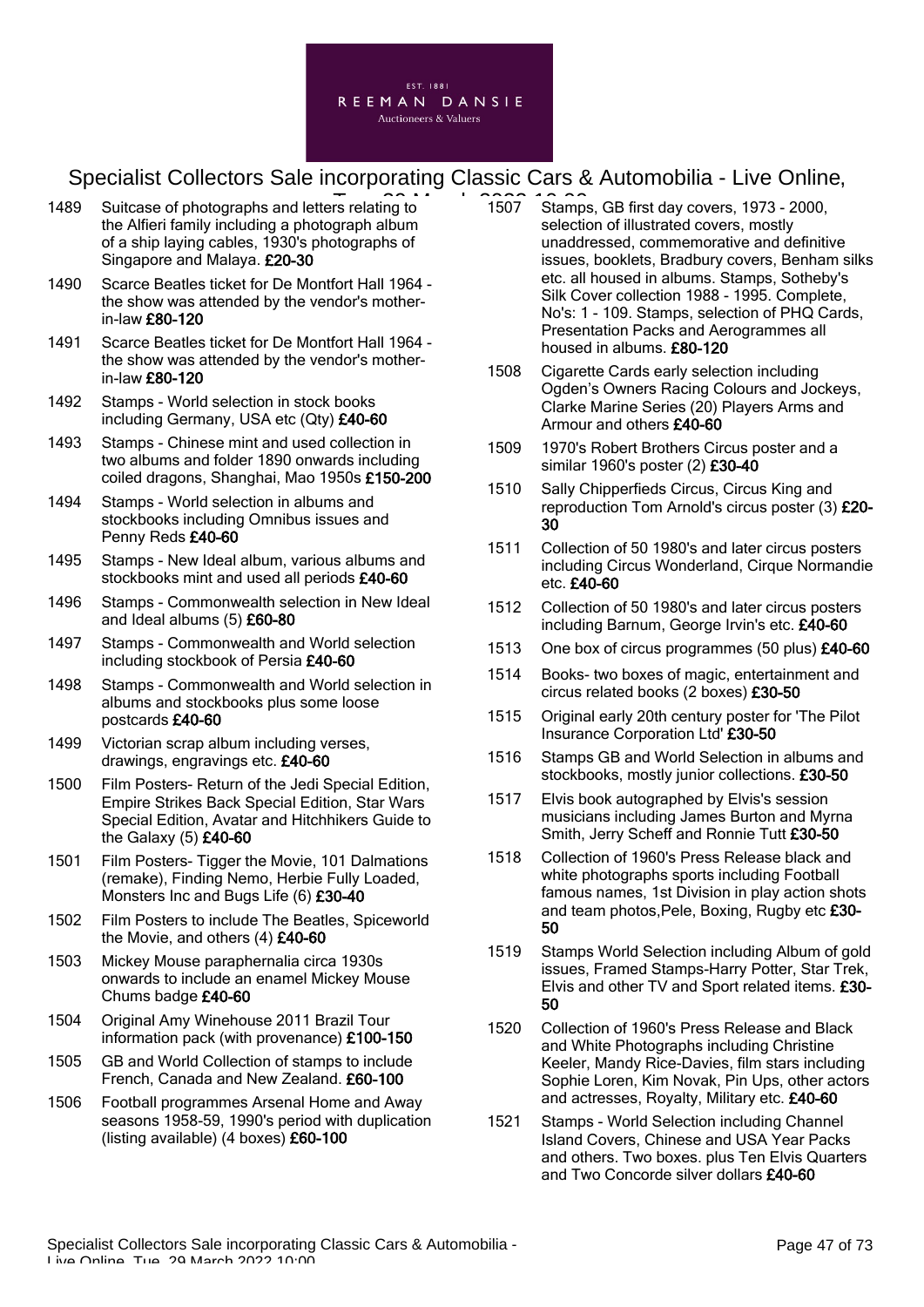

- 1522 Collection of photographs and slides related to **1536** Postca Space, including from the Planetarium and Space Frontiers £30-50
- 1523 Autograph Album early 1900's autographs including Sir E.R.G.R. Evans South Pole Explorer, signed piece, pages signed by Walter W Hedgecock composer, August Mann conductor, Mackenzie Rogan, John Philip Sousa composer signature with music notation, Agnes Nicholls soprano and others. £50-70
- 1524 Early Victorian linen backed pen, ink and watercolour Royal Ancestral Tree illustrating Kings and Queens from William I to Victoria £50 -100
- 1525 Brightlingsea Memorabilia The Book of the Mayor of the Cinque Port Liberty of Brightling 1928-29 Thomas Bartlett Howard. Quarter leather bound albun containing photgraphs, news paper cuttings documenting various events including Guy Fawkes Day 1929, tree planting, Mayor election, Football teams etc. £60 -100
- 1526 17th Century Framed and Glazed Indenture, Bound Volume The Times 1924 and a large bound Office Accounts. £20-30
- 1527 Stamps GB Prestige Booklets selection including Beatrix Potter, Tolkien, Agatha Christie, European Football etc. (50+) £100-150
- 1528 Stamps GB selection of Presentation packs (74) plus year books (3) and Prince of Wales watercolour book. (qty) £50-70
- 1529 Stamps GB mint u/m selection including blocks of 6 x £5.00 values, £10.00 and commemorative and definitive issues face £320 + £100-150
- 1530 Stamps GB mint selection including definitive presentation packs £10.00 issues, Post & Go presentation packs, Millenium Moments packs (x2) Booklets, sheets face in excess of £300.00 £100-150
- 1531 Autographs, two signed Essex Cricket bats, 2016 and 2017 players £25-30
- 1532 Shoebox of Postcards (approximately 350) £30-40
- 1533 Red album of topographical postcards, Weston Super Mare, Ramsgate, Clacton etc. £25-30
- 1534 Cartes Postales album containing topographical Shepperton, Bacton on Sea (approximately 100) £30-40
- 1535 Postcards album containing real photographic including Salmon & Co. Sheffield, Cobham, Marlow (84) £20-30
- 1536 Postcards album of Aircraft including Messerschmitt, Wellington, Spitfire etc. £20-30
- 1537 Postcards selection in album including Advertising. £20-30
- 1538 Postcards selection including Comic, Bamforth, Tom B, Seaside humour etc. (75) £30-40
- 1539 Stamps GB collection mint and used in album including 1840 1d black (x2), 1d plate no's, surface printed etc. (2 albums) £60-100
- 1540 Stamps Commonwealth mint and used in three New Age albums, including omnibus issues. (3) £60-100
- 1541 Stamps Commonwealth selection in loose leaf albums including George V and George VI issues mint and used (2) £50-70
- 1542 Stamps World selection in albums stockbook, exercise books etc. including GVI mint blocks, sheets/part sheets, China, Japan etc. (qty) £60-100
- 1543 Colchester pageant 1909 programme and other Colchester ephemera, Brown Brothers Cycle Catalogue No 463 dated 1939, cycling maps etc. £40-60
- 1544 Late 19th century Grand Tour leather bound photograph album circa. 1900, various Italian scenes including Naples, Rome and Milan, all annotated (approx 120 Images). £40-60
- 1545 Very large leather bound 19th century and later photograph album captioned 'some trips abroad' the photographs are dated from 1890, mostly annotated in ink and depict Holland, Sweden, Switzerland, France and Germany (approximately 44 pages of photographs) £50- 70
- 1546 Postcards in album including real photographic First World War Queen Mary Army Auxiliary Corps women's tug of war and group portraits including 'Good Old No 9 !, WW11 ATS group running. Also shipping aviation etc. Some photographs. (approx 154 cards) £50-70
- 1547 Stamps, GB and World selection in large blue crate including covers, albums, stock books etc £60-100
- 1548 Football programmes selection including 1950's FA Cup finals, including 1953 Blackpool v Bolton signed by 4 players, Pymm, Blackmore, Jennings and one other, Manchester City v Newcastle, Birmingham v Manchester City, Aston Villa v Manchester United and others, Internationals, 1967 England v USSR, England v Spain plus others (qty) £100-150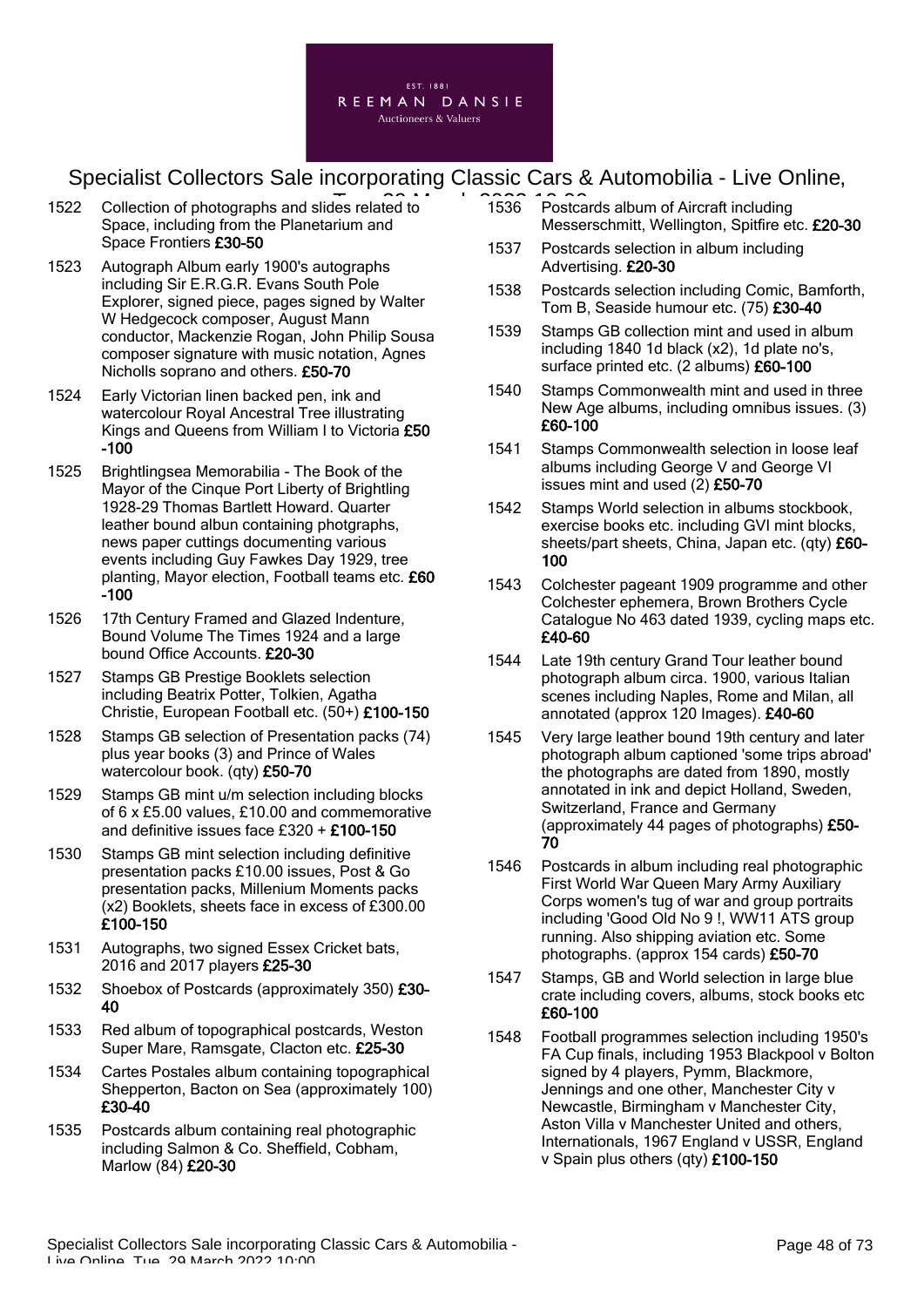

- 1549 Royal Christmas Card of George II of Greece, 1703 Ray Br with black and white photograph of him in Naval uniform £30-40
- 1550 Stamps GB Booklets 2/- blue No358 In Trying Weather try Bovril (complete) 3/- Red No 321 Bovril keeps you Fit (complete) (2) £30-50
- 1551 World and GB postcards including stations, overseas including Cologne military 1919, real photographic and others £20-30
- 1552 Photographic Foyer Cards Warner Bros Faithful with Jean Muir 1936 (x10), Fugitive in the Sky (x1), Metro Goldwyn Ben Hur Ramon Navarro (x6), Ben Hur Charlton Heston 1959 (8) £20-30
- 1553 Stamps Great Britain Covers a pair of illustrated covers for the issues of Edward VIII cancelled by London Machine cancel plus an abdication day illustrated cover doubled on the wedding day plus a selection of Edward VIII covers including last day cover to Lundy Island, various plain FDC's and others £100-150
- 1554 Railway ephemera including the ABC Railway booklets, British Railways 1944, 1940's small scrap book, Tain spotting notebooks, GNR zig saw by Chad Valley, 1918 LSWR Engineers Office Details of Switches and Crossings, other books and two 1888 Illustrated London News. Pus a box of small pieces of track ironwork. £20- 30
- 1555 Album of 19th century trimmed engravings including topography, Welsh Costumes by Newman & Co, London, literary figures, landmarks, aqueducts, some verses and drawings. £30-40
- 1556 Cycling magazines including Bi Cycling News, The Cyclist 1902 & 1900, Cycling Echoes 1900, Cyclist Tour Club Gazette no. 1 1911 to 1913 period. £30-50
- 1557 Stamps Benham silk issues including G.B. commemoratives, The Royal Collection, Visit of The Pope John Paul II (qty) £30-50
- 1700 Gibbon (Edward), 'The Decline and Fall of the Roman Empire', 8 vols., pub. John Murray 1887, calf covers, marbled ends, together with six books from 'Sir John Lubbock's hundred books' collection, and three French leather-bound law books £60-100
- 1701 Ian Fleming four early Bond Novels, including The Man with the Golden Gun, pub 1965, On His Majesty's Secret Service, 1964 - seventh impression, You Only Live Twice, 1964, Live and Let Die, Reprint Society, 1956. (4) £50-70
- 1702 Churchill World War II 6 Vols. 1948 1st edition, with dust jackets £40-60
- 1703 Ray Bradbury Fahrenheit 451, Rupert Hart-Davis 1954, first U.K. edition, with dust jacket £200-300
- 1704 Ray Bradbury The Silver Locusts, 1951 first English edition, together with An Illustrated Man, 1954 second impression (2) £60-100
- 1705 Small collection of 20th century literature, including Iris Murdoch, Graham Greene, Aldoux Huxley etc. (2 boxes) £30-50
- 1706 One box of Childrens illustrated books, including Arthur Rackham, Kate Greenaway and others £40-60
- 1707 W. Gurney Bentham, Colchester Oyster Feast, pub. 1902, original cloth binding, 32cm high £40 -60
- 1708 Edward Gilbert The Madonna and Child, London 1895, numbered 15 from an edition of 100, calf binding £30-50
- 1709 Clive Holland, Things seen in Japan, 1911, together with H.B. Tristram, Rambles in Japan, 1895 and Mortimer Menpes, Japan a record in colour, 1905 5th edition (3) £20-40
- 1710 Walter Tyndale R.I., An Artist in the Riviera, tooled cloth binding, 28cm high £40-60
- 1711 Four boxes of Folio Society books, relating to history £150-250
- 1712 Four boxes of Folio Society books, including fiction and history £80-120
- 1713 One box of P. G. Wodehouse books £40-60
- 1714 Two boxes of poetry books £40-60
- 1715 One box of literature including Balzac, Charles Kingsley, Sinclair Lewis £20-40
- 1716 Set of four Percy Macquiod History of English Furniture: history of walnut, oak, mahogany, satinwood, published Lawrence and Bullen 1938, cloth binding £50-100
- 1717 Three volumes Herbert Cescinsky English furniture of the 18th century £50-100
- 1718 Rowling, J. K. Harry Potter and the Philosopher's Stone, third printing, London: Ted Smart, The Book People Ltd., 1998, hardback, print line on copyright page reads '10 9 8 7 6 5 4 3' £50-100
- 1719 Good collection of first edition Harry Potter books, with dust jackets (5) £50-100
- 1720 Large collection of Harry Potter books, including some first editions. Approximately 30 £60-100
- 1721 Large collection of Penguin paperbacks. (3) boxes) £50-70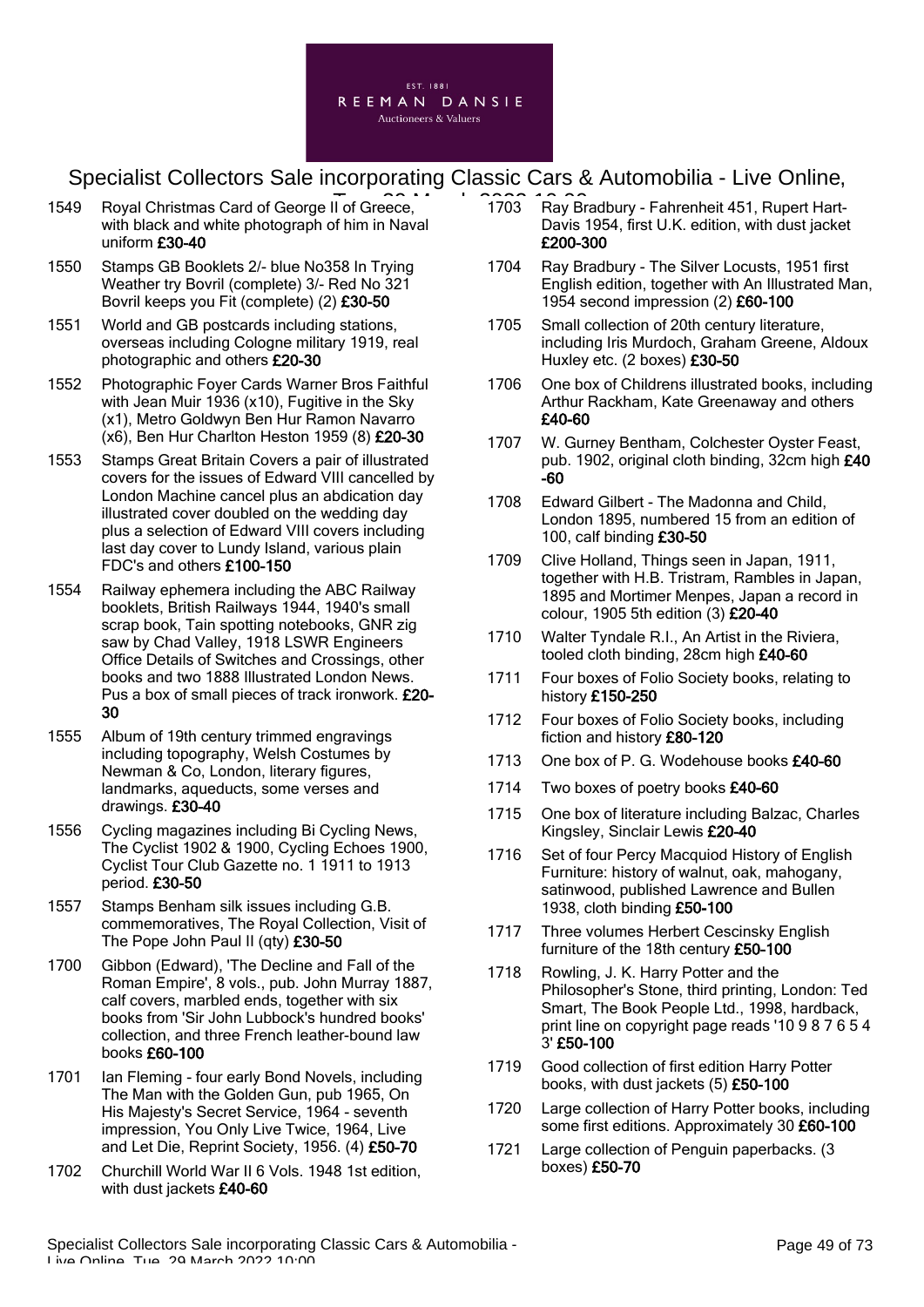

- 1722 Early 20th century mahogany revolving bookcase containing the complete works of Shakespeare £60-100
- 1723 Two boxes of auction catalogues, to include Sotherby's Elton John Collection, and other prominent collections, predominantly Sotherby's but also Richard Green catalogues and others £50-100
- 1724 Ian Fleming Goldfinger, 1959 fifth impression, with dust jacket, in fine condition £40-60
- 1725 Book- Folio Society, Merian (Maria Sibylla) The Surinam Album, 2006, Folio Society, 91 colour facsimile watercolour plates, publishers original green quarter morocco in book-box, folio, limited edition 861/1000, as new, includes commentary volume, £200-300
- 1726 Book- Folio Society, The Luttrell Psalter, 2006 facsimile edition reproduced from the British Library Editional. MS42130 and printed at Cambridge University Press, original blue morocco, the binding by Smith Settle of Ottley, with a design by David Eccles, with separate commentary bound in quarter cloth, contained in original drip back box, 866/1480 limited edition. £200-300
- 1727 Book- Folio Society, The Wind in the Willows by Kenneth Graham in slip case, The Earth an Intimate History by Richard Fortey in slip case, The Nude by Kenneth Clark in slip case, Together with other books to include A Book of Britain by Johnny Scott, The Gypsy Hedgehogs, Hare and Guy Fawkes and Hare and the Easter Eggs by Alison Uttley (7 books) £50-70
- 1728 Frederic Shobert, The World in Miniature, Hindoostan volumes 5 and 6 (Two volumes bound as one). Around 1820 with colour engravings by R Ackerman £100-150
- 1729 Strange Case of Dr Jekyll and Mr Hyde, R L Stevenson, Longmans Green and Co 1886 Seventh Edition. £60-90
- 1730 One box of Folio Society books £40-60
- 1731 Interesting box of mixed literature and antiquarian books £40-60
- 1732 Three boxes of Folio Society books, together with De-luxe editions of Tolkien's The Hobbit and Silmarillion £100-200
- 1733 One box of Folio Society books £60-100
- 1734 R Kearton British Birds Nests, together with Cassell's Book of Birds, 4 vols £50-100
- 1735 Group of antiquarian books and maps. (1 box) £40-60
- T<br>
plying 2021 1736 Collection of DC and other comics, including Superman. (50+) £30-50
	- 1737 Sexton Blake Library, approximately 57 in total £100-150
	- 1738 Thomas Scott Holy Bible, London 1830, contemporary tooled calf binding £30-50
	- 1739 East Anglian Magazines, 22 bound volumes. From Vol 6, 1946 £150-250
	- 1740 Miniature bookcase glazed, with complete works of Shakespeare published by Charles Tilt. C.1830 £100-200
	- 1741 Lewis Carroll First edition of the peoples edition of Alice in Wonderland and the Through the Looking Glass, 1887. (2) £100-200
	- 1742 Book- Le Microscope Bibliograpique by Maximillien Malebranche 1771 £30-40
	- 1743 Mary Austell Reflections upon a Marriage, 3rd edition 1706, important feminist work, leather binding, 18cm high £100-150
	- 1744 Book- Life of David Roberts, signed by the author £30-40
	- 1745 Sir John Dillon The case of the children / His Royal highness Duke of Sussex, 1832, board ends, 29cm high £30-40
	- 1746 John Profily An Easy and Exact Method of curing the Venereal Disease, second edition 1748, losses to end papers (text to page 332) leather bound £50-100
	- 1747 One box of folio society titles £30-50
	- 1748 Box of signed modern biography hardbacks £100-150
	- 1749 Ecclesiastical and civil law Arthur Browne, Compendious View of the Civil Law, Vol 1, 1797 - Ecclesiastical Law in Ireland, 1803 second edition, two works £80-120
	- 1750 Dirk Bogarde - A Particular Friendship, signed, and two others, one bearing a signature £50-70
	- 1751 Rabindrath Tagore Three works including The Gardener, 1913 first edition, Gitanjali 1913, 1st edition - October reprint, Sidhana 1914 reprint. £50-80
	- 1752 Thomas Morgan Romano-British, Mosaic Pavements 1886, with folding plates £40-60
	- 1753 H. Munro Cautley Royal Arms, signed 1934 first edition £30-50
	- 1754 B. A. McMichan The Greyhound, 1937 1st edition, with dust jacket £50-70
	- 1755 The first folio of Shakespeare, The Norton facsimile, 1996 second edition, in slip case £50- 70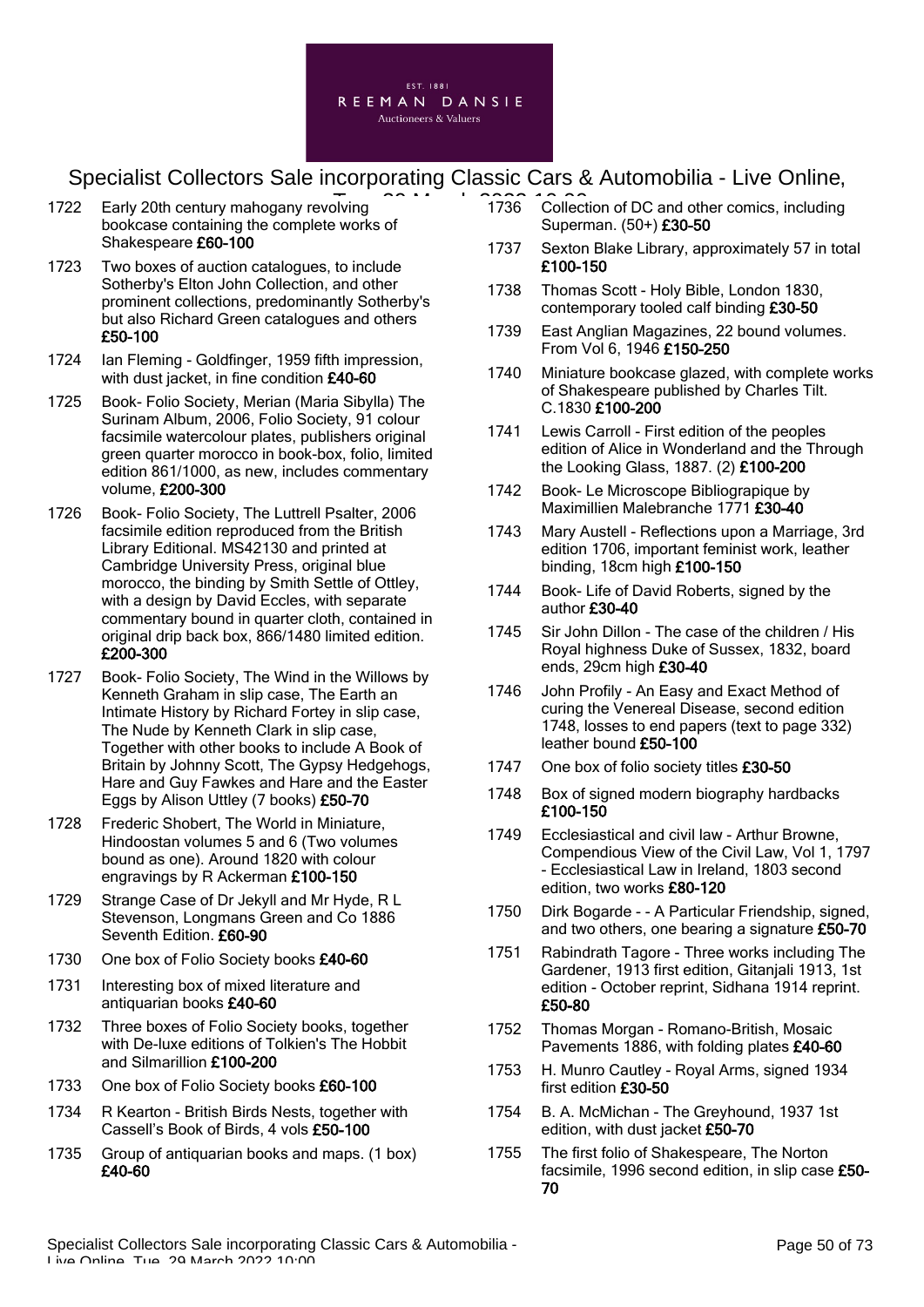

- 1756 Two 19th century Swiss folding maps £60-100 1770 The No
- 1757 Rev. Ralph Erskine 1771 Scripture songs, together with John Wesley - Primitive Physic, seventeenth edition 1788 £80-120
- 1758 Boswell in Holland 1763-64, published 1952 by Heinemann, limited edition of 1050 copies, cloth ends, tooled calf spine £30-50
- 1759 Abel Boyer The Royal Dictionary in two parts, first French and English. Secondly English and French, 1st Edition, London 1699, antique cloth binding, 4to. £50-70
- 1760 Box of signed fiction and others including Ian McEwan - Atonement, signed by the author, book signed and dedicated to Hammond Innes, various others £100-150
- 1761 Samuel Johnson, Dictionary of the English Language with corrections by Rev. H.J. Todd. 4 vols. 4to. London 1818, together with a Welsh language Bible, 1840. (5) £50-70
- 1762 Three boxes of Batsford topographical publications, approximately 90 £50-100
- 1763 Desiderius Erasmus Moriae Encomium Cum G. listeii Coment, Amsterdam 1629, very small volume, approximately 2 x 3 inches, contemporary full leather £120-180
- 1764 Shakespeare, Tragedy of Romeo and Juliet, with illustrations by W. Hatherell R.I., pub. Holder & Stoughton, ed.129/250 £60-100
- 1765 Will the Great Comet now rapidly approaching strike the Earth?, published James Gilbert, London 1857 £200-300
- 1766 A Suffolk Garland, edited by John Hadfield, Allan Jobson's personal copy with signed correspondence from contributors including Benjamin Britten, John Hadfield, the copy signed by 21 contributors including Norah Lofts, Norman Scarfe, Carl Giles, etc, 1st edition £300- 400
- 1767 The Henry Irving Shakespeare, 8 vols., pub. Blackie & Son, original tooled cloth bindings £50 -80
- 1768 Garner & Stratton, 'The Domestic Architecture of England During The Tudor Period', 2 Vols. pub. Batsford, Second Edition 1929, together with Stratton, 'The English Interior', pub. Batsford £60-100
- 1769 J E Neale: A collection of books on Elizabethan history by J.E. Neale and by descent from the author and prominent Elizabethan historian, some signed, one box £40-60
- 1770 The Norton Facsimile The First Folio of Shakespeare, together with Shakespeare's Tragedies, a leather bound volume published by Cassell Petter & Galpin (2) £40-60
- 1771 Marvel and DC Comics to include The Flash ,The Incredible Hulk ,Suicide Squad and Others £30-40
- 1772 Collection of Biggles books, publishers Including Hodder & Stoughton, Dean & Son, Oxford £30- 50
- 1773 John Le Carre, 4 first edition vols. Tinker Tailor Soldier Spy, The Honourable Schoolboy, Smiley's People x2 - published Hodder and Stoughton £60-100
- 1774 Ian Fleming, seven vols. James Bond, including Dr. No, first edition, published by Jonathan Cape (no dust jacket), together with six various Book Society volumes £60-100
- 1775 J.R.R Tolkien, Lord of the Rings, 5 vols, including a set of three published by George Allen and Unwin, 2nd edition, a 2nd edition of The Two Towers published by Houghton Mifflin, and an edition of The Fellowship of the Ring published by Guild Publishing £40-60
- 1776 A quantity of books, including Samuel Beckett Waiting for Godot (Grove Press, 28th printing), Olive Higgins Prouty - Now Voyager (film edition), other 20th century fiction, etc (1 boxes) £30-40
- 1777 The collected works of Sir Winston Churchill, 34 vols, published by The Library of Imperial History, 1974, all in green slip cases £1,000-1,500
- 1778 Thomas Wright History of Essex, 1836, 2 Vols, early binding £100-150
- 1779 Collection of books relating to Essex £40-60
- 1780 Thomas Snelling Coins of Great Britain, originally published by the author, collected into one volume, London 1823 £60-100
- 1781 John Crawfurd, History of the Indian Archipelago, 3 Vols, Edinburgh 1820 £40-60
- 1782 Thomas Campbell, Diary of a visit to England in 1775 by an Irishman, presentation inscription from the Editors, dated 1854, original cloth binding, first edition £200-300
- 1783 Gerald Scarfe Scarfeland, signed and with caricature of Margaret Thatcher, 1989 £40-60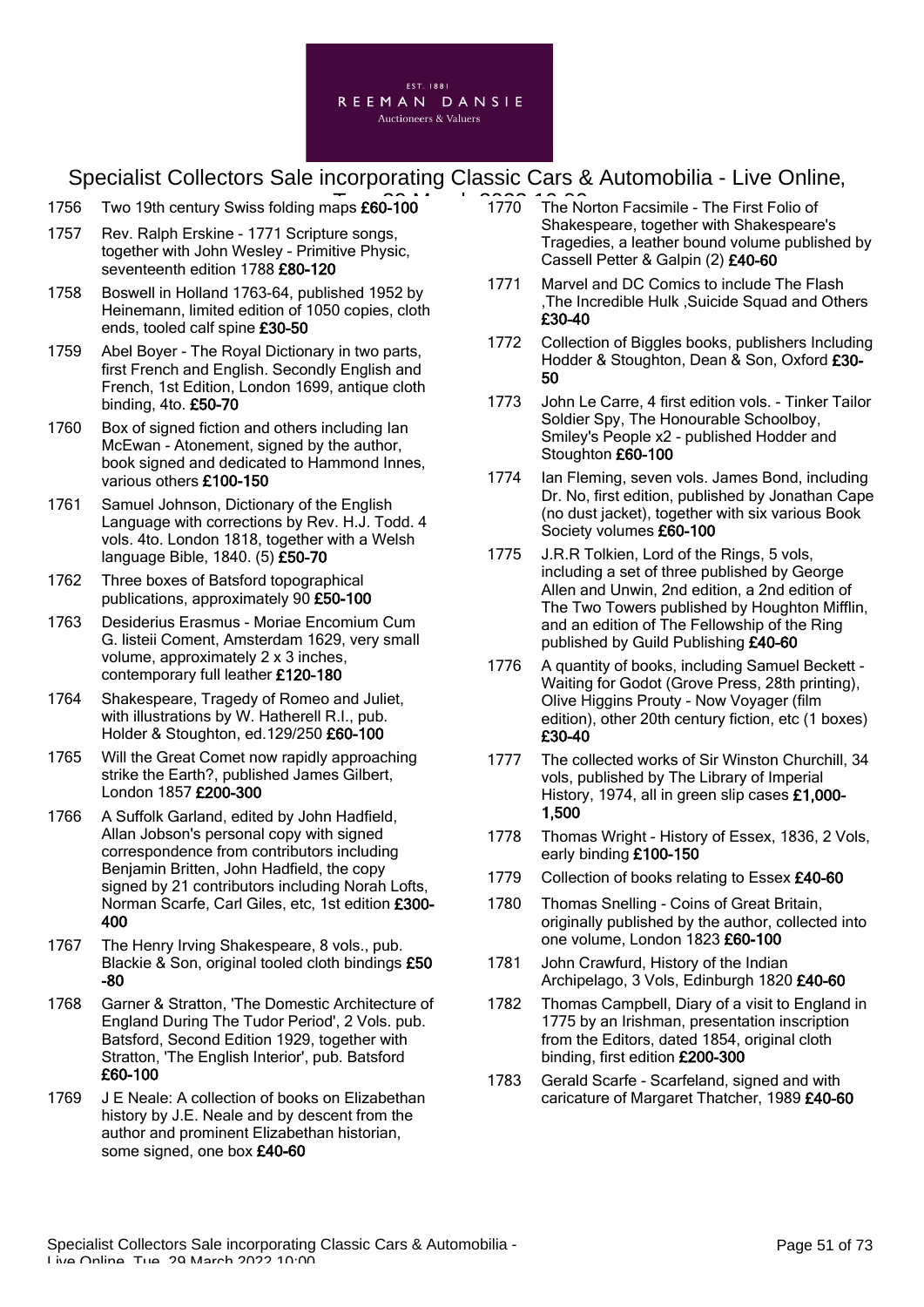

- 1784 Bound Suffolk Chronicle run beginning Saturday 1797 Poetry 19th September 1812 and including an account of the Battle of Waterloo (reported June 24th 1815), folio with marbled boards, together with scholars Arithmetical journal of local interest by C Rayner, C P Jonas Academy Yoxford. (2) £40 -60
- 1785 History of the Royal Irish Rifles, by Lt. Col. George B. Laurie, published 1944, limited edition no 63 of 82 copies - with coloured plates, 24 half tone and black and white illustrations, and 15 folded maps, half leather binding (partially detached) £80-120
- 1786 William Shakespeare The Plays and Poems... in ten volumes edited by Edmond Malone. London, 1790, 11 volumes (volume 1 part 1 and part 2 being separately bound), full calf binding £250-400
- 1787 J. M. Barrie interest, a handwritten letter to Henry Gladstone, written from Black Lake Cottage, Farnham appears to be dated 8 July 1901, together with Peter Pan in Kensington Gardens, illustrated by Arthur Rackham. (2) £100-200
- 1788 Collection of decorative bindings. (2 boxes) £100-150
- 1789 Two volumes The History of the Travels and Adventures of the chevalier John Taylor, printed for J. Williams, 1761, volumes 1 and 2 only (of 3) full calf binding, 22 x 14cm £20-40
- 1790 Alice Through the Looking Glass, 1891, together with Alf Francis, Racing Mechanic by Peter Lewis, various other publications £30-50
- 1791 J Gardner Taxidermy; Bird stuffing made easy, third edition 1861, cloth boards £40-50
- 1792 T. V. L. Staveley The New Whole Art of Confectionary, published 1826 £50-70
- 1793 Keith O. Newman Mind, Sex & War, Oxford 1941, inscribed and dedicated by the author 1942 £30-50
- 1794 The Dew Drop and the Mist, published London 1856, together with three others £50-70
- 1795 Vincent Ferrini three Heuretic Press publications -The Garden, signed by the author, together with Timeo Hominem.., The Square Root Of In. (3) £40-60
- 1796 Britain's Great Flood Disaster by Hank Janson, together with Dr. Michael F. Connors - Dealing in Hate - the development of Anti-German Propaganda. (2) £30-50
- 1797 Poetry Granta Limericks, six others including Today the Sun by Raymond Tong, inscribed by the writer, Marjory Mines - Poems, signed and dedicated by the writer, two by John Kincaid, others £40-60
- 1798 Cedric Wallis, The Heiress of Rosings, after Jane Austen, signed, together with five other rare publications £50-70
- 1800 Lego system 810 set in original box. £60-100
- 1801 Mamod LiveSteam Wagon in blue colourway £50-80
- 1802 Die cast unboxed selection of early Dinky models including racing cars, saloon cars, buses and lorries. £60-100
- 1803 Three Vintage Barrie dolls and two Paul dolls. Plus a selection of clothing and accessories. £30-40
- 1804 Pair of unusual carved wood puppets (2) In the form of a Highland Frog and Chinese character. £30-50
- 1805 Plastic and Rubber figures including Mickey Mouse, Popeye and Olive Oil and others. £40- 60
- 1806 Frog Flying scale model aeroplane in original box with instructions. £50-70
- 1807 Two boxes of Railway to include boxed and loose engines and rolling stock. £30-50
- 1808 Steiff Bears Nos 407246 and 037955 both in original boxes £60-80
- 1809 Designer Bears including Mortimer by Naomi Leighton, Cranberry by Snooky Bears, Samual by Robin Rive, Joanne by Gills Bears, Ruby y Ware's the Baers? £50-70
- 1810 Box of collectable bears including Deans Colchester Bear, Rachmaninov by Jean Allen, Cashmere Cutie by Merrythought, Beth by Warren Bears and other bears. Plus a short mohair Cow with painted bell. £40-60
- 1811 Unusual late 19th century American doll's rocking chair made from cotton reels £20-40
- 1812 Scalextric Jaguar Challenge set in original box plus additional track, two boxed cars, Ford Focus WRC C2342 and Toyota Corolla C2184 £30-50
- 1813 Railway Hornby 00 Gauge Sir Ralph Wedgwood collection in presentation case consisting of three various locomotives and tenders all Clam A4 different periods (1 box) £100-150
- 1814 Dinky Supertoy snow plough No 958 boxed plus unboxed Coles crane (2) £40-60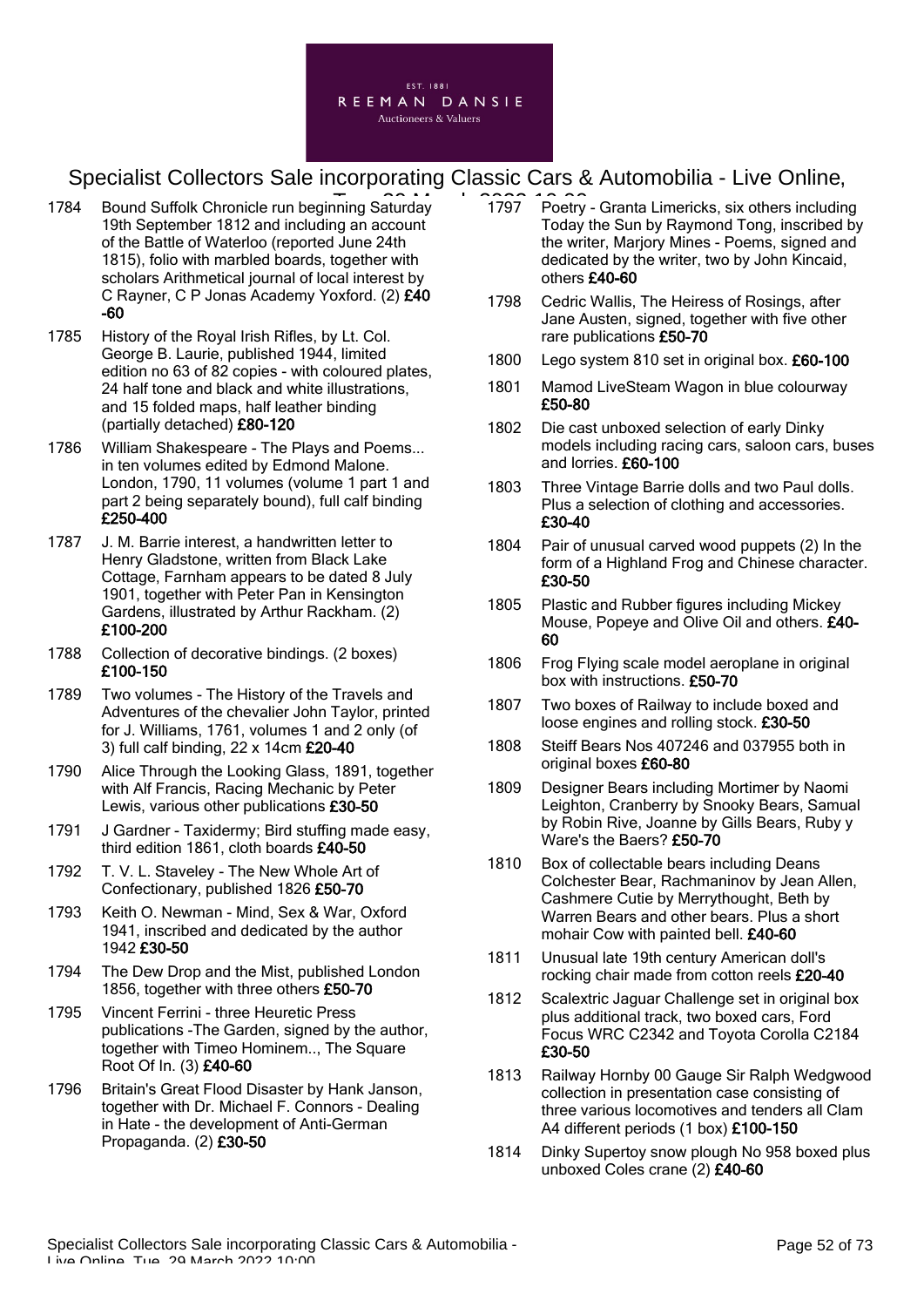

- 1815 Triang battery operated Ford Zephyr 1/20 scale 1832 Diecas in original box plus Vosper RAF crash tender in original box and a selection of plastic soldiers £30-50
- 1816 Railway Six Union Mills Models N Gauge locomotives together with another similar (7) boxed. £150-200
- 1817 Three Lego systems sets together with one Lego friends set (4 sets) £30-50
- 1818 Collection Dinky and other toy cars (1 box) £60-100
- 1819 Tri ang Scalextric set with Jaguar D type and Porsche cars £30-50
- 1820 Diecast selection of unboxed models in four boxes including Burago, Matchbox, Corgi and others (Qty)
- 1821 Lead farm and zoo animals mostly Britains plus some buildings (Qty) £40-60
- 1822 Diecast boxed and unboxed selection including EFE, Solido, Corgi, Dinky 670 armoured car boxed, Corgi Classics x 4 boxed £30-50
- 1823 Bombardo table game mounted on a hexagonal shaped board, the game was made by disabled soldiers at the Lord Roberts Memorial Workshops between 1919 and 1939 £30-50
- 1824 Doll's red painted caravan with yellow cart wheels, white roof and green decoration and furniture. £60-100
- 1825 Antique Steiff bear with button in ear. Shaved snout, boot button eyes, small hump, wood wool stuffing, growler(not working) £200-300
- 1826 Large mohair seated dog with glass eyes, a mohair teddy with plastic eyes and a small mohair bear( missing leg). £20-30
- 1827 Pelham Mickey Mouse puppet, SL type in original box. £100-150
- 1828 Victorian porcelain head doll JDK 211, composite body and limb, painted lips lashes and brows, brown sleeping eyes, dimple in chin. £100-150
- 1829 Large collection of Disney toys, monopoly set and various other items in four boxes with listing. £50-70
- 1830 Franklin Mint models of vintage cars including John Dillinger 1935 Ford Deluxe, Stutz Black Hawk, Corvette 53 Auburn and others (10) £100 -150
- 1831 Franklin Mint models of vintage cars including 1953 Cadillac Eldorado, 1935 Mercedes Benz, 1968 Corvette, Model T Ford and others (10) £100-150
- 1832 Diecast boxed selection of models of Yesteryear, Days Gones, Corgi etc (Qty) £50-70
- 1833 Diecast boxed and unboxed selection including Matchbox Superfast models, Lledo etc (Qty) £60 -100
- 1834 Doll's four posted bed with gold floral printed canopy, shot silk bedding and various cushions £40-60
- 1835 Die cast unboxed selection of early Dinky and Matchbox models, boxed Lesley Coronation Coach, Britain's plastic model and Lledo models and others. £50-70
- 1836 1920s game with painted theatrical circus figures and animals £80-120
- 1837 Tri-ang childs tin plate toy locomotive and a 1950s cuhilds toy lawnmower £30-50
- 1838 Collection of boxed and unboxed including Lledo, Matchbox and others model. £30-50
- 1839 Die cast selection including Dinky, Matchbox Models of Yesteryear and others. £40-60
- 1840 Die cast boxed selection of 1:18 scale larger models including Minichamps. Five boxed one unboxed. £40-60
- 1841 RailwayTwo boxes Triang railway including carriages, buildings etc, Trix station plus some Dinky cars £40-60
- 1842 Lego 75093 Death Star Final Duel, 6210 Jabba Sail Barge, 6210 Jabba Sail Barge, all including instructions and mini figs, Not boxed (Qty: 3) £40-60
- 1843 Lego 8448 Super Street Car (incomplete) with instructions available on line, 8436 Race Truck, 4993 Convertible Cool Car, 8272 Snowmobile with instructions, no boxes (Qty: 4) £60-100
- 1844 Lego 10177 Boeing 787 with instructions available on line, no box (Qty: 1) £50-70
- 1845 Lego 8291 Green Motorbike, 8417 Motorbike, 8262 Quad Bike, 8420 Street Bike, 8408 Desert Ranger all with instructions, no boxes (Qty: 5) £50-70
- 1846 Lego Technic 8478 Articulated Green Truck, boxed, 9396 Helicopter, no box, both with instructions (Qty: 2) £50-70
- 1847 Collection Meccano with booklets, yellow and blue. £30-50
- 1848 Three Dolls by The Doll Artwork by Celia 1998, large size. £40-60
- 1849 Dinky 710 diecast Beechcraft S 35 Bonanza Aircraft in original box together with Dinky diecast 715 Beachcraft C55 Baron aircraft in original box (2) £50-70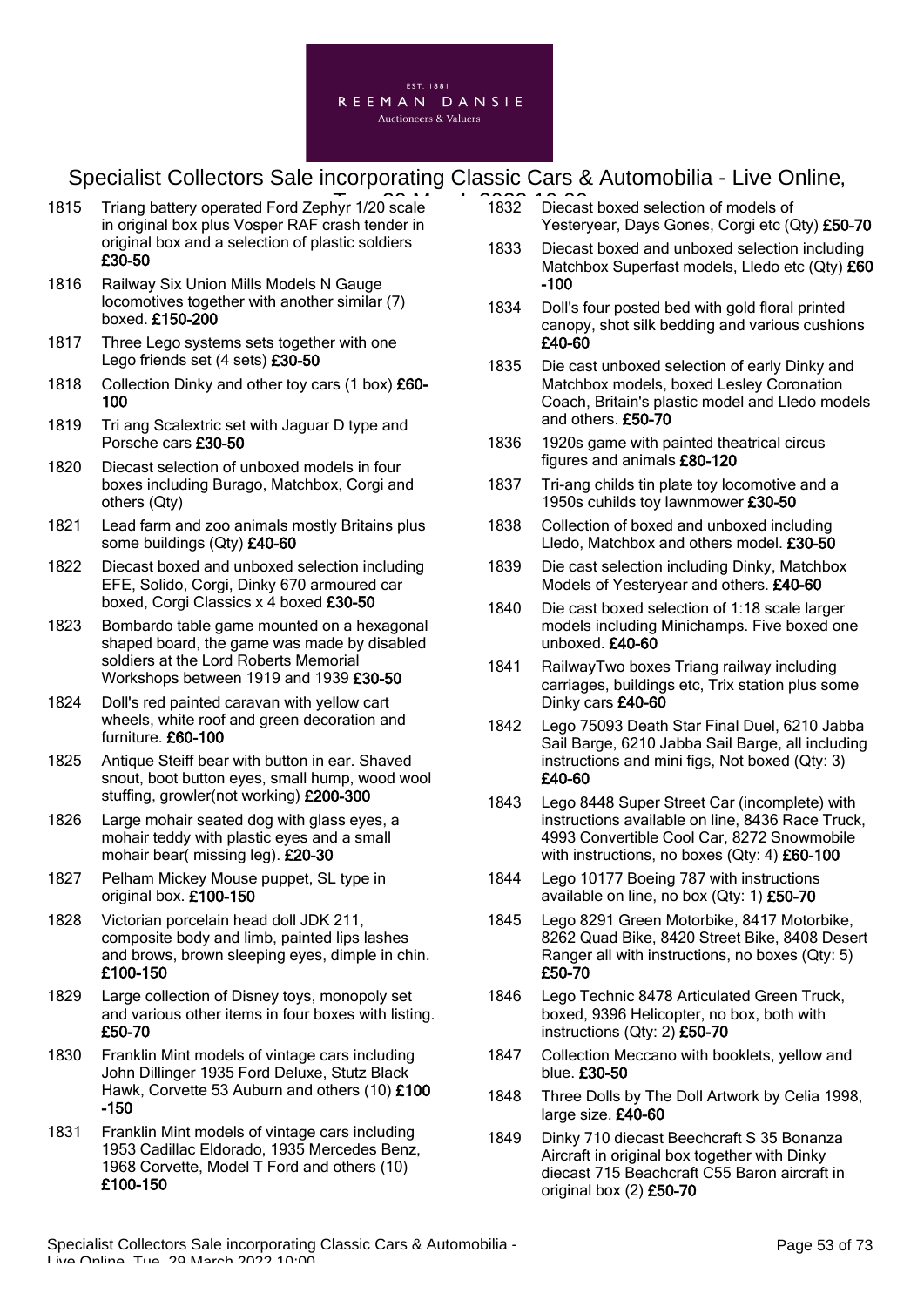

- 1850 Corgi Major Ecurie Ecosse Racing Car Transporter and Three Racing Cars Gift Set No.16 plus Simon Snorkle Fire Engine No.1127, both boxed. £150-200
- 1851 Vintage Nintendo games including Game and Watch Donkey Kong and Fire, Pocket Scramble, Mini-Munchman , Game Boy Advance SP, Pop Game Lasso Super Scope and Grandstand. £80 -120
- 1852 Tomy Omnibot remote controlled robot, with remote control , no instructions. £50-70
- 1853 1950/60s tinplate pedal car by Tri-ang. £20-30
- 1854 Collection of Die Cast Russian boxed toy cars £50-70
- 1855 Die Cast boxed model selection of Vanguards, Corgi, Ledo and others. £60-100
- 1856 Railway Trix Twin Railway Boxed Set (no track), loco and rolling stock, boxed and unboxed. Station , signal box, engine shed, large box of track and other accessories including Tri-ang and Hornby Duplo £60-100
- 1857 Jetex Jet Propelled Racing Car Original Box. £30-50
- 1858 Railway Hornby Thomas Electric Train Set boxed. £20-30
- 1859 Dinky boxed selection including Lamborghini No.189, Mercedes Benz 600 No.128, Rolls Royce Phantom V No.124, Citroen 2CV 500, SilverJubilee Taxi No. 241, Routemaster Bus No. 289 (6) £60-100
- 1860 Mamod Steam Traction Engine T.E.1A in original box plus two stationary steam engines. £40-60
- 1861 Railway OO guage selection including Wrenn Tank No. 2219 boxed, unboxed locomotives and rolling stock (qty) £40-60
- 1862 Toys general selection including Meccano, Lego, unboxed diecast, wooden boat and sundries (qty) £30-50
- 1863 Railway Hornby Dublo Passenger Train Set EDP11 boxed and Tri-ang RS43 boxed £40-60
- 1864 Japanese Tin Plate Battery Operated Western Special Locomotive, Air Control Tower, Puffing Pop Train and Louis Marz Mechanical Toy Gramaphone and Records, all boxed. £40-60
- 1865 Die Cast Unboxed Selection of Early Dinky Models, Tin Plate Biscuit Tin and Chad Vallet Projector boxed. £30-40
- T<br>
Text 2008 1866 Collection of Star Wars blister pack figures including Darth Maul (x2), Anakin Skywalker, Obi Wan Kenobi, R2-D2 and others (listing available) £80-120
	- 1867 Quantity of mostly boxed Matchbox Models of Yesteryear, and others £20-30
	- 1868 Haddon rocking horse, the dappled horse with green suede and brown leather saddle, on a pine base, 113cm high £150-250
	- 1869 Corgi Batmobile No.267 plus Batboat and trailer No. 107, both boxed (2) £60-100
	- 1870 Corgi Gun firing Thrush-Buster (no ring) No. 497 plus James Bond Aston Martin DB5 No 261 (box damaged), both in original box (2) £50-70
	- 1871 Corgi Ford Consul Cortina Super Estate car No. 440, boxed £25-35
	- 1872 Dinky Lady Penelope's Fab 1 No.100 boxed £30 -40
	- 1873 Railway Guage 1 tinplate clockwork 4-4-0 locomotive and tender No. 483, maroon and black livery £250-350
	- 1874 Railway Gauge 1 0-4-0 loco and tender No. 281 Maroon and black livery £100-150
	- 1875 Chinese tinplate loco in original box, Tinplate crane, wooden yachtsie tanks and other toys £30-50
	- 1876 Wooden dolls house with wooden furniture £20-30
	- 1877 Vintage Dolls Pram £30-50
	- 2050 1997 Aston Martin DB7 Coupe, 3.2, automatic, Reg. No. P530 MBM, finished in Buckingham green metallic, with green piped cream leather interior and green carpets, MOT until March 2023, circa 68,000 miles. This very attractive example has been owned and enjoyed by the current owner for the last 12 years. It benefits from a £7,500 factory rear seat luggage rack conversion, (original rear seats included). Supplied with a large history file, the last service carrried out at 67,577 miles, October 2019. A good looking example and represents an excellent entry point into Aston Martin ownership. (Subject to 12% buyers premium inclusive of VAT). £17,000-20,000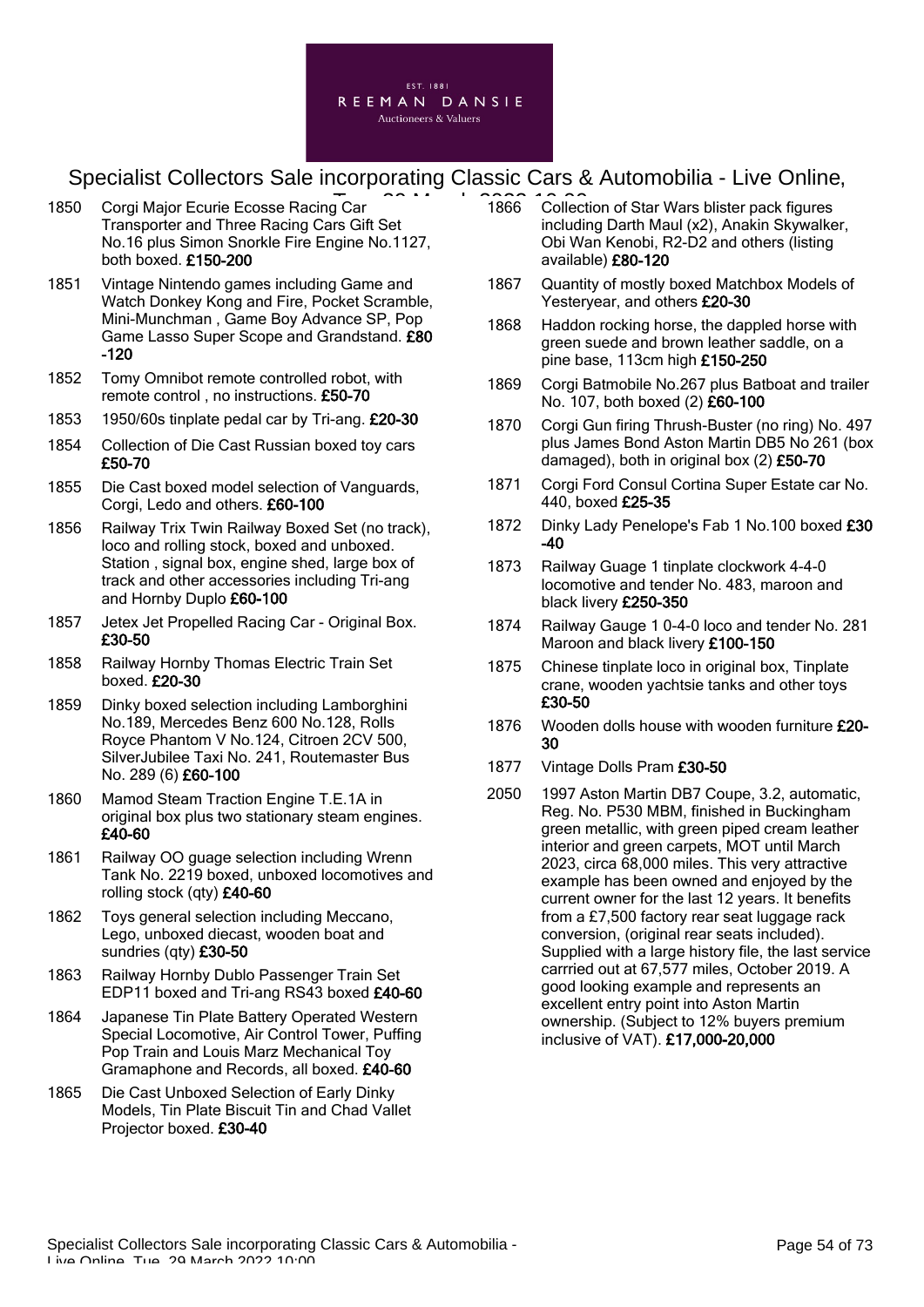

2051 1969 Ford Capri MKI 1300, manual, Reg. No. Tue, 29 March 2022 10:00XBJ 188G, finished in red with red vinyl interior, 56,000 miles indicated. First registered on 21st March 1969, chassis number BBECJJ03246 was sold by Ford main dealers Potters of Framlingham to its first owner who kept the vehicle until 1977, when the current owner acquired it. After several years of use the car was put into dry storage, where it remained for over 30 years. During 2018 the car emerged from storage and was subject to a comprehensive restoration including bodywork, respray and comprehensive engine rebuild, (photographic records and receipts for works carried out are included), the original interior was retained. Dating to the early part of the Capri's production run, this freshly restored example would benefit from some minor finishing touches, but with just 2 owners from new and a good history file, it represents a great opportunity for any Ford enthusiast. (Subject to 12% buyers premium inclusive of VAT). £10,000 -12,000

2052 1929 Rolls-Royce 20/25 open tourer, coachwork by Barker (see text) Registration JSU 199, chassis No. GXO87, engine No. EE6A. This splendid early 20/25 was first commissioned on 21st November 1929 with the chassis GVO79 which was a 20hp chassis from stores which was updated by the factory to the latest 20/25 specification including being converted from small to large bore cylinders and the chassis plates were changed to GXO87-being in the first one hundred 20/25 model series built. The chassis was sold to Lt. Col. James of Penzance, Cornwall who commissioned Barker & Co coach builders to construct a torpedo open tourer body for it. Like so many Pre -War Rolls-Royce's the car ended up in America in the 1960s and the body was modified to a shooting brake utilising the original Barker front end. Upon its return to England in 1987 it was bought as a restoration project and put back to its original Barker open tourer specification utilising as much of the original body as possible. It is believed that £93,000 was spent in total on the restoration the quality of which is still evident today! The stylish blue open tourer coachwork has very attractive lines which suits the chassis perfectly. It exemplifies all the qualities that Henry Royce envisaged for a light bodied 20/25 with light steering, smooth gearbox and sprightly performance unhindered by heavy formal coachwork. The current owner and her late husband have participated in numerous rally's in France in the car and have maintained it in excellent overall condition. It has blue leather upholstery, folding rear picnic table, removable side screens and Barker Patent dipping headlights. It also has a removable touring trunk and various tools . It is supplied with a V5 and large history file. It is a splendid example of the marque. (Subject to 12% buyers premium inclusive of VAT). £40,000-45,000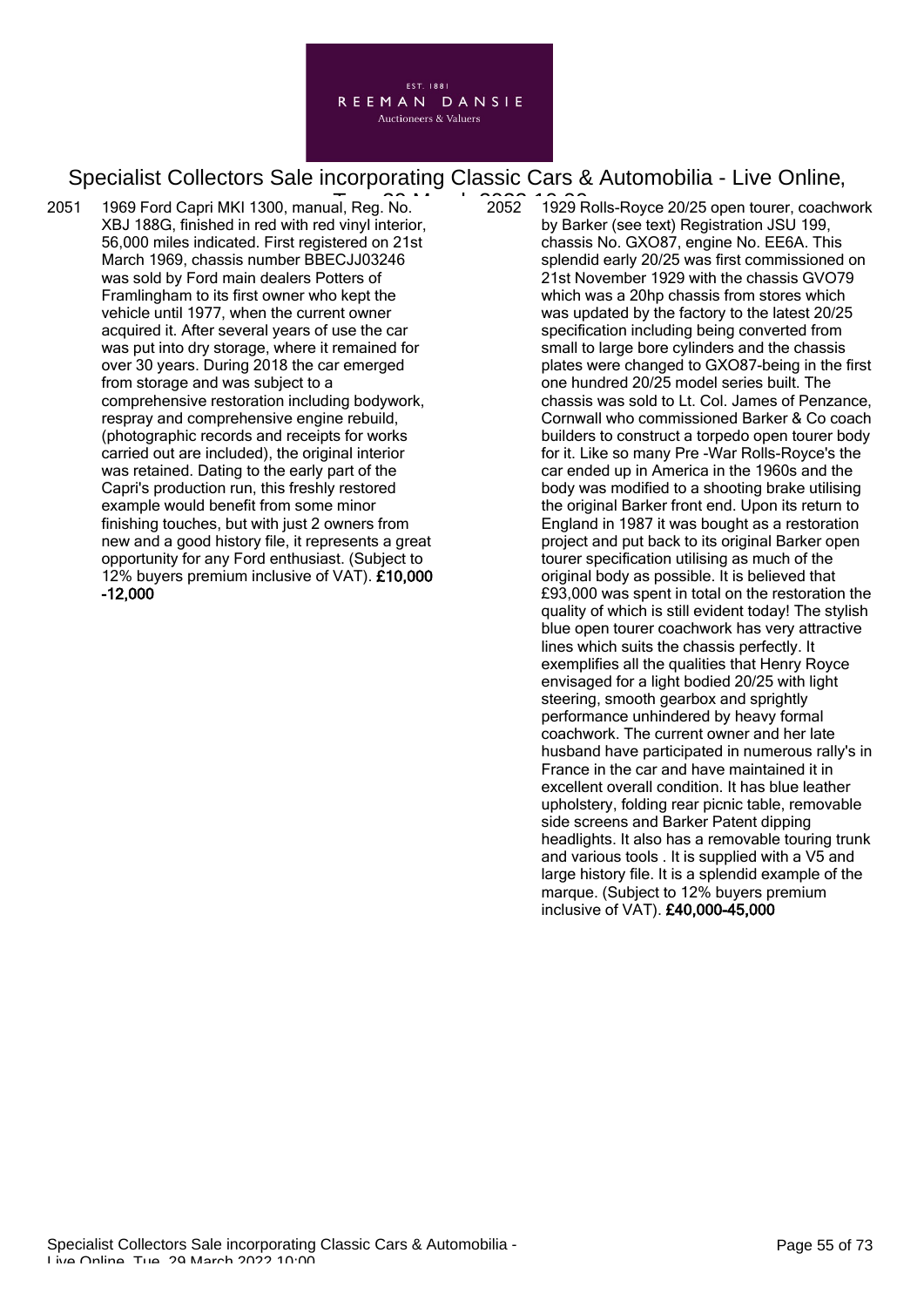

- $2053$  1925 Sunbeam 14/40 Saloon, Registration No.  $2055$   $1980N$ NP 6215, finished in Maroon with original buttoned leather interior. This remarkable car has a fasincating history. It was originally purchased by a Mr Henry Longhurst from Kidderminster who frequently corresponded directly with Sunbeam, included in the sale is his correspondance file of over 80 letters detailling works carried out from changing a light bulb to a gearbox rebuild. In 1929 Mr Longhurst dissapeared, with his house and cars remaining frozen in time until they were rediscovered in 1958. Included in the history file is a collection of photographs of the cars rediscovery and associated newspaper articles. Following its removal from the Kidderminster garage, the car was passed around owners over the next few decades until it was finally recomissioned by its 4th owner in the early 2000's. Over the next two decades the car has been improved and maintained by several enthusiast owners. It remains a very useable pre-war car with excellent history. (Subject to 12% buyers premium inclusive of VAT). £20,000-24,000
- 2054 1994 Bentley Continental R coupe, Registration M484FWR, Chassis SCBZB03C9SCH52262. This very elegant sports Bentley was the ultimate in luxury motoring in the 1990s costing in the region of £180,000 new. This beautiful example was supplied by Chellingworth Bentley dealers in Australia and was subsequently imported to this country in 1998. It was originaly finished in white which has been changed to a more subtle silver upon its return to the UK- the speedometer now showing approx 55,920 miles. The interior is upholstered in dark blue leather with walnut dashboard and door cappings. The mileage is supported with an extensive service history with twenty two bills from Balmoral UK and Harvey Wash Ltd Bentley Specialists covering the last 24 years. Supplied with a V5, new MOT and extensive documentation- a very attractive and fast Classic thoroughbred. (Subject to 12% buyers premium inclusive of VAT). £30,000-35,000
- 2055 1980 Mercedes 450 SL auto convertible Registration MGV676V, only approx. 52,000 miles from new (believed genuine). This beautiful low mileage example of this classic Mercedes is finished in ivory with complementing beige interior. It has automatic transmission, electric windows and cruise control. It also has its original hard top and a fitted car cover. The excellent overall condition supports the low mileage including very little wear to the foot pedals . The car has covered very few miles in recent years and will probably require some light re-commissioning but is running and driving well . It is supplied with a V5 document and MOT history. (Subject to 12% buyers premium inclusive of VAT). £20,000- 25,000
- 2056 1993 Volvo 940 S Saloon. 2.0, manual, Reg. No. L58 NPU, finished in deep blue metallic with grey trico plush cloth interior, MOT until July 2022, circa 178,000 miles. This great example of Volvo iconic box saloon was ordered from Lancaster Volvo in Brentwood, Essex on 26th November 1993, the car remained in the posession of the original owner until his passing in 2021, with ownership passing to a close friend in late 2021. The vast history file supplied with the car includes the original handbook pack, service book, order form, service and maintenance receipts. A very nice useable modern classic with excellent history. (Subject to 12% buyers premium inclusive of VAT). £1,500- 2,000
- 2058 2002 Skoda Octavia Ambiente Estate, 1.9 TDi, automatic, Reg. No. EJ02 NUU MOT, finished in metallic green with cloth interior, MOT expired June 2019, circa 69,000 miles, supplied with 2 keys, V5 showing no former keepers and handbook pack with 16 service stamps, the last from June 2018. Some recomissioning required. (Subject to 12% buyers premium inclusive of VAT). £500-700
- 2059 1983 Subaru Brat pickup, Reg. No. A891 CGV, finished in blue with a cloth interior, the car has been dry stored for a number of years, now requiring restoration. The car is a rare survivor and would make for an interesting project. (Subject to 12% buyers premium inclusive of VAT). £500-700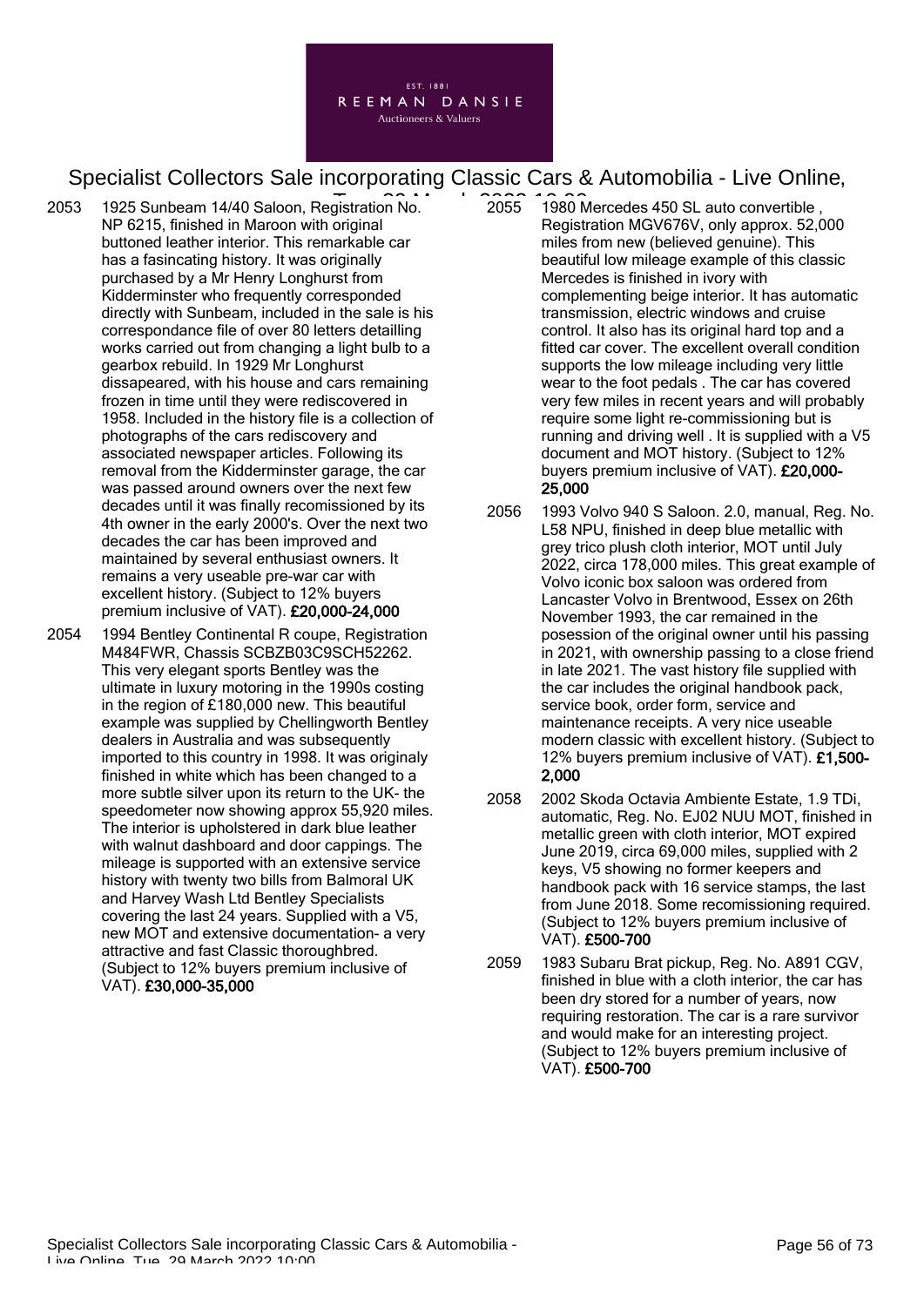

- $2060$  1967 Mercedes 250SL convertible, Registration  $2062$   $1998N$ 23GLK, Chassis 113-043-22-003456. This splendid and desirable automatic Pagoda Mercedes is believed to have had only three owners from new and has been owned by the late owner since 1978. According to the original stamped service book it was supplied new by Denham Motor Sales Ltd, Denham to a Mr Callan and was registered WSC838. By the 1970s it was owned by Mr Patrick Quirk of Woking and then purchased by the late owner, Mr Robert Ball a great Mercedes enthusiast in 1978 at the mileage of 73,800 miles. It has now covered approx 108,971 miles. The car was subject to considerable expenditure and restoration in 2000 and still presents very well. The interior is totally original and delightfully patinated. The dark blue paintwork and blue mohair hood appear in excellent condition as is the hardtop. The car has seen little use over the last few years and although running and driving will require some recommissioning. It is supplied with original tool roll, V5, old mots, original service book, handbook and related service history. A rare opportunity to own a cherished low ownership example of this fast appreciating and beautiful Mercedes. (Subject to 12% buyers premium inclusive of VAT). £65,000-75,000
- 2061 1984 Mercedes 280TE W123, automatic, Estate, Registration A900GLX, only three owners and 138,466 miles from new. This desirable classic Mercedes estate was purchased by the late owner in October 1987 from Mercedes - Benz dealers SMAC Continental Ltd of Southend at a mileage of 31,075 miles for £11,250. It is attractively finished in Messa red with beige velour upholstery and appears to be in good original condition and is running and driving although it will require some recomissioning due to lack of recent use. It has a large history file including V5, original purchase invoice, stamped service book and bills and old mots supporting the mileage. A very solid low ownership example. (Subject to 12% buyers premium inclusive of VAT). £6,000-8,000
- 2062 1998 Mercedes C240 automatic Saloon, New Zealand Registration - DSL505, (not UK registered), This Mercedes was first registered in Japan and was imported in to the UK by the deceased owner in 2020. All outstanding import taxes and VAT have been paid and the car can now be registered in the UK. It is finished in silver with black cloth interior. It has covered approx 210,000 km. It is supplied with New Zealand title, British Customs Clearance letter and service history. (Subject to 12% buyers premium inclusive of VAT). £800-1,200
- 2063 1996 Mercedes S280 saloon, Registration N351 TRY, finished in dark green with beige leather upholstery. First registered in Singapore and imported and registered in the UK in 2003. It is currently not running and has been in dry storage for some years. Sold with V5, old MOTs and related documents. (Subject to 12% buyers premium inclusive of VAT) £800-1,200
- 2064 Hisun Strike 250cc ATV / off road buggy, in white. Purchased new by the late owner in 2016 for £3150. In excellent condition having had little use, with just 24 indicated miles. Sold with original purchase invoice. (Subject to 12% buyers premium inclusive of VAT). £500-800
- 2065 Vintage Massey Ferguson 130 2WD tractor, circa 1966 - 1972, in running and driving condition. (Subject to 12% buyers premium inclusive of VAT) £1,000-1,500
- 2066 Vintage Massey Ferguson 65 2WD tractor circa 1958 - 1964, - running and driving condition, with original handbook.(Subject to 12% buyers premium inclusive of VAT) £1,000-1,500
- 2067 Ransomes Parkway 225 ride on gang mower, requiring some recommissioning. (Subject to 12% buyers premium inclusive of VAT) £400- 600
- 2068 Honda ATC 125 Trike, in red, in barn find condition, requiring recommissioning. N.B. No documents present. (Subject to 12% buyers premium inclusive of VAT). £250-350
- 2069 Honda ATC 70 Trike, in red, in barn find condition, requiring recommissioning. N.B. No documents present. (Subject to 12% buyers premium inclusive of VAT). £200-300
- 2070 Hagon speedway type motorcycle with Honda engine, in barn find condition, for restoration. N.B. no keys or documents present. (Subject to 12% buyers premium inclusive of VAT). £200- 300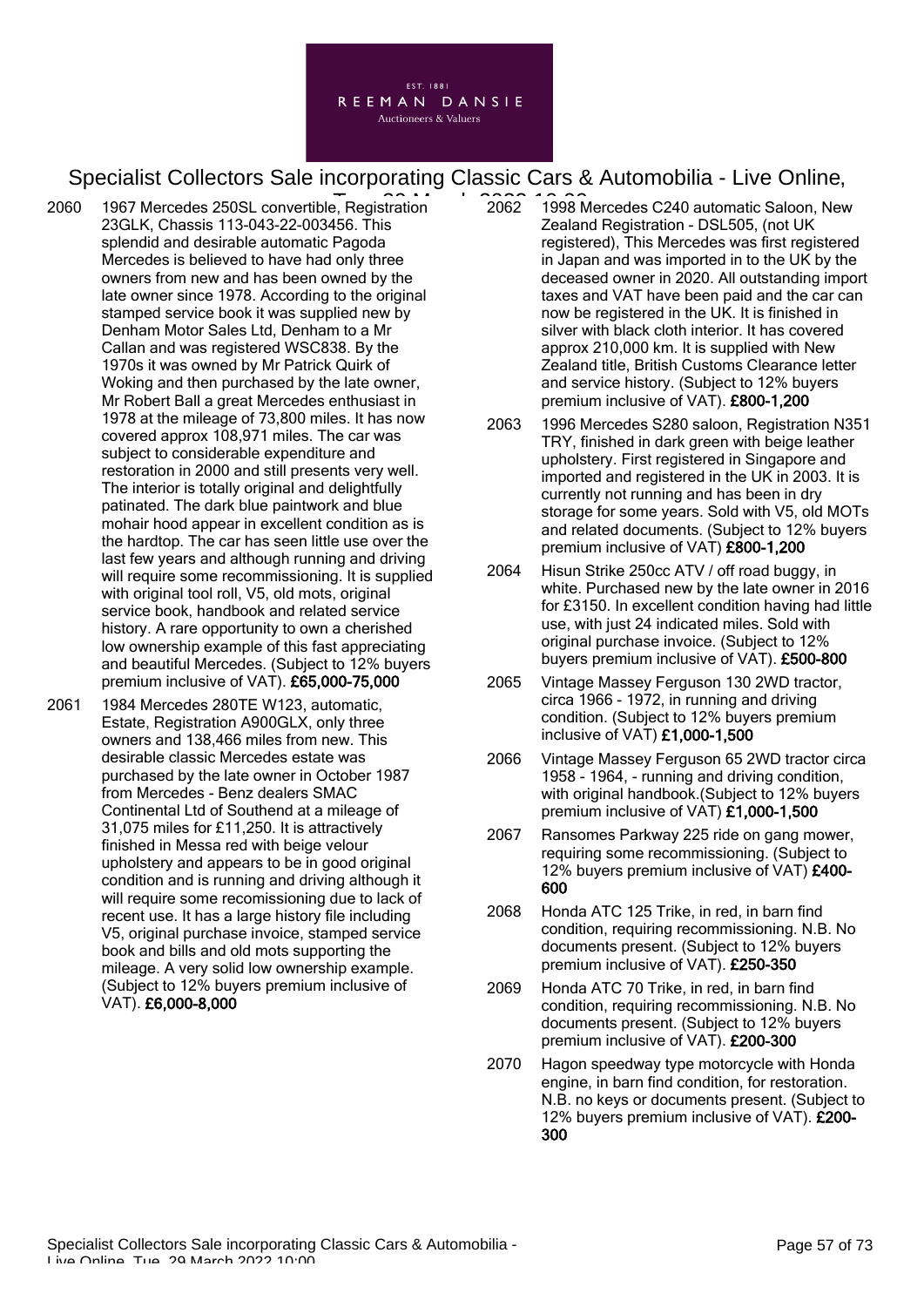

- 2071 1984 Honda VT500E 500cc motorcycle, finished 2089 Rare s in white, reg. no. B981 WEV, 42,944 miles indicated, in barn find condition, for recomissioning. N.B. No keys, V5 or documents present. (Subject to 12% buyers premium inclusive of VAT). £250-350
- 2072 1981 Honda CX500 500cc motorcycle, finished in red, reg. no. RLX 123W, in barn find condition, for restoration. N.B. keys present, no V5 or documents present. (Subject to 12% buyers premium inclusive of VAT). £200-300
- 2073 1985 Honda PXR 50cc scooter / moped, finished in red, reg. no. B384 BNM, 213 miles indicated, in barn find condition, requiring recomissioning. N.B. keys present, no V5 or documents present. (Subject to 12% buyers premium inclusive of VAT). £100-150
- 2074 1988 Jawa 49cc scooter / moped, finished in blue, reg. no. E532 HVX, 559 indicated miles, in barn find condition, for restoration. N.B. keys present, no V5 or documents present. (Subject to 12% buyers premium inclusive of VAT). £100- 150
- 2075 Victorian horse drawn gig with painted blue frame and yellow wheels, dated on axles 1896 to be sold on behalf of Macmillan Nurses fund £400-500
- 2080 Honda ST1100 Pan European radiator £40-50
- 2081 Large lot of used and new Honda Pan European parts including screens, tank cover, fairings and panniers qty £150-200
- 2082 Honda ST1100 Pan European parts including seats, handlebars, headlight, rear lights, exhaust etc (Qty: 11) £60-100
- 2083 Lot of mixed motorcycle rims, tyres and mudguards £40-60
- 2084 Three vintage motorcycle leathers together with a selection of motorcycle helmets £30-40
- 2085 Honda CX500c tank, seat and side covers together with a selection of motorcycle parts (Qty: 12) £30-50
- 2086 Honda Kowa Seiki service tester SRH-700 brand new in hard case and original box together with another similar model number SRH500, Honda dwell-timing synchroniser and two Yuasa battery's NS60(S) (Qty: 5) £40-60
- 2087 Two metal HondaCare signs, Parts and Service Reception (Qty: 2) £20-30
- 2088 Lot of mixed Honda new old stock parts mostly for ST1100 including, mirrors, front suspension, carbs, service and part manuals £60-100
- 2089 Rare silver presentation Rolls-Royce Spirit of Esctacy mascot on burr walnut base with silver plaque engraved ' 1935-1985 50 years of outstanding service in selling Rolls-Royce and Bentley cars Roger Cra'ster from the Board of Vickers PLC' in burr walnut fitted case. The mascot 13.5 cm high, 21.5 cm high overall. Roger Cra'ster was the head salesman at Rolls-Royce's London showroom for over 50 years and had a enviable client list including Her Majesty The Queen and The Queen Mother. He was awarded The Royal Victorian Order by The Queen in 1989 for services rendered. £400-600
- 2090 Vintage Shell Economy fuel station glass globe / light £150-200
- 2091 Tri-ang children's pedal car, fully restored to an excellent standard and finished in Old English White. £1,000-1,500
- 2092 Vintage Duckham's Motor oil 20 50 enamel garage thermometer sign, 92 x 33.5cm £60-100
- 2093 Group of approximately 20 1960's car and motorsport official press photographs to include Jim Clark, Graham Hill, Bluebird and motorshow cars £30-50
- 2094 Rare 1930 Minerva car sales brochure for the London showroom with colour plates and price lists 32 x 26 cm - in excellent original condition £100-150
- 2095 Collection of interesting Pre War and later car photographs including a 1913 Wolseley, various Rolls-Royce, Cadillac, Minerva, Daimler and others (approximately 27 photographs). £30-50
- 2096 Vintage Pratts Perfection petrol can £30-40
- 2097 Collection of 1950's Motorcycle magazines togerher with related booklets and manuals £30-50
- 2098 Collection of eight 1980's Lotus Cars Official Christmas Cards (unused) £20-40
- 2099 Boxed set of 25 enamel car badges- 'The badges of the world's greatest cars' in presentation box. £100-150
- 2100 King of the Road car headlamp and old school bell (2) £30-50
- 2101 Pair Pre War Ford car lamps, branded to the tops and stamped 'Raydoytt' patent motor lamp (2) £40-60
- 2102 Vintage Miller cycle lamp and generator in original box, new old stock £30-50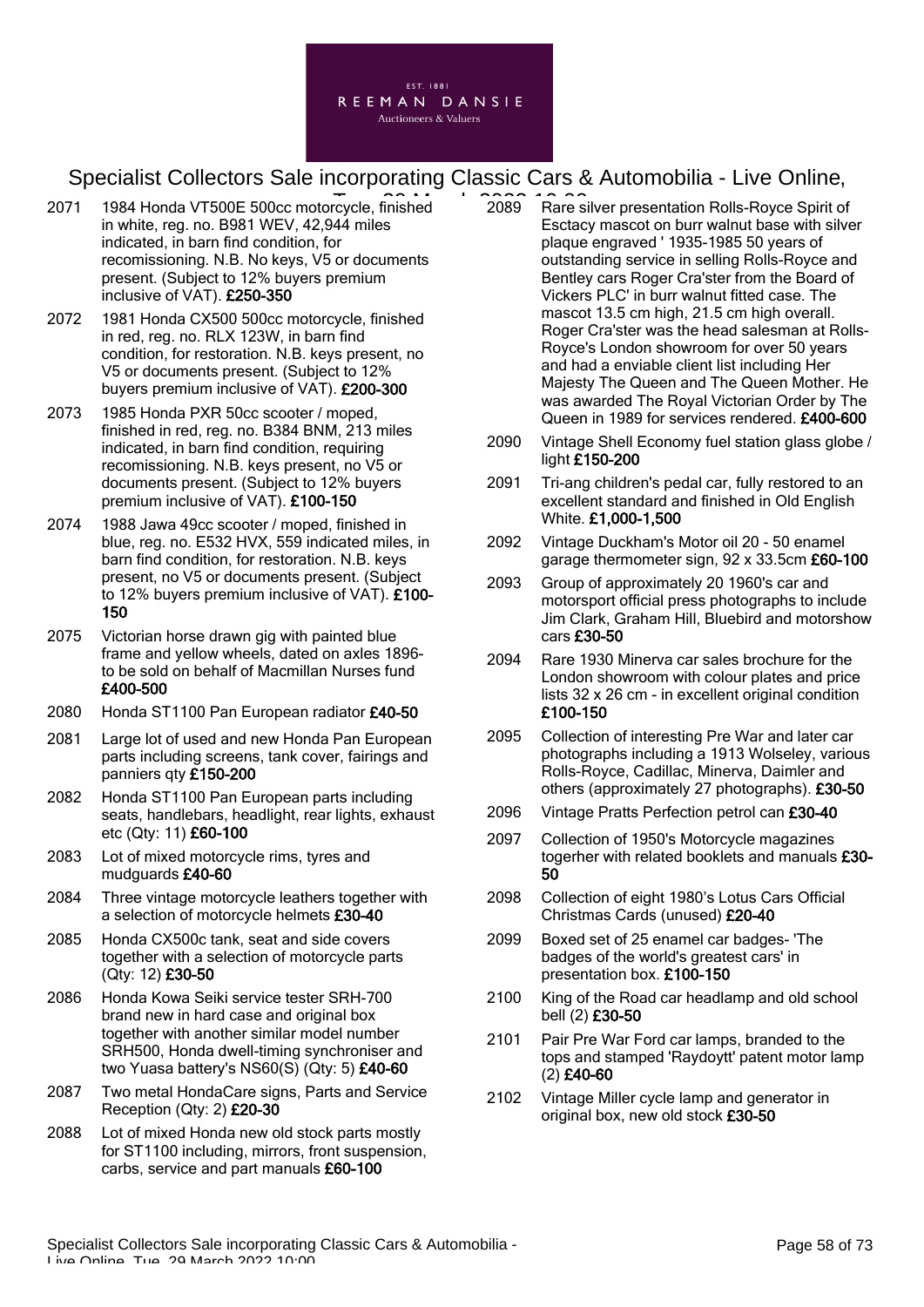

- 2103 Edwardian G.W. Scott & Son wicker two person 2152 Early 2 'En Route' tea basket 'The Continental' comprising copper and brass kettle and burner, together with enamel plates, cutlery, sandwich box and other items £100-150
- 2104 Quantity of antique fire extinguishers, some with mounting brackets £50-70
- 2105 Cycling interest- Scarce Edwardian collapsable travelling 'Cyclists Cup', base marked PAT'd Feb. 23. 97, made in U.S.A., 6.5cm in diameter. £30-50
- 2106 Collection of assorted 1950's 1980's car badges, to include British Leyland, BMC, Vauxhall, Rootes Group, Ford and others (approx. 100) £60-100
- 2107 Pirelli- A scarce Pirelli belt buckle designed by Salvador Dali (1904-1989), British, circa 1970. £100-150
- 2108 Vintage Brown leather flying / motorcycle helmet, with press studs stamped- made in Czechoslovakia, together with a chain mail panel (2) £30-50
- 2109 Vintage Brown leather flying / motorcycle helmet, with press studs stamped- made in England. £40-60
- 2110 Five vintage petrol cans, and a Morris 8 radiator grille £30-50
- 2111 Collection of Eleven Vintage AA car badges, together with four RAC badges and group of 1950's and later car badges. £40-60
- 2112 Fine quality scratch built model of an 1938 1000CC Ariel Square Four motorcycle by Philip Miller 2007, beautifully constructed in specimen woods with working steering, mounted to a mirrored display base, enclosed in a Perspex display case, total size 130cm wide x 94cm deep x 67cm high £500-700
- 2150 19th Chinese wall hanging with silk and metallic thread embroidery. A garden scene with Chinese dragon horse, lion, deer, birds, bat, butterflies and flowers. Silk and mirror embroidered borders. Partial remains of chinese printed cotton lining. £200-300
- 2151 Two early 19th century hand embroidered cashmere wool dresses suitable for a small child. One with Forget Me Nots and other with pink Roses and Forget Me Nots. Both trimmed with handmade bobbin lace. £100-200
- 2152 Early 20th century girl's dress. Inset with pink satin silk and trimmed with embroidered net lace. Brass hook fastenings. Similar dress with ruched and pleated satin silk and floral woven silk attached jacket. The back panel of the dress is missing. Embroidered two layer cream wool christening cape with cream silk braiding. £40- 60
- 2153 A selection of Victorian /Edwardian clothing including a stiffened cream Moire skirt with tiered ruffles, cotton bonnet with lace and ruffles, a pair of split leg bloomers with pink robbons and lace, a long length cream silk stole with cream silk embroidered bows and flowers plus two white cotton and lace nighties. £40-60
- 2154 A selection of Victorian/ Edwardian babies clothing including four caps, three lace and embroidery Christening gowns, two Christening petticoats, also a girl's cut-out work dress and a plain petticoat. £40-60
- 2155 Early to Mid 20th century babies clothing including embroidered cream woven wool jacket, dress and petticoat, cotton and lace dresses and petticoats, plus some hand knitted items, £30-50
- 2156 Good quality pair of gent's dress shoes size 8 with buckles by Ede and Ravenscroft by, together with a lace jabot and cuffs and some collars in a collar box. Possibly court wear. £30- 40
- 2158 Silk top hat by G A Dunn & Co Ltd Strand London. In original box. £40-60
- 2159 Ladies ivory handled umbrella with 9ct gold mount, together with another faux amber handled parasol. £40-60
- 2160 A pair of John Lobb boots described on receipt as Brown Strap Jods, with three piece wooden trees, in original box. Price 1988 includes Boots £809, Trees £269 and Vat £161. Pre-owned. £150-250
- 2161 A pair of John Lobb boots described on receipt as Black Strap Jods, with three piece wooden trees, in original box. Price 1988 includes Boots £809, Trees £269 and Vat £161. Pre-owned. £150-250
- 2162 A pair of John Lobb Black Oxford Shoes, with wooden trees and original box. Receipt 1987 total price £861.35. £50-70
- 2163 A pair of John Lobbs Black leather shoes decribed as Slips on receipt. with shoe trees and original box. 1988 Total price £861.35. £50-70
- 2164 A pair of Vintage John Lobb Black Leather 'Brogue' Shoes in original box. £50-70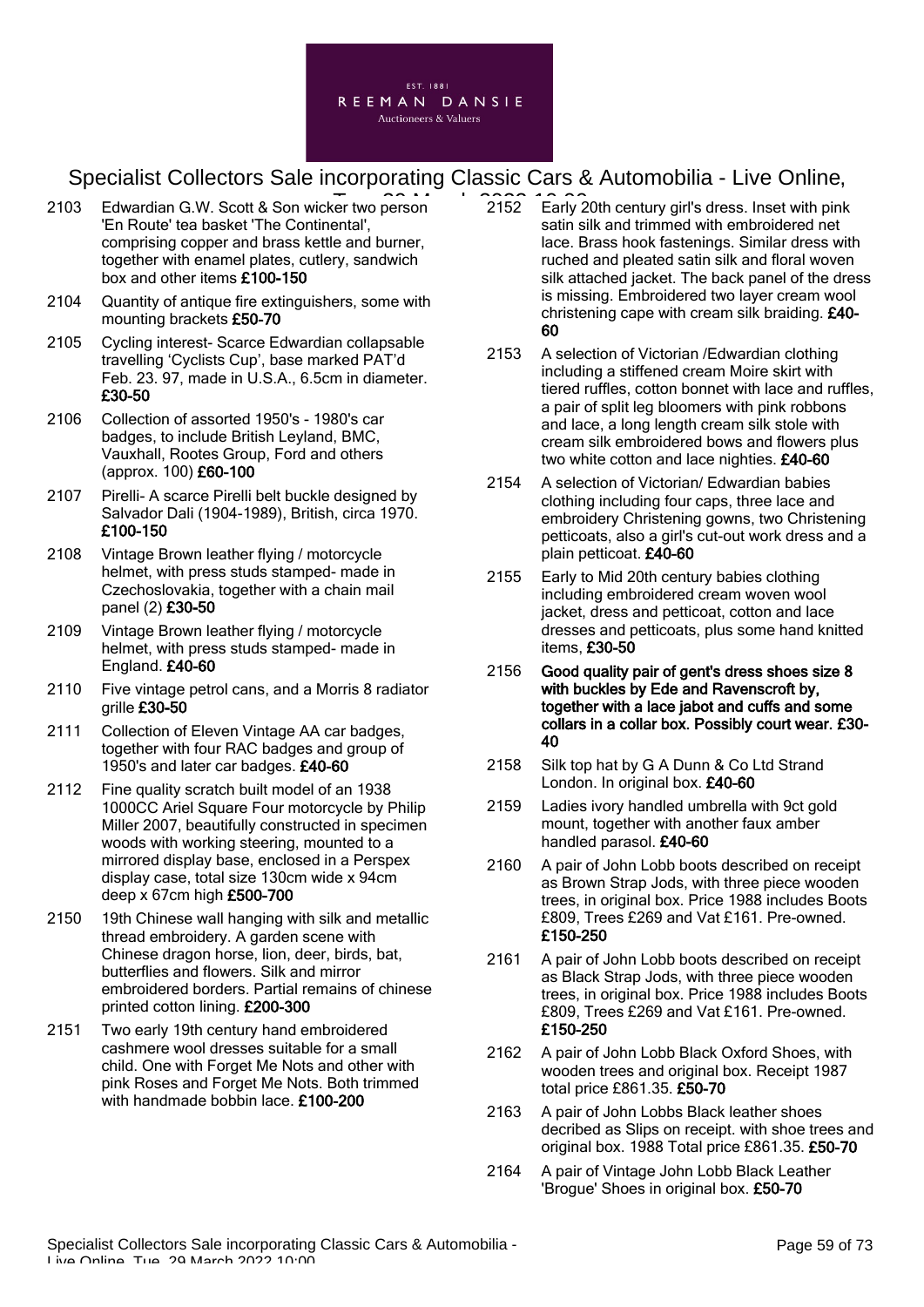

- 2165 A pair of Vintage John Lobb Black Patent 2022 12:00 2179 Vintage Leather ankle boots with trees and original box. £30-50
- 2166 1969 Gentlemen's Huntsman & Sons Ltd, Savile Row Black Evening Suit. Jacket has velvet collar and trousers have velvet stripes. £50-70
- 2167 1969 Gentlemen's Huntsman & Sons Ltd, Savile Row Black Evening Suit. Jacket has Moire fabric revers and similar trouser stripes. £50-70
- 2168 1965 Gentlemen's Huntsman & Sons Ltd Savile Row Black and White tweed overcoat with velvet collar trim. Also a 1965 Huntsman's grey suit. £50-70
- 2169 1965 Gentlemen's Huntsman & Sons Ltd, Savile Row Grey Tails three piece suit. £50-70
- 2170 1969 Gentlemen's Huntsman & Sons Ltd, Savlle Row Grey suit sold with collarless Turnbull & Asser shirt and cream silk pocket handerchief. £50-70
- 2171 Huntsman Savile Row Wool and Mohair Navy Suit. Size 40 R £30-50
- 2172 Huntsman Savile Row Grey Size 40 S sold with cream silk pocket square and Huntsman Suit carrier. £30-50
- 2173 Gucci Mens Shoes. A pair of black Horse Bit Loafers size 42 . In Gucci soft red bag. Unworn. £40-60
- 2174 Gucci Mens Shoes. Two pairs of black Horse Bit Loafers. Size 42 and 43. Both with shoes trees and soft red Gucci bags. Pre-worn but good condition. £40-60
- 2175 Guccmens shoes. A pair of navy and white Horse Bit loafers. Size 42 1/2 . Pre-worn but in good condition. Soft white and green Gucci bag,the bag is soiled. £20-30
- 2176 Gentlemen's Grey wool suit by Harvie and Hudson, Jermyn Street, London. Size 42 R. With a Harvie and Hudson suit carrier. Plus a Hackett navy Kingswood suit size 40 R, Daks navy wool blazer size 40 and a cream linen suit size 38. £30-50
- 2177 Gentlemens Daks check jacket size 40 R , Daks black and white woven cashmere jacket plus grey trousers and a Canali silk jacket Italian size 50 . Plus a pair of black trousers and three Turnbull & Asser shirts.All pre-worn . £30-50
- 2178 Vintage Turnbull & Asser colourful stripped silk collarless shirts and other shirts. Quantity of white detectable collars. £30-50
- 2179 Vintage Gucc accessories including black leather belt, leather luggage tag, padlock with leather case and key case. Plus a small Hermes pouch, Asprey Crocodile skin cigar case or mobile phone case and Bellido black leather belt. £40-60
- 2180 Genuine Hermes leather belt with H buckle. Buckle and belt bear the Hermes logo marking . £100-200
- 2181 Quantity of mainly silk vintage ties including kipper, velvet, check, tweed and woven Welsh wool. Makes include Hermes, Gucci, Turnbull & Asser, Hackett etc. Plus three pairs of shoes trees including one pair of Church's sizes 7 1/2 to 9. £40-60
- 2182 A selection of embroidered and tapestry items and samples. £20-30
- 2183 1920's/30's Liberty & Co London black crepe silk Art Deco beaded evening jacket. £100-200
- 2184 A selection of antique Indian Phulkari embroidery items, vibrant silk floss darning stitches and chain stitches on hand woven cotton. Including women's top and top front, tea cosy, pairs of panels stitched together with a woven runner £30-50
- 2185 Chinese hand embroidered gold silk panel ( 48 x 140 cams approximately), with birds flowers and butterflies. Chinese red silk panel with hand embroidered garden scene and a Chinese embroidered silk panel with silk ribbon borders and printed cotton lining. £60-100
- 2186 Two boxes of table linens including embroidered and lace trimmed table cloths, crochet lace trimmed cloths, white damask napkins, beaded food covers, 1950's Crinoline Lady embroidered items etc. £30-50
- 2187 A black satin panel with a central appliqued panel with fine floral embroidey. Black satin panels, two with silk thread embroidery and two with printed floral design. Handstitched chevron patchwork cover c.1970's. £30-50
- 2188 Box of vintage accessories including handbags, silk Capri souvenir scarf, Soochow Chinese embroidered scarf boxed and other scarves. Boxed handerchiefs plus a quantity of other handerchiefs, children's embroidered and lace. £30-50
- 2189 Box of fancy and plain bolster covers, a quantity of finely embroidered and lace white handkerchiefs, two long white cotton Ladies nighties with Borderie Anglaise. £30-50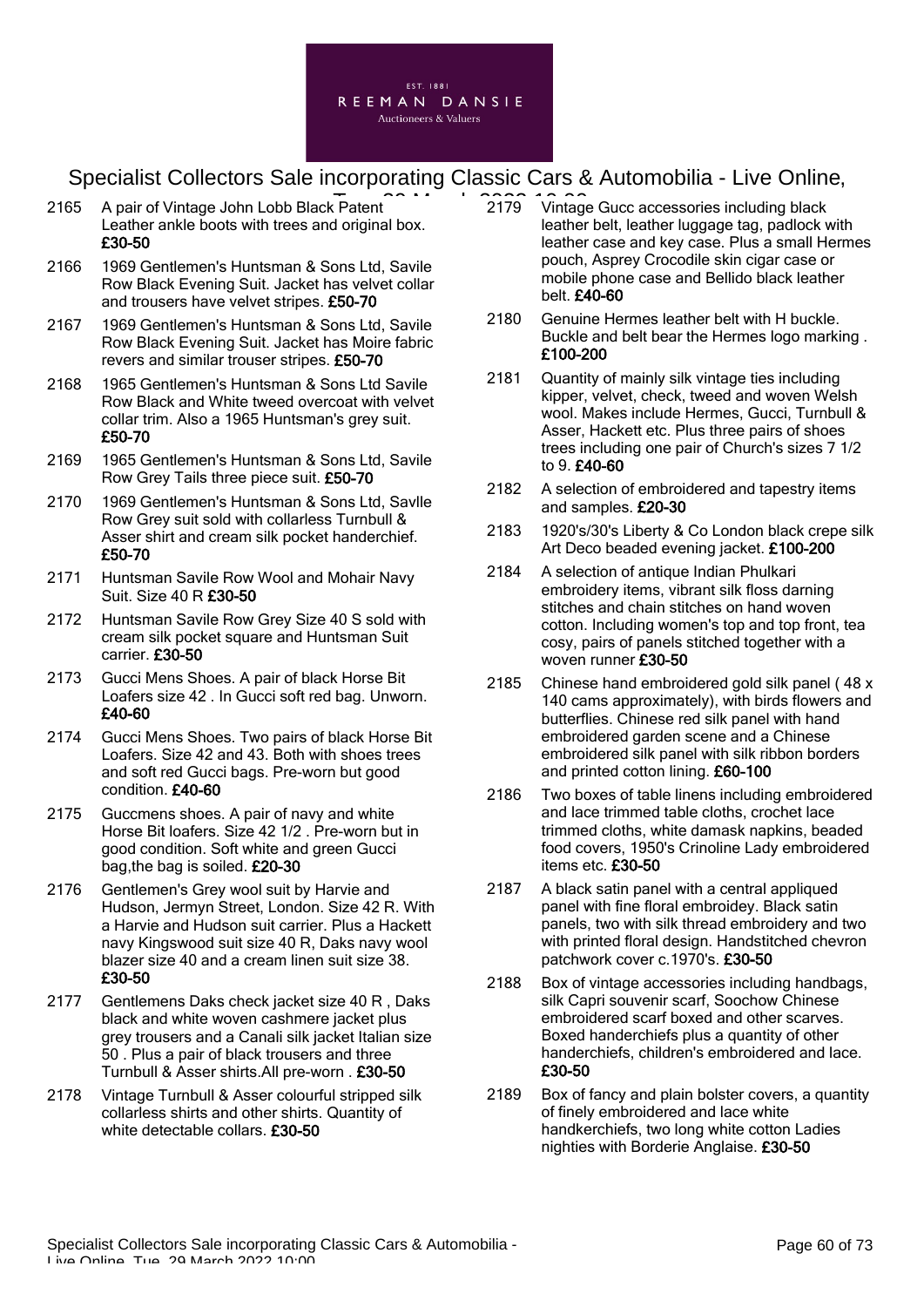

- 2190 Vintage single bed cover. Pond with water lilies, 2200 Vintage bull rushes and butterflies hand embroidered in chain stich on blue satin. £20-30
- 2191 Two large white linen tablecloths with substantial and deorative white thread embroidery (210 x 230 cms approimately) £40-60
- 2192 Edwardian Linen and crochet bed cover. Alternating panels of hand embroidered stylised leaves and flowers and crochet. Edged in scalloped crochet. 220 x 250 cms approximately. £100-150
- 2193 1960's cream wool coat with bow at neckline. Light fawn wool coat c.1970's, vintage otterburn Tweed skirt, 1950's/60's brown boucle wool skirt suit. Plus a mulberry and pink check dress. £40-60
- 2194 Box of Victorian and later textiles including woman's ruched bonnet, three embroidered / pulled thread aprons, white kid gloves, green leather gaunlet style gloves, oversized floral embroidered drawstring bag, black velvet and metal work clutch bag, boxed \lotus glod lurex bag, University Graduation Mortar Board and hood and other items. £30-50
- 2195 Two boxes of Edwardian embroidered and worked linens including frilled pillowcases, shamrock embroidered pillow slpips, pulled thread, cutout work and crochet trimmed items. Plus a quantity of white damask napkins. £20-40
- 2196 Bermans & Nathans Costumiers Short black wool dress with white piping. Two labels inside the dress, one is maked in biro pen Barbara Windsor. £20-40
- 2197 Three 1930's/40's satin and damask evening dresses, one of which has the Double Eleven Utility label, a 1940's daydress and a brown lamb fur cropped cape. £30-50
- 2198 Evening dresses including 1950's Best & Co New York white and black stripped dress, styled by Dorian, 1970's hostess dress by Preta a porta, Bill Tice for Royal maxi dress in abstract design with gold lurex stitching, Black damask front fastening gown by Simon Ellis plus two other dresses. Black velvet embroidered dress. £40-60
- 2199 Early 20th Century Asia hand quilted gold fabric fabric lined with cotton. Handstitched throughout. £40-60
- 2200 Vintage Asian outfit comprising of trousers, jacket, cap and sash with purse. Metalic thread chain stitch crescent moon and star, stylised flowers with appliqued crochet flowers and edgings and script. Plus an Idian silk panet with metalic thread embroidery and sequinns, made into a tunic. £40-60
- 2201 Japanese silk crepe kimono in printed chevron design. Handstitched construction. £20-40
- 2202 Four 1950's/60's womens swimming costumes, black lace By Janet Dickinson, Red with white trim boned bodice by Splendid, USA, black and white by Keytone and one other plus three girls costume two with pleated skirts. £30-50
- 2203 Selection of evening bags including Czechoslovakia beaded bag, black velvet beaded bags, 1895 Advertising paper fan 'Drink Tansan' with farm scenes, other fans and a crocheted cap. Plus some aprons and military spats. £30-50
- 2204 Wooden Miliners head hat block with four hats and other items. £20-30
- 2205 Two 1930's/40's ladies woollen swimming costumes both by Meridian. £30-40
- 2206 Limerick embroidered tambour net lace wedding veil. Plus similar short veil and an embroidered silk Christening gown. £40-60
- 2207 Of lace making interest- lace makers cushion, bobbins and related equipment £50-70
- 2208 Pair good quality crewel work curtains, pinch pleat headings and interlined. £200-300
- 2209 Selection of antique lace items including Maltese silk floss collar, bobbin lace tea cosy cover, pulled thread work bib, embroidered net lace dress front, similar pair of lace cuffs and bonnet veil, length of bobbin lace trim. arious widtg lace trims on and off card. Ribbon and briad lengths on card. Plus a box of lace mats. £30-50
- 2210 1960's blue dress suit, jacket is cropped with three buttons and bow detail. £30-50
- 2211 Bradleys vintage brown mink fur coat £30-50
- 2212 1970's Hostess and maxi dresses. Including Horrockses, Carre, Berkertex Mayfair,Sidgreens, etc £40-60
- 2213 Gentlemen's vintage clothing , Harris Tweed jacket by Gurteen, Austin Read and Charlesworth check jackets, black leather jacket and a suede jacket both Italian made. £30-50
- 2214 Oliver Messel Coronation silk scarf, framed and glazed. £60-100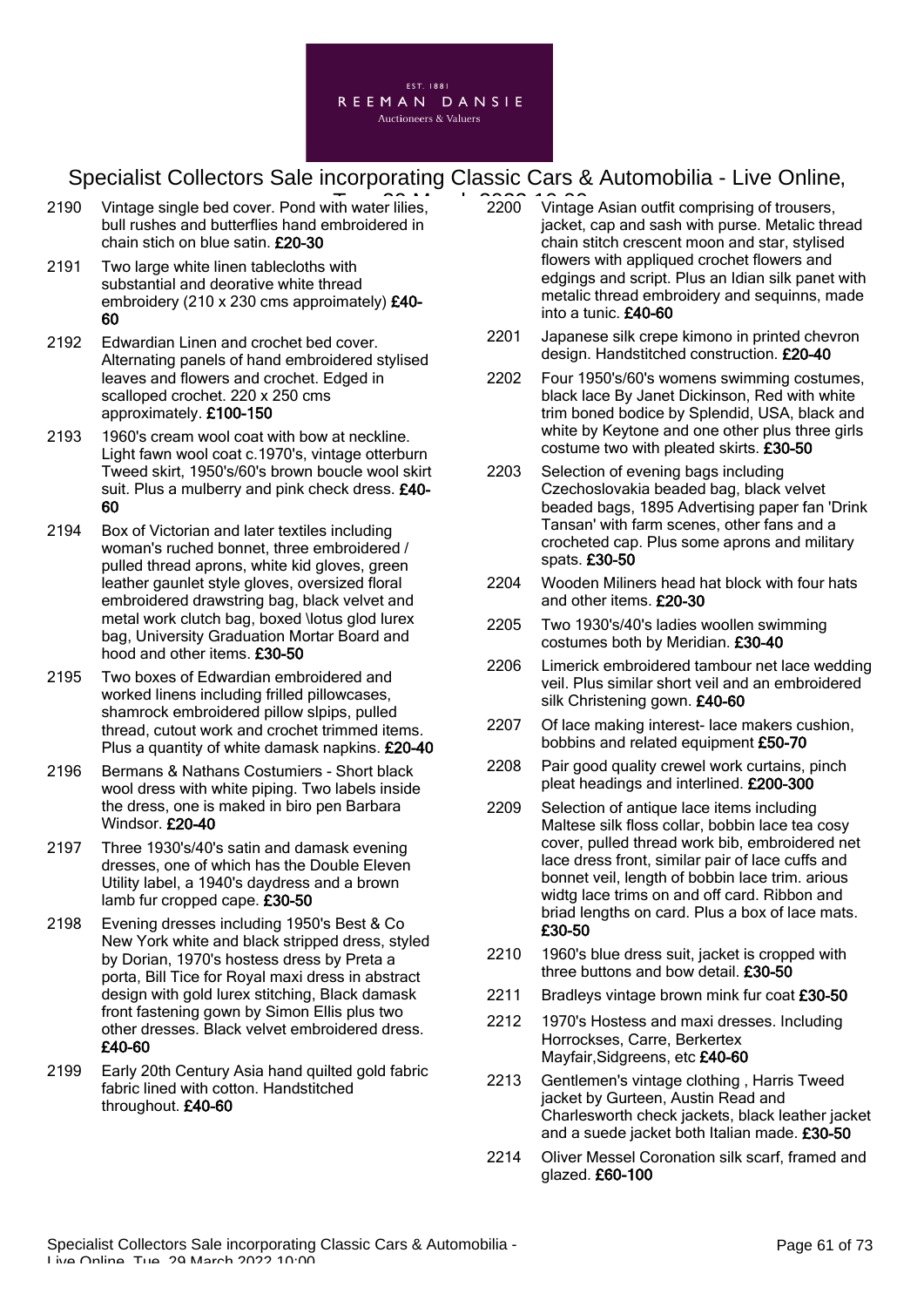

- 2215 Two fur coats and 1960's Blonde Mink Wrap. **2021 11:00:00** Ladies Plus a hat box containing a mink four pelt stole. £30-50
- 2216 Two large early 20th century embroidered tablecloths. Similar floral designs but not a pair. 1908 stamped on each cloth. £40-60
- 2217 A selection of vintage half hats and shaped hat with feather plume plus some ostrich and other feathers. feathers £30-50
- 2218 Two Fox fur stoles and a wide Mink wrap with tippet tail trim. £30-40
- 2219 Vintage Fedora Hat Christies' London retailed by Austin Reed size & plus two black Bowler hats by G A Dunn & Co size 6 7\8 and size 7. Sold in a large circular wooden hat box. £40-60
- 2220 1970's Black crepe maxi dress with spilt front bodice and back, black satin waist panel and gathered sleeves with ties. Similar date black crepe square neck sleeveless maxi and a 1960's black beaded knitted sleeveless top. Plus a 1970's Angle Wing embroidered tie-dyed kaftan. £30-50
- 2221 Silk scarves including Cartier, Liberty and Jaeger and a Liberty large wool wrap plus 1937 Coronation handkerchief and other scarves. £60 -80
- 2222 Russell & Bromley Black Leather mock croc handbag with padlock and dust bag , plus a selection of vintage evening bags including Kelly style, beaded and a box bag. £40-60
- 2223 19th century crewel work panel, Tree of Life design with exotic leaves and flowers. £150-250
- 2224 19th century wall hanging green velvet with hand embroidered tapestry panel. £30-50
- 2225 Early 20th century jacquard woven tapestry curtain. £30-50
- 2226 Pair of Jacquard tapestry covered cushions, an English brocade cushion and a similar French cushion . (Qty: Four) £30-50
- 2227 Chinese Cream Silk Shawl heavily embroidered with deep knotted fringing. Plus a small quantity of old fringing, lace and fabric. £80-120
- 2228 Victorian blue and silver silk dress with black tassel trim to bodice. Plus a black bead and ribbon work cape, black lace to neckline and front. £50-70
- 2229 Ladies Edwardian black silk dress with metallic thread and bead embellishment to neckline, also black lace and hanging pompom trims. Plus another black Edwardian gown, cream satin overlay with black lace, sequin and spangle trim to bodice and sleeves. Skirt has hanging beaded tassels. internal label The Misses Knight St Giles St. Northampton. Plus some babies clothing. £60-80
- 2230 Gentlemen's clothing including Harris Tweed breeks and jacket, John Michael breeks, Herringbone suit by Oliver Brown, Johnsons check jacket and cashmere herringbone jacket both size R42, velvet evening jacket with braid fastening, Irish linen jacket and a Dunhill British Masters golf jacket. £60-100
- 2231 Selection of Women's winter coats makes include Damo Donna wool and cashmere, Schneiders grey wool and cashmere Loden cape coat, two unstructured wool coat, one by Gil Bret, two Windmoor coats, Voss mink trimmed gilet, black leather jacket by Paolo Moretti, Jean Muir jacket and a pink evening dress. £100-200
- 2232 19th century Chinese silk banner decorated with dancing figures, dragons, temple lions with floral borders, 183cm long x 46cm high £200-300
- 2233 Fendi black leather purse in original box £20-30
- 2234 Gentleman's Dunn & Co. Bowler hat together with a pair of Moroccan slippers, size 9. £20-30
- 2235 Three vintage wedding dresses, including 1950s satin and lace, 1980s Oyster satin, pointed waistline and rosettes on dropped shoulders by Berkertex, a cream satin dress with train, a heavily beaded bodice and net sleeves with hooped petticoat by Ellis Brides. Plus a black all over ruched strapless evening dress with stiffened net petticoats by Trina Lewis & Marjon Couture £20-30
- 2236 Very large Victorian beadwork embroidery, together with two others smaller £60-100
- 2237 Chanel Croisiere 1996-1997 press pack with 25 limited edition prints of photographs taken by Karl Lagerfeld, ten of which are framed £300-500
- 2238 Gentlemen's Burberry's Navy mac. £30-50
- 2239 Two Aligator skin bags and Veritable leather bag, snake skin belt and a whip. £30-50
- 2240 Fine pair 1930s Art Deco pink quilted satin bedroom curtains. £200-300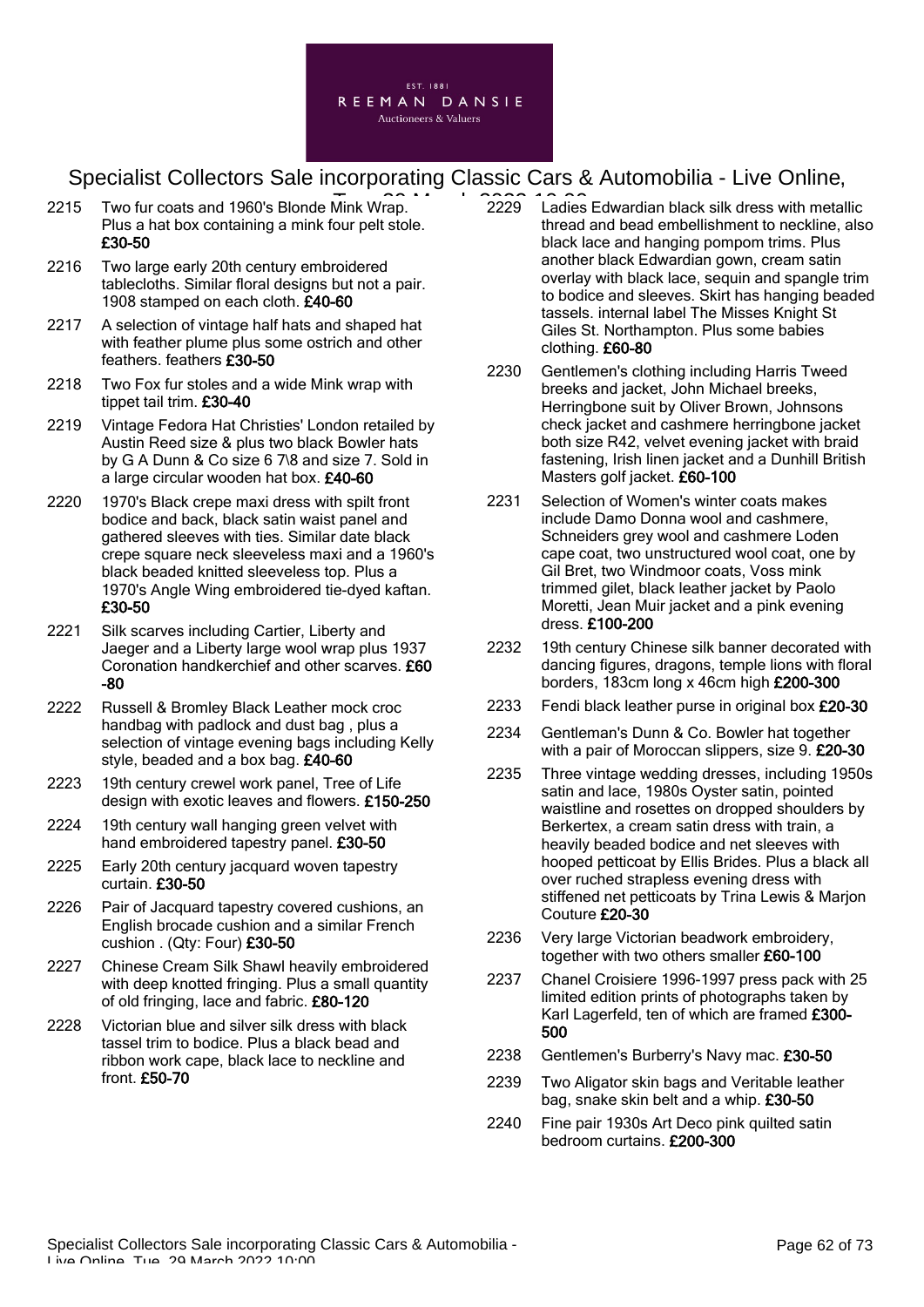

- 2241 Two Black Top Hats one by Hyam & C0 Brimingham in leather top hat box ,the other by Fritz Luder, Berlin in hat box. plus a turned wood and velvet top hat brush. £50-70
- 2242 1960s/70s black leather jacket by Kett £20-30
- 2243 Old Chinese embroidered shawl/throw £80-120
- 2244 Flapper dress all over sequins and Art Deco design beading c.1930's. £100-200
- 2245 Marmot fur coat with hook and loop fastenings. £30-50
- 2246 Victorian leather vanity case together with a leather suitcase, both filled with Victorian and later linen including a pair of split leg drawers, embriodered and ruched nighties, cream silk and lace Christening gown, child's lace cap, pink lingerie. Also a quantity of tableclothes and pillow slips with lace and crochet egdings etc. £40-60
- 2247 Anchor Embroidery Thread cabinet with seven drawers. £30-50
- 2248 Vintage 1960's faux fur coat by Glen Models together with a mink fur wrap (2) £30-40
- 2249 An Indian silk embroidered table cover, two Victorian lace table covers and other textile. £40 -60
- 2250 Hand woven tapestry rug/ wall hanging and similar needle point rug, both floral design. £40-60
- 2300 Bose Wave music system and Bose Wave DAB module £80-120
- 2301 Antique violin with two piece back, Amati label, in hard case with bow £150-250
- 2302 King tenor trombone model 2102, in case with accessories £400-600
- 2303 Antique German brass rotary tenor horn in hard case £100-150
- 2304 Bang & Olufsen Beocenter 5000 record player and pair of stylish floor standing speakers £200- 300
- 2305 Bang & Olufsen Beocenter 2200 record player £80-120
- 2306 Bang & Olufsen Beocenter 2200 record player and a pair of Beovox speakers £100-150
- 2307 1970s/1980s Japanese LP Eros electric guitar and a Satellite electric guitar, both from same factory (2) £30-40
- $\overline{R}$  C0  $\overline{R}$   $\overline{R}$   $\overline{R}$   $\overline{R}$   $\overline{R}$   $\overline{R}$   $\overline{R}$   $\overline{R}$   $\overline{R}$   $\overline{R}$   $\overline{R}$   $\overline{R}$   $\overline{R}$   $\overline{R}$   $\overline{R}$   $\overline{R}$   $\overline{R}$   $\overline{R}$   $\overline{R}$   $\overline{R}$   $\overline{R}$   $\overline{R}$   $\overline{R}$   $\$ Topaz SR10 V2 Cambridge Audio stereo receiver and Topaz CD5/CD10 Cambridge Audio Compact disc player, each with manual, two remote controls and wires £60-100
	- 2309 Collection of 23 Rolling Stones LP's, mostly appear to be in near mint condition and include inserts etc. Including On Air, Satanic, Sticky Fingers, Metamorphosis, Exile, Tattoo, Black & Blue etc £200-300
	- 2310 Custom made wooden box containing approximately 50 LP records including Keef Hartley, Crazy World of Arthur Brown, Magic Sand, Caravan, Doors, Traffic, Pink Floyd, Stray, King Crimson, Fleetwood Mac, Goons, Bob Dylan and Mungo Jerry. Most LP's are very good to excellent condition £80-120
	- 2311 Box of approximately 50 LP records including Grateful Dead, Jerry Garcia, Joni Mitchell, Little Feat, Harvey Andrews, Oscar Peterson, Stan Getz and Miles Davis. Most discs are in excellent condition £80-120
	- 2312 The Beatles Collection The Beatles Singles 1962-1970 in original case £40-60
	- 2313 Approximately 200 single records, including Cream, Traffic, Cockley Rebel (Mexican), Association, Mitch Murray Clan, Animals, Classmates, Kevin Ayers (demo), Ray Charles, Jimmy Clanton and Cozy Cole. Mostly in excellent condition, also included are 400 spare company sleeves £50-70
	- 2314 Selection of single records and EP's including Patsy Ann Noble, Taliesin, Unit Four Plus Two, Heinz (mint), Rolling Stones, Beach Boys, Yardbirds, Barrow Poets, Valerie Mountain and The Eagles, Symbols, Sorrows, Cherokees, Doors, Derek Sarjeant and Chris Clark etc, together with approximately 500 company sleeves and a quantity of flexis £50-70
	- 2315 Two vintage cases of LP records including Rolling Stones, Beatles, John Lennon, Led Zeppelin, Jefferson Airplane, Zappa, Buddy Holly and Spencer Davis, most discs in very good or excellent condition, together with three DJ cases of DMC mixes (over 130 discs) including Best of DMC volumes one to five £100 -150
	- 2316 Hohner piano accordion in associated case £40-60
	- 2317 Two Violins in cases with three bows £40-60
	- 2318 HMV portable gramophone £30-40
	- 2319 Two old violins in cases (one with bow) £30-50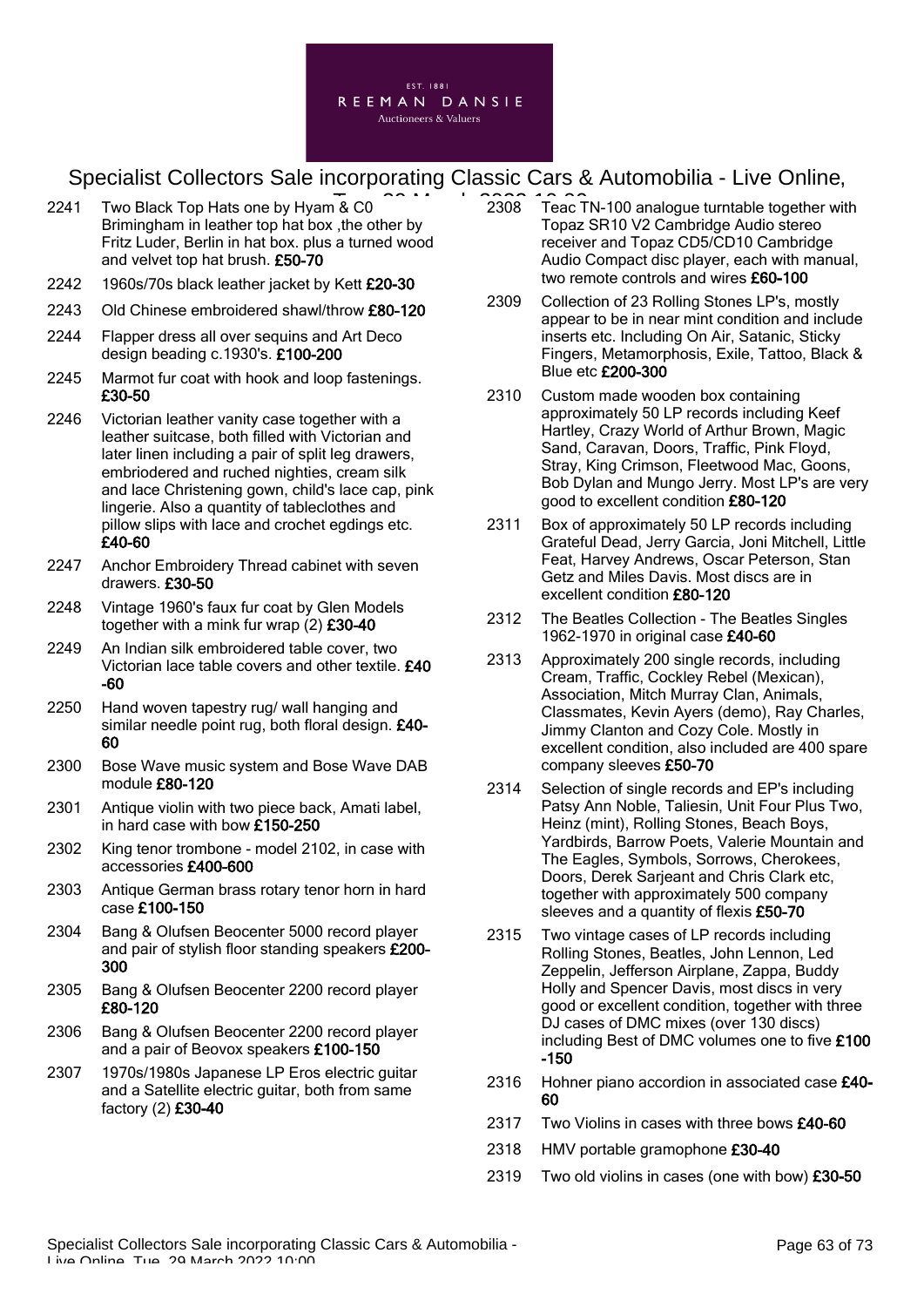

- 2320 Box of African brass and other metal ware **Tues 2014** 2343 Clifford figures £30-50
- 2321 Brass French horn with detachable bell and two mouthpieces, cased £100-150
- 2322 Selmer signet Bb clarinet, cased £30-50

2323 Vintage Gramophone and horn £40-60

- 2324 Three vintage carry cases of LP records including Elton John, Cat Stevens, Leonard Cohen, Bruce Springsteen and Donovan. £60- 100
- 2325 Antique silvered euphonium by Lincoln £70-100
- 2326 Mahogany and Brass Phono fiddle by A. T. Howson, London £40-60
- 2327 English fruitwood flute by William Henry Potter, 68cm long £100-150
- 2328 From a private collection four boxes of rare 60s and 70s LPs - many bought the week issued including Jethro Tull 'This Wa' mono, Traffic 'Mr Fantasy' mono, High Tide 'Sea Shanties', Sgt Pepper - mono with all inserts, The Beatles 'White Album' numbered sleeve top opening mono. Majority in at least 'excellent' condition £300-350
- 2329 Six vintage harmonicas in original boxes £30-50
- 2330 Eleven original Pink Floyd albums on cassette tape including Piper at the Gates of Dawn. All mint condition £30-50
- 2331 Three boxes of LP records, including Johnny Cash, Pete Sayers, Marianne Faithfull, Linda Ronstadt, other folk, country and rock and roll £100-150
- 2332 Mandolin bearing label for Umberto Ceccherini, 1881, in case £60-100
- 2333 Puerto Rican handmade Cuatro ten string guitar in case £50-100
- 2334 Audition acoustic guitar £50-70
- 2335 Bang & Olufsen Beocenter 3600 record player and speakers £30-50
- 2336 Sonola 120 bass accordion in case £200-300
- 2337 Earlham Professional Series II Saxophone in case £80-120
- 2338 Vega banjo neck £30-50
- 2339 Piccolo mandolin-banjo in case £40-60
- 2340 Bacon & Day Silver Bell plectrum banjo in case £700-1,000
- 2341 Jedson 4 string banjo, converted from a five string £100-150
- 2342 Walliostro ukulele-banio £40-60
- 2343 Clifford Essex Regal plectrum four string banjo £300-400
- 2344 Antique five string zither banjo £70-100
- 2345 Vega plectrum banjo £500-700
- 2346 Jedson style four-string plectrum banjo £200-300
- 2347 George P Matthews plectrum banjo £50-100
- 2348 John Alvey Turner plectrum banjo with large head £100-150
- 2349 Unsigned plectrum banjo £50-100
- 2350 Four-string tenor banjo £150-250
- 2351 Clifford Essex cello banjo in case £300-500
- 2352 Temlett Ajax 4-string plectrum banjo, cased £200-300
- 2353 Vega tenor banjo, probably 1920s, cased £500-700
- 2354 John Grey five string 'tea-tray' banjo £80-120
- 2355 Cello banjo, cased £150-250
- 2356 Late 19th / early 20th century violin with two bows, single piece back, cased £200-300
- 2357 Continental brass rotary flugelhorn £50-100
- 2358 Unusual silvered post-horn with interchangeable valved section £200-300
- 2359 Vintage Hofner guitar in case £200-300
- 2360 Vintage Broadwa semi-acoustic quitar £200-300
- 2361 Brass trumpet and a childs student violin, both cased £30-50
- 2362 Hofner 'President' semi-acoustic electric guitar serial number '144', Thinline 1966, in excellent original complete with hard case. Missing Bigsby lever £300-350
- 2363 Two student violins in cases £40-60
- 2364 Student violin together with a banjo ukulele, both in cases £40-60
- 2365 Antique Eb bass tuba £200-300
- 2366 Michael Jackson and Status Quo concert tickets and T Shirts £30-50
- 2367 Antique violin with bow, single piece back, partly legible label inside reading 'Hieronymus...Cremona...1676', cased £100-150
- 2368 Taylor 150e 12 string guitar in case £300-500
- 2369 Tricone resonator guitar in case £100-200
- 2370 Viola by Gordon Harris, cased with bow £300-500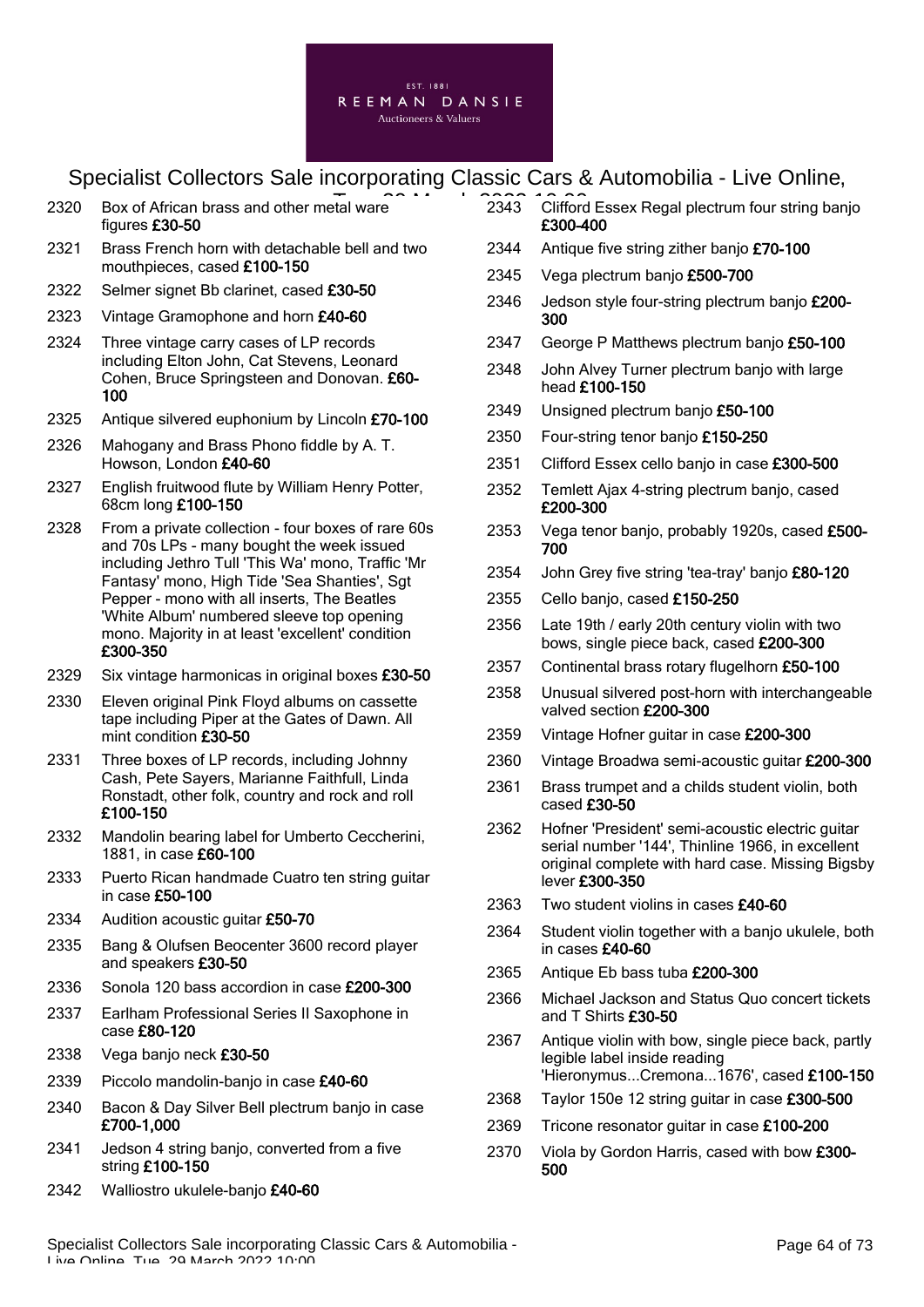

- 2371 One box of records, including albums and **2388** Naim ( singles, including jazz, disco, soul £100-150
- 2372 Clarinet, Thibouville-Lamy 1955 £50-60
- 2373 Banjo, Gremlin 4-string as new with soft case £120-150
- 2374 Turkish Saz with instructions £30-50
- 2375 Dulcitone in oak case, early 20th century £70-90
- 2376 Polyphon table model 19th Century, with 21 11" discs, some loss of veneer, weak arm spring £150-200
- 2377 Cylinder music box, 1886, Swiss tunes, inlaid decoration to top £250-350
- 2378 Rare Park reverb combo valve amplifier, recently serviced and in good working order, fully original except for a replacement handle £800-1,200
- 2379 Vintage Dansette red-cased record player £30-50
- 2380 Bang & Olufsen Beosound 4 CD/Tuner with a pair of B&O rubber speakers and remote £200- 300
- 2381 Park Model G10R amplifier together with an old Decca record player and records (2) £30-50
- 2382 Good collection of mostly 1960s and 70s pop and rock records, including Doors, Eagles, Jethro Tull, Led Zeppelin, Pink Floyd, Roxy Music, Cream, The Kinks, The Who, The Beatles, Steely Dan, The Moody Blues, The Rolling Stones, mostly in good condition (approx 115 in two boxes) £300-500
- 2383 Good quality Bang & Olufsen Beosound 9000 MK3 with six disc changer, serial number 19226743, together with a pair of Bang & Olufsen Beolab 6000 speakers, Bang & Olufsen floor stand and remote control (the CD player has a pin number which we have and it is in working order) £600-800
- 2384 Bose Wave CD player, together with DAB module with remote control £80-120
- 2385 Victorian walnut cased coin operated polyphon, in operational condition, unsigned, raised well matched later cabinet housing approximately thirty 21 inch discs, total height 216cm £1,500- 2,500
- 2386 Linn Sondek LP12 turntable with Linn Ittok LVII arm together with Linn Lingo power source (2) £200-300
- 2387 Linn Axis Turntable wiith Linn Basik Plus arm, serial number 008582, boxed £100-150
- 2388 Naim CD5i CD player serial number 231929 and boxed NAIT 5Si amplifier and two remote controls (2) £300-500
- 2389 Pair of Dali Oberon 1 Speakers, serial number 6079750, boxed £100-150
- 2390 Musical Fidelity LX2 LPS phono amplifier, serial number LTA0206, boxed £50-100
- 2391 Creek Audio Systems CAS3140, Rotel cassette player, pair of Audio Technica ATH-M50x wired headphones and a selection of stereo cables £40-60
- 2392 Set of 20th century Scottish bagpipes, probably by David Naill & Co. with silver and ivory mounts (Birmingham 1965), maker Peter Narborough. N.B. Supplied with Article 10 Licence, dated 23rd February 2022. £300-500
- 2393 Epitone Dot Ch guitar, with scarlet finish, in hard case £100-150
- 2394 Godin 5th Avenue semi acoustic Jazz guitar, model - Cognac Burst 5G, cased £300-500
- 2395 Technics hi-fi system, including cabinet, amplifier, tuner, cassette deck and two speakers £40-60
- 2396 Four boxes of 1980's and 1990's New Music Express (NME) magazines including inserts and free gifts £40-60
- 2397 Bang & Olufsen Beosound 1 CD/Tuner £40-60
- 2398 Bang & Olufsen Beogram 1700 record player £40-60
- 2450 Olympus OM-1 N 35mm SLR camera with Zuiko f/1.8 50mm lens, Sirius macro lens and Hoya zoom lens, in leather case with accessories £30- 50
- 2451 Yashica B twin lens reflex camera in case, together with a Pentax MV and lens, and other cameras and accessories £50-80
- 2452 Canon EOS 600D digital SLR camera, in case with two lenses, charger and accessories, together with a tripod, video camera, flash and binoculars £60-100
- 2453 Two boxes of cameras and photographic accessories £30-50
- 2454 Nikon FA 35mm SLR camera with three Nikon Series E lenses - 28mm f/2,8, 50mm f/1.8 and 135mm f/2.8, and a 80-200mm zoom lens £100- 150
- 2455 Hasselblad A12 magazine £30-40
- 2456 Rolleiflex Twin Lens Reflex camera with Carl Zeiss Tessa 75mm f/3.5 lens £50-70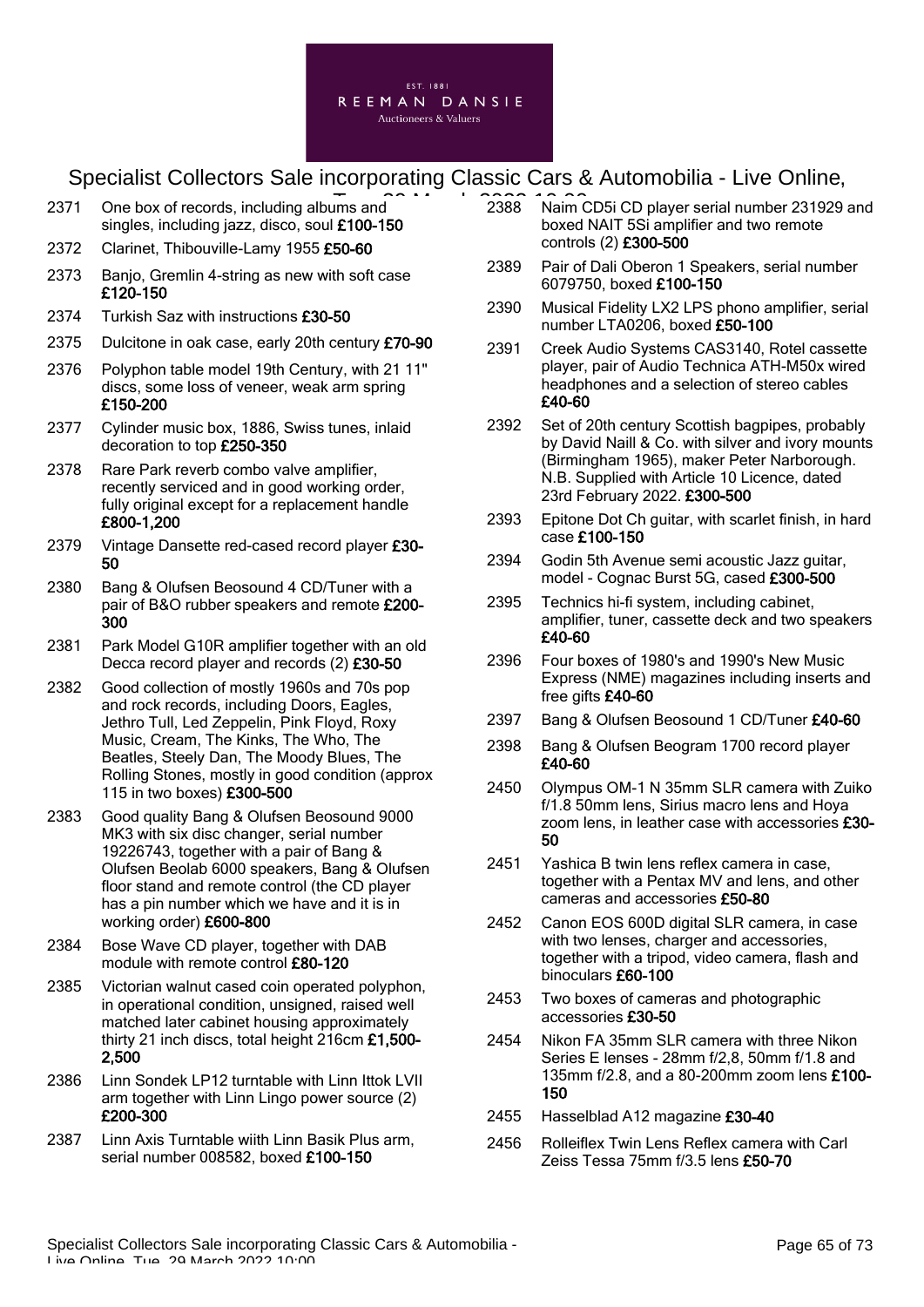

- 2457 Pentax MV 1 camera, lenses and accesories **2501** 2501 Old dic £30-50
- 2458 Group of cameras and accessories, including a Canon AV-1 and lens £30-40
- 2459 Mamiya C3 twin lens reflex camera in case, with single exposure attachment, spare lens etc, in hard carry case £60-100
- 2460 Group of cameras and accessories, including a Bolex B8, Zeiss Icarex 35, Edixa-Mat Reflex, Kiev and Fed rangefinders, etc, together with a large quantity of filters £40-60
- 2461 1957 Baby Grey Rolleiflex twin lens reflex camera in case £50-80
- 2462 Rolleicord Vb twin lens reflex camera, with original lens cap and leather case, together with a Pal M4 with leather case and original box, a Kodak Retinette 1a, a Praktica LTL, and a Nikon Pronea S £120-180
- 2463 Group of cameras and accessories, including a Pentax P30N and Pentax MG £30-50
- 2464 Olympus OM-2 camera, with lenses and accessories £40-60
- 2465 Cameras and accessories, including a Canon EOS 1000F and an Exakta RTL 1000 £20-30
- 2466 Box of cameras and accessories £20-30
- 2467 Yashica 24 twin lens reflex camera, together with a Kodak folding camera and accessories £30-50
- 2468 Group of cameras, lenses and accessories, including a Pentax Spotmatic II, Pentax SP 500, Praktica MTL 5B, Praktisix, and two pairs of binoculars £100-150
- 2469 Photography interest: plate camera parts, wooden slides, developing tank, lenses, etc £60- 100
- 2470 Quantity of cameras, lenses and accessories, including Olympus, Nikon and Minolta digital cameras, Sigma and other lenses (4 boxes) £100-150
- 2471 Quantity of cameras, video cameras and accessories, including a Nikon F80, Sony and Minolta digital cameras, Panasonic camcorders, Olympus OM10, binoculars, etc £60-100
- 2472 Group of cameras, binoculars and accessories, including a Yashica FR1, Nikon F60, Zenit, etc £30-40
- 2473 Three miniature camera, including a Halina Micro 110, a Mycro IIIa and an Ulca ST 1 £50-70
- 2500 Edwardian shop's tin advertising sign for Mackintosh's de Luxe Assortments £30-50
- 2501 Old diorama of a ship in a glass case, 38cm wide x 33.5cm high  $£80-120$
- 2502 Microscope in wooden carry case by Reynolds & Branson Ltd, Leeds £30-50
- 2503 German brass desk theremometer, decorated with military accoutrements, 14.5cm high £40-60
- 2504 Complete collection of six limited edition Franklin Mint Beatles collectors ornaments in glass domes together with a Beatle photo necklace. £100-150
- 2505 Late 19th / early 20th century pocket barometer by Lawrence & Mayo, London, 5cm diameter, in leather case with thermometer to underside of lid £50-80
- 2506 Persian handwritten Koran, 19th century or earlier, with cloth spine, 13 x 8cm £150-250
- 2507 Persian printed version of Koran, approximately 21cm high, and two brass crotal bells £40-60
- 2508 Air France chromium aeroplane, with perspex propellers, on painted globe-form base with raised lettering, the plane measuring 20cm long £40-60
- 2509 Geographic 10 Inch Terrestrial Globe on turned wooden stand £100-200
- 2510 Smiths Bakelite 8 day military wall clock, 29cm diameter £40-60
- 2511 Philips 10 Inch Challenge Globe on square base £30-50
- 2512 Good large scratch-built model of a tall sailing ship, 78cm long £50-70
- 2513 Early 20th century British Rail wall dial, case diameter 26cm £60-80
- 2514 London Transport badge together with a collection of various pin badges £50-70
- 2515 Pair of Carl Zeiss Delactis 8x40 binoculars in leather case £60-100
- 2516 Black Forest carved wood wall bracket with an Eagle, 37cm high £50-70
- 2517 Collection of Victorian and later magic lantern slides to include scenes of Cornwall and children's interest £60-80
- 2518 Brass mounted pill slide £40-60
- 2519 Rare early 19th century Anglo Indian horn and ivory model of a Palanquin with red velvet lining, sliding doors, shutters, lamp and carrying poles. 17cm overall length, excluding carrying poles £60-100
- 2520 Collection of pens including two gold plated Cross pens, Parker and various fountain pens etc £60-100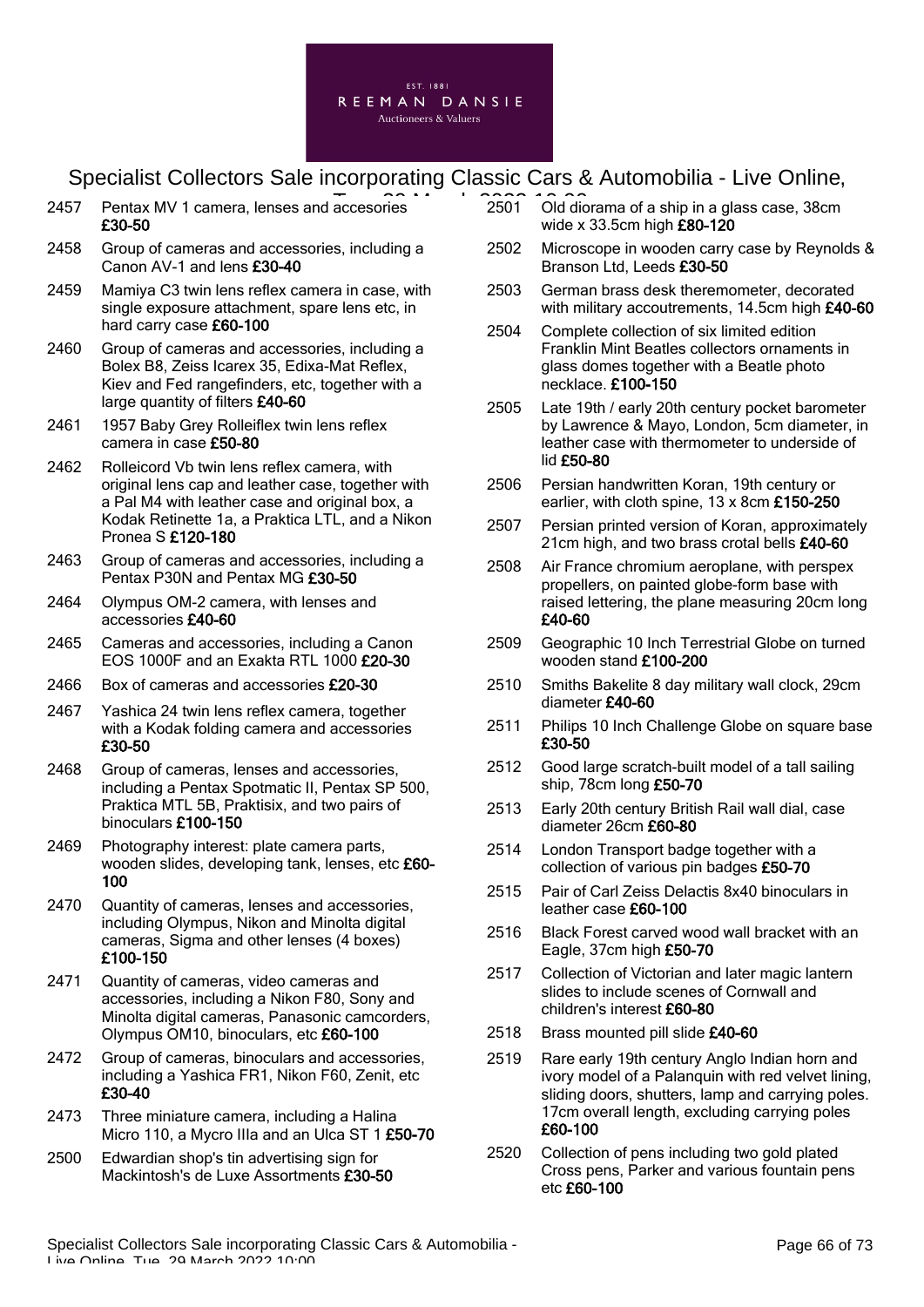

- 2521 Unusual Victorian lacquered brass and steel **2537** 2537 Collect medical(?) instrument marked Weiss, London, together with two magnifiers £60-80
- 2522 Vintage Strand Electric adjustable theatre light £100-150
- 2523 Dulcetto gramophone in oak cabinet and a box of records £40-60
- 2524 19th century Douglas & Co polyphon in walnut case with 15 discs £200-300
- 2525 Victorian brass bound mahogany writing slope with label to interior £50-70
- 2526 Stereoscopic viewer and cards, including topographical, Palestine, Japan, etc £40-60
- 2527 PG Tips collectors figures, posters, tea towel etc, together with Robertsons jam figures £40- 60
- 2528 "The Battle of the Alamo" chess set, cast and hand painted to commemorate the 150th anniversary of the Battle of the Alamo 23rd February - 6 March 1836, in original box. Studio Anne Carlton 1986, retailed by Harrods, London. No Board. £200-300
- 2529 Old turned wood police truncheon £20-30
- 2530 French champleve enamel carriage clock in case with red leatherette cover £100-150
- 2531 Silver Church Lads Brigade London Division boxing medal, engraved '2nd Under 6st 1920', hallmarked Birmingham 1919 £30-50
- 2532 The Football Association Amateur Cup Winners' medal, 9ct gold, hallmarked Vaughton & Sons, Birmingham 1931, engraved along the edge 'Dulwich Hamlet 1931-32 Reg Miles' £200-300
- 2533 Birmingham County Football Asssociation Charity Cup winners medal, 9ct gold, hallmarked Vaughton & Sons, Birmingham 1930, engraved along the edge 'Aston Villa Winners 1930-31 Reg Miles' £200-300
- 2534 Collection of football medals, including five silver examples (Surrey County Football Association 1931-2 Senior Cup Runners Up - Dulwich Hamlet - Reg Miles; Enfield & District Football League Div II Runners Up 1925-6; Edmonton & District Football League Div 2 1924-5; two others) together with a London FA v Diables Rouges 1931 enamel medal, a U.R.B.S. F.A. enamel medal, and a E&D F.L 1924-25 cloth badge £60-100
- 2535 Husun lacquered brass sextant in case £150-250
- 2536 Versace ballpoint pen in box, together with a silver mounted cheese knife in box (2) £50-70
- 2537 Collection of Victorian and later postal/letter scales, to including a Sampson & Mordan set £100-150
- 2538 A brass set of sovereign scales by Harrison, a further fold out set of sovereign scales, and a set of opium scales (3) £40-60
- 2539 Collection of spring balance scales and other scales, including Salter, together with a large bronze spanner with copper finish £50-70
- 2540 Swiss music box, the case measuring 60cm across £200-300
- 2541 Mayfair Edition Romanov chess set in case, together with a further novelty chess set in case £20-30
- 2542 Black Forest carved wooden box, the cover with a family of partridges, the sides with foliate decoration, on four scrollwork feet, 39cm wide x 25cm deep x 37cm high £100-150
- 2543 Collection of glass 'Sailors love token' rolling pins (5) £30-50
- 2544 Magic lantern with two boxes of slides £40-60
- 2545 Montblanc Meisterstuck 161 pen in original tin case and box £60-100
- 2546 Edwardian oak 'Dewhurst's "Sylko" Machine twist' sewing thread shop display box, 51.5cm x 28.5cm £60-100
- 2547 Late Victorian 'Abel Morrall's celebrated needles' three draw shop display box, 42cm wide x 24cm deep x 31cm high £60-100
- 2548 Beck Wavelength Spectroscope in case £30-50
- 2549 Large toleware jug, painted with flowers, 26cm high without handle £20-40
- 2550 Victorian slate mantel clock, with bronze reliefdecorated panels of classical figures on either side, gilt dial, and presentation plaque beneath dated 1877, 45cm across x 26cm high £50-80
- 2551 Boxed set of seven cut throat razors £30-50
- 2552 Clarence Reeve (contemporary ) woodcarving squirrel on plinth base, total height 36cm £40-60
- 2553 Edwardian oak cigar box with brass fittings, 28.5cm across £30-50
- 2554 Sestrel hand held compass in fitted wooden case £30-50
- 2555 Antique Japanese scroll painting, depicting family of monkeys, script and seal marks, 108 x 55cm, with silk border £100-150
- 2556 Early 19th Century Ladies travelling carriage box with oval silver handle and back plate to top and silver hinges. The satin covered exterior now in distressed order 30.5cm x 26cm x19cm £40-60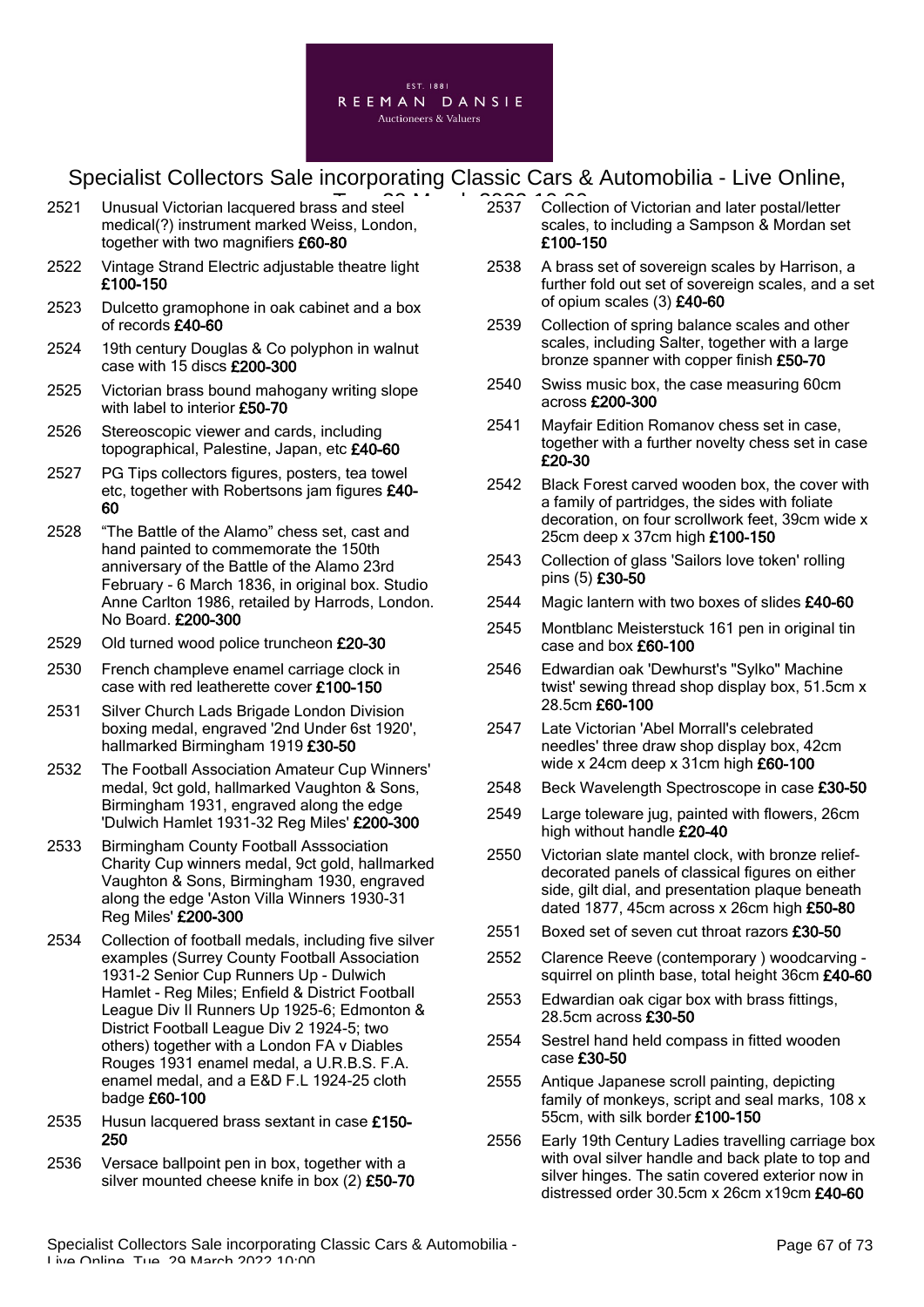

- 2557 Six Danish NATO helmet nets for the M1 style **2580** Early 2 helmet (1 bag) £20-40
- 2558 Victorian pewter tankard by Watts & Harton, London, engraved Borough Regatta, 14th Aug, 1854, R.O. Day, with cut glass base £60-100
- 2559 Brass oil lamp with cranberry tinted shade, total height 77cm including shade £60-100
- 2560 Southern Cross ship's life ring £30-50
- 2561 Group of sundries to include opera glasses, Japanese Shibyama magnifying glass and other items £40-60
- 2562 Eastern brass tray topped Benares table £20-30
- 2564 Boxwood chess set in mahogany box £60-100
- 2565 German wooden mantel clock with scrollwork decoration £20-30
- 2566 Vintage Muldivo calculating machine in original fitted case £60-100
- 2567 Underwood & Underwood stereoscopic viewer, together with boxed set of stereoscopic cards volumes I and II 'The Delhi Durbar' and another set 'Around The World' £60-100
- 2568 Box of enamel badges, together with motoring and bus related ephemera and two framed collections of cigarette cards £30-50
- 2569 Collection of old Marconi and Standard microphones £40-60
- 2570 Large Victorian inlaid mahogany writing slope with Greek key pattern, similar sewing box, together with a banjo barometer £60-100
- 2571 Box of material relating to railway, including caps, ephemera , etc £30-50
- 2572 Kenwood All Mode Transceiver TS-590 with headphones and Nissei MS-1228 Switch Mode 25 Amp Power Supply £400-600
- 2573 Collectors cabinet containing vintage microscope slides, including Gregory Bottley and others £100-200
- 2574 Two very large carriage lamps £50-70
- 2575 Willcox & Gibbs sewing machine in mahogany box £100-150
- 2576 Large Victorian mahogany brass bound writing slope, 50.5cm length x 26.5cm width x 18cm high £60-100
- 2577 Victorian leather covered writing box with Bramah lock, 41.5cm x 27.5cm x 16cm £40-60
- 2578 Small coco de mer, 14cm across £30-50
- 2579 Braas eight-day carriage clock by Matthew Norman £40-60
- 2580 Early 20th century novelty carved owl spill holder, the hat with pewter liner, 22cm high £60- 100
- 2581 Two antique pewter Holy Water stoops £40-60
- 2582 Irish Bog oak carving of a harp on wooden stand, 18.5cm high £30-50
- 2583 Group of four antique carved marble books £40-60
- 2584 Early 20th century cased lacquered brass microscope £60-100
- 2585 Edwardian musical royal coronation picture with porcelain figures £140-160
- 2586 Two boxes of salesman's samples of food flavourings and colours £40-60
- 2587 Salesman's / shop sample box of Pilkingtons glass £30-50
- 2588 Salesman's / shop sample box of woods with labels, 20.5cm across £30-50
- 2589 Pair of 1930's Spelter figures in the form of classical warriors, 42cm high £60-80
- 2590 Unusual Edwardian mahogany shop till, with labels for 10'- and £1, 30cm across £80-120
- 2591 Murray and Heath lacquered brass microscope £30-40
- 2592 Lacquered brass three draw scope in leather case £30-40
- 2593 Good 19th century Japanese ivory carved okimono of a man blowing in to a conch shell, signed to the base, with hardwood stand, 14.5cm high without stand £100-200
- 2594 Edwardian oak smokers cabinet, together with three sycamore medicine bottle holders and a spice tower £40-60
- 2595 Unusual coin operated machine / viewer? inwooden case, 26.5cm high £30-50
- 2596 Collection of Harry Potter books, DVD's and other items £30-40
- 2597 Victorian shark vertebrae walking stick, 90cm long £50-70
- 2598 Copper Ships Port and Starboard lamps, 22cm high £60-100
- 2599 Vintage General Electric Company desk fan with brass blades £40-60
- 2600 Masonic aprons, cuffs and medallions including some silver gilt £40-60
- 2601 Collection of old wooden printing blocks in a large wooden tray £40-60
- 2602 Collection of Great British Locomotives pewter railway ingots, in case with certificate £30-50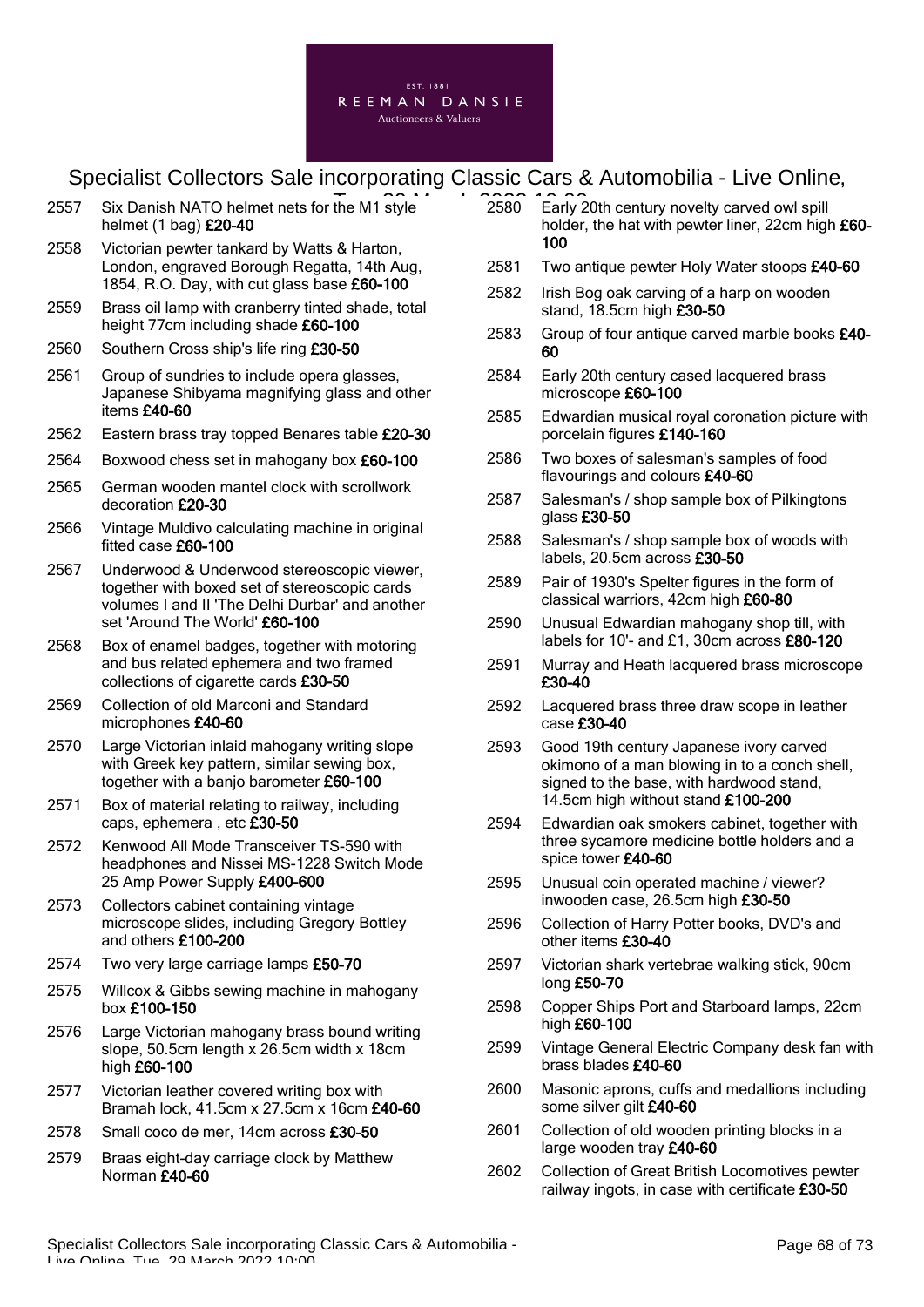

- $2603$  MDS theodolite / surveyors level in case  $\widehat{\mathbf{230}}$ -50  $\widehat{\mathbf{2620}}$  10:00
- 2604 One set of draws containing a quantity of mixed items, including steel keys, drawing instruments, tins, corkscrews, miniature dominoes, car badges, etc £60-100
- 2605 Croquet set in wooden case £30-40
- 2606 Quantity of boxed magic lantern slides £40-60
- 2607 Pair of antique carriage lamps, black painted with bevelled glass sides, 60cm long £150-250
- 2608 Collection of vintage tobacco tins including rare Mainline Flake £30-50
- 2609 Box of assorted enamel badges, including Moscow 1980 Olympics, other sports, etc £40-60
- 2610 Record plough plane, No 044, in original box £30-50
- 2611 Two antique coaching lights, one with etched glass panel 'Ask for Victory Chlordyne' £60-100
- 2612 A good collection of pen knives, including a folding fork, spoon and knife with horn handles in soft case, ivory and horn handled knives, etc £60-100
- 2613 A group of antique and later collectables, including novelty tape measures, opera glasses, trinket boxes, whistles, spectacles, cheroot holders, etc £60-100
- 2614 Gunther Wagner 'Pelikan' fountain pen with 14ct gold nib £30-50
- 2615 Good collection of vintage fountain and other pens, including Parker, Cross, Eversharp, Esterbrook, Scheaffer, Conway Stewart, Yard-O-Led, Waterman, some with 14k nibs £60-100
- 2616 De La Rue 'Onoto' No 7 fountain pen with 14ct gold nib £40-60
- 2617 Group of antique and later collectables. including a bakelite 'Bourjois' perfume bottle holder in the form of an owl, with original bottle, a silver-mounted faux tortoiseshell box, 19th century horn snuff box, similar snuff box with mother of pearl inlay, leather vesta cases etc £60-100
- 2618 Group of microscopes and slides, including a Russian microscope in case, two Meiji telescopes, two other electronic telescopes, brass lacquered microscope, two other microscopes and a quantity of blank slides £40-60
- 2619 A Stanley no. 4 plane, 9 3/4 x 2in, and a Record no. 4 plane, 9 x 2in, both in original boxes £30- 50
- 2620 Three vintage enamel signs: Wills's Woodbine Cigarettes, Smilax Cigarettes, and Lyons' £30- 50
- 2621 Victorian copper plated hanging lantern, 61cm high £50-70
- 2622 Victorian mahogany brass bound writing slope, with leather interior, ink bottles and key, 40 x 22 x 13cm £40-60
- 2623 Group of collectables, including trench art lighters, a bone dice and sewing tool, etc, together with a 'Lewis' chess set £30-40
- 2624 Group of antique and later keys, including a good quality steel example with quatrefoil handle £30-50
- 2625 Large 19th century brass planter with lion's mask handles, engraved with rampant lions holding a coat of arms, 46.5cm diameter x 34.5cm high £60-100
- 2626 Pair of 19th century style feather bird pictures, titled Saltador, Mosqurc, 23 x 17cm, glazed frames £30-50
- 2627 Vintage Tizer enamel sign 'Drink Tizer The Appetizer', 91.5 x 30.5cm £80-120
- 2628 Vintage 'P&O Orient Lines Appointed Agent' sign, 73 x 37.5cm £30-40
- 2629 Brass adjustable reading / standard lampproperty of Yale University £100-150
- 2630 Italian Montegrappa 925 silver ballpoint pen with marbled finish, together with a Sampson & Mordan 'Centennial' pen £50-70
- 2631 Carl Zeiss Jena Turmon 8x scope in case £40-60
- 2632 Stanley No 55 combination plane with 55 cutters £60-100
- 2633 Two Stanley 60 1/2 low angle planes, and a Stanley 220 low angle plane (two in original boxes and one in wooden box) £50-80
- 2634 James Howarth & Sons brass and wood brace £40-60
- 2635 William Marples brass and wood brace £40-60
- 2636 G.T. Rowe brass and ebony bracket, with ivory ring £50-70
- 2637 Four planes, including a Buck & Ryan brass shoulder plane, an adjustable sash plane by Griffiths of Norwich, a brass shoulder plane with fruitwood infill, and a brass and wood plane by Nurse & Co Walworth Road £60-100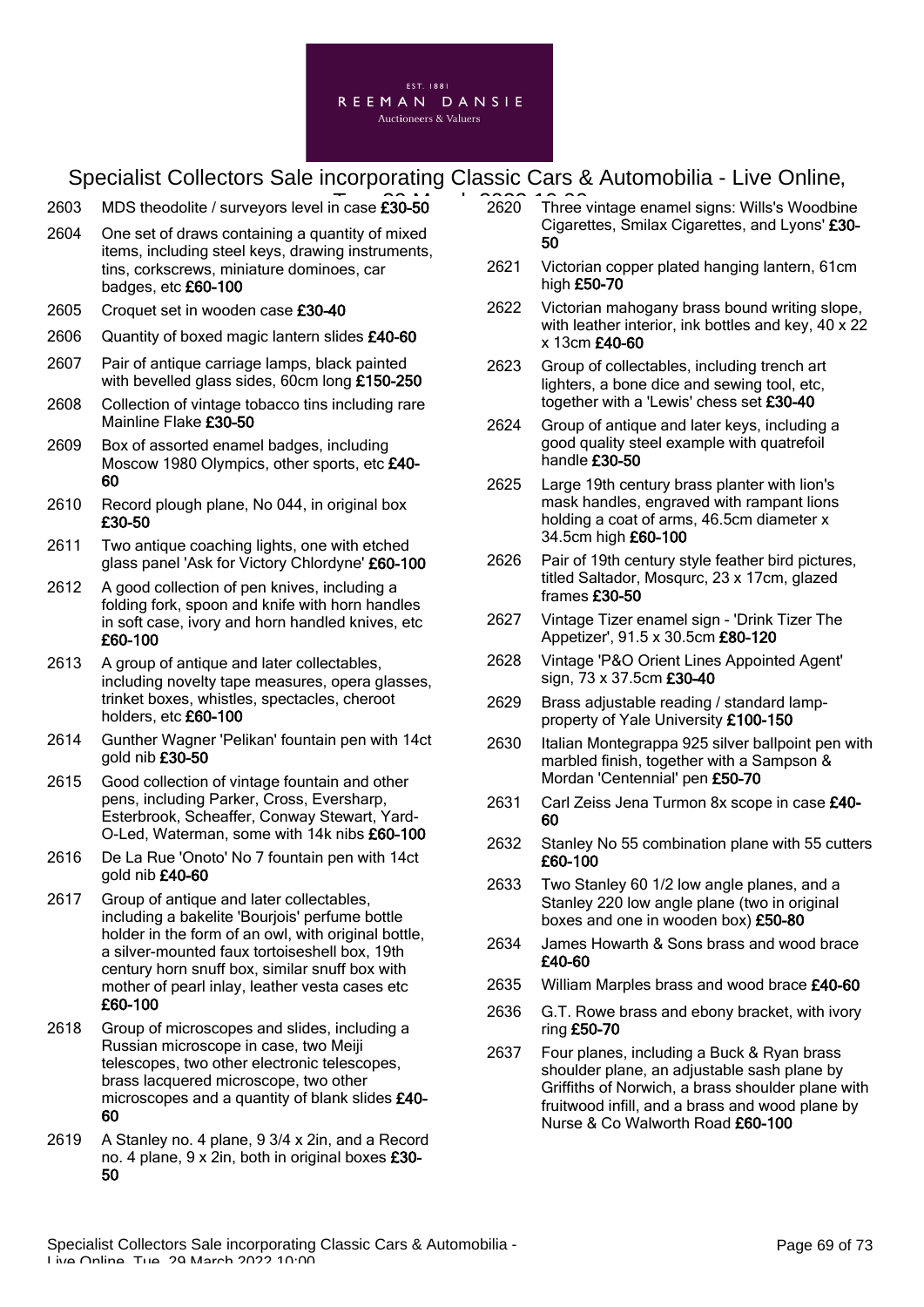

- 2638 Group of planes, including six various moulding 2654 Antique planes by Preston, one plane by Griffiths of Norwich, one by Marples, one by Greenslade, two ploughs by Mathieson, one by Isaac Green, two by Mosely £100-150
- 2639 Group of twelve moulding planes by Mosely £40 -60
- 2640 Group of sixteen moulding planes by Griffiths of Norwich £50-70
- 2641 Pair of bronzed spelter figures, shown carrying fruit, 31.5cm high £40-60
- 2642 Stereoscopic viewer, together with a large quantity of cards, including Underwood & Underwood £50-80
- 2643 Edwardian silver mounted pipe with amber mouth pice, Birmingham 1903, in fitted leather case £40-50
- 2644 Group of Winston Churchill memorabilia, including a Royal Doulton Toby jug, Bairstow Manor character jug, Heritage Sculptures, etc £40-60
- 2645 Dunhill Tanshell 105 F/T pipe in case, a Dunhill Shell Briar 60 F/T pipe in non-matching case, a silver mounted pipe, a Barling pipe in case, and three others £50-80
- 2646 Vintage Palantype Stenography machine in case £50-100
- 2647 Group of railway and carriage lamps (7) £50-80
- 2648 Large quantity of oil lamps, carriage lamps, bicycle lamps etc (2 boxes) £80-120
- 2649 Collection of silver plated ware to include gallery tray, teaset and other pieces £50-70
- 2650 Framed Vinyl Classics including The Beatles and David Bowie (Qty: Four) £30-50
- 2651 Relating to W B East, printer for Sanderson wallpaper: six large printing blocks with various designs £60-100
- 2652 Collection of materials relating to W B East, printer for Sanderson wallpapers, to include a framed design for a railway-themed wallpaper, a framed sheet of Cedar Tree wallpaper, a mounted sheet of floral wallpaper, two rolled sheets of Cedar Tree pattern wallpaper with associated framed picture, and three rolled design sheets for the Oriental Garden pattern £60-100
- 2653 Relating to W B East: Sanderson, The Morris Collection, wallpaper sample book containing approx 60 hand printed samples of William Morris style wallpaper £80-120
- 2654 Antique ivory box and an Art Nouveau bronze figural seal £40-60
- 2655 A good Singer sewing machine, in chromecornered case with faux-alligator surface £40-60
- 2656 Bushnell Cenco microscope £30-50
- 2657 Vintage Jydsk telephone £40-60
- 2658 Miscellaneous group of items to include a Voigtländer camera, a Retina camera, binoculars, vintage slide viewer with photographic slides to include pornographic slides, vintage travel slides including China, ephemera to include cigarette cards and sundry items £40-60
- 2659 Swiss music box with bells and butterfly decoration, 67cm across £300-500
- 2660 Plated figural table lamp modelled as a lady, on three scrollwork feet, 36cm high £30-50
- 2661 Victorian emerald green glass and cranberry glass flasks in leather case. £30-40
- 2662 Watercolour by W E Dean (Royal Crown Derby artist) - sailing boats £70-100
- 2663 Mappin & Webb oak cased mantel clock £30-40
- 2664 Group of tools, including files, brace, saw, etc £30-50
- 2665 Leather-cased compass with mother of pearl dial, together with a Dollond scope with broad arrow mark (2) £30-50
- 2666 Three modern binocular microscopes £30-50
- 2667 Early 20th century marble and brass musical alarm clock, good working order £25-30
- 2668 Musical biscuit tin, early 20th century and two modern musical movements £20-25
- 2669 Three modern oil on board scenes by J. Chapman dated 1982/3 of shipping on the Thames £70-90
- 2671 Pair of 20th century Indian school paintings on silk in glazed frames £40-60
- 2672 A pair of Art Nouveau Tudric pewter candlesticks designed by Archibald Knox for Liberty, scalloped drip pans, tapering stems and circular domed foot with stylised flower decoration, stamped marks, no. 023 approximately 14cm. £80-120
- 2673 A Liberty & Co Tudric Pewter rose bowl probably designed by Oliver Baker, model no.01129, the shouldered bowl cast in relief with simple strapwork stylized floral panels, hammered finish, stamped marks, 24cm diameter. £100- 150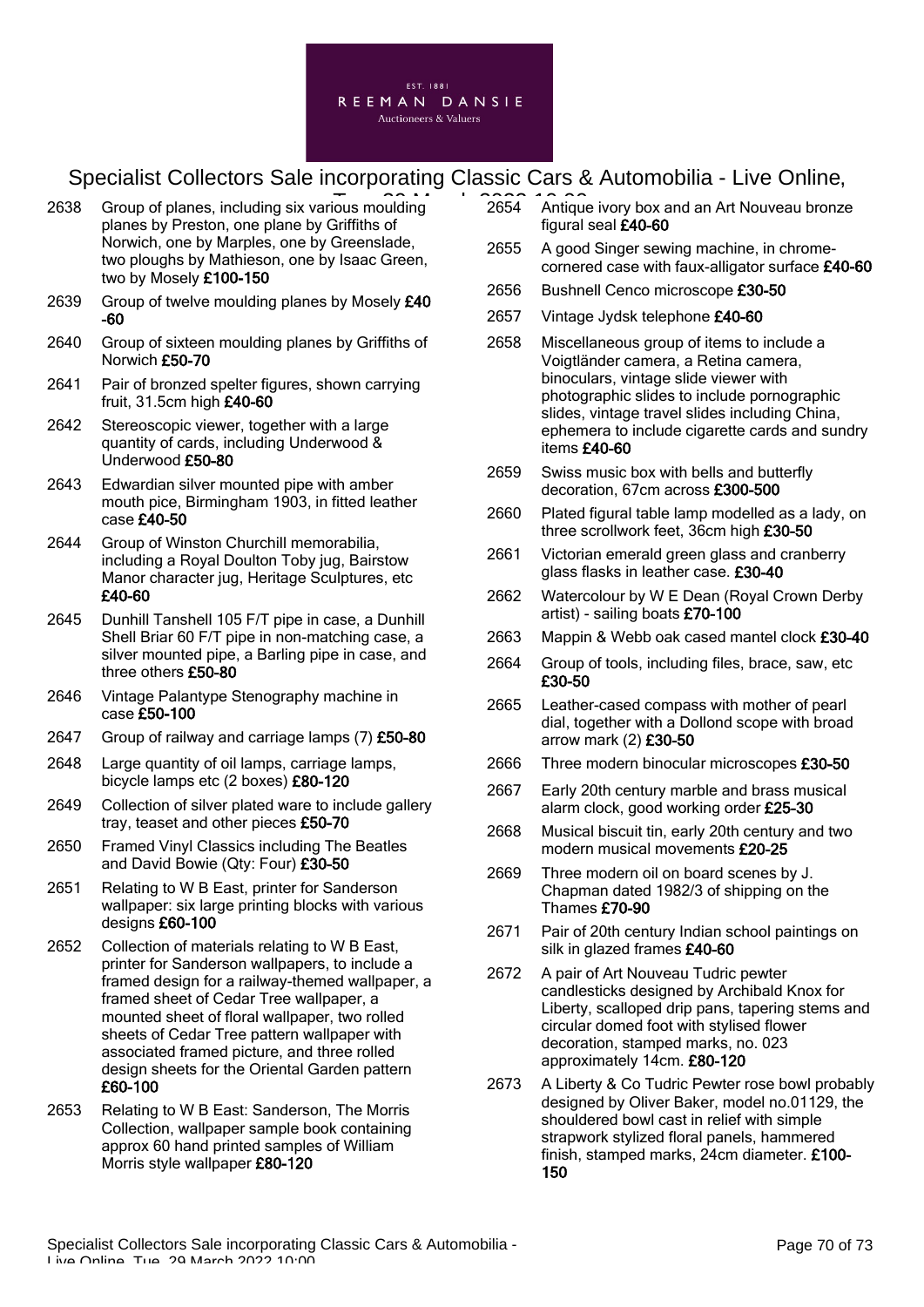

- 2674 Art Nouveau Liberty Tudric pewter mug designed by Archibald Knox, applied with golfing motif, the glazed base etched '19th hole', model 066, together with an Art Nouveau Liberty Tudric pewter mug designed by Archibald Knox with applied enamel disc, model number 0358 (2) £50-80
- 2675 Art Nouveau Tudric pewter tea caddy/biscuit box and cover designed by Archibald Knox for Liberty, of square form with stylized flowers and leaves in grid formation, signed and numbered 0194, approximately 11cm wide, 11.5cm high. £100-150
- 2676 A Liberty Tudric Pewter inkwell designed by Archibald Knox, model no.0141, square section tray with tapering drum well and hinged square section cover, cast in low relief with foliate panels, with glass liner, stamped marks, 15.5cm. square base £80-120
- 2677 Art Nouveau pewter two-handled tray with Ruskin style turquoise glazed jewels, together with a pair of pewter pedestal dishes, Art Nouveau pewter jardiniere and two Arts & Crafts copper and brass candlesticks £60-100
- 2678 Pair Art Nouveau copper and brass vases, together with an Arts & Crafts metal candlestick (3) £30-50
- 2679 Art Deco phenolic amber Bakelite desk/inkstand £30-50
- 2680 Moyr Smith for Minton- set of six Victorian blue and white tiles depicting The Craftsmen, within a Victorian mahogany frame £60-100
- 2681 WMF Jugendstil style three-piece silver plated tea set, including teapot, sugar bowl and jug £50 -80
- 2682 Vintage wall-mounted 'National Telephone Service' telephone with bell £40-60
- 2683 Lacquered brass Watson Service microscope in mahogany case, together with a Watson Kima microscope and a French student's microscope in case £40-60
- 2684 Group of coins, silver jubilee spoon, thimble and other items £30-50
- 2685 Bubble sextant MK IX A in case, together with an Astro Compass MK II, and a Stanley brass sextant £40-60
- 2686 Chemical balance scales in wood and glass case £30-50
- 2687 Pair of turned wood urns and covers, 46cm high, and another similar jar and cover  $(3)$  £40-60
- 2688 Pair of spelter figures of knights on horseback, 40cm high £30-50
- 2689 Large brass bell, 19.5cm diameter at base £30- Tue, 29 March 2022 10:0050
	- 2690 Bronze erotic figure after Lambeaux, 11.5cm across £30-50
	- 2691 Group of spelter and bronzed resin figures, and other ornaments £40-60
	- 2692 Victorian walnut toiletry box with cut glass and silver plated fittings, together with a 19th century mahogany box (2) £80-120
	- 2693 Leeward brass dining room sign £40-60
	- 2694 Collection of vintage skis and poles together with a small group of early 20th century skiing books, comprising six sets of skis and two poles, also skiing maps £50-70
	- 2695 Scratch built scale model of a rocking horse, signed and dated Miller 1991, 56cm long £100- 150
	- 2696 Scratch built half size scale model of a barrow, 117cm long £60-100
	- 2697 Collection of wooden carvings, including a burr elm model of a bomber, 33cm wide, a carving of a working lock, various others £150-250
	- 2698 Scratch built wooden scale model of a mini, elaborately detailed with hinged seats, 37cm long £80-120
	- 2699 Masonic regalia to include silver and enamel Masonic jewels, other Masonic jewels, sashes and Masonic regalia in case £80-120
	- 2700 Vickers microscope £30-50
	- 2701 Three 1960s/70s white fibreglass chairs in the style of Eero Saarinen £40-60
	- 2702 Aspen Stereo Zoom Microscope with instructions and accessories £100-150
	- 2703 Collection of AEG ,Hitachi and other plastic shop signs (13) £40-60
	- 2704 Group vintage pens including Conway Stewart, Waterman's, Parker etc, various penknives and other items £30-50
	- 2705 Large Tudor-style dolls house with two boxes of dolls furniture, 80cm high (Qty: 3) £80-120
	- 2706 18th century Tooth Key with straight shaft and Ebony handle, marked on the key Blanc A Paris. 13.5cm overall length £80-120
	- 2707 Very large cast iron bell or other vessel, approximately 40cm high, 50cm diameter £80- 120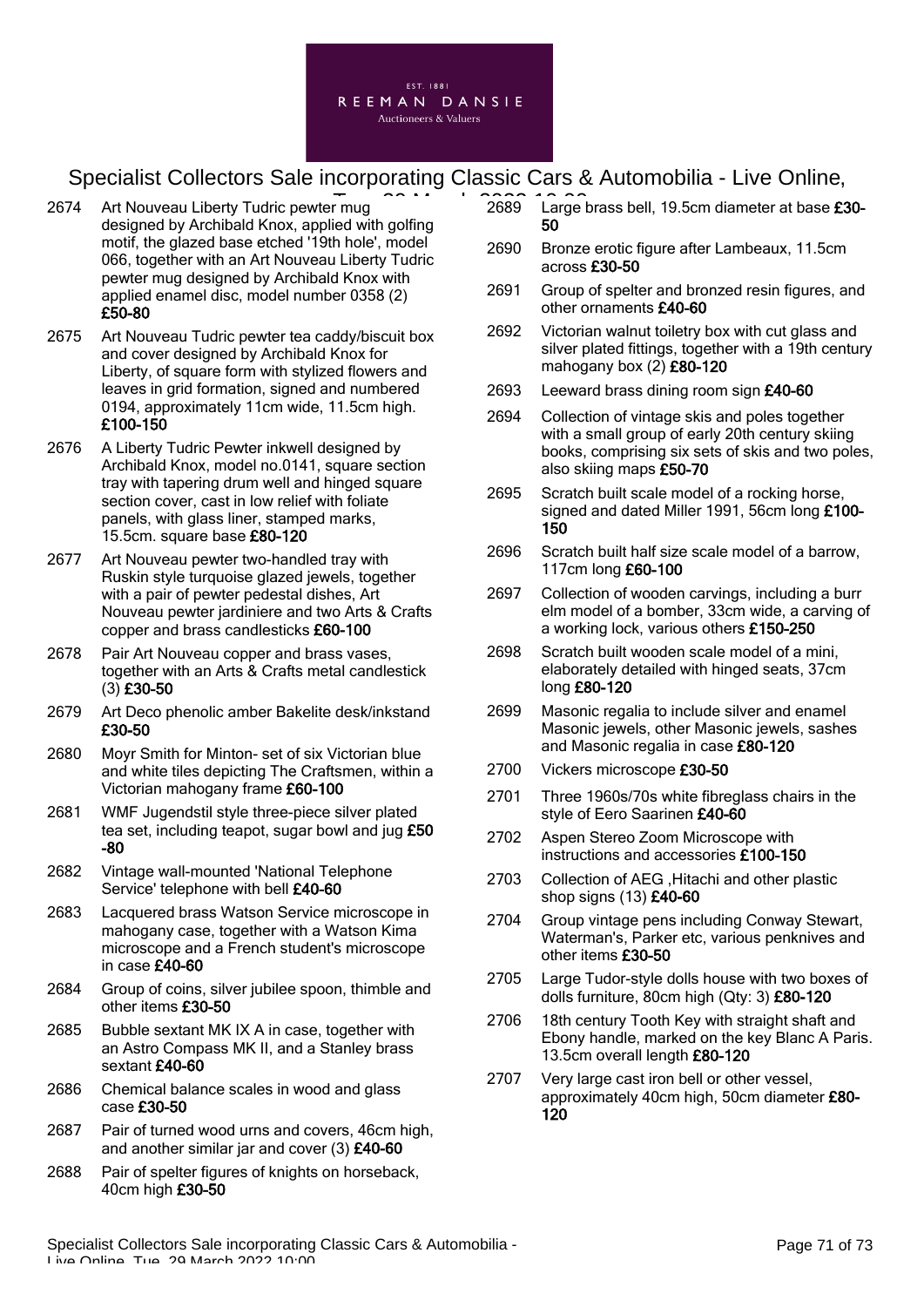

- 2708 Late 19th/early 20th century cast iron "Gentleman in Top Hat" mechanical money bank in distressed original paint finish, with moveable arm, tongue and eyes worked by a lever and patent date March 14,82. Probably American. 21cm overall height. £30-50
- 2709 Early 20th century cast iron money bank, with moveable arm and tongue, together with a "Little Joe" money bank - larger money bank 16cm overall height (2) £60-80
- 2710 Rare and unusual Victorian novelty combination propelling pencil and pen knife in the form of a rifle with tortoiseshell mounts, by Joseph Rodgers & Sons. £100-150
- 2711 Large quantity of watchmaker's and retailer's magazines and catalogues, together with Rolex and Patek Phillippe boxes and cases £60-100
- 2712 Collection of lamps and lanterns, including a First World War storm lantern (3 boxes) £40-60
- 2713 Three large black painted lanterns, 57cm high including handles £40-60
- 2714 Late 19th century German green glass roemer with fine quality enamelled and gilded decoration and applied glass prunts £150-200
- 2715 Two drawer campaign chest, 41cm across £40-60
- 2716 Two Pears type prints, the first depicting a child and her pets, 45 x 59, the second a girl with rabbits and two others similar, all in glazed frames £30-50
- 2717 Four mirrored balls, approximately 18cm diameter, including three with stands £40-60
- 2718 Extensive collection of watch makers' equipment to include a lathe, watch glasses, balance springs, punches, micrometers, vintage watches and movements £100-150
- 2719 Georgian pony skin covered travelling trunk, of domed form with surmounting swing handle, the lined interior with original maker's label for - J. Merriman and Sons, 155 Leadenhall Street, London, 50cm wide £50-70
- 2720 Mappin and Webb chiming bracket clock in mahogany case £80-120
- 2721 Two African tribal masks, including a Yohure mask with scarification engraving and carved figural surmount, 49cm high, together with another, 34cm high £50-80
- 2722 Two tribal masks, including Igbo mask with polychrome ornament, 19cm high and another - Early New Guinea, Lower Sepik River, of elongated shield form 59cm high £50-80
- F 2223 Novelty copper and brass Minoan-style chess set £30-40
	- 2724 Knight & Gibbins mantel clock with brass acorn finial, 36cm high £30-50
	- 2725 Large scratch-built live steam battle ship, approximately 6' £700-1,000
	- 2726 Large plastic male shop mannequin £20-30
	- 2727 \*Withdrawn\*
	- 2728 Set of six Christofle silver plated knife rests of conventional form, each approx. 8.5cm in length (6) £40-60
	- 2729 Large early 20th century antique Black Forest carved wood box, ornately carved floral and foliate decoration all over, the lock marked 'Bleckmann Solingen Germany', approx. 36 x 24 x 14cm £60-80
	- 2730 Victorian Arts & Crafts brass pipe rack with Ivy decoration C. 1880, 29cm in length £30-50
	- 2731 Antique Black Forest carved Linden Wood stationary Box with carved simulted woven decoration, 24cm in overall length £60-80
	- 2732 Late 19th / early 20th century black slate mantle clock with arabic numerial dial. £20-40
	- 2733 19th century spirit flask made from a gourd with metal mounted cork and woven suspension loops, the surface decorated with scratch engraved floral design and scene of bandits with a dog, signed Ajaccio, Bandits. 13cm diameter. £30-50
	- 2734 Victorian gothic brass cylindrical money box with acorn terminals, C.1860, 26cm in length £40-60
	- 2735 Edwardian mahogany table top cigar box with hinged sides and central brass handle C. 1910, 32.5cm in length £50-70
	- 2736 Antique carved wood walking stick / staff with figural knop, 97.5cm in length, together with another stick with inlaid initials to shaft and a 1930's parasol with amber lucite grip (3) £30-50
	- 2737 Interesting Anglo Indian pierced copper panel, depicting a tree in wooden frame with carved decoration to borders, approx. 68.5 x 68.5cm £40-60
	- 2738 Late 19th century Japanese Meji period brass vase, decorated with flowers and birds, 30.5cm in height £30-50
	- 2739 Antique Sorrento Ware Olive Wood inlaid sewing box, with inlaid decoration of sewing accessories to the lid and some contents, 22cm in length £30-50